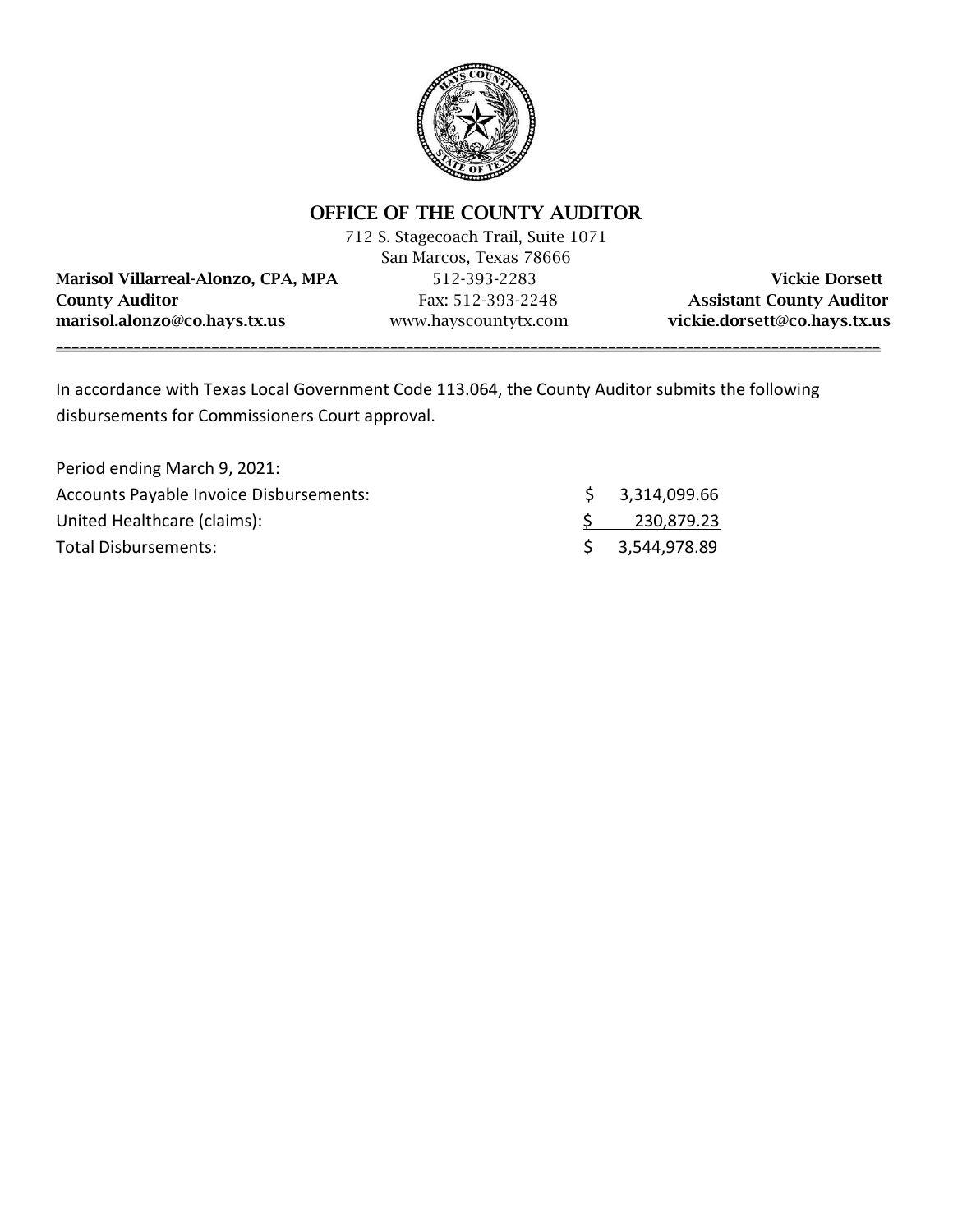| Department<br>Vendor                 | Invoice Date GL Account Number |            | Expense<br>Amount | Description                    |
|--------------------------------------|--------------------------------|------------|-------------------|--------------------------------|
| BAIL BONDING CO. OF SAN MARCOS       | 2/1/2021                       | 0012205100 | \$67.50           | REFUND BAIL BOND FEES: TREAS   |
| <b>FREE-ME BAIL BONDS</b>            | 1/27/2021                      | 0012205100 | \$27.00           | REFUND BAIL BOND FEES: TREAS   |
| HAYS COUNTY DISTRICT ATTORNEY        | 1/31/2021                      | 0012010609 | \$11.32           | RESTITUTION: CASE CR-17-0458   |
| HAYS COUNTY DISTRICT ATTORNEY        | 1/31/2021                      | 0012010609 | \$2.73            | RESTITUTION: CASE CR-17-1181   |
| HAYS COUNTY DISTRICT ATTORNEY        | 1/31/2021                      | 0012010609 | \$3.61            | RESTITUTION: CASE CR-18-0987-D |
| HAYS COUNTY DISTRICT ATTORNEY        | 1/31/2021                      | 0012010609 | \$5.80            | RESTITUTION: CASE CR-19-0714-E |
| HAYS COUNTY DISTRICT ATTORNEY        | 1/31/2021                      | 0012010609 | \$6.92            | RESTITUTION: CASE CR-19-0562-C |
| HAYS COUNTY DISTRICT ATTORNEY        | 1/31/2021                      | 0012010609 | \$6.67            | RESTITUTION: CASE CR-17-1043-D |
| HAYS COUNTY DISTRICT ATTORNEY        | 1/31/2021                      | 0012010609 | \$6.54            | RESTITUTION: CASE CR-18-1082-B |
| HAYS COUNTY DISTRICT ATTORNEY        | 1/31/2021                      | 0012010609 | \$9.70            | RESTITUTION: CASE CR-20-0941-E |
| HAYS COUNTY DISTRICT ATTORNEY        | 1/31/2021                      | 0012010609 | \$4.78            | RESTITUTION: CASE CR-18-0331   |
| HAYS COUNTY DISTRICT ATTORNEY        | 1/31/2021                      | 0012010609 | \$8.20            | RESTITUTION: CASE CR-17-0771   |
| HAYS COUNTY DISTRICT ATTORNEY        | 1/31/2021                      | 0012010609 | \$16.47           | RESTITUTION: CASE CR-19-4510-E |
| HAYS COUNTY DISTRICT ATTORNEY        | 1/31/2021                      | 0012010609 | \$485.00          | RESTITUTION: CASE CR-17-1272-E |
| HAYS COUNTY DISTRICT ATTORNEY        | 1/31/2021                      | 0012010609 | \$21.43           | RESTITUTION: CASE CR-17-0071   |
| HAYS COUNTY DISTRICT ATTORNEY        | 1/31/2021                      | 0012010609 | \$26.57           | RESTITUTION:CASE CR-17-0071    |
| HAYS COUNTY DISTRICT ATTORNEY        | 1/31/2021                      | 0012010609 | \$8.96            | RESTITUTION: CASE CR-18-0684-B |
| HAYS COUNTY DISTRICT ATTORNEY        | 1/31/2021                      | 0012010609 | \$4.78            | RESTITUTION: CASE CR-18-0940-D |
| HAYS COUNTY DISTRICT ATTORNEY        | 1/31/2021                      | 0012010609 | \$2.39            | RESTITUTION: CASE CR-17-0941   |
| HAYS COUNTY DISTRICT ATTORNEY        | 1/31/2021                      | 0012010609 | \$2.70            | RESTITUTION:CASE CR-16-0562    |
| HAYS COUNTY DISTRICT ATTORNEY        | 1/31/2021                      | 0012010609 | \$2.71            | RESTITUTION: CASE CR-16-0562   |
| HAYS COUNTY DISTRICT ATTORNEY        | 1/31/2021                      | 0012010609 | \$8.96            | RESTITUTION: CASE CR-19-3746-D |
| <b>HAYS COUNTY DISTRICT ATTORNEY</b> | 1/31/2021                      | 0012010609 | \$4.77            | RESTITUTION: CASE CR-18-1127   |
| HAYS COUNTY DISTRICT ATTORNEY        | 1/31/2021                      | 0012010609 | \$4.78            | RESTITUTION:CASE CR-19-3064-E  |
| HAYS COUNTY DISTRICT ATTORNEY        | 1/31/2021                      | 0012010609 | \$7.83            | RESTITUTION: CASE CR-16-0642-D |
| HAYS COUNTY DISTRICT ATTORNEY        | 1/31/2021                      | 0012010609 | \$4.10            | RESTITUTION: CASE CR-19-0032-E |
| HAYS COUNTY DISTRICT ATTORNEY        | 1/31/2021                      | 0012010609 | \$8.40            | RESTITUTION: CASE CR-18-0519-D |
| HAYS COUNTY DISTRICT ATTORNEY        | 1/31/2021                      | 0012010609 | \$6.23            | RESTITUTION: CASE CR-20-0944-C |
| HAYS COUNTY DISTRICT ATTORNEY        | 1/31/2021                      | 0012010609 | \$1.96            | RESTITUTION: CASE CR-17-0457-D |
| HAYS COUNTY DISTRICT ATTORNEY        | 1/31/2021                      | 0012010609 | \$4.77            | RESTITUTION: CASE CR-19-0357-A |
| HAYS COUNTY DISTRICT ATTORNEY        | 1/31/2021                      | 0012010609 | \$26.00           | RESTITUTION:CASE CR-18-0396    |
| HAYS COUNTY DISTRICT ATTORNEY        | 1/31/2021                      | 0012010609 | \$6.63            | RESTITUTION:CASE CR-19-3574-C  |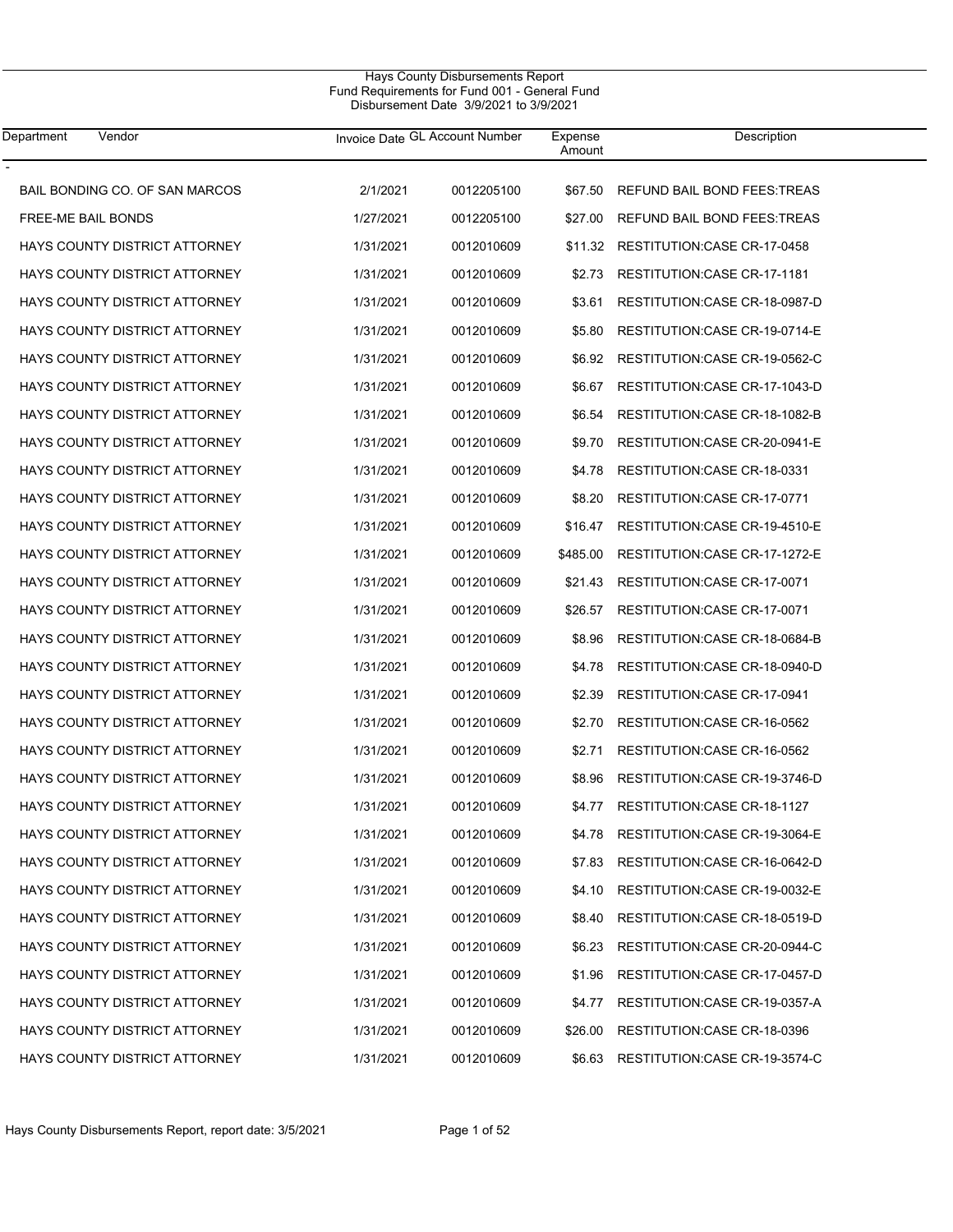| <b>Department</b><br>Vendor           |           | Invoice Date GL Account Number | Expense<br>Amount | Description                    |
|---------------------------------------|-----------|--------------------------------|-------------------|--------------------------------|
| HAYS COUNTY DISTRICT ATTORNEY         | 1/31/2021 | 0012010609                     | \$8.35            | RESTITUTION: CASE CR-19-1076-B |
| HAYS COUNTY DISTRICT ATTORNEY         | 1/31/2021 | 0012010609                     | \$8.37            | RESTITUTION: CASE CR-19-0527-E |
| HAYS COUNTY DISTRICT ATTORNEY         | 1/31/2021 | 0012010609                     | \$8.96            | RESTITUTION: CASE CR-18-0643-D |
| HAYS COUNTY DISTRICT ATTORNEY         | 1/31/2021 | 0012010609                     | \$12.63           | RESTITUTION: CASE CR200966-E   |
| HAYS COUNTY DISTRICT ATTORNEY         | 1/31/2021 | 0012010609                     | \$6.23            | RESTITUTION: CASE CR-18-1180-E |
| HAYS COUNTY DISTRICT ATTORNEY         | 1/31/2021 | 0012010609                     | \$2.70            | RESTITUTION: CASE CR-19-0003-E |
| <b>HAYS COUNTY DISTRICT ATTORNEY</b>  | 1/31/2021 | 0012010609                     | \$4.78            | RESTITUTION: CASE CR-19-0629-D |
| HAYS COUNTY DISTRICT ATTORNEY         | 1/31/2021 | 0012010609                     | \$23.28           | RESTITUTION: CASE CR-19-0791-E |
| HAYS COUNTY DISTRICT ATTORNEY         | 1/31/2021 | 0012010609                     | \$4.78            | RESTITUTION: CASE CR--17-1077  |
| HAYS COUNTY DISTRICT ATTORNEY         | 1/31/2021 | 0012010609                     | \$7.43            | RESTITUTION: CASE CR-20-1758-C |
| HAYS COUNTY DISTRICT ATTORNEY         | 1/31/2021 | 0012010609                     | \$5.38            | RESTITUTION: CASE CR-18-0309   |
| <b>HAYS COUNTY DISTRICT ATTORNEY</b>  | 1/31/2021 | 0012010609                     | \$7.12            | RESTITUTION: CASE CR-19-0152-A |
| <b>HAYS COUNTY DISTRICT ATTORNEY</b>  | 1/31/2021 | 0012010609                     | \$7.59            | RESTITUTION: CASE CR-19-0079-D |
| <b>HAYS COUNTY DISTRICT ATTORNEY</b>  | 1/31/2021 | 0012010609                     | \$0.41            | RESTITUTION: CASE CR-19-1899-C |
| HAYS COUNTY DISTRICT ATTORNEY         | 1/31/2021 | 0012010609                     | \$0.34            | RESTITUTION: CASE CR-18-0725   |
| HAYS COUNTY DISTRICT ATTORNEY         | 1/31/2021 | 0012010609                     | \$31.46           | RESTITUTION: CASE CR-17-0737   |
| HAYS COUNTY DISTRICT ATTORNEY         | 1/31/2021 | 0012010609                     | \$8.96            | RESTITUTION: CASE CR-20-0962-E |
| HAYS COUNTY DISTRICT ATTORNEY         | 1/31/2021 | 0012010609                     | \$18.42           | RESTITUTION: CASE CR-18-9788-B |
| HAYS COUNTY DISTRICT ATTORNEY         | 1/31/2021 | 0012010609                     | \$4.10            | RESTITUTION: CASE CR-19-0703-E |
| HAYS COUNTY DISTRICT ATTORNEY         | 1/31/2021 | 0012010609                     | \$6.24            | RESTITUTION: CASE CR-20-0927-E |
| HAYS COUNTY DISTRICT ATTORNEY         | 1/31/2021 | 0012010609                     | \$6.23            | RESTITUTION: CASE CR-18-0440   |
| HAYS COUNTY DISTRICT ATTORNEY         | 1/31/2021 | 0012010609                     | \$6.26            | RESTITUTION: CASE CR-19-1007-C |
| <b>HAYS COUNTY DISTRICT ATTORNEY</b>  | 1/31/2021 | 0012010609                     | \$5.21            | RESTITUTION: CASE CR-19-0166-C |
| <b>HAYS COUNTY DISTRICT ATTORNEY</b>  | 1/31/2021 | 0012010609                     | \$4.77            | RESTITUTION: CASE CR-17-1201   |
| HAYS COUNTY DISTRICT ATTORNEY         | 1/31/2021 | 0012010609                     | \$140.00          | RESTITUTION: CASE CR-19-1057-D |
| HAYS COUNTY DISTRICT ATTORNEY         | 1/31/2021 | 0012010609                     | \$8.97            | RESTITUTION:CASE CR-19-0309-D  |
| HAYS COUNTY DISTRICT ATTORNEY         | 1/31/2021 | 0012010609                     | \$54.74           | RESTITUTION:CASE CR-19-2730-E  |
| HAYS COUNTY DISTRICT ATTORNEY         | 1/31/2021 | 0012010609                     | \$115.92          | RESTITUTION:CASE CR-16-0575    |
| HAYS COUNTY DISTRICT ATTORNEY         | 1/31/2021 | 0012010609                     | \$40.80           | RESTITUTION:CASE CR-19-0971-D  |
| MENDEZ BROTHERS BAIL BONDS            | 2/1/2021  | 0012205100                     | \$40.50           | REFUND BAIL BOND FEES: TREAS   |
| PEDERNALES ELECTRIC COOPERATIVE, INC. | 2/25/2021 | 0011200001                     | \$592.71          | ELEC SVC:119306                |
| TEXAS DISPOSAL SYSTEMS, INC.          | 1/31/2021 | 0011200001                     | \$37.00           | JAN 21 TRASH SVC: PHLTH        |
| Total -                               |           |                                | \$2,046.85        |                                |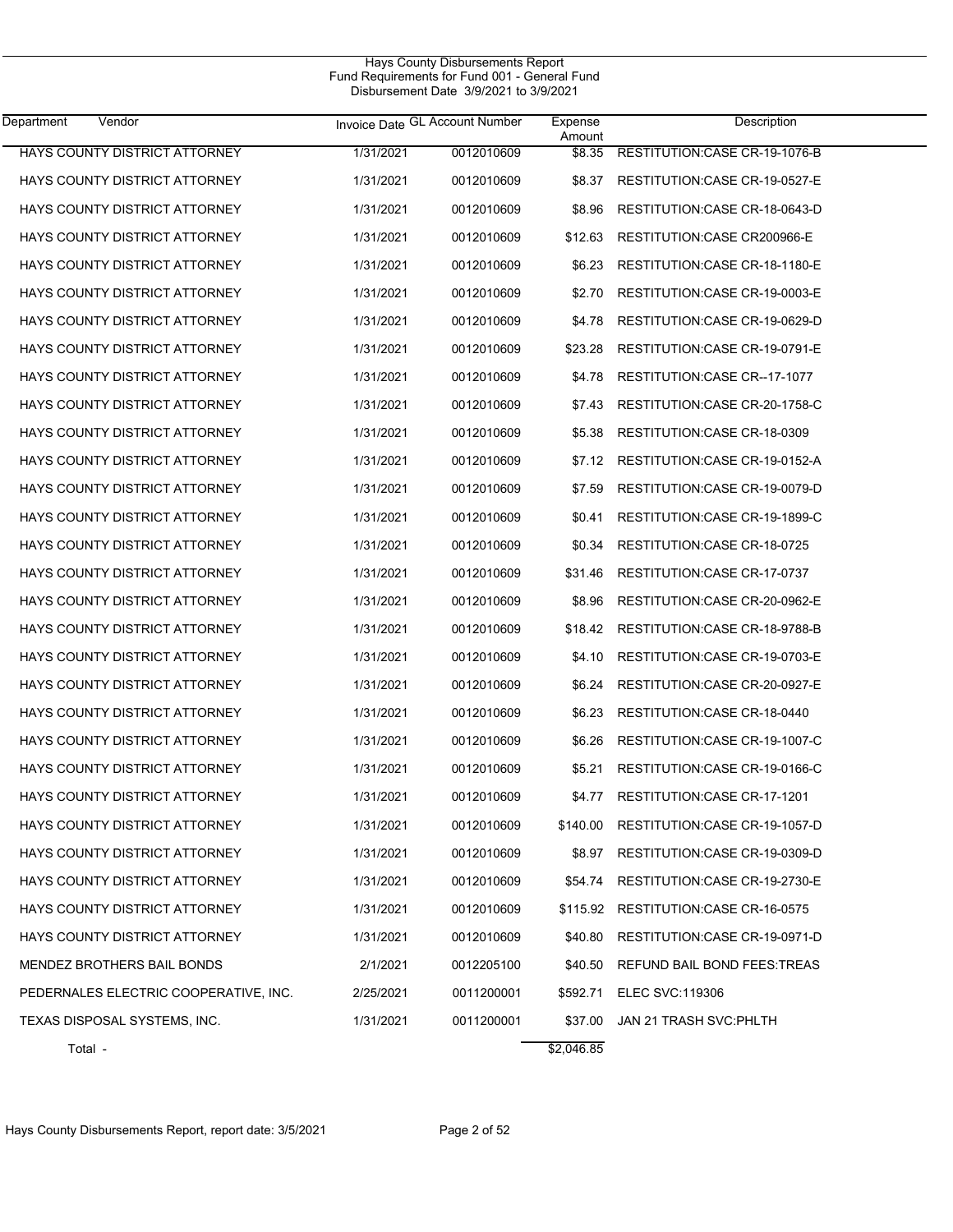| Hays County Disbursements Report |                                               |
|----------------------------------|-----------------------------------------------|
|                                  | Fund Requirements for Fund 001 - General Fund |
|                                  | Disbursement Date 3/9/2021 to 3/9/2021        |
|                                  |                                               |

| Department<br>Vendor                 |            | Invoice Date GL Account Number | Expense<br>Amount | Description                             |
|--------------------------------------|------------|--------------------------------|-------------------|-----------------------------------------|
| 000 - Non-Departmental               |            |                                |                   |                                         |
| AMAZON.COM.KYDC LLC                  | 2/22/2021  | 001000004101                   | \$45,906.06       | FY21 EDIA PAYMENT #4                    |
| AMAZON.COM.KYDC LLC                  | 2/22/2021  | 001000004101                   |                   | \$633,181.25 FY21 EDIA PAYMENT #4       |
| Total 000 - Non-Departmental         |            |                                | \$679,087.31      |                                         |
| 600 - County Judge                   |            |                                |                   |                                         |
| LOWER COLORADO RIVER AUTHORITY       | 2/10/2021  | 001600005471                   | \$34.95           | JAN 21 RADIO SVC:CO JUDGE               |
| Total 600 - County Judge             |            |                                | \$34.95           |                                         |
| 602 - Commissioner Pct 2             |            |                                |                   |                                         |
| FRONTIER COMMUNICATIONS              | 2/19/2021  | 001602005489                   | \$372.25          | TELEPHONE/LONG DISTANCE/INTERNET:COMM 2 |
| Total 602 - Commissioner Pct 2       |            |                                | \$372.25          |                                         |
| 604 - Commissioner Pct 4             |            |                                |                   |                                         |
| <b>AT&amp;T MOBILITY</b>             | 1/19/2021  | 001604005489                   | \$45.87           | WIRELESS SVC:287284157667X012721        |
| <b>FRONTIER COMMUNICATIONS</b>       | 2/7/2021   | 001604005489                   | \$264.14          | TELEPHONE/LONG DISTANCE:COMM 4          |
| HALL, SARAH                          | 2/3/2021   | 001604005551                   | \$250.00          | REIMB FOR REG FEE: WALT SMITH           |
| Total 604 - Commissioner Pct 4       |            |                                | \$560.01          |                                         |
| 606 - Auditor                        |            |                                |                   |                                         |
| OFFICE DEPOT, INC.                   | 12/29/2020 | 001606005211                   | \$104.58          | OFFICE SUPPLIES: AUD                    |
| OFFICE DEPOT, INC.                   | 12/29/2020 | 001606005211                   | \$87.38           | OFFICE SUPPLIES: AUD                    |
| OFFICE DEPOT, INC.                   | 12/29/2020 | 001606005211                   | \$8.04            | OFFICE SUPPLIES: AUD                    |
| OFFICE DEPOT, INC.                   | 2/12/2021  | 001606005211                   | \$104.97          | OFFICE SUPPLIES: AUD                    |
| OFFICE DEPOT, INC.                   | 2/12/2021  | 001606005211                   | \$40.45           | OFFICE SUPPLIES: AUD                    |
| OFFICE DEPOT, INC.                   | 2/12/2021  | 001606005211                   | \$47.09           | 1 3/4" EXPANDING FILE POCKETS: AUD      |
| OFFICE DEPOT, INC.                   | 1/11/2021  | 001606005211                   |                   | (\$104.58) RETURN OFFICE SUPPLIES:AUD   |
| OFFICE DEPOT, INC.                   | 1/11/2021  | 001606005211                   | (\$87.38)         | RETURN OFFICE SUPPLIES: AUD             |
| OFFICE DEPOT, INC.                   | 1/11/2021  | 001606005211                   | (\$7.73)          | RETURN OFFICE SUPPLIES: AUD             |
| <b>TEXAS ASSOCIATION OF COUNTIES</b> | 2/25/2021  | 001606005551                   | \$100.00          | <b>REG FEE GINNY SMITH</b>              |
| TEXAS ASSOCIATION OF COUNTIES        | 2/25/2021  | 001606005551                   | \$100.00          | REG FEE: MARISOL VILLARREAL-ALONZO      |
| <b>TEXAS ASSOCIATION OF COUNTIES</b> | 2/23/2021  | 001606005551                   | \$100.00          | REG FEE: MIGUEL MEDELLIN                |
| Total 606 - Auditor                  |            |                                | \$492.82          |                                         |
| 607 - District Attorney              |            |                                |                   |                                         |
| AMAZON CAPITAL SERVICES              | 2/16/2021  | 001607005211                   | $(\$6.26)$        | <b>RETURN SHIPPINGS:DA</b>              |
| AMAZON CAPITAL SERVICES              | 2/19/2021  | 001607005211                   | \$8.98            | CHAIR SEAT COVER:DA                     |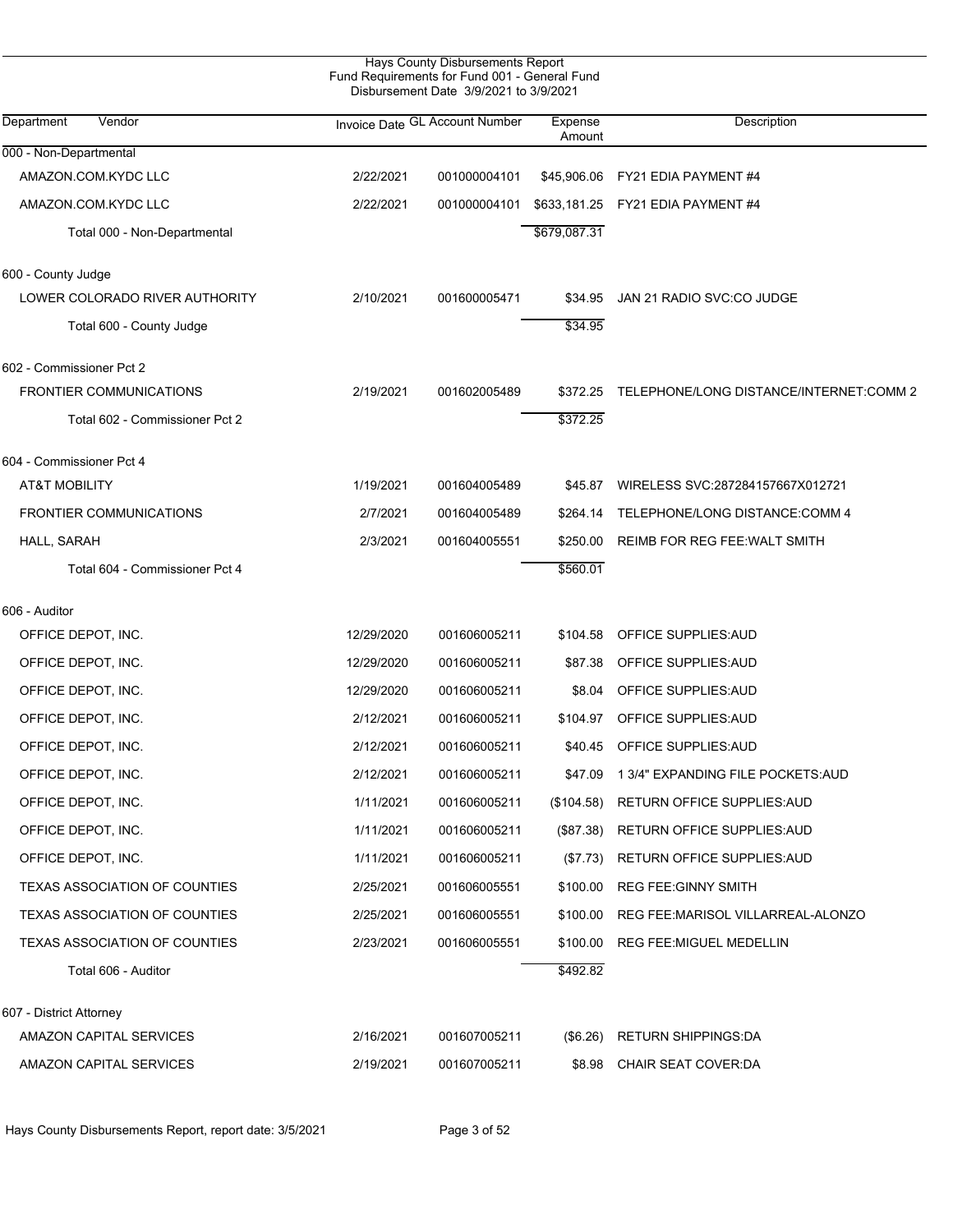$\overline{\phantom{0}}$ 

| Department<br>Vendor                                               |           | Invoice Date GL Account Number | Expense<br>Amount | Description                          |
|--------------------------------------------------------------------|-----------|--------------------------------|-------------------|--------------------------------------|
| <b>AMAZON CAPITAL SERVICES</b>                                     | 2/19/2021 | 001607005211                   | \$0.48            | SHIPPING:DA                          |
| AMAZON CAPITAL SERVICES                                            | 2/19/2021 | 001607005211                   | (\$0.48)          | <b>RETURN SHIPPING:DA</b>            |
| AMAZON CAPITAL SERVICES                                            | 2/16/2021 | 001607005211                   | \$134.70          | <b>CHAIR SEAT COVERS:DA</b>          |
| AMAZON CAPITAL SERVICES                                            | 2/16/2021 | 001607005211                   | \$6.26            | SHIPPING:DA                          |
| AMAZON CAPITAL SERVICES                                            | 2/11/2021 | 001607005211                   | \$17.96           | <b>CHAIR SEAT COVERS:DA</b>          |
| AMAZON CAPITAL SERVICES                                            | 2/11/2021 | 001607005211                   | \$0.91            | SHIPPING:DA                          |
| AMAZON CAPITAL SERVICES                                            | 2/11/2021 | 001607005211                   | $(\$0.91)$        | <b>RETURN SHIPPING:DA</b>            |
| <b>FUELMAN</b>                                                     | 2/22/2021 | 001607005271                   |                   | \$232.82 FUEL:DA                     |
| LOWER COLORADO RIVER AUTHORITY                                     | 2/10/2021 | 001607005471                   | \$234.35          | JAN 21 RADIO SVC:DA                  |
| OFFICE DEPOT, INC.                                                 | 2/15/2021 | 001607005211                   | \$73.55           | <b>ENVEOPES:DA</b>                   |
| OFFICE DEPOT, INC.                                                 | 2/9/2021  | 001607005211                   | \$139.86          | PRINTABLE BUSINESS CARDS DA          |
| <b>TEXAS DISTRICT &amp; COUNTY ATTORNEYS</b><br><b>ASSOCIATION</b> | 2/1/2021  | 001607005302                   | \$60.00           | MBR DUES: ZACHARY WILLIAM PARSONS    |
| <b>TEXAS DISTRICT &amp; COUNTY ATTORNEYS</b><br><b>ASSOCIATION</b> | 2/1/2021  | 001607005302                   | \$60.00           | MBR DUES NICOLE SUZETTE EVANS        |
| <b>TEXAS DISTRICT &amp; COUNTY ATTORNEYS</b><br><b>ASSOCIATION</b> | 2/1/2021  | 001607005302                   | \$55.00           | MBR DUES: ROBERT TORRES              |
| <b>TEXAS DISTRICT &amp; COUNTY ATTORNEYS</b><br><b>ASSOCIATION</b> | 2/1/2021  | 001607005302                   | \$55.00           | MBR DUES: CYNTHIA LORENE CLARK       |
| <b>TEXAS DISTRICT &amp; COUNTY ATTORNEYS</b><br><b>ASSOCIATION</b> | 2/1/2021  | 001607005302                   | \$60.00           | MBR DUES: JAMIE LAUREN LIU           |
| <b>TEXAS DISTRICT &amp; COUNTY ATTORNEYS</b><br><b>ASSOCIATION</b> | 2/1/2021  | 001607005302                   | \$60.00           | MBR DUES: MELISSA MARIE PULIDO       |
| <b>TEXAS DISTRICT &amp; COUNTY ATTORNEYS</b><br><b>ASSOCIATION</b> | 2/1/2021  | 001607005302                   | \$55.00           | MBR DUES: JOSEPH STEPHENS            |
| TRANSUNION RISK AND ALTERNATIVE DATA<br><b>SOLUTIONS</b>           | 2/1/2021  | 001607005448                   | \$170.10          | JAN 21 SEARCHES/REPORTS:DA           |
| <b>WEST PUBLISHING</b>                                             | 2/4/2021  | 001607005448                   |                   | \$115.92 FEB 21 LIBRARY PLAN CHGS:DA |
| Total 607 - District Attorney                                      |           |                                | \$1,533.24        |                                      |
| 608 - District Court                                               |           |                                |                   |                                      |
| ANDREADIS, KLEON                                                   |           | 1/25/2021 001608005440174      |                   | \$750.00 FEL:CR202187C               |
| AUSTIN PSYCHOLEGAL CONSULTING PLLC                                 |           | 2/1/2021 001608005304022       |                   | \$850.00 PSYCH EVAL:CR204358A        |
| AUSTIN PSYCHOLEGAL CONSULTING PLLC                                 |           | 2/1/2021 001608005304428       |                   | \$850.00 PSYCH EVAL:CR180243D        |
| AUSTIN PSYCHOLEGAL CONSULTING PLLC                                 |           | 2/1/2021 001608005304428       |                   | \$850.00 PSYCH EVAL:CR192576D        |
| AUSTIN PSYCHOLEGAL CONSULTING PLLC                                 |           | 2/1/2021 001608005304022       |                   | \$850.00 PSYCH EVAL:CR205162A        |
| BASS, CARAH-BETH                                                   |           | 1/24/2021 001608005440422      |                   | \$170.00 CPS:CAUSE 200126            |
| <b>BASS, CARAH-BETH</b>                                            |           | 1/24/2021 001608005440428      |                   | \$174.00 CPS:CAUSE 191648            |
| BASS, CARAH-BETH                                                   |           | 1/24/2021 001608005440407      |                   | \$542.00 CPS:CAUSE 201267            |
| <b>BASS, CARAH-BETH</b>                                            |           | 1/24/2021 001608005440474      |                   | \$968.00 CPS:CAUSE 201664            |
| <b>BASS, CARAH-BETH</b>                                            |           | 1/24/2021 001608005440474      |                   | \$318.00 CPS:CAUSE 202025            |
| <b>BASS, CARAH-BETH</b>                                            |           | 1/24/2021 001608005440422      |                   | \$238.00 CPS:CAUSE 201022            |
|                                                                    |           |                                |                   |                                      |

Hays County Disbursements Report, report date: 3/5/2021 Page 4 of 52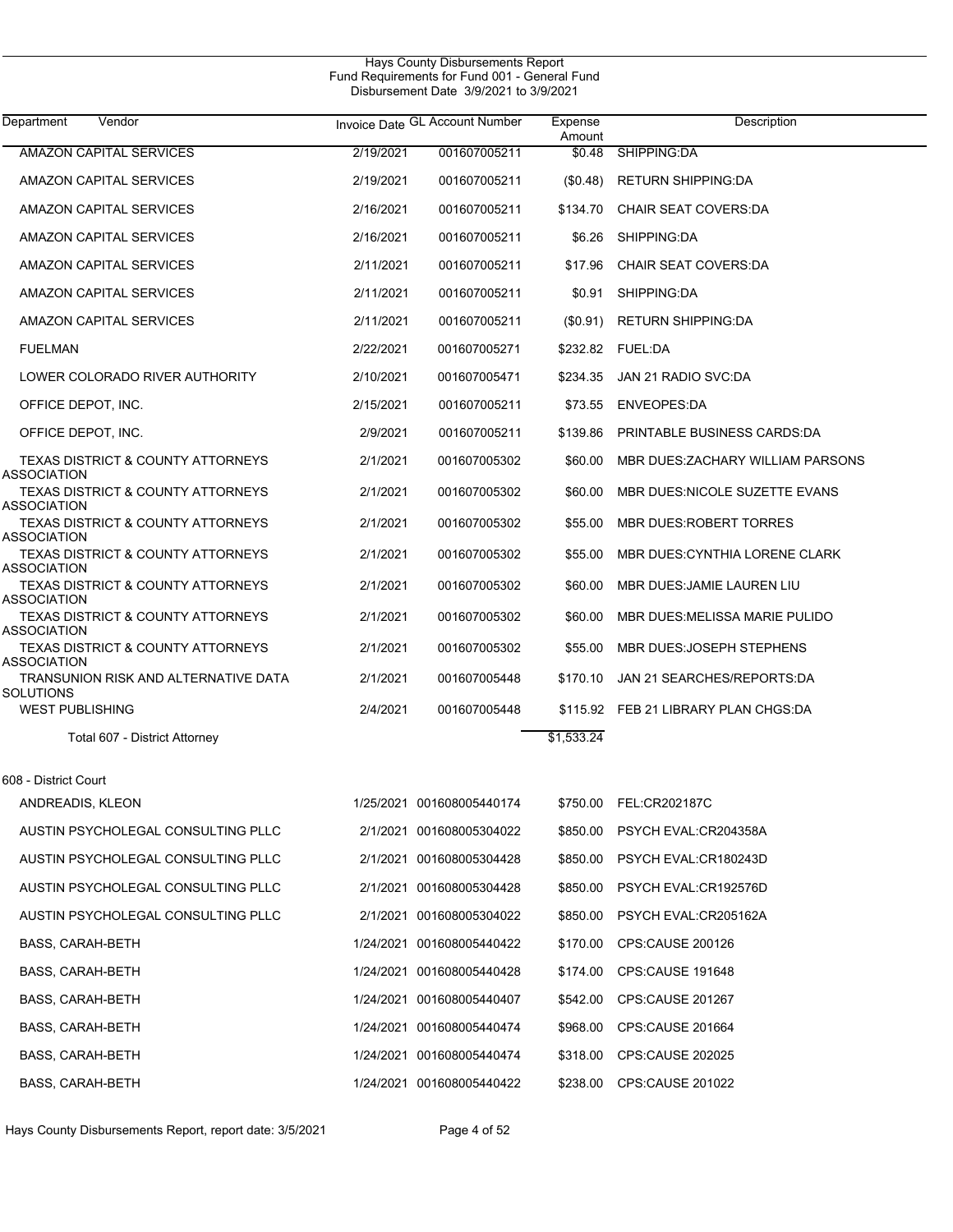| Department<br>Vendor         |           | Invoice Date GL Account Number | Expense<br>Amount | Description                                 |
|------------------------------|-----------|--------------------------------|-------------------|---------------------------------------------|
| <b>BASS, CARAH-BETH</b>      |           | 1/22/2021 001608005440474      | \$190.00          | <b>CPS:CAUSE 200306</b>                     |
| BASS, CARAH-BETH             |           | 1/24/2021 001608005440474      | \$932.00          | CPS:CAUSE 202128                            |
| <b>BASS, CARAH-BETH</b>      |           | 1/22/2021 001608005440428      | \$778.00          | CPS:CAUSE 200475                            |
| <b>BASS, CARAH-BETH</b>      |           | 1/24/2021 001608005440407      | \$104.00          | CPS:CAUSE 200430                            |
| <b>BASS, CARAH-BETH</b>      |           | 1/24/2021 001608005440453      | \$506.00          | CPS:CAUSE 201498                            |
| <b>BASS, CARAH-BETH</b>      |           | 12/17/2020 001608005440422     | \$120.00          | <b>CPS:CAUSE 180752</b>                     |
| <b>BASS, CARAH-BETH</b>      |           | 1/24/2021 001608005440428      | \$174.00          | CPS:CAUSE 202465                            |
| <b>BASS, CARAH-BETH</b>      |           | 1/24/2021 001608005440453      | \$266.00          | CPS:CAUSE 200445                            |
| <b>BASS, CARAH-BETH</b>      |           | 1/24/2021 001608005440422      | \$194.00          | CPS:CAUSE 201562                            |
| <b>BASS, CARAH-BETH</b>      |           | 1/24/2021 001608005440407      | \$202.00          | CPS:CAUSE 201055                            |
| <b>BCC LANGUAGES LLC</b>     | 2/3/2021  | 001608005305                   | \$200.00          | INTERPRETING SVCS:20201424                  |
| CAINE, ROBERT                |           | 2/8/2021 001608005440128       | \$2,900.00        | FEL:CR181285D/CR190242D/CR193847/CR193848D/ |
| CAMPBELL, ATTORNEY, PHIL     |           | 1/26/2021 001608005307274      | \$207.58          | FEL-DIS:CR190824C<br>FEL:CR193996C          |
| CAMPBELL, ATTORNEY, PHIL     |           | 1/26/2021 001608005440174      |                   | \$1,000.00 FEL:CR193996C                    |
| CAMPBELL, ATTORNEY, PHIL     |           | 1/25/2021 001608005440174      |                   | \$1,000.00 FEL-DIS:CR192775C                |
| CARD SERVICE CENTER          | 2/7/2021  | 001608005306                   |                   | \$108.82 JUROR SUPPLIES: DIST CT            |
| DUDLEY, TODD                 |           | 1/23/2021 001608005440122      |                   | \$170.00 FEL:CR203168A                      |
| DUDLEY, TODD                 |           | 1/23/2021 001608005440174      | \$1,000.00        | FEL:CR201816C                               |
| DURAN, CINDY                 |           | 10/14/2020 001608005440428     | \$274.00          | CPS:CAUSE 171719                            |
| DURAN, CINDY                 |           | 10/14/2020 001608005440422     | \$1,448.00        | CPS:CAUSE 171719                            |
| DURAN, CINDY                 |           | 10/14/2020 001608005440474     | \$80.00           | CPS:CAUSE 171719                            |
| FERRARA, PHD, MATTHEW        | 1/29/2021 | 001608005305                   | \$600.00          | PSYCH EVAL/REPORT:CR194376D                 |
| GARCIA, ROLAND               |           | 9/16/2020 001608005440122      | \$950.00          | FEL:CR193811A                               |
| <b>GARCIA, ROLAND</b>        |           | 1/29/2021 001608005440128      | \$4,000.00        | FEL:CR180064D                               |
| <b>GRANDE COMMUNICATIONS</b> | 1/17/2021 | 001608005489                   | \$485.17          | <b>INTERNET SVC/LONG DIST</b>               |
| <b>GRANDE COMMUNICATIONS</b> | 1/17/2021 | 001608175489                   | \$35.94           | <b>INTERNET SVC/LONG DIST</b>               |
| HARDY, JOHN                  |           | 1/24/2021 001608005440453      | \$44.00           | CPS:CAUSE 170963                            |
| HARDY, JOHN                  |           | 1/24/2021 001608005440422      | \$492.00          | CPS:CAUSE 200182                            |
| HARDY, JOHN                  |           | 1/24/2021 001608005440428      | \$222.00          | CPS:CAUSE 200720                            |
| HARDY, JOHN                  |           | 1/24/2021 001608005440422      | \$204.00          | CPS:CAUSE 201671                            |
| HARDY, JOHN                  |           | 1/24/2021 001608005440474      | \$276.00          | CPS:CAUSE 171842                            |
| HARDY, JOHN                  |           | 1/24/2021 001608005440474      | \$262.00          | CPS:CAUSE 201388                            |
| HARDY, JOHN                  |           | 1/24/2021 001608005440453      | \$355.50          | CPS:CAUSE 202642                            |
| HARDY, JOHN                  |           | 1/24/2021 001608005440407      | \$66.00           | CPS:CAUSE 201056                            |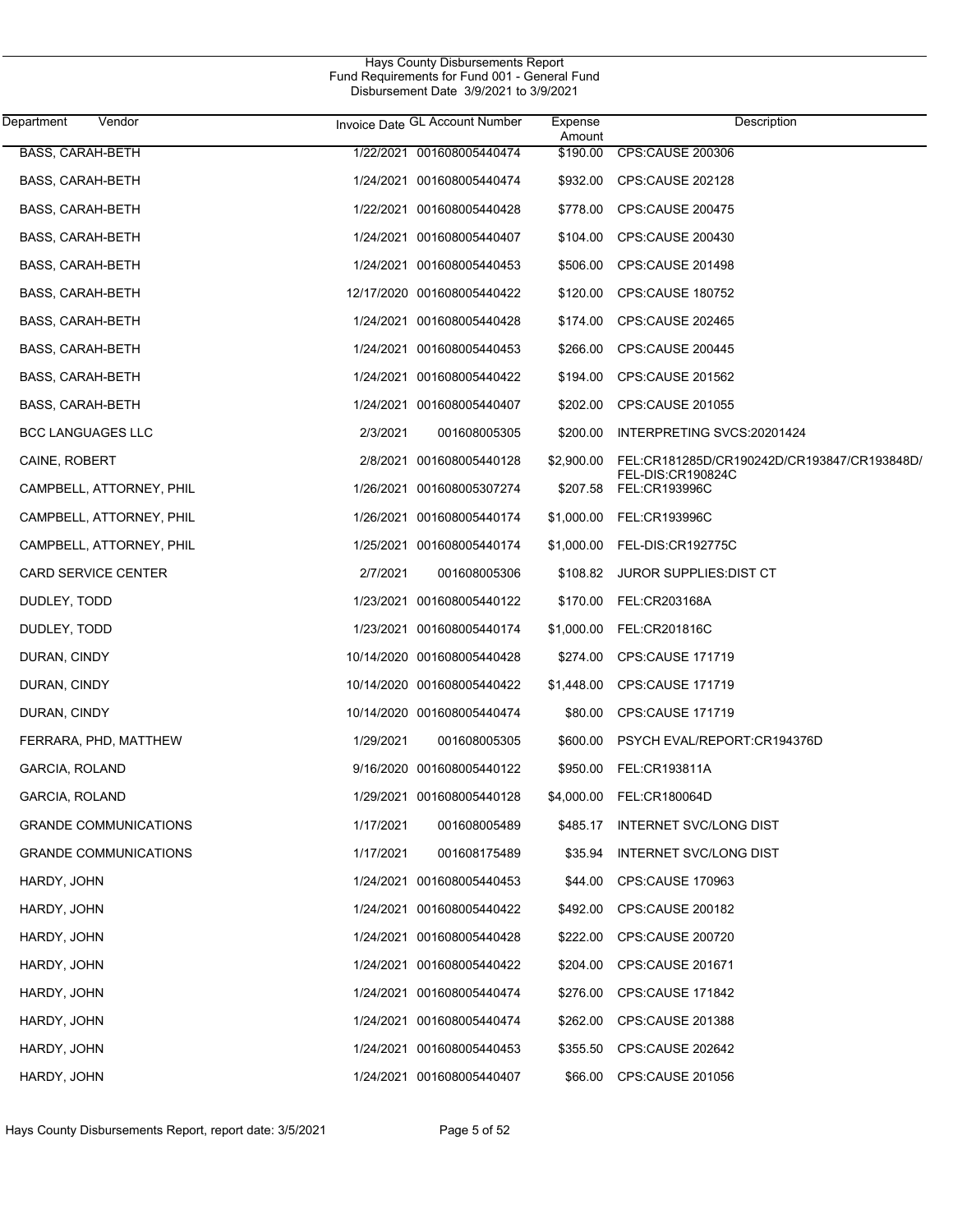| Department           | Vendor                                  |           | Invoice Date GL Account Number | Expense<br>Amount | Description                                                 |
|----------------------|-----------------------------------------|-----------|--------------------------------|-------------------|-------------------------------------------------------------|
| HARDY, JOHN          |                                         |           | 1/24/2021 001608005440428      | \$188.00          | CPS:CAUSE 191648                                            |
| HARDY, JOHN          |                                         |           | 1/24/2021 001608005440453      | \$216.00          | CPS:CAUSE 200969                                            |
| HARDY, JOHN          |                                         |           | 1/24/2021 001608005440428      | \$438.00          | <b>CPS:CAUSE 181885</b>                                     |
| HARDY, JOHN          |                                         |           | 1/24/2021 001608005440422      | \$216.00          | <b>CPS:CAUSE 200747</b>                                     |
| HARDY, JOHN          |                                         |           | 1/24/2021 001608005440428      | \$210.00          | <b>CPS:CAUSE 201424</b>                                     |
| HARDY, JOHN          |                                         |           | 1/24/2021 001608005440453      | \$636.50          | CPS:CAUSE 191434                                            |
| HARDY, JOHN          |                                         |           | 1/24/2021 001608005440107      | \$574.00          | <b>CPS:CAUSE 192857</b>                                     |
| HARDY, JOHN          |                                         |           | 1/24/2021 001608005440407      | \$306.00          | <b>CPS:CAUSE 201297</b>                                     |
| HARDY, JOHN          |                                         |           | 1/24/2021 001608005440453      | \$236.00          | CPS:CAUSE 200213                                            |
| HARDY, JOHN          |                                         |           | 1/24/2021 001608005440107      | \$344.00          | <b>CPS:CAUSE 191123</b>                                     |
| HARDY, JOHN          |                                         |           | 1/24/2021 001608005440474      | \$380.00          | <b>CPS:CAUSE 191822</b>                                     |
| HARDY, JOHN          |                                         |           | 1/24/2021 001608005440474      | \$262.00          | <b>CPS CAUSE 200283</b>                                     |
| HARDY, JOHN          |                                         |           | 1/24/2021 001608005440422      | \$275.50          | <b>CPS:CAUSE 190076</b>                                     |
| <b>JANSSEN, MARK</b> |                                         |           | 2/1/2021 001608005307274       |                   | \$4.33 FEL:CR193271C                                        |
| JANSSEN, MARK        |                                         |           | 2/1/2021 001608005440174       |                   | \$995.67 FEL:CR193271C                                      |
| KEBHAA PI LLC        |                                         | 2/4/2021  | 001608005305                   | \$180.00          | INTERPRETING SVCS:202528/202567                             |
| KEBHAA PI LLC        |                                         | 1/30/2021 | 001608005305                   | \$180.00          | MAGISTRATION: DIST CT                                       |
|                      | LAW OFFICE OF JEFF DAVID HALL PLLC      |           | 1/26/2021 001608005440107      | \$1,380.00        | <b>CPS CAUSE 190893</b>                                     |
|                      | LAW OFFICE OF JENNIFER G. GONZALES PLLC |           | 10/12/2020 001608005440407     | \$264.00          | CPS:CAUSE 191409                                            |
|                      | LAW OFFICE OF JENNIFER G. GONZALES PLLC |           | 10/9/2020 001608005440428      | \$524.00          | CPS:CAUSE 201424                                            |
|                      | LAW OFFICE OF JENNIFER G. GONZALES PLLC |           | 1/26/2021 001608005440428      | \$362.00          | <b>CPS:CAUSE 191990</b>                                     |
|                      | LAW OFFICE OF JENNIFER G. GONZALES PLLC |           | 10/12/2020 001608005440407     | \$202.00          | <b>CPS CAUSE 191409</b>                                     |
|                      | LAW OFFICE OF JENNIFER G. GONZALES PLLC |           | 10/8/2020 001608005440422      | \$1,414.00        | CPS:CAUSE 191946                                            |
|                      | LAW OFFICE OF JENNIFER G. GONZALES PLLC |           | 1/26/2021 001608005440474      | \$242.00          | <b>CPS CAUSE 191990</b>                                     |
|                      | LAW OFFICE OF JENNIFER G. GONZALES PLLC |           | 10/9/2020 001608005440428      |                   | \$190.00 CPS:CAUSE 201424                                   |
|                      | LAW OFFICE OF KEVIN P. HANNA            |           | 1/22/2021 001608005440174      |                   | \$500.00 FEL:CR170829C                                      |
|                      | LAW OFFICE OF PAUL M. EVANS             |           | 2/8/2021 001608005307453       |                   | \$1.10 FEL:CR204520E                                        |
|                      | LAW OFFICE OF PAUL M. EVANS             |           | 2/8/2021 001608005440153       | \$698.90          | FEL:CR204520E                                               |
|                      | LAW OFFICE OF RICK VESTAL               |           | 2/8/2021 001608005440128       |                   | \$1,300.00 FEL:CR194138D                                    |
|                      | LAW OFFICE OF RICK VESTAL               |           | 2/5/2021 001608005440174       | \$1,000.00        | FEL:CR202188C                                               |
| LEAL, RAFAEL         |                                         |           | 2/9/2021 001608005440128       |                   | \$2,500.00 FEL:CR194259D                                    |
| LEE, MICHAEL         |                                         |           | 2/3/2021 001608005440153       | \$1,000.00        | FEL:CR200243E                                               |
|                      | LINDI S. ROBERTS & ASSOCIATES           | 2/10/2021 | 001608005445                   | \$300.00          | REPORTER'S RECORD:CR204998E                                 |
|                      | LONE STAR INTERPRETING                  | 1/30/2021 | 001608005305                   | \$405.00          | <b>INTERPRETING</b><br>SVCS:CR180589E/190261E/132283/170986 |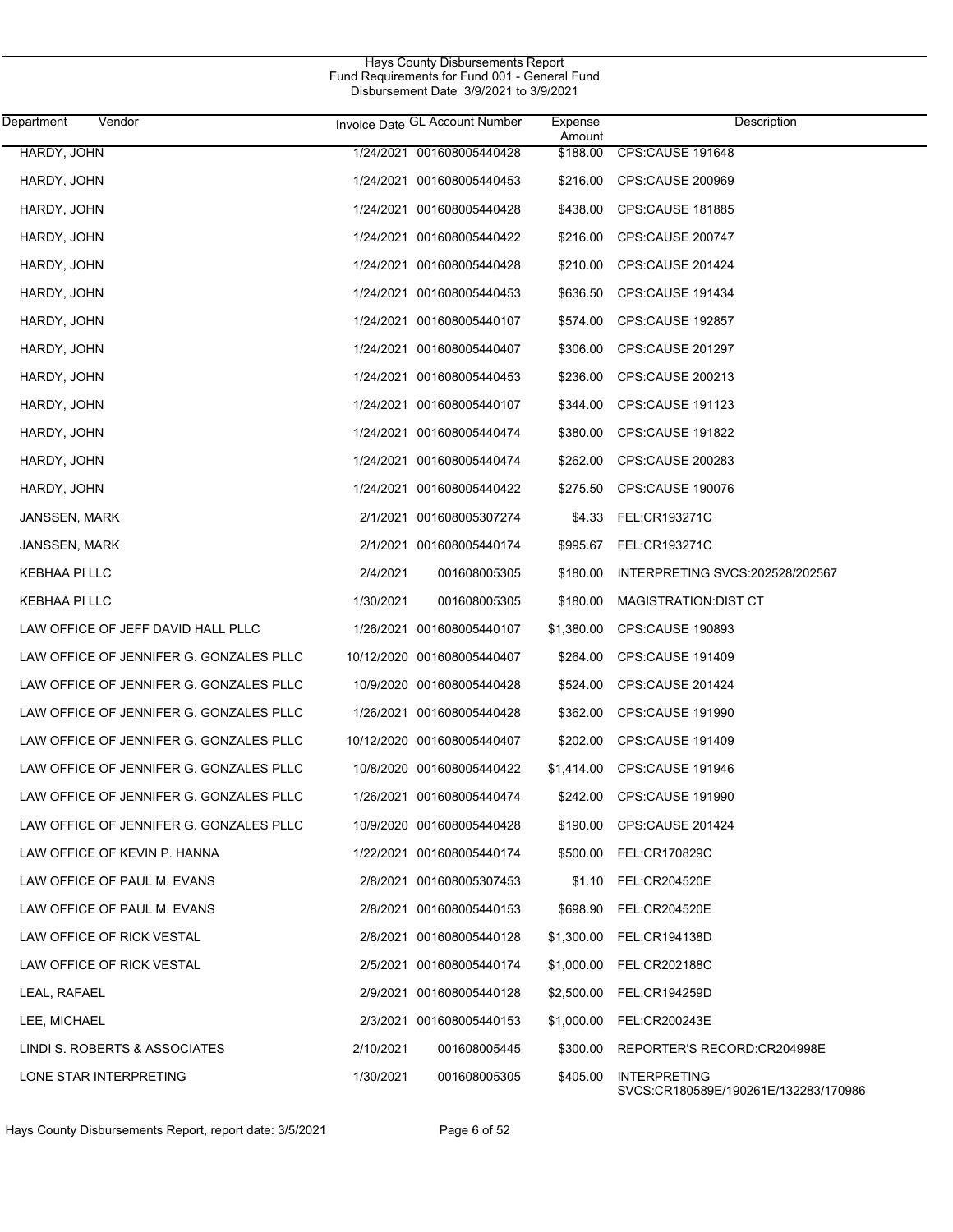| Department<br>Vendor               |           | Invoice Date GL Account Number | Expense<br>Amount | Description                                                        |
|------------------------------------|-----------|--------------------------------|-------------------|--------------------------------------------------------------------|
| LONE STAR INTERPRETING             | 2/3/2021  | 001608005305                   | \$360.00          | <b>INTERPRETING SVCS: DIST CT</b>                                  |
| LONE STAR INTERPRETING             | 1/27/2021 | 001608005305                   | \$180.00          | INTERPRETING SVCS:CR190261E                                        |
| MANWILL, ZACHARY                   |           | 1/26/2021 001608005440453      | \$1,526.00        | <b>CPS:CAUSE 180752</b>                                            |
| MANWILL, ZACHARY                   |           | 1/20/2021 001608005440453      | \$196.00          | CPS:CAUSE 190744                                                   |
| MANWILL, ZACHARY                   |           | 1/20/2021 001608005440453      | \$805.00          | CPS:CAUSE 191044                                                   |
| MATIAS, EDWIN                      |           | 2/4/2021 001608005440153       | \$700.00          | FEL:CR201987E                                                      |
| MATIAS, EDWIN                      |           | 2/4/2021 001608005440174       | \$1,000.00        | FEL:CR180332C                                                      |
| MAURO PSYCHOLOGICAL SERVICES, PLLC |           | 2/2/2021 001608005304207       | \$1,250.00        | <b>PSYCH EVAL/REVIEW OF</b>                                        |
| MAYER CONSULTING SOLUTIONS, LLC    |           | 1/19/2021 001608005304207      | \$1,266.50        | RECORDS/INTERVIEW/REPORT:CR205475B<br>INVESTIGATIVE SVCS:CR191499B |
| MCCORMACK, CLIFF                   |           | 1/21/2021 001608005440174      | \$750.00          | FEL-DIS:CR193157C                                                  |
| POMAR, CLAUDIA                     | 2/3/2021  | 001608005305                   | \$237.50          | INTERPRETING SVCS:CR190261D/CR203361E                              |
| RICOH USA, INC.                    | 2/4/2021  | 001608005473                   | \$275.00          | FEB 21 LEASE: 1009769A25                                           |
| ROSEN, SAMUEL                      |           | 1/7/2021 001608005440174       | \$302.60          | FEL:CR205750/CR205747C/CR205748/CR205749                           |
| SCHOON LAW FIRM, PC                |           | 1/20/2021 001608005307274      | \$1.50            | FEL:CR180702C                                                      |
| SCHOON LAW FIRM, PC                |           | 1/20/2021 001608005440174      | \$112.00          | FEL:CR180702C                                                      |
| SEYMOUR, AARON                     |           | 2/5/2021 001608005440174       | \$900.00          | FEL-DIS:CR203645C/FEL:CR170700C                                    |
| SEYMOUR, AARON                     |           | 1/26/2021 001608005440174      | \$800.00          | FEL:CR194124C                                                      |
| SHULMAN, MICHAEL                   |           | 2/1/2021 001608005440153       | \$1,000.00        | FEL:CR192836C                                                      |
| THE LAW OFFICE OF MATTHEW VALLEY   |           | 1/31/2021 001608005440174      | \$1,000.00        | FEL:CR201249C                                                      |
| THE LAW OFFICE OF MATTHEW VALLEY   |           | 1/31/2021 001608005440153      | \$500.00          | FEL:CR202492D                                                      |
| THE LAW OFFICE OF MATTHEW VALLEY   |           | 1/31/2021 001608005440122      | \$275.00          | <b>FEL:CR191477A</b>                                               |
| THE LAW OFFICE OF MATTHEW VALLEY   |           | 1/31/2021 001608005440128      | \$500.00          | FEL:CR180822D                                                      |
| YBARRA, JULISSA                    |           | 2/4/2021 001608005440122       | \$400.00          | FEL:CR180401A                                                      |
| YBARRA, JULISSA                    |           | 2/1/2021 001608005440174       |                   | \$750.00 FEL:CR130901C/CR200401C                                   |
| YBARRA, JULISSA                    |           | 2/4/2021 001608005440122       |                   | \$400.00 FEL:CR180124A                                             |
| Total 608 - District Court         |           |                                | \$59,819.11       |                                                                    |
| 609 - District Clerk               |           |                                |                   |                                                                    |
| OFFICE DEPOT, INC.                 | 2/5/2021  | 001609005489                   |                   | \$50.37 HEADSETS: DIST CLK                                         |
| Total 609 - District Clerk         |           |                                | \$50.37           |                                                                    |
|                                    |           |                                |                   |                                                                    |
| 612 - County Courts at Law         |           |                                |                   |                                                                    |
| ADAMS, LAURA                       |           | 2/1/2021 001612990975448       | \$300.00          | <b>PROF SVCS: VETERANS COURT</b>                                   |
| <b>AT&amp;T MOBILITY</b>           |           | 2/2/2021 001612990975489       | \$101.08          | WIRELESS SVC:287025248275X02102021                                 |
| <b>AT&amp;T MOBILITY</b>           | 1/19/2021 | 001612005489                   |                   | \$91.74 WIRELESS SVC:287284157667X012721                           |
|                                    |           |                                |                   |                                                                    |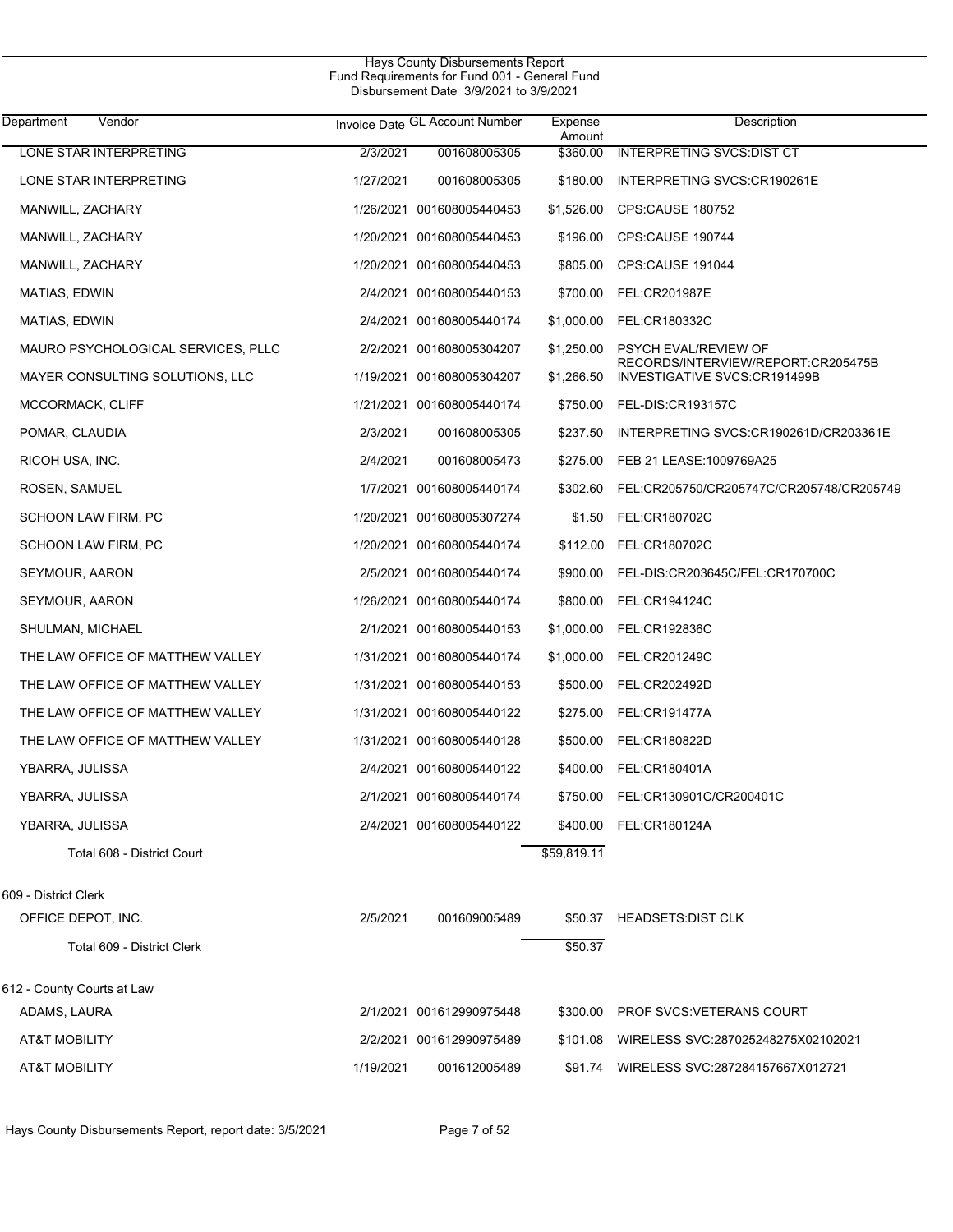| Department<br>Vendor               |           | Invoice Date GL Account Number | Expense<br>Amount | Description                           |
|------------------------------------|-----------|--------------------------------|-------------------|---------------------------------------|
| <b>AT&amp;T MOBILITY</b>           |           | 1/2/2021 001612990975489       | \$101.08          | WIRELESS SVC:287025248275X01102021    |
| AUSTIN PSYCHOLEGAL CONSULTING PLLC |           | 2/1/2021 001612005304002       | \$1,500.00        | PSYCH EVAL:204502CR2                  |
| <b>BCC LANGUAGES LLC</b>           | 2/12/2021 | 001612005305                   | \$200.00          | INTERPRETING SVCS:210219CR3/210349CR3 |
| <b>BCC LANGUAGES LLC</b>           | 1/29/2021 | 001612005305                   | \$300.00          | INTERPRETING SVCS:CCL 2               |
| CAINE, ROBERT                      |           | 1/28/2021 001612005440202      | \$1,375.00        | MIS-DIS:200623CR2                     |
| CAINE, ROBERT                      |           | 2/2/2021 001612005440201       | \$862.50          | MIS-DIS:190634CR1                     |
| CAINE, ROBERT                      |           | 2/9/2021 001612005440201       | \$505.00          | MIS-DIS:191571CR1                     |
| CAINE, ROBERT                      |           | 2/1/2021 001612005440201       | \$1,600.00        | MIS:193756CR1                         |
| CALDWELL CSCD OPERATING ACCT.      |           | 2/22/2021 001612990975448      | \$3,985.14        | JAN 21 PROF SVCS: VETERANS COURT      |
| CALDWELL CSCD OPERATING ACCT.      |           | 2/23/2021 001612990975448      | \$32.34           | JAN 21 PROF SVCS: VETERANS COURT      |
| DUDLEY, TODD                       |           | 2/10/2021 001612005440501      | \$300.00          | JUV-CM:N.M.P.                         |
| FRIEDMAN, IVAN                     |           | 2/4/2021 001612005440203       | \$700.00          | MIS-DIS:203445CR3/203545CR3           |
| HAEDGE, ROBERT                     |           | 2/9/2021 001612005440202       | \$450.00          | MIS:193419CR2                         |
| JARDEN-HOLTER, BRENDA              |           | 2/9/2021 001612005440402       | \$1,500.00        | GUARDIANSHIP:R.P.                     |
| JARDEN-HOLTER, BRENDA              |           | 2/1/2021 001612005440202       | \$3,650.00        | JAN 21 PROF SVCS.VETERAN'S COURT      |
| JOHN A. HALL & ASSOCIATES, P.C.    |           | 1/19/2021 001612005440203      | \$285.00          | MIS:201615CR1                         |
| JOHN A. HALL & ASSOCIATES, P.C.    |           | 1/29/2021 001612005440202      | \$2,155.00        | MIS:200672CR2                         |
| JOHN H. GILLIAM LAW OFFICE         |           | 2/8/2021 001612005307002       | \$126.74          | GUARDIANSHIP:200030G                  |
| JOHN H. GILLIAM LAW OFFICE         |           | 2/8/2021 001612005440402       | \$2,620.00        | GUARDIANSHIP:200030G                  |
| KIMBROUGH LEGAL, PLLC              |           | 2/15/2021 001612005440203      | \$655.00          | MIS:194563CR3                         |
| LAKE INKS PROFESSIONAL SERVICES    |           | 1/28/2021 001612990975448      | \$375.00          | PROF SVCS: VETERANS COURT             |
| LAKE INKS PROFESSIONAL SERVICES    |           | 1/28/2021 001612990975448      | \$915.00          | PROF SVCS: VETERANS COURT             |
| LAKE INKS PROFESSIONAL SERVICES    |           | 1/28/2021 001612990975448      | \$1,110.00        | <b>PROF SVCS:VETERANS COURT</b>       |
| LASER SERVICE USA, INC.            |           | 2/25/2021 001612990975211      | \$476.00          | TONER CARTRIDGES: VETERANS CT         |
| LAW OFFICE OF CASE J. DARWIN, INC. |           | 2/4/2021 001612005440202       | \$250.00          | MIS:210175C                           |
| LAW OFFICE OF CASE J. DARWIN, INC. |           | 2/4/2021 001612005440202       | \$700.00          | MIS-DIS:173343CR2/MIS:153785CR2       |
| LAW OFFICE OF JENNIFER BARRY       |           | 2/2/2021 001612005440201       | \$650.00          | MIS-DIS:201239CR1                     |
| LAW OFFICE OF RICK VESTAL          |           | 10/6/2020 001612005440201      | \$665.00          | MIS:192014CR1                         |
| LAW OFFICE OF RICK VESTAL          |           | 12/9/2020 001612005440202      | \$1,900.00        | MIS:200163CR2/203293CR2               |
| LAW OFFICE OF RICK VESTAL          |           | 1/29/2021 001612005440202      | \$555.00          | MIS:193984CR2                         |
| LEE, MICHAEL                       |           | 2/3/2021 001612005440203       | \$395.00          | MIS-DIS:200511CR3                     |
| LEON TRANSLATIONS, INC.            |           | 2/2/2021 001612005304003       | \$150.00          | INTERPRETING SVCS:200662CR3           |
| LUKE, TILLIE                       |           | 2/1/2021 001612005440402       | \$350.00          | MENTAL HEALTH:210005M                 |
| <b>MENDOZA LAW OFFICES PLLC</b>    |           | 2/11/2021 001612005440203      | \$987.50          | MIS:193182CR3                         |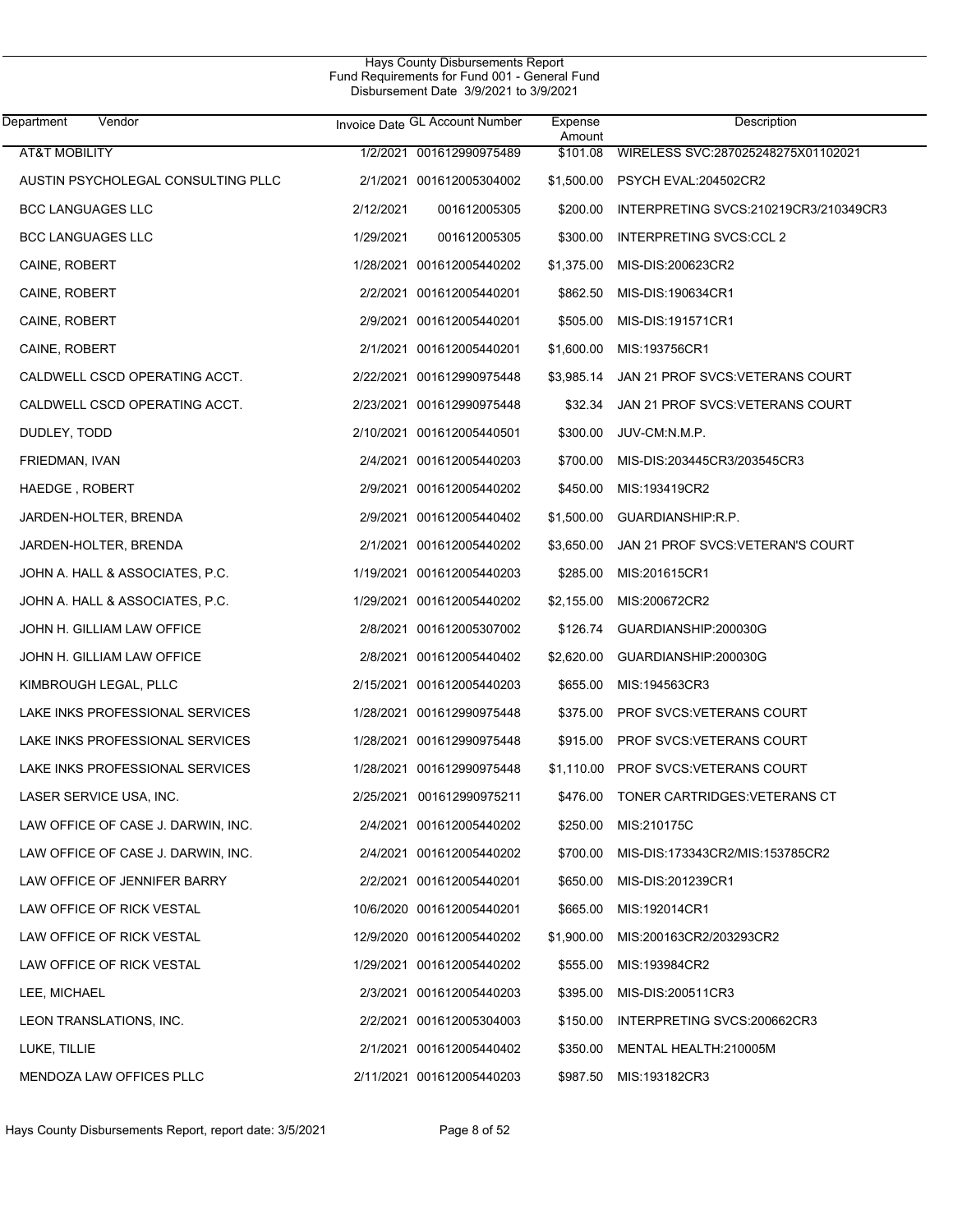| Department<br>Vendor             |          | Invoice Date GL Account Number | Expense<br>Amount | Description                               |
|----------------------------------|----------|--------------------------------|-------------------|-------------------------------------------|
| <b>MENDOZA LAW OFFICES PLLC</b>  |          | 12/30/2020 001612005440201     | \$620.00          | MIS-DIS:201316CR1                         |
| MOSLER, RYAN                     |          | 2/15/2021 001612005440203      | \$500.00          | MIS:202302CR3                             |
| OFFICE DEPOT, INC.               | 2/5/2021 | 001612005211                   | \$267.83          | <b>TONER CARTRIDGES:CCL 2</b>             |
| RECOVERY HEALTHCARE CORP.        |          | 10/31/2020 001612990975448     | \$48.00           | OCT 20 REMOTE BREATH SVCS: VETERANS COURT |
| RECOVERY HEALTHCARE CORP.        |          | 1/31/2021 001612990975448      | \$936.00          | JAN 21 SCRAM SVCS:VETERANS COURT          |
| RECOVERY HEALTHCARE CORP.        |          | 1/31/2021 001612990975448      | \$528.00          | JAN 21 REMOTE BREATH SVCS: VETERANS COURT |
| RECOVERY HEALTHCARE CORP.        |          | 10/31/2020 001612990975448     | \$1,167.00        | OCT 20 SCRAM SVCS: VETERANS COURT         |
| REINARZ, JANET                   |          | 2/2/2021 001612005440202       | \$230.00          | MIS:196650CR2                             |
| RESTORATIVE PATHWAYS PLLC        |          | 2/5/2021 001612990975448       | \$675.00          | <b>PROF SVCS VETERANS COURT</b>           |
| RESTORATIVE PATHWAYS PLLC        |          | 2/4/2021 001612990975448       | \$450.00          | <b>PROF SVCS: VETERANS COURT</b>          |
| RESTORATIVE PATHWAYS PLLC        |          | 2/5/2021 001612990975448       | \$495.00          | <b>PROF SVCS: VETERANS COURT</b>          |
| RESTORATIVE PATHWAYS PLLC        |          | 2/5/2021 001612990975448       | \$270.00          | <b>PROF SVCS VETERANS COURT</b>           |
| RESTORATIVE PATHWAYS PLLC        |          | 2/5/2021 001612990975448       | \$540.00          | <b>PROF SVCS: VETERANS COURT</b>          |
| RESTORATIVE PATHWAYS PLLC        |          | 1/4/2021 001612990975448       | \$150.00          | <b>PROF SVCS: VETERANS COURT</b>          |
| RESTORATIVE PATHWAYS PLLC        |          | 2/4/2021 001612990975448       | \$450.00          | <b>PROF SVCS: VETERANS COURT</b>          |
| RESTORATIVE PATHWAYS PLLC        |          | 2/5/2021 001612990975448       | \$540.00          | <b>PROF SVCS: VETERANS COURT</b>          |
| RESTORATIVE PATHWAYS PLLC        |          | 2/4/2021 001612990975448       | \$450.00          | <b>PROF SVCS: VETERANS COURT</b>          |
| RESTORATIVE PATHWAYS PLLC        |          | 2/5/2021 001612990975448       | \$270.00          | <b>PROF SVCS: VETERANS COURT</b>          |
| RICOH USA, INC.                  | 2/4/2021 | 001612005473                   | \$55.54           | FEB 21 LEASE: 1009769A29                  |
| RICOH USA, INC.                  | 2/4/2021 | 001612005473                   | \$152.45          | FEB 21 LEASE: 1009769A29                  |
| SEYMOUR, AARON                   |          | 2/5/2021 001612005440202       | \$500.00          | MIS:193380CR2                             |
| TOBIAS STOUT LAW FIRM            |          | 1/28/2021 001612005440202      | \$475.00          | MIS:195216CR2                             |
| <b>TOBIAS STOUT LAW FIRM</b>     |          | 2/3/2021 001612005440202       | \$566.67          | MIS:201427CR2                             |
| <b>TRAEGER &amp; RICK'S PLLC</b> |          | 2/9/2021 001612005440202       | \$90.00           | MIS:193029CR2                             |
| ZELHART, TACIE                   |          | 1/8/2021 001612005440401       | \$350.00          | MENTAL HEALTH:150015M                     |
| ZELHART, TACIE                   |          | 1/9/2021 001612005440401       | \$350.00          | MENTAL HEALTH:150019M                     |
| ZELHART, TACIE                   |          | 1/9/2021 001612005440401       | \$350.00          | MENTAL HEALTH:150028M                     |
| ZELHART, TACIE                   |          | 1/7/2021 001612005440401       | \$350.00          | MENTAL HEALTH:150009M                     |
| ZELHART, TACIE                   |          | 1/8/2021 001612005440402       | \$350.00          | MENTAL HEALTH:150014M                     |
| <b>ZELHART, TACIE</b>            |          | 1/9/2021 001612005440401       | \$350.00          | MENTAL HEALTH:150022M                     |
| ZELHART, TACIE                   |          | 1/7/2021 001612005440401       | \$350.00          | MENTAL HEALTH:150018M                     |
| ZELHART, TACIE                   |          | 1/7/2021 001612005440401       | \$350.00          | MENTAL HEALTH:150016M                     |
| ZELHART, TACIE                   |          | 1/8/2021 001612005440401       | \$350.00          | MENTAL HEALTH:160013M                     |
| ZELHART, TACIE                   |          | 1/7/2021 001612005440401       | \$350.00          | MENTAL HEALTH:150010M                     |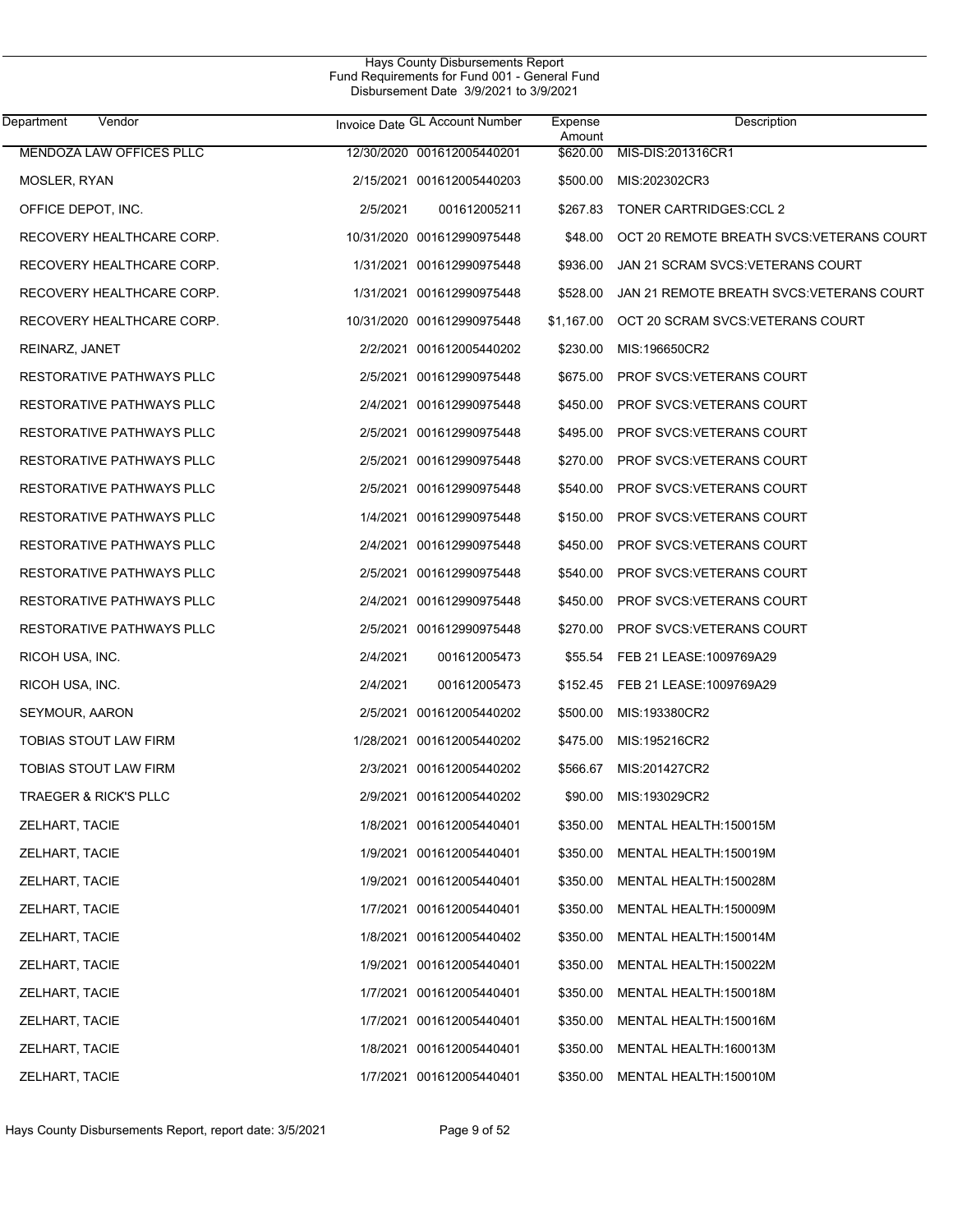| Department<br>Vendor                                 |           | Invoice Date GL Account Number | Expense<br>Amount | Description                                  |
|------------------------------------------------------|-----------|--------------------------------|-------------------|----------------------------------------------|
| ZELHART, TACIE                                       |           | 1/9/2021 001612005440401       | \$350.00          | MENTAL HEALTH: 150021M                       |
| ZELHART, TACIE                                       |           | 1/9/2021 001612005440401       | \$350.00          | MENTAL HEALTH:150025M                        |
| ZELHART, TACIE                                       |           | 1/9/2021 001612005440401       | \$350.00          | MENTAL HEALTH:150026M                        |
| <b>ZELHART, TACIE</b>                                |           | 1/8/2021 001612005440401       | \$350.00          | MENTAL HEALTH:150012M                        |
| ZELHART, TACIE                                       |           | 1/9/2021 001612005440401       | \$350.00          | MENTAL HEALTH:150023M                        |
| ZELHART, TACIE                                       |           | 1/8/2021 001612005440401       | \$350.00          | MENTAL HEALTH:150017M                        |
| ZELHART, TACIE                                       |           | 1/7/2021 001612005440401       | \$350.00          | MENTAL HEALTH:150011M                        |
| ZELHART, TACIE                                       |           | 1/9/2021 001612005440401       | \$350.00          | MENTAL HEALTH:150027M                        |
| ZELHART, TACIE                                       |           | 1/9/2021 001612005440401       | \$350.00          | MENTAL HEALTH:150024M                        |
| <b>ZELHART, TACIE</b>                                |           | 1/7/2021 001612005440401       | \$350.00          | MENTAL HEALTH:150020M                        |
| Total 612 - County Courts at Law                     |           |                                | \$50,300.61       |                                              |
| 614 - General Counsel                                |           |                                |                   |                                              |
| BRAUN & GRESHAM, PLLC                                | 7/31/2020 | 001614005441                   | \$6,687.36        | APR 20 LEGAL SVCS: KINDER MORGAN             |
| <b>BRAUN &amp; GRESHAM, PLLC</b>                     | 8/13/2020 | 001614005441                   | \$2,466.69        | MAY 20 LEGAL SVCS: KINDER MORGAN             |
| DAVIDSON TROILO REAM & GARZA, A<br>PROFESSIONAL CORP | 1/31/2021 | 001614005441                   | \$13,648.20       | PROF SVCS:COTTON GIN RD                      |
| OFFICE DEPOT, INC.                                   | 2/15/2021 | 001614005211                   | \$77.30           | MISC OFFICE SUPPLIES: GEN COUNS              |
| OFFICE DEPOT, INC.                                   | 2/16/2021 | 001614005211                   | \$48.29           | USB:GEN COUNS                                |
| OFFICE DEPOT, INC.                                   | 2/13/2021 | 001614005211                   | \$31.17           | BUBBLE MAILERS/ORGANIZER DRAWER:GEN<br>COUNS |
| OFFICE DEPOT, INC.                                   | 2/15/2021 | 001614005211                   | \$6.99            | DESKPAD: GEN COUNS                           |
| OFFICE DEPOT, INC.                                   | 2/16/2021 | 001614005211                   | \$12.36           | STAPLER: GEN COUNS                           |
| SHEETS & CROSSFIELD, P.C.                            | 1/31/2021 | 001614005441                   | \$390.00          | PROF SVCS:RR 12 @ FM 150 GENERAL             |
| SHEETS & CROSSFIELD, P.C.                            | 1/31/2021 | 001614005441                   | \$1,620.00        | PROF SVCS: FM 110 CONDEMNATION               |
| Total 614 - General Counsel                          |           |                                | \$24,988.36       |                                              |
| 617 - County Clerk                                   |           |                                |                   |                                              |
| AMAZON CAPITAL SERVICES                              | 2/16/2021 | 001617005211                   | \$73.31           | MISC OFFICE SUPPLIES:CO CLK                  |
| AMAZON CAPITAL SERVICES                              | 2/16/2021 | 001617005211                   | \$9.86            | SHIPPING:CO CLK                              |
| AMAZON CAPITAL SERVICES                              | 2/16/2021 | 001617005211                   | (\$9.86)          | <b>RETURN SHIPPING:CO CLK</b>                |
| AMAZON CAPITAL SERVICES                              | 2/16/2021 | 001617005211                   | \$70.99           | MISC OFFICE SUPPLIES:CO CLK                  |
| AMAZON CAPITAL SERVICES                              | 2/16/2021 | 001617005211                   | \$81.97           | MISC OFFICE SUPPLIES:CO CLK                  |
| AMAZON CAPITAL SERVICES                              | 2/22/2021 | 001617005211                   | \$78.60           | MISC OFFICE SUPPLIES:CO CLK                  |
| AMAZON CAPITAL SERVICES                              | 2/22/2021 | 001617005211                   | \$7.63            | SHIPPING:CO CLK                              |
| AMAZON CAPITAL SERVICES                              | 2/22/2021 | 001617005211                   | (\$7.63)          | <b>RETURN SHIPPING:CO CLK</b>                |
| AMAZON CAPITAL SERVICES                              | 2/28/2021 | 001617005211                   | $(\$70.99)$       | RETURN IMAGING DRUM UNIT:CO CLK              |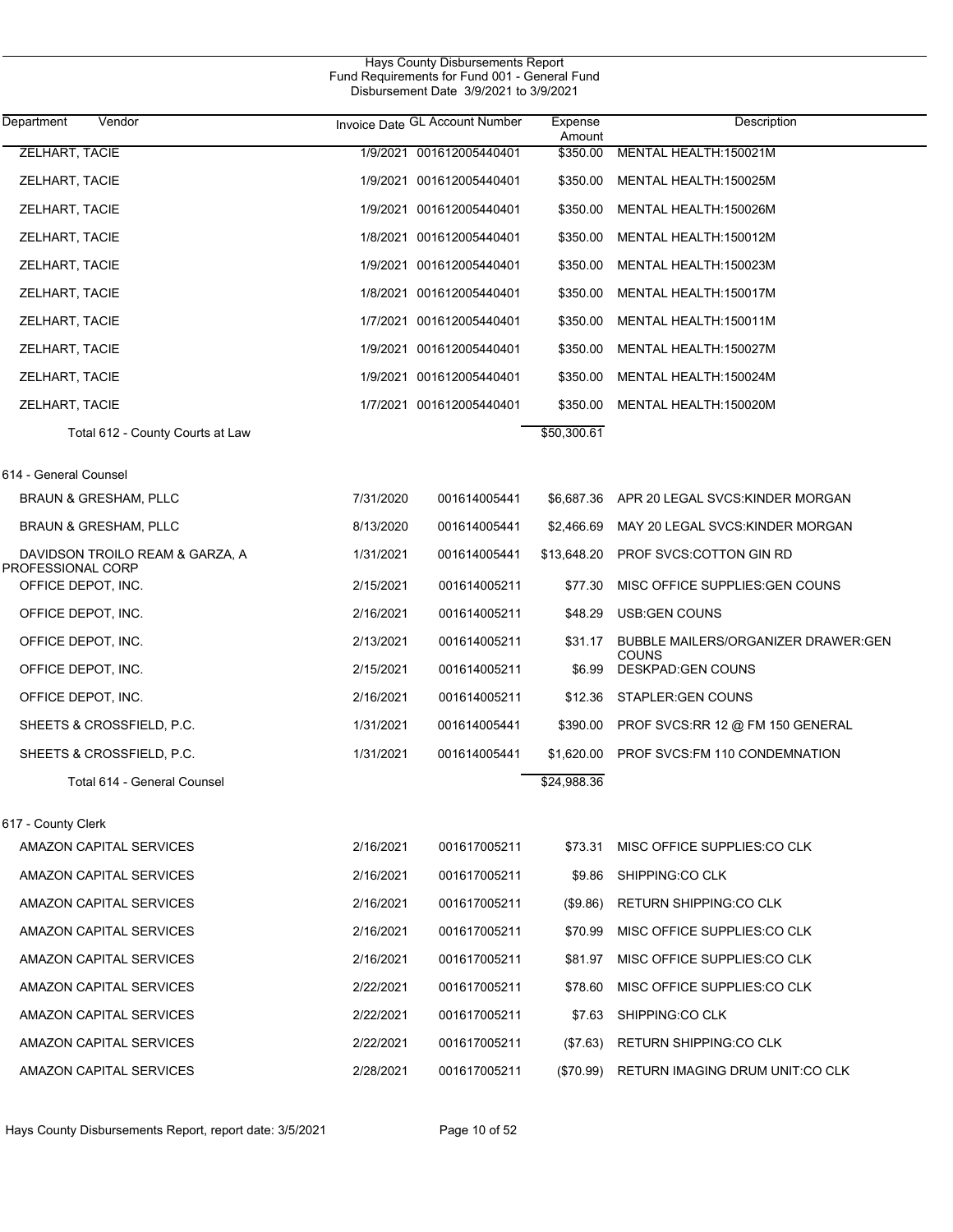| Department<br>Vendor            |           | Invoice Date GL Account Number | Expense<br>Amount | Description                                                 |
|---------------------------------|-----------|--------------------------------|-------------------|-------------------------------------------------------------|
| <b>AMAZON CAPITAL SERVICES</b>  | 2/28/2021 | 001617005211                   | \$3.55            | SHIPPING:CO CLK                                             |
| AMAZON CAPITAL SERVICES         | 2/28/2021 | 001617005211                   | (\$3.55)          | RETURN SHIPPING:CO CLK                                      |
| AT&T MOBILITY                   | 2/2/2021  | 001617005489                   | \$50.54           | WIRELESS SVC:287025248275X02102021                          |
| TEXAS COLLEGE OF PROBATE JUDGES | 3/12/2021 | 001617005551                   | \$295.00          | ONLINE REG FEE: ALFREDO B SANCHEZ                           |
| Total 617 - County Clerk        |           |                                | \$579.42          |                                                             |
| 618 - Sheriff                   |           |                                |                   |                                                             |
| 1-800-RADIATOR & A/C            | 1/25/2021 | 001618005413                   | \$122.69          | RADIATOR/HOSE:SHER                                          |
| ADVANCE AUTO PARTS              | 1/25/2021 | 001618005413                   | \$8.30            | <b>HOSE CLAMPS:SHER</b>                                     |
| ADVANCE AUTO PARTS              | 2/3/2021  | 001618005413                   | \$22.05           | <b>DISC BRAKES:SHER</b>                                     |
| ADVANCE AUTO PARTS              | 2/3/2021  | 001618005413                   | \$6.01            | <b>RADIATOR CAP:SHER</b>                                    |
| ADVANCE AUTO PARTS              | 1/26/2021 | 001618005413                   | \$136.87          | <b>BRAKE ROTORS/PAD:SHER</b>                                |
| ADVANCE AUTO PARTS              | 1/27/2021 | 001618005413                   | \$170.04          | SWAY BAR BUSHING/PAINTED ROTOR/BRAKE                        |
| ADVANCE AUTO PARTS              | 2/3/2021  | 001618005413                   | \$8.70            | PAD:SHER<br><b>WIPER BLADE:SHER</b>                         |
| ADVANCE AUTO PARTS              | 1/22/2021 | 001618005413                   | \$28.49           | SOCKET ADAPTER: SHER                                        |
| <b>ALPHAGRAPHICS</b>            | 2/11/2021 | 001618045461                   | \$35.50           | <b>BUSINESS CARDS: JOHN TRINIDAD</b>                        |
| <b>ALPHAGRAPHICS</b>            | 2/11/2021 | 001618045461                   | \$35.50           | <b>BUSINESS CARDS: KAEDIE RIGGINS</b>                       |
| <b>ALPHAGRAPHICS</b>            | 2/11/2021 | 001618005461                   | \$45.50           | <b>BUSINESS CARDS CLINT PULPAN</b>                          |
| <b>ALPHAGRAPHICS</b>            | 2/11/2021 | 001618005461                   | \$35.50           | <b>BUSINESS CARDS: AARON MCCOY</b>                          |
| <b>ALPHAGRAPHICS</b>            | 2/11/2021 | 001618005461                   | \$35.50           | <b>BUSINESS CARDS: ROLAND VARGAS</b>                        |
| <b>ALPHAGRAPHICS</b>            | 2/11/2021 | 001618005461                   | \$35.50           | <b>BUSINESS CARDS: BLANK</b>                                |
| AMAZON CAPITAL SERVICES         | 1/28/2021 | 001618005202                   | \$298.70          | 12V TO 110V AC CAR INVERTERS: SHER                          |
| AMAZON CAPITAL SERVICES         | 1/28/2021 | 001618005202                   | \$39.95           | KEYBOARD/MOUSE COMBOS/ADAPTERS:SHER                         |
| AMAZON CAPITAL SERVICES         | 2/5/2021  | 001618005211                   | \$44.90           | OFFICE DOOR SIGNS: SHER                                     |
| AMAZON CAPITAL SERVICES         | 2/5/2021  | 001618005202                   |                   | \$6.78 ADAPTER:SHER                                         |
| AMAZON CAPITAL SERVICES         | 2/5/2021  | 001618005202                   | \$5.99            | SHIPPING OF ADAPTER:SHER                                    |
| AMAZON CAPITAL SERVICES         | 1/28/2021 | 001618005202                   | \$99.95           | KEYBOARD/MOUSE COMBOS/ADAPTERS:SHER                         |
| AMAZON CAPITAL SERVICES         | 2/28/2021 | 001618005211                   | \$31.81           | BATTERIES/MAGNETIC LABEL HOLDERS: SHER                      |
| AMAZON CAPITAL SERVICES         | 1/10/2021 | 001618005202                   | \$25.23           | VINYL STICKER PAPER/PRINTER CABLE/CORD                      |
| AMAZON CAPITAL SERVICES         | 1/10/2021 | 001618005211                   | \$11.99           | <b>COVER:SHER</b><br>VINYL STICKER PAPER/PRINTER CABLE/CORD |
| AMAZON CAPITAL SERVICES         | 2/5/2021  | 001618005202                   | \$5.99            | <b>COVER:SHER</b><br>ADAPTER:SHER                           |
| AMAZON CAPITAL SERVICES         | 2/5/2021  | 001618005202                   | \$6.78            | ADAPTER: SHER                                               |
| AMAZON CAPITAL SERVICES         | 2/7/2021  | 001618035207                   | \$32.97           | DRIVER BIT SETS: JAIL                                       |
| AMAZON CAPITAL SERVICES         | 10/8/2020 | 001618005206                   | \$809.97          | <b>GUN SECURITY CABINETS: SHER</b>                          |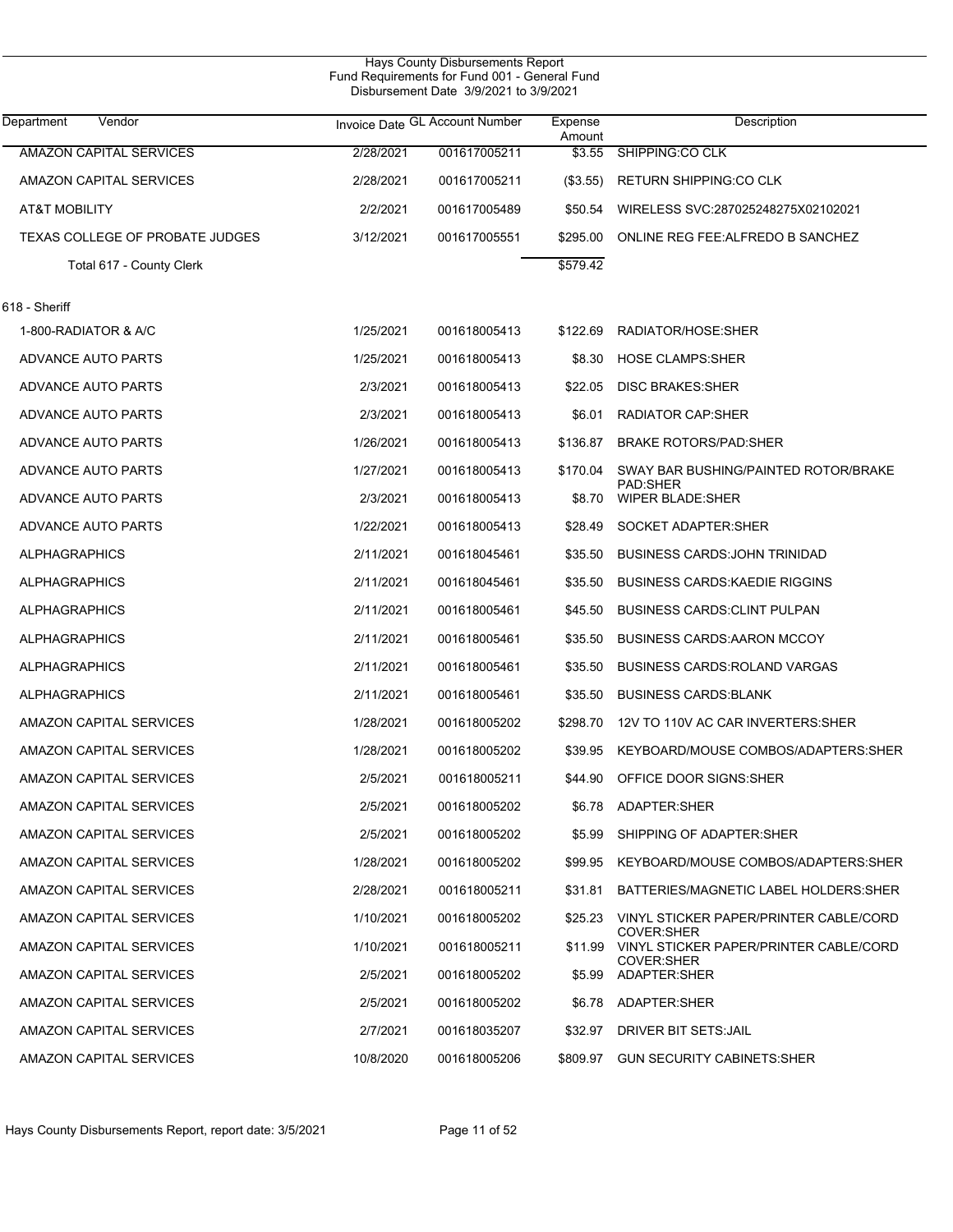| Department<br>Vendor             |           | Invoice Date GL Account Number | Expense<br>Amount | Description                          |
|----------------------------------|-----------|--------------------------------|-------------------|--------------------------------------|
| <b>ASCENSION SETON HAYS</b>      | 2/6/2021  | 001618005362                   | \$75.00           | T.R.B.-8078476550                    |
| <b>ASCENSION SETON HAYS</b>      | 2/8/2021  | 001618005362                   |                   | \$75.00 F.S.-8078482738              |
| <b>ASCENSION SETON HAYS</b>      | 2/28/2021 | 001618005362                   | \$75.00           | E.S.:8078571650                      |
| <b>ASCENSION SETON HAYS</b>      | 2/4/2021  | 001618005362                   | \$75.00           | D.O.-8078459248                      |
| ASCENSION SETON HAYS             | 2/4/2021  | 001618005362                   | \$75.00           | A.U.R.-8078459027                    |
| AT&T                             | 2/6/2021  | 001618005489                   | \$50.77           | LONG DISTANCE: SHER                  |
| AT&T MOBILITY                    | 2/14/2021 | 001618005489                   | \$792.93          | WIRELESS SVC:826386301X02222021      |
| <b>BIG BOYS COLLISION</b>        | 2/1/2021  | 001618005413                   | \$300.00          | REPAIRS TO 2016 FORD EXPLORER: SHER  |
| <b>BIG BOYS COLLISION</b>        | 2/1/2021  | 001618005413                   | \$1,728.00        | REPAIRS TO 2016 FORD EXPLORER: SHER  |
| <b>BIG BOYS COLLISION</b>        | 2/1/2021  | 001618005413                   | \$158.40          | REPAIRS TO 2016 FORD EXPLORER: SHER  |
| <b>BIG BOYS COLLISION</b>        | 2/1/2021  | 001618005413                   | \$225.00          | REPAIRS TO 2016 FORD EXPLORER: SHER  |
| <b>BIG BOYS COLLISION</b>        | 2/1/2021  | 001618005413                   | \$112.20          | REPAIRS TO 2016 FORD EXPLORER: SHER  |
| <b>BIG BOYS COLLISION</b>        | 2/1/2021  | 001618005413                   | \$625.00          | REPAIRS TO 2016 FORD EXPLORER: SHER  |
| <b>BIG BOYS COLLISION</b>        | 2/1/2021  | 001618005413                   | \$10.00           | REPAIRS TO 2016 FORD EXPLORER: SHER  |
| <b>BLUEBONNET CHRYSLER DODGE</b> | 2/5/2021  | 001618005413                   | \$311.25          | <b>SEALS:SHER</b>                    |
| <b>BLUEBONNET CHRYSLER DODGE</b> | 1/28/2021 | 001618005413                   | \$4,000.00        | TRANSMISSION:SHER                    |
| <b>BLUEBONNET CHRYSLER DODGE</b> | 1/28/2021 | 001618005413                   | \$460.50          | TRANSMISSION: SHER                   |
| <b>BLUEBONNET CHRYSLER DODGE</b> | 1/28/2021 | 001618005413                   | \$109.35          | TRANSMISSION: SHER                   |
| BLUEBONNET MOTORS, INC.          | 2/22/2021 | 001618005413                   | \$942.50          | REPAIRS TO 2016 FORD EXPLORER: SHER  |
| BLUEBONNET MOTORS, INC.          | 2/22/2021 | 001618005413                   | \$1,243.47        | REPAIRS TO 2016 FORD EXPLORER: SHER  |
| BLUEBONNET MOTORS, INC.          | 2/11/2021 | 001618005413                   | \$153.08          | <b>WHEELS:SHER</b>                   |
| BLUEBONNET MOTORS, INC.          | 2/2/2021  | 001618005413                   | \$1,620.00        | WATER PUMP ASSEMBLY:SHER             |
| BLUEBONNET MOTORS, INC.          | 2/2/2021  | 001618005413                   | \$213.89          | WATER PUMP ASSEMBLY:SHER             |
| BLUEBONNET MOTORS, INC.          | 1/27/2021 | 001618005413                   | \$43.36           | <b>WHEEL COVER:SHER</b>              |
| BLUEBONNET MOTORS, INC.          | 2/3/2021  | 001618005413                   | \$59.94           | <b>REAR PILLAR:SHER</b>              |
| <b>CARD SERVICE CENTER</b>       | 1/4/2021  | 001618005302                   | \$25.00           | MBR DUES: MELODY JARAMIO             |
| <b>CARD SERVICE CENTER</b>       | 2/7/2021  | 001618005335                   | \$11.00           | FINGERPRINTING: JOHN A. SIMPKINS     |
| <b>CARD SERVICE CENTER</b>       | 1/4/2021  | 001618005302                   | \$25.00           | MBR DUES: OLIVIA RODRIGUEZ           |
| <b>CARD SERVICE CENTER</b>       | 1/4/2021  | 001618005302                   | \$25.00           | MBR DUES:RENEE LUNA                  |
| <b>CARD SERVICE CENTER</b>       | 1/1/2021  | 001618005302                   | \$99.00           | JAN 21 RSO TRACKER: SHER             |
| <b>CARD SERVICE CENTER</b>       | 2/7/2021  | 001618005362                   | \$336.92          | <b>TOWING:SHER</b>                   |
| <b>CARD SERVICE CENTER</b>       | 2/7/2021  | 001618005208                   | \$31.84           | HAND SANITIZER/SOAP:SHER             |
| <b>CARD SERVICE CENTER</b>       | 2/7/2021  | 001618005208                   | \$7.96            | SHIPPING OF HAND SANITIZER/SOAP:SHER |
| <b>CARD SERVICE CENTER</b>       | 2/7/2021  | 001618005461                   | \$143.48          | <b>STICKERS:SHER</b>                 |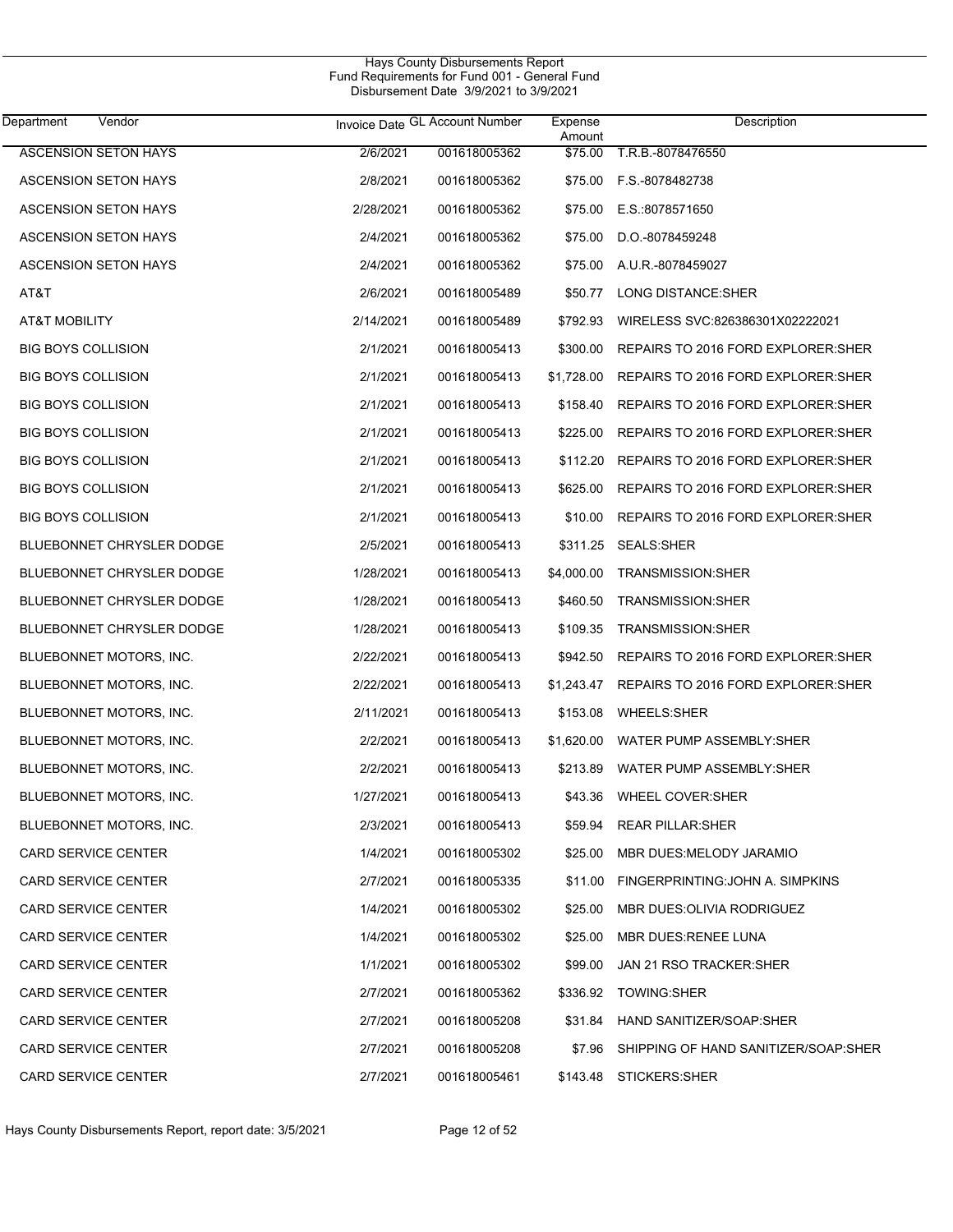| Department<br>Vendor                   |           | Invoice Date GL Account Number | Expense<br>Amount | Description                               |
|----------------------------------------|-----------|--------------------------------|-------------------|-------------------------------------------|
| <b>CARD SERVICE CENTER</b>             | 2/7/2021  | 001618005206                   | \$56.85           | <b>RIFLE SLINGS:SHER</b>                  |
| <b>CARD SERVICE CENTER</b>             | 2/7/2021  | 001618005302                   | \$100.00          | MBR DUES:NELSON WRAY                      |
| <b>CARD SERVICE CENTER</b>             | 2/7/2021  | 001618005551                   | \$257.40          | LODGING: RYAN WATKINS                     |
| CARD SERVICE CENTER                    | 2/7/2021  | 001618005302                   | \$80.00           | MBR DUES: DENNIS GUTIERREZ                |
| CENTERPOINT ENERGY RESOURCES CORP.     |           | 2/22/2021 001618035480030      | \$6,739.26        | <b>GAS SVC:JAIL</b>                       |
| CHUCK NASH CHEVROLET                   | 1/28/2021 | 001618005413                   | \$125.00          | PROGRAM TRANSMISSION: SHER                |
| <b>CITY OF SAN MARCOS</b>              |           | 2/16/2021 001618005480020      | \$253.16          | UTILITIES:0088126837                      |
| CITY OF SAN MARCOS                     |           | 2/16/2021 001618005480020      | \$2,700.48        | UTILITIES:0088126837                      |
| <b>CITY OF SAN MARCOS</b>              |           | 2/16/2021 001618005480020      | \$5.50            | UTILITIES:0088126837                      |
| CITY OF SAN MARCOS                     |           | 2/16/2021 001618005480020      | \$325.30          | UTILITIES:0088126837                      |
| CLARK, ERIC                            | 2/11/2021 | 001618035363                   | \$72.57           | <b>REIMB FOR LODGING: JAIL</b>            |
| CORNERSTONE ANIMAL HOSPITAL            |           | 2/26/2021 001618005206009      |                   | \$281.18 VET SVCS:SHER                    |
| CULLIGAN WATER CONDITIONING            | 2/8/2021  | 001618035207                   | \$661.50          | SOLAR SALT: JAIL                          |
| DELL MARKETING, L.P.                   | 2/4/2021  | 001618005429                   |                   | \$108.21 ADOBE PRO CLOUD:SHER             |
| DOUBLE D INTERNATIONAL FOOD CO., INC.  | 2/9/2021  | 001618035232                   | \$298.33          | FOOD:JAIL                                 |
| DOUBLE D INTERNATIONAL FOOD CO., INC.  | 2/9/2021  | 001618035232                   | \$449.10          | FOOD: JAIL                                |
| DOUBLE D INTERNATIONAL FOOD CO., INC.  | 2/9/2021  | 001618035232                   | \$377.10          | FOOD:JAIL                                 |
| DOUBLE D INTERNATIONAL FOOD CO., INC.  | 2/9/2021  | 001618035232                   | \$657.03          | FOOD:JAIL                                 |
| DOUBLE D INTERNATIONAL FOOD CO., INC.  | 2/9/2021  | 001618035232                   | \$298.60          | FOOD: JAIL                                |
| DOUBLE D INTERNATIONAL FOOD CO., INC.  | 2/9/2021  | 001618035232                   | \$788.76          | FOOD:JAIL                                 |
| DOUBLE D INTERNATIONAL FOOD CO., INC.  | 2/9/2021  | 001618035232                   | \$377.30          | FOOD: JAIL                                |
| DOUBLE D INTERNATIONAL FOOD CO., INC.  | 2/9/2021  | 001618035232                   | \$839.10          | FOOD:JAIL                                 |
| DOUBLE D INTERNATIONAL FOOD CO., INC.  | 2/9/2021  | 001618035232                   | \$460.18          | FOOD:JAIL                                 |
| DOUBLE D INTERNATIONAL FOOD CO., INC.  | 2/9/2021  | 001618035232                   | \$529.20          | FOOD:JAIL                                 |
| DOUBLE D INTERNATIONAL FOOD CO., INC.  | 2/9/2021  | 001618035232                   |                   | \$822.22 FOOD JAIL                        |
| DOUBLE D INTERNATIONAL FOOD CO., INC.  | 2/9/2021  | 001618035232                   | \$594.30          | FOOD: JAIL                                |
| DOUBLE D INTERNATIONAL FOOD CO., INC.  | 2/9/2021  | 001618035232                   |                   | \$491.92 FOOD:JAIL                        |
| DOUBLE D INTERNATIONAL FOOD CO., INC.  | 2/9/2021  | 001618035232                   | \$80.08           | FOOD:JAIL                                 |
| DRIPPIN' TOWIN' SERVICE, INC.          | 2/4/2021  | 001618005413                   | \$150.00          | <b>TOWING:SHER</b>                        |
| ESQUIVEL GLASS CO.                     | 2/2/2021  | 001618005413                   | \$410.00          | WINDSHIELD/URETHANE KIT/INSTALLATION:SHER |
| EVIDENT CRIME SCENE PRODUCTS           | 2/10/2021 | 001618005206                   | \$307.80          | <b>EVIDENCE SUPPLIES:SHER</b>             |
| EVIDENT CRIME SCENE PRODUCTS           | 2/10/2021 | 001618005206                   | \$22.50           | SHIPPING OF EVIDENCE SUPPLIES: SHER       |
| EVIDENT CRIME SCENE PRODUCTS           | 2/10/2021 | 001618005206                   | \$145.01          | <b>EVIDENCE SUPPLIES:SHER</b>             |
| FLOWERS BAKING CO. OF SAN ANTONIO, LLC | 2/8/2021  | 001618035232                   | \$342.24          | <b>BREAD/BUNS:JAIL</b>                    |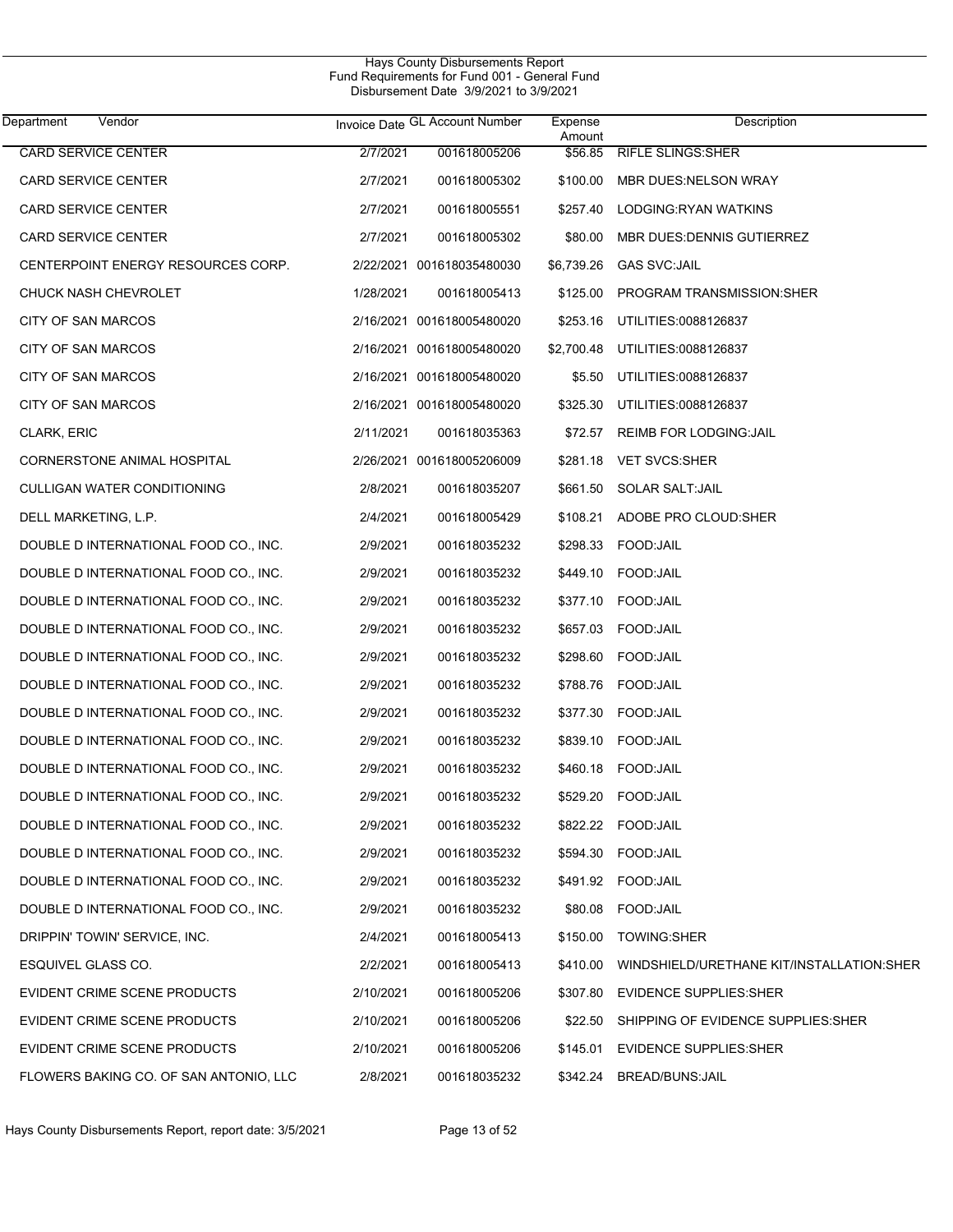| Vendor<br>Department                          |           | Invoice Date GL Account Number | Expense            | Description                                                                                    |
|-----------------------------------------------|-----------|--------------------------------|--------------------|------------------------------------------------------------------------------------------------|
| FLOWERS BAKING CO. OF SAN ANTONIO, LLC        | 2/1/2021  | 001618035232                   | Amount<br>\$342.24 | <b>BREAD/BUNS:JAIL</b>                                                                         |
| <b>FLY HIGH USA</b>                           |           | 2/5/2021 001618005206006       | \$287.50           | LANDING GEAR FOR DRONE:SHER                                                                    |
| FLY HIGH USA                                  |           | 2/5/2021 001618005206006       | \$12.50            | SHIPPING OF LANDING GEAR FOR DRONE: SHER                                                       |
| <b>FRONTIER COMMUNICATIONS</b>                | 2/25/2021 | 001618005489                   | \$133.14           | TELEPHONE/LONG DISTANCE:SHER                                                                   |
| <b>FUELMAN</b>                                | 2/22/2021 | 001618005271                   | \$33,626.37        | <b>FUEL:SHER</b>                                                                               |
| GOLDEN WEST OIL COMPANY                       | 2/11/2021 | 001618005413                   | \$214.40           | WIPERS/RUBBER VALVES/SNAPIN VALVES/WHEEL                                                       |
| GOLDEN WEST OIL COMPANY                       | 2/11/2021 | 001618005413                   | \$44.75            | WEIGHTS/ANTIFREEZE:SHER<br>WIPERS/RUBBER VALVES/SNAPIN VALVES/WHEEL                            |
| <b>GOLDEN WEST OIL COMPANY</b>                | 2/11/2021 | 001618005413                   | \$35.00            | WEIGHTS/ANTIFREEZE:SHER<br>WIPERS/RUBBER VALVES/SNAPIN VALVES/WHEEL                            |
| GOLDEN WEST OIL COMPANY                       | 2/11/2021 | 001618005413                   | \$16.70            | WEIGHTS/ANTIFREEZE:SHER<br>WIPERS/RUBBER VALVES/SNAPIN VALVES/WHEEL                            |
| <b>GOLDEN WEST OIL COMPANY</b>                | 2/11/2021 | 001618005413                   | \$88.04            | WEIGHTS/ANTIFREEZE:SHER<br>WIPERS/RUBBER VALVES/SNAPIN VALVES/WHEEL<br>WEIGHTS/ANTIFREEZE:SHER |
| GT DISTRIBUTORS, INC.                         | 2/4/2021  | 001618005206                   | \$154.99           | SAFARILAND HOLSTER: SHER                                                                       |
| GT DISTRIBUTORS, INC.                         | 2/4/2021  | 001618005206                   |                    | \$6.50 SAFARILAND HOLSTER:SHER                                                                 |
| GT DISTRIBUTORS, INC.                         | 2/11/2021 | 001618005206                   | \$1,391.70         | AMMO:SHER                                                                                      |
| GT DISTRIBUTORS, INC.                         | 1/30/2021 | 001618005206                   | \$109.97           | HANDCUFF CASES/DUTY BELT: NATHAN BAILEY                                                        |
| GULF COAST PAPER COMPANY, INC.                | 2/11/2021 | 001618035208                   | \$430.90           | JANITORIAL SUPPLIES: JAIL                                                                      |
| GULF COAST PAPER COMPANY, INC.                | 2/11/2021 | 001618035208                   | \$116.35           | JANITORIAL SUPPLIES: JAIL                                                                      |
| GULF COAST PAPER COMPANY, INC.                | 2/11/2021 | 001618035208                   | \$100.32           | JANITORIAL SUPPLIES: JAIL                                                                      |
| GULF COAST PAPER COMPANY, INC.                | 2/11/2021 | 001618035208                   | \$65.60            | <b>JANITORIAL SUPPLIES: JAIL</b>                                                               |
| GULF COAST PAPER COMPANY, INC.                | 2/11/2021 | 001618035208                   | \$388.44           | JANITORIAL SUPPLIES: JAIL                                                                      |
| GULF COAST PAPER COMPANY, INC.                | 2/11/2021 | 001618035208                   | \$388.44           | JANITORIAL SUPPLIES: JAIL                                                                      |
| GULF COAST PAPER COMPANY, INC.                | 2/4/2021  | 001618035208                   | \$98.97            | JANITORIAL SUPPLIES: JAIL                                                                      |
| GULF COAST PAPER COMPANY, INC.                | 2/4/2021  | 001618035208                   | \$88.83            | JANITORIAL SUPPLIES: JAIL                                                                      |
| GULF COAST PAPER COMPANY, INC.                | 2/11/2021 | 001618035208                   | \$499.16           | <b>JANITORIAL SUPPLIES: JAIL</b>                                                               |
| GULF COAST PAPER COMPANY, INC.                | 2/11/2021 | 001618035208                   | \$60.28            | <b>JANITORIAL SUPPLIES: JAIL</b>                                                               |
| GULF COAST PAPER COMPANY, INC.                | 2/11/2021 | 001618035208                   | \$234.64           | JANITORIAL SUPPLIES: JAIL                                                                      |
| GULF COAST PAPER COMPANY, INC.                | 2/4/2021  | 001618035208                   | \$430.90           | JANITORIAL SUPPLIES: JAIL                                                                      |
| GULF COAST PAPER COMPANY, INC.                | 2/4/2021  | 001618035208                   | \$116.35           | JANITORIAL SUPPLIES: JAIL                                                                      |
| GULF COAST PAPER COMPANY, INC.                | 2/4/2021  | 001618035208                   | \$173.92           | JANITORIAL SUPPLIES: JAIL                                                                      |
| HAYS COUNTY TAX ASSESSOR COLLECTOR            | 1/31/2021 | 001618005413                   |                    | \$7.50 STATE INSPECTION FEE:SHER                                                               |
| HAYS COUNTY TAX ASSESSOR COLLECTOR            | 1/31/2021 | 001618005413                   | \$7.50             | STATE INSPECTION FEE:SHER                                                                      |
| HOFFMAN, JOHN                                 |           | 2/18/2021 001618005206009      | \$67.97            | REIMB FOR PET TAXI:SHER                                                                        |
| INTERNATIONAL ASSN FOR PROPERTY &<br>EVIDENCE | 2/1/2021  | 001618005302                   | \$50.00            | MBR DUES:MELODY JARAMIO                                                                        |
| INTERNATIONAL ASSOC. OF CHIEFS OF POLICE      | 1/8/2021  | 001618035302                   | \$190.00           | MBR DUES: JULISSA VILLALPANDO                                                                  |
| INTERNATIONAL ASSOC. OF CHIEFS OF POLICE      | 1/8/2021  | 001618005302                   | \$190.00           | MBR DUES: MIKE DAVENPORT                                                                       |
|                                               |           |                                |                    |                                                                                                |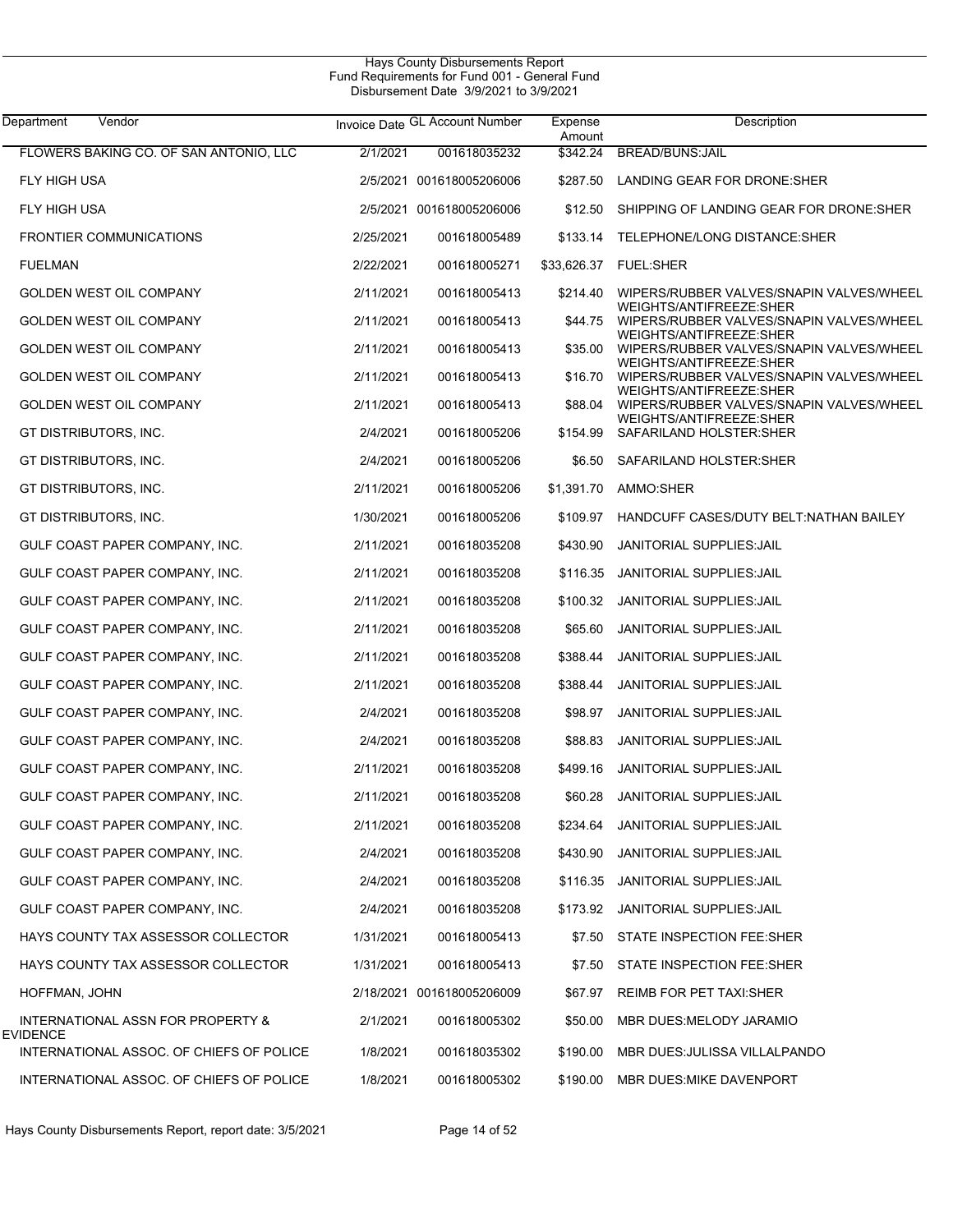| Department<br>Vendor              |           | Invoice Date GL Account Number | Expense<br>Amount | Description                             |
|-----------------------------------|-----------|--------------------------------|-------------------|-----------------------------------------|
| <b>KENT POWERSPORTS OF AUSTIN</b> | 2/2/2021  | 001618005413                   | \$272.78          | 2014 HONDA REPAIRS: SHER                |
| KENT POWERSPORTS OF AUSTIN        | 2/2/2021  | 001618005413                   |                   | \$144.60 2014 HONDA REPAIRS: SHER       |
| KENT POWERSPORTS OF AUSTIN        | 2/2/2021  | 001618005413                   | \$7.78            | 2014 HONDA REPAIRS: SHER                |
| LABATT FOOD SERVICE, LLC          | 2/16/2021 | 001618035232                   |                   |                                         |
| LABATT FOOD SERVICE, LLC          | 2/16/2021 | 001618035201                   | \$20.40           | <b>HAIRNETS: JAIL</b>                   |
| LABATT FOOD SERVICE, LLC          | 2/9/2021  | 001618035232                   |                   | \$2,640.91  FOOD:JAIL                   |
| LABATT FOOD SERVICE, LLC          | 2/9/2021  | 001618035201                   |                   | \$10.20 HAIRNETS: JAIL                  |
| LABATT FOOD SERVICE, LLC          | 2/4/2021  | 001618035232                   |                   | \$188.52 FOOD:JAIL                      |
| LABATT FOOD SERVICE, LLC          | 2/2/2021  | 001618035201                   |                   | \$101.08 FOIL/CONTAINERS: JAIL          |
| LABATT FOOD SERVICE, LLC          | 2/2/2021  | 001618035232                   |                   |                                         |
| LABATT FOOD SERVICE, LLC          | 2/23/2021 | 001618035232                   |                   |                                         |
| LABATT FOOD SERVICE, LLC          | 2/23/2021 | 001618035201                   | \$71.00           | HAIRNETS/CONTAINERS: JAIL               |
| LASER SERVICE USA, INC.           | 2/4/2021  | 001618035211                   |                   | \$128.00 TONER CARTRIDGES: JAIL         |
| LOWER COLORADO RIVER AUTHORITY    | 2/10/2021 | 001618005471                   | \$10,091.15       | JAN 21 RADIO SVC/UPS MTC AGMT:SHER      |
| LOWER COLORADO RIVER AUTHORITY    | 2/10/2021 | 001618005411                   | \$200.00          | JAN 21 RADIO SVC/UPS MTC AGMT:SHER      |
| MANCINI-MICHELL, PSY.D, ANITA     | 2/5/2021  | 001618035335                   |                   | \$175.00 PSYCH EVAL:BRADLEY MCDONALD    |
| <b>MCCOY'S BUILDING SUPPLY</b>    | 2/4/2021  | 001618035207                   | \$15.60           | COUPLINGS/TUBE CAP:JAIL                 |
| MOONEY, PAUL                      | 3/27/2021 | 001618005551                   | \$91.00           | N/T MEALS ADVANCE: SHER                 |
| MOONEY, PAUL                      | 3/27/2021 | 001618005551                   | \$96.00           | N/T MEALS ADVANCE:SHER                  |
| NARDIS PUBLIC SAFETY              | 2/3/2021  | 001618035474                   | \$30.00           | UNIFORM NAMETAPES: BLAKE DARDEN         |
| NARDIS PUBLIC SAFETY              | 2/3/2021  | 001618035474                   | \$216.71          | SHIRTS/PANTS: BLAKE DARDEN              |
| NARDIS PUBLIC SAFETY              | 2/3/2021  | 001618035474                   | \$55.24           | SHIRTS/PANTS: BLAKE DARDEN              |
| NARDIS PUBLIC SAFETY              | 2/3/2021  | 001618035474                   | \$30.00           | UNIFORM NAMETAPE:COLTON GILL            |
| NARDIS PUBLIC SAFETY              | 2/3/2021  | 001618035474                   | \$50.99           | UNIFORM SHIRT: COLTON GILL              |
| NARDIS PUBLIC SAFETY              | 2/9/2021  | 001618005474                   |                   | \$42.49 UNIFORM SHIRT:TRAVIS TERREO     |
| NARDIS PUBLIC SAFETY              | 2/9/2021  | 001618035474                   | \$101.98          | UNIFORM EMBROIDERY/SHIRTS: ARNOLD LOPEZ |
| NARDIS PUBLIC SAFETY              | 2/9/2021  | 001618005474                   | \$42.49           | UNIFORM PANTS:DAISY TREVINO             |
| NARDIS PUBLIC SAFETY              | 2/3/2021  | 001618035474                   | \$152.97          | UNIFORM SHIRTS/PANTS: ARMANDO SORIA     |
| NARDIS PUBLIC SAFETY              | 2/3/2021  | 001618035474                   | \$110.48          | UNIFORM SHIRTS/PANTS: ARMANDO SORIA     |
| NARDIS PUBLIC SAFETY              | 2/9/2021  | 001618035474                   | \$110.48          | UNIFORM PANTS COLTON GILL               |
| NARDIS PUBLIC SAFETY              | 2/3/2021  | 001618045474                   | \$30.00           | UNIFORM NAMETAPES: KAEDIE RIGGINS       |
| NARDIS PUBLIC SAFETY              | 2/3/2021  | 001618045474                   | \$324.95          | UNIFORM SHIRTS: KAEDIE RIGGINS          |
| NARDIS PUBLIC SAFETY              | 2/2/2021  | 001618005474                   | \$30.00           | UNIFORM NAMETAPES: NATHAN BAILEY        |
| NARDIS PUBLIC SAFETY              | 2/2/2021  | 001618005474                   |                   | \$110.48 UNIFORM PANTS: NATHAN BAILEY   |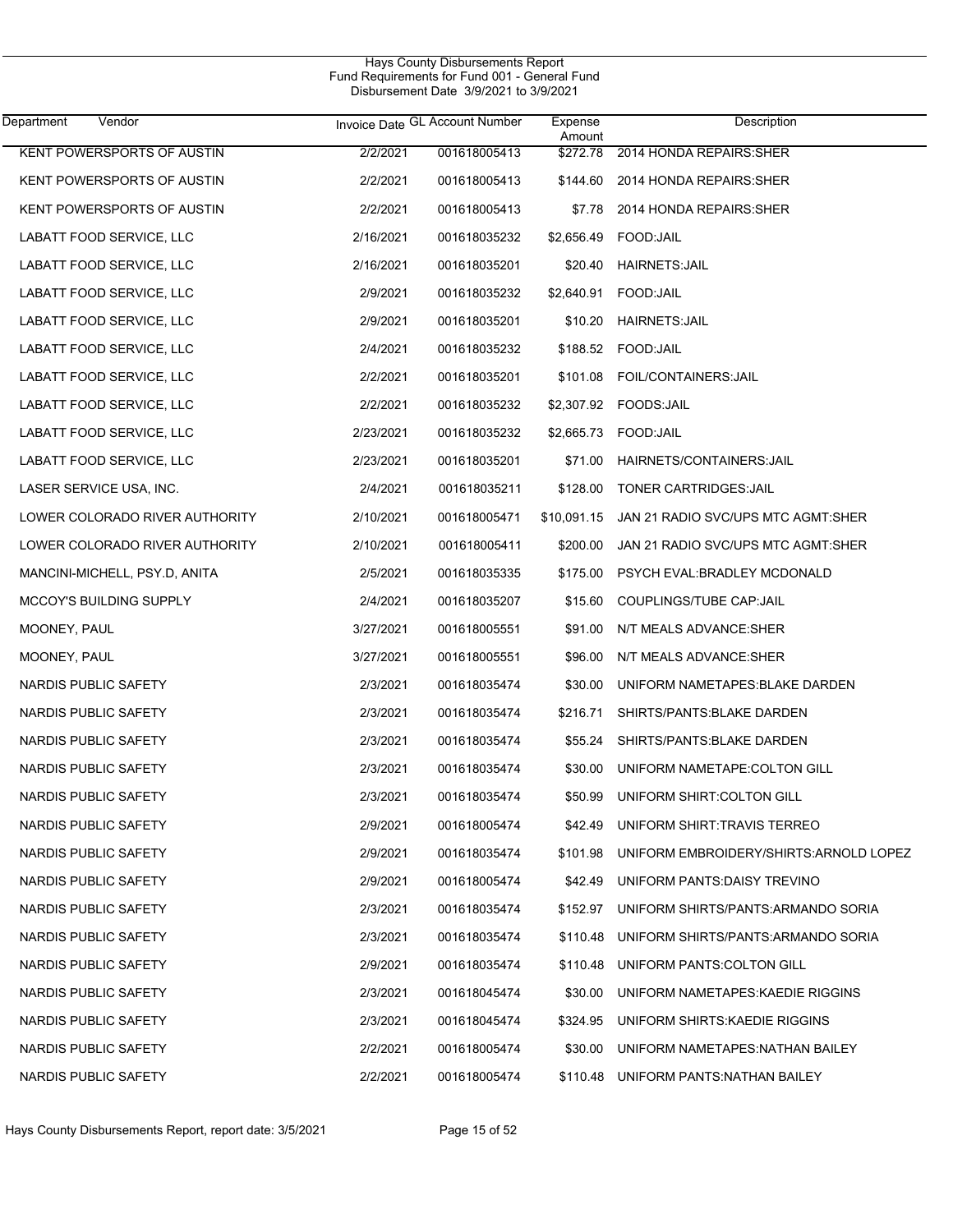$\overline{\phantom{0}}$ 

| <b>Department</b><br>Vendor            |           | Invoice Date GL Account Number | Expense<br>Amount | Description                         |
|----------------------------------------|-----------|--------------------------------|-------------------|-------------------------------------|
| <b>NARDIS PUBLIC SAFETY</b>            | 2/9/2021  | 001618035474                   | \$110.48          | UNIFORM SHIRTS: PHELIPE DOS SANTOS  |
| NARDIS PUBLIC SAFETY                   | 2/9/2021  | 001618035474                   | \$12.00           | UNIFORM EMBROIDERY: ARNOLD LOPEZ    |
| NARDIS PUBLIC SAFETY                   | 1/29/2021 | 001618045474                   | \$6.00            | UNIFORM NAMETAPE: KAEDIE RIGGINS    |
| NARDIS PUBLIC SAFETY                   | 1/29/2021 | 001618045474                   | \$89.99           | UNIFORM SHIRT KAEDIE RIGGINS        |
| NARDIS PUBLIC SAFETY                   | 2/2/2021  | 001618035474                   | \$110.48          | UNIFORM PANTS PHELIPE DOS SANTOS    |
| NARDIS PUBLIC SAFETY                   | 2/3/2021  | 001618035474                   | \$55.24           | UNIFORM PANTS NICHOLAS HERNANDEZ    |
| NARDIS PUBLIC SAFETY                   | 2/9/2021  | 001618035474                   | \$55.24           | UNIFORM PANTS: BLAKE DARDEN         |
| NARDIS PUBLIC SAFETY                   | 2/3/2021  | 001618035474                   | \$55.24           | UNIFORM PANTS: MICHAEL PRADO        |
| NATIONAL TACTICAL OFFICERS ASSOCIATION | 2/9/2021  | 001618005302                   | \$35.00           | MBR DUES: DAVID BURNS               |
| OFFICE DEPOT, INC.                     | 1/4/2021  | 001618005202                   | \$27.99           | <b>MONITOR RISER STAND:SHER</b>     |
| OFFICE DEPOT, INC.                     | 1/11/2021 | 001618005202                   | \$69.98           | WIRELESS KEYBOARD/MOUSE COMBOS:SHER |
| OFFICE DEPOT, INC.                     | 2/2/2021  | 001618035211                   | \$36.62           | OFFICE SUPPLIES: JAIL               |
| OFFICE DEPOT, INC.                     | 2/2/2021  | 001618035211                   | \$85.45           | OFFICE SUPPLIES: JAIL               |
| OFFICE DEPOT, INC.                     | 2/2/2021  | 001618035211                   | \$305.40          | OFFICE SUPPLIES: JAIL               |
| OFFICE DEPOT, INC.                     | 2/5/2021  | 001618005211                   | \$4.70            | OFFICE SUPPLIES: SHER               |
| OFFICE DEPOT, INC.                     | 2/5/2021  | 001618005211                   | \$69.98           | OFFICE SUPPLIES: SHER               |
| OFFICE DEPOT, INC.                     | 2/5/2021  | 001618005211                   | \$5.50            | OFFICE SUPPLIES: SHER               |
| OFFICE DEPOT, INC.                     | 2/5/2021  | 001618005211                   | \$20.26           | OFFICE SUPPLIES: SHER               |
| OFFICE DEPOT, INC.                     | 2/5/2021  | 001618005211                   | \$184.30          | OFFICE SUPPLIES: SHER               |
| OFFICE DEPOT, INC.                     | 1/29/2021 | 001618035211                   | \$47.98           | MAGNETIC DRY ERASE BOARDS: JAIL     |
| OFFICE DEPOT, INC.                     | 2/1/2021  | 001618005211                   | \$6.49            | PENS: SHER                          |
| OFFICE DEPOT, INC.                     | 1/4/2021  | 001618005202                   | \$18.99           | <b>MONITOR RISER STAND:SHER</b>     |
| OFFICE DEPOT, INC.                     | 2/2/2021  | 001618035211                   | \$67.83           | <b>INDEX BOXES W/CARDS:JAIL</b>     |
| PARABELLUM RESEARCH, LLC               | 2/5/2021  | 001618005206                   | \$1,815.00        | AMMO:SHER                           |
| PARABELLUM RESEARCH, LLC               | 2/5/2021  | 001618005206                   |                   | \$10,368.00 AMMO:SHER               |
| PARABELLUM RESEARCH, LLC               | 2/5/2021  | 001618005206                   |                   | \$1,440.00 AMMO:SHER                |
| PARABELLUM RESEARCH, LLC               | 2/5/2021  | 001618005206                   |                   | \$9,664.00 AMMO:SHER                |
| PEDERNALES ELECTRIC COOPERATIVE, INC.  |           | 2/24/2021 001618005480020      | \$102.11          | <b>ELEC SVC: 123370</b>             |
| POWER HAUS EQUIPMENT                   | 2/12/2021 | 001618035207                   | \$36.48           | PROPANE: JAIL                       |
| POZUC, JOHN                            | 3/26/2021 | 001618005551                   | \$65.00           | N/T MEALS ADVANCE: SHER             |
| POZUC, JOHN                            | 3/26/2021 | 001618005551                   | \$80.00           | N/T MEALS ADVANCE:SHER              |
| PROTECTION UNLIMITED                   | 2/3/2021  | 001618005413                   | \$190.00          | <b>WINDOW TINT:SHER</b>             |
| <b>QUICK ALIGN</b>                     | 2/2/2021  | 001618005413                   | \$74.00           | THRUST ANGLE ALIGNMENT:SHER         |
| REDHEAD AUTO PARTS, INC.               | 2/5/2021  | 001618005413                   |                   | \$31.35 FUEL INJECTOR: SHER         |
|                                        |           |                                |                   |                                     |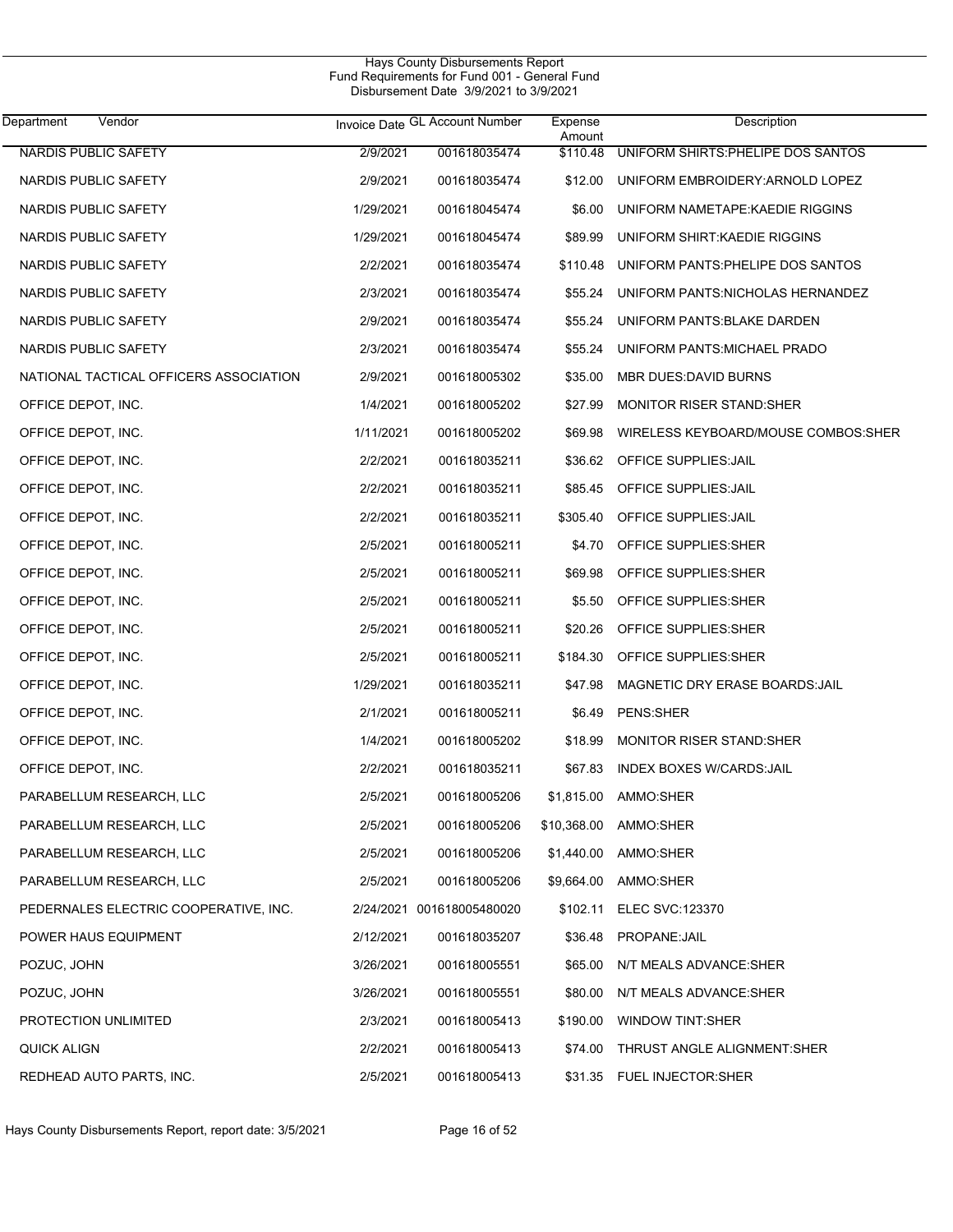| Department<br>Vendor                 |            | Invoice Date GL Account Number | Expense<br>Amount | Description                                                      |
|--------------------------------------|------------|--------------------------------|-------------------|------------------------------------------------------------------|
| REDHEAD AUTO PARTS, INC.             | 2/5/2021   | 001618005413                   | \$11.99           | <b>FUEL INJECTOR: SHER</b>                                       |
| REDHEAD AUTO PARTS, INC.             | 2/1/2021   | 001618005413                   |                   | \$94.50 TIE ROD ENDS:SHER                                        |
| REDHEAD AUTO PARTS, INC.             | 2/2/2021   | 001618005413                   |                   | \$85.27 FUEL INJECTOR:SHER                                       |
| RELIABLE TIRE DISPOSAL               | 2/10/2021  | 001618005413                   | \$107.80          | TIRE DISPOSAL: SHER                                              |
| SAN MARCOS FAMILY MEDICINE           | 12/26/2020 | 001618045335                   |                   | \$115.00 PHYSICAL: KAEDIE RIGGINS                                |
| SECURITY ONE, INC.                   |            | 3/1/2021 001618005480020       | \$39.95           | MAR 21 FIRE SERVICE: SHER                                        |
| SIGN CRAFTERS, INC.                  | 1/26/2021  | 001618005201                   |                   | \$218.00 ALUMINUM SIGNS:SHER                                     |
| SIGN CRAFTERS, INC.                  | 1/26/2021  | 001618035201                   |                   | \$272.50 ALUMINUM SIGNS: JAIL                                    |
| SOUTHERN TIRE MART                   | 2/10/2021  | 001618005413                   |                   | \$1,827.48 FLEET TIRES:SHER                                      |
| STRAIN, RONNIE                       | 2/22/2021  | 001618005271                   | \$76.40           | <b>REIMB FOR FUEL:SHER</b>                                       |
| STREET COP TRAINING                  | 2/2/2021   | 001618005551                   | \$299.00          | <b>REG FEE: JESUS RIVERA</b>                                     |
| STREET COP TRAINING                  | 2/2/2021   | 001618005551                   | \$299.00          | <b>REG FEE ANDREW WRAY</b>                                       |
| <b>TEXAN LANDSCAPE</b>               | 2/28/2021  | 001618005448                   | \$495.00          | LANDSCAPING SERVICES: SHER                                       |
| TIME WARNER CABLE                    | 2/13/2021  | 001618005489                   | \$128.29          | <b>CABLE TV:SHER</b>                                             |
| TRACTOR SUPPLY COMPANY               |            | 2/17/2021 001618005206009      | \$36.99           | DOG FOOD:SHER                                                    |
| <b>TRACTOR SUPPLY COMPANY</b>        |            | 2/17/2021 001618005206009      | \$40.99           | DOG FOOD:SHER                                                    |
| TRANSUNION RISK AND ALTERNATIVE DATA | 2/1/2021   | 001618005362                   | \$285.60          | JAN 21 SEARCHES/REPORTS:SHER                                     |
| SOLUTIONS<br>TREAT, CHRIS            | 2/11/2021  | 001618005271                   | \$71.53           | <b>REIMB FOR FUEL:SHER</b>                                       |
| <b>U.S. FOODSERVICE</b>              | 2/9/2021   | 001618035232                   |                   |                                                                  |
| <b>U.S. FOODSERVICE</b>              | 1/9/2021   | 001618035201                   | \$27.12           | <b>BROOM HANDLES: JAIL</b>                                       |
| U.S. FOODSERVICE                     | 1/12/2021  | 001618035201                   | \$243.15          | BAGS/LABELS/TRAYS/CONTAINERS/PLATES/GLOVE                        |
| U.S. FOODSERVICE                     | 2/2/2021   | 001618035232                   | \$4,689.51        | S/FORKS: JAIL<br>FOOD: JAIL                                      |
| <b>U.S. FOODSERVICE</b>              | 12/5/2020  | 001618035201                   |                   | \$64.52 SQUEEGEES:JAIL                                           |
| <b>U.S. FOODSERVICE</b>              | 2/5/2021   | 001618035208                   | \$430.17          | FOOD:JAIL                                                        |
| <b>U.S. FOODSERVICE</b>              | 1/8/2021   | 001618035201                   | \$167.48          | <b>CAN OPENER: JAIL</b>                                          |
| <b>U.S. FOODSERVICE</b>              | 2/19/2021  | 001618035232                   |                   | \$4,300.37 FOOD:JAIL                                             |
| U.S. FOODSERVICE                     | 2/12/2021  | 001618035232                   | \$2,555.85        | FOOD: JAIL                                                       |
| U.S. FOODSERVICE                     | 2/5/2021   | 001618035232                   |                   |                                                                  |
| U.S. FOODSERVICE                     | 1/9/2021   | 001618035201                   | \$64.52           | SQUEEGEES: JAIL                                                  |
| U.S. FOODSERVICE                     | 12/19/2020 | 001618035201                   | \$24.00           | <b>SERVING SPOONS: JAIL</b>                                      |
| U.S. FOODSERVICE                     | 2/26/2021  | 001618035232                   | \$3,016.01        | FOOD: JAIL                                                       |
| U.S. FOODSERVICE                     | 2/23/2021  | 001618035232                   | \$5,818.80        | FOOD: JAIL                                                       |
| U.S. FOODSERVICE                     | 2/12/2021  | 001618035201                   | \$104.25          | BAGS/CONTAINERS/GLOVES:JAIL                                      |
| U.S. FOODSERVICE                     | 2/5/2021   | 001618035201                   | \$204.20          | CUPS/LABELS/TRAYS/CONTAINERS/BRUSHES/SAR<br>AN WRAP/SPOONS: JAIL |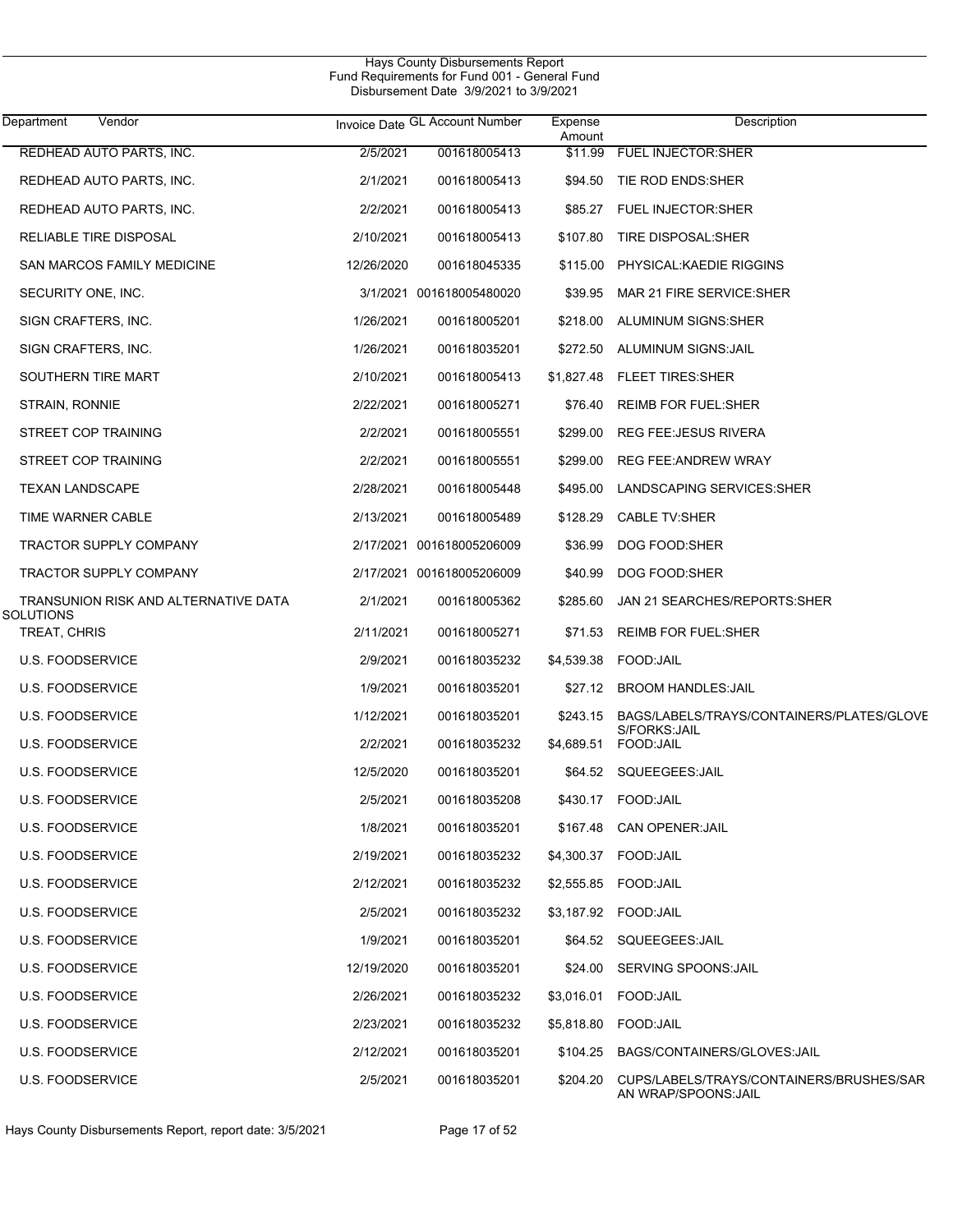| Department<br>Vendor     |            | Invoice Date GL Account Number | Expense<br>Amount | Description                                                          |
|--------------------------|------------|--------------------------------|-------------------|----------------------------------------------------------------------|
| <b>U.S. FOODSERVICE</b>  | 2/13/2021  | 001618035201                   | \$32.20           | <b>SQUEEZE SERVING DISHERS: JAIL</b>                                 |
| <b>U.S. FOODSERVICE</b>  | 12/30/2020 | 001618035201                   | \$374.40          | BEVERAGE DISPENSERS: JAIL                                            |
| <b>U.S. FOODSERVICE</b>  | 12/30/2020 | 001618035201                   | \$39.28           | BEVERAGE DISPENSERS: JAIL                                            |
| <b>U.S. FOODSERVICE</b>  | 1/12/2021  | 001618035232                   | \$4,145.62        | FOOD:JAIL                                                            |
| <b>U.S. FOODSERVICE</b>  | 2/2/2021   | 001618035201                   | \$261.75          | BAGS/CUPS/CONTAINERS/SPOONS: JAIL                                    |
| <b>U.S. FOODSERVICE</b>  | 2/26/2021  | 001618035201                   | \$29.28           | <b>FRYING PANS: JAIL</b>                                             |
| <b>U.S. FOODSERVICE</b>  | 2/9/2021   | 001618035201                   | \$230.10          | BAGS/CUPS/TRAYS/PLATES/FORKS:JAIL                                    |
| <b>U.S. FOODSERVICE</b>  | 2/12/2021  | 001618035201                   | \$36.00           | SQUEEZE SERVING DISHERS: JAIL                                        |
| <b>U.S. FOODSERVICE</b>  | 2/23/2021  | 001618035201                   | \$257.45          | CUPS/BAGS/LABELS/TRAYS/CONTAINERS/PLATES/                            |
| <b>U.S. FOODSERVICE</b>  | 1/7/2021   | 001618035201                   | \$75.50           | <b>BOWLS:JAIL</b><br><b>COOKING KNIVES: JAIL</b>                     |
| <b>U.S. FOODSERVICE</b>  | 2/26/2021  | 001618035201                   | \$175.45          | <b>SQUEEZE</b>                                                       |
| <b>U.S. FOODSERVICE</b>  | 2/19/2021  | 001618035208                   | \$298.26          | BOTTLES/CUPS/SPATULAS/SPOONS/CONTAINERS:<br><b>SMART POWER</b>       |
| <b>U.S. FOODSERVICE</b>  | 1/14/2021  | 001618035201                   | \$18.08           | CLEANER/DETERGENT/DEGREASER:JAIL<br><b>BROOM HANDLES: JAIL</b>       |
| <b>U.S. FOODSERVICE</b>  | 2/19/2021  | 001618035201                   | \$223.37          | CUPS/LABELS/FORKS/CONTAINERS/GLOVES/SPOO<br><b>NS/HAIRNETS: JAIL</b> |
| <b>U.S. FOODSERVICE</b>  | 2/11/2021  | 001618035201                   | \$138.00          | SPOONS/PANS: JAIL                                                    |
| <b>U.S. FOODSERVICE</b>  | 12/17/2020 | 001618035201                   | \$16.80           | SERVING SPOON: JAIL                                                  |
| <b>U.S. FOODSERVICE</b>  | 1/12/2021  | 001618035208                   | \$262.92          | SMART POWER CLEANER/RINSE ADDITIVE: JAIL                             |
| ULINE, INC.              | 2/8/2021   | 001618035201                   | \$300.00          | <b>PAPER GROCERY BAGS:JAIL</b>                                       |
| ULINE, INC.              | 2/8/2021   | 001618035201                   | \$61.39           | PAPER GROCERY BAGS: JAIL                                             |
| UNIFIRST CORPORATION     | 2/3/2021   | 001618035474                   | \$26.35           | UNIFORMS: JAIL-KITCHEN                                               |
| UNIFIRST CORPORATION     | 2/10/2021  | 001618035474                   | \$26.35           | UNIFORMS: JAIL-KITCHEN                                               |
| UNIFIRST CORPORATION     | 2/10/2021  | 001618005474                   | \$67.83           | UNIFORMS: SHER-VEH MTC                                               |
| UNIFIRST CORPORATION     | 2/3/2021   | 001618035474                   | \$23.05           | UNIFORMS: JAIL-MTC                                                   |
| UNIFIRST CORPORATION     | 2/10/2021  | 001618035474                   | \$23.05           | UNIFORMS: JAIL-MTC                                                   |
| UNIFIRST CORPORATION     | 2/3/2021   | 001618005474                   |                   | \$67.83 UNIFORMS:SHER-VEH MTC                                        |
| V H BLACKINTON CO., INC. | 2/11/2021  | 001618005206                   | \$12.00           | REPAIR AND REFINISH SEAL BADGES: SHER                                |
| WELLPATH, LLC            | 2/25/2021  | 001618035801                   | \$9,685.00        | JAN 21 BILLBACKS CAPPED EXP: JAIL                                    |
| WRAY, ANDREW             | 2/18/2021  | 001618005271                   |                   | \$11.25 REIMB FOR FUEL:SHER                                          |
| Total 618 - Sheriff      |            |                                | \$176,295.65      |                                                                      |
| 620 - Treasurer          |            |                                |                   |                                                                      |
| OFFICE DEPOT, INC.       | 2/2/2021   | 001620005211                   | \$6.30            | OFFICE SUPPLIES: TREAS                                               |
| OFFICE DEPOT, INC.       | 2/2/2021   | 001620005211                   | \$89.97           | OFFICE SUPPLIES: TREAS                                               |
| OFFICE DEPOT, INC.       | 2/2/2021   | 001620005211                   | \$13.86           | OFFICE SUPPLIES: TREAS                                               |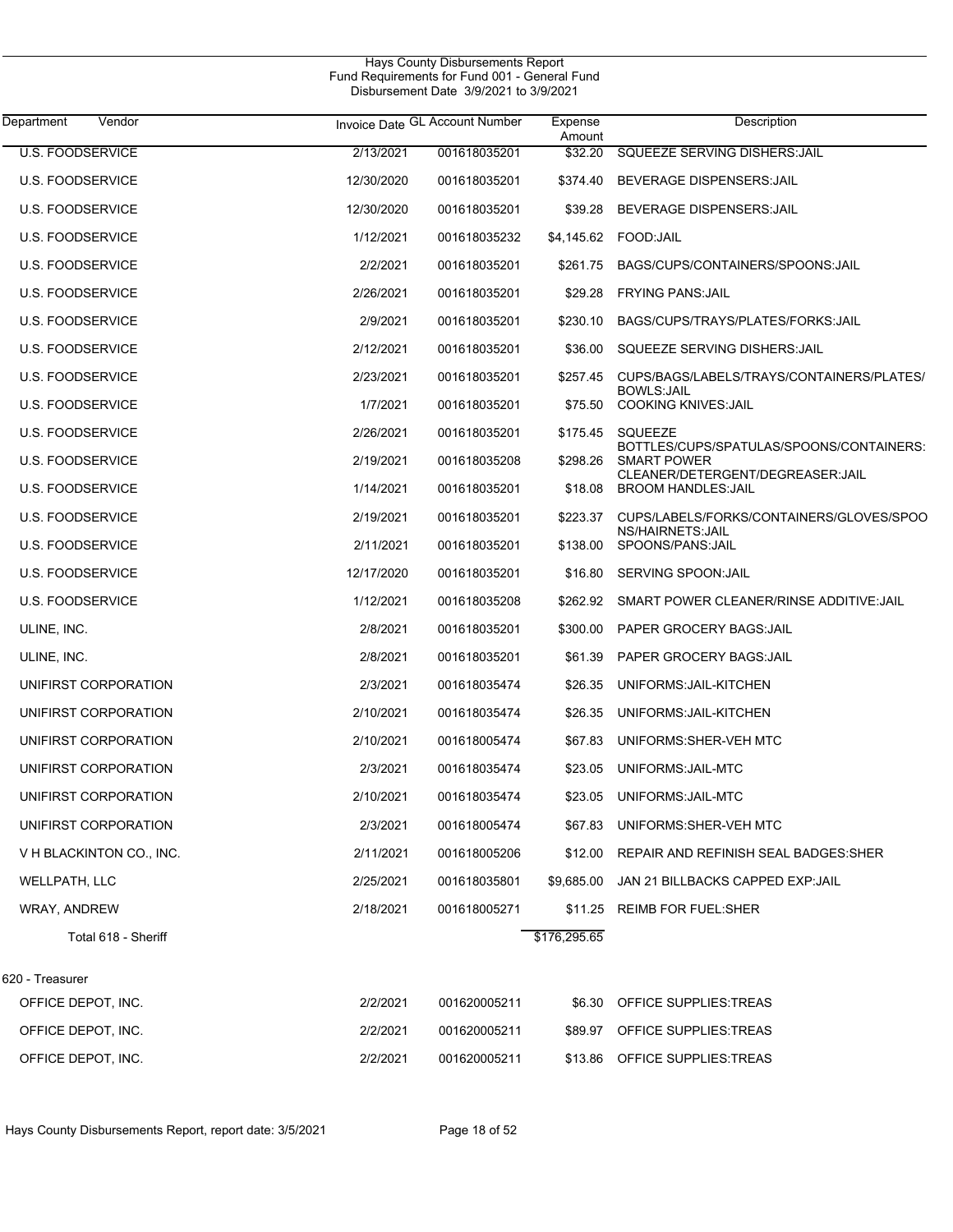| Hays County Disbursements Report<br>Fund Requirements for Fund 001 - General Fund<br>Disbursement Date 3/9/2021 to 3/9/2021 |           |                                |                   |                                           |  |  |  |
|-----------------------------------------------------------------------------------------------------------------------------|-----------|--------------------------------|-------------------|-------------------------------------------|--|--|--|
| Department<br>Vendor                                                                                                        |           | Invoice Date GL Account Number | Expense<br>Amount | Description                               |  |  |  |
| OFFICE DEPOT, INC.                                                                                                          | 2/2/2021  | 001620005211                   | \$25.65           | <b>OFFICE SUPPLIES: TREAS</b>             |  |  |  |
| OFFICE DEPOT, INC.                                                                                                          | 2/2/2021  | 001620005211                   | \$57.94           | OFFICE SUPPLIES: TREAS                    |  |  |  |
| <b>TEXAS ASSOCIATION OF COUNTIES</b>                                                                                        | 1/31/2021 | 001620005302                   | \$200.00          | MBR DUES: BRITNEY RICHEY/LAURA NAVA/LINDA |  |  |  |
| Total 620 - Treasurer                                                                                                       |           |                                | \$393.72          | <b>GONZALEZ</b>                           |  |  |  |
| 625 - Justice of the Peace Pct 1, 1                                                                                         |           |                                |                   |                                           |  |  |  |
| <b>CENTURYLINK</b>                                                                                                          | 2/25/2021 | 001625005489                   | \$51.22           | FAX LINES: JP 1-1                         |  |  |  |
| OFFICE DEPOT, INC.                                                                                                          | 1/18/2021 | 001625005211                   | \$19.60           | FOLDERS: JP 1-1                           |  |  |  |
| SCOTT & ASSOCIATES, PC                                                                                                      | 1/20/2021 | 001625004505                   | \$3.00            | OVERPAYMENT:CASES C10023J11/C10063J11     |  |  |  |
| SCOTT & ASSOCIATES, PC                                                                                                      | 1/20/2021 | 001625004505                   | \$3.00            | OVERPAYMENT:CASES C10023J11/C10063J11     |  |  |  |
| Total 625 - Justice of the Peace Pct 1, 1                                                                                   |           |                                | \$76.82           |                                           |  |  |  |
| 626 - Justice of the Peace Pct 1, 2                                                                                         |           |                                |                   |                                           |  |  |  |
| AMG PRINTING & MAILING LLC                                                                                                  | 2/9/2021  | 001626005211                   | \$68.00           | ENVELOPES: JP 1-2                         |  |  |  |
| AMG PRINTING & MAILING LLC                                                                                                  | 2/9/2021  | 001626005211                   | \$12.50           | SHIPPING OF ENVELOPES: JP 1-2             |  |  |  |
| AMG PRINTING & MAILING LLC                                                                                                  | 2/9/2021  | 001626005461                   | \$73.00           | PRINTING OF ENVELOPES: JP 1-2             |  |  |  |
| AMG PRINTING & MAILING LLC                                                                                                  | 2/9/2021  | 001626005461                   | \$0.16            | ROUNDING OF PRINTED ENVELOPES: JP 1-2     |  |  |  |
| AMG PRINTING & MAILING LLC                                                                                                  | 2/9/2021  | 001626005461                   | \$12.50           | SHIPPING OF PRINTED ENVELOPES: JP 1-2     |  |  |  |
| Total 626 - Justice of the Peace Pct 1, 2                                                                                   |           |                                | \$166.16          |                                           |  |  |  |
| 627 - Justice of the Peace Pct 2                                                                                            |           |                                |                   |                                           |  |  |  |
| <b>FRONTIER COMMUNICATIONS</b>                                                                                              | 2/19/2021 | 001627005489                   | \$349.52          | TELEPHONE/LONG DISTANCE: JP 2             |  |  |  |
| TEXAS JUSTICE COURT JUDGES ASSOCIATION                                                                                      | 1/18/2021 | 001627005302                   | \$75.00           | MBR DUES: BETH SMITH                      |  |  |  |
| Total 627 - Justice of the Peace Pct 2                                                                                      |           |                                | \$424.52          |                                           |  |  |  |
| 628 - Justice of the Peace Pct 3                                                                                            |           |                                |                   |                                           |  |  |  |
| AT&T MOBILITY                                                                                                               | 1/19/2021 | 001628005489                   | \$45.87           | WIRELESS SVC:287284157667X012721          |  |  |  |
| <b>U.S. POST OFFICE</b>                                                                                                     | 3/1/2021  | 001628005212                   | \$132.00          | BOX 366 RENT: JP 3                        |  |  |  |
| Total 628 - Justice of the Peace Pct 3                                                                                      |           |                                | \$177.87          |                                           |  |  |  |
| 635 - Constable Pct 1                                                                                                       |           |                                |                   |                                           |  |  |  |
| AMAZON CAPITAL SERVICES                                                                                                     | 2/19/2021 | 001635005211                   | \$44.99           | DESKTOP CALCULATOR: CONST 1               |  |  |  |
| AMAZON CAPITAL SERVICES                                                                                                     | 2/19/2021 | 001635005211                   | \$8.80            | SHIPPING:CONST 1                          |  |  |  |
| AMAZON CAPITAL SERVICES                                                                                                     | 2/19/2021 | 001635005211                   | (S8.80)           | <b>RETURN SHIPPING:CONST 1</b>            |  |  |  |
| AMAZON CAPITAL SERVICES                                                                                                     | 2/16/2021 | 001635005206                   | \$38.99           | NITRILE GLOVES/RUBBER STAMPS:CONST 1      |  |  |  |
| AMAZON CAPITAL SERVICES                                                                                                     | 2/16/2021 | 001635005211                   | \$34.95           | NITRILE GLOVES/RUBBER STAMPS:CONST 1      |  |  |  |
| AT&T MOBILITY                                                                                                               | 1/19/2021 | 001635005489                   | \$323.45          | WIRELESS SVC:287284529565X011921          |  |  |  |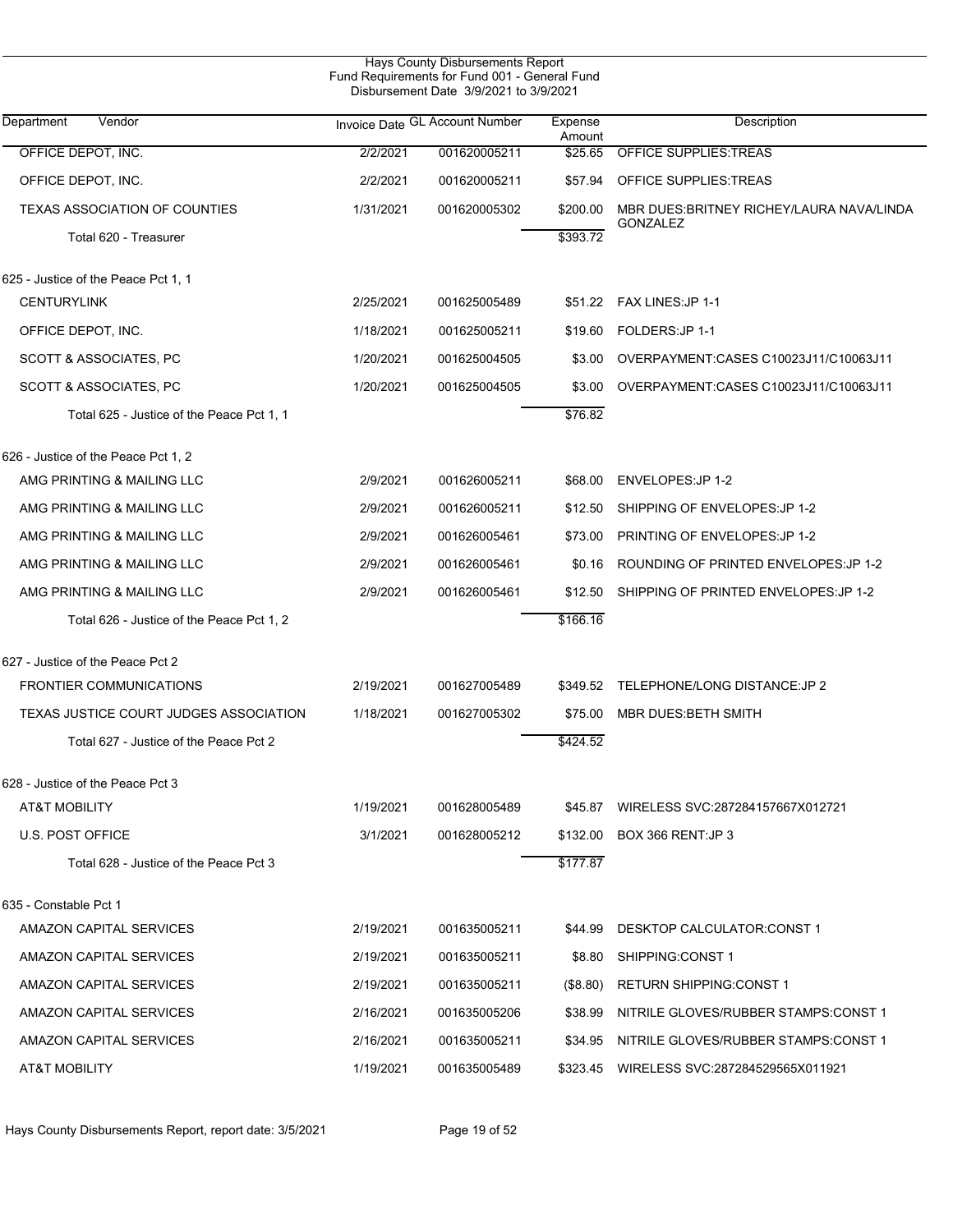| Department<br>Vendor               |           | Invoice Date GL Account Number | Expense<br>Amount | Description                                               |
|------------------------------------|-----------|--------------------------------|-------------------|-----------------------------------------------------------|
| DANA SAFETY SUPPLY, INC.           | 1/15/2021 | 001635005206                   | \$19.00           | SOI MPOWER WEDGES/LED LIGHTS: CONST 1                     |
| DANA SAFETY SUPPLY, INC.           | 1/15/2021 | 001635005206                   |                   | \$206.16 SOI MPOWER WEDGES/LED LIGHTS:CONST 1             |
| <b>ENTERPRISE FM TRUST</b>         | 2/3/2021  | 001635005475                   |                   | \$2,268.03 FEB 21 VEH LEASES: CONST 1                     |
| <b>FUELMAN</b>                     | 2/22/2021 | 001635005271                   |                   |                                                           |
| HAYS COUNTY TAX ASSESSOR COLLECTOR | 2/28/2021 | 001635005413                   |                   | \$7.50 STATE INSPECTION FEE:CONST 1                       |
| LOWER COLORADO RIVER AUTHORITY     | 2/10/2021 | 001635005471                   | \$428.75          | JAN 21 RADIO SVC CONST 1                                  |
| OFFICE DEPOT, INC.                 | 2/3/2021  | 001635005211                   |                   | \$59.97 STAMPS:CONST 1                                    |
| OFFICE DEPOT, INC.                 | 2/3/2021  | 001635005211                   | (\$19.99)         | <b>RETURN STAMP:CONST 1</b>                               |
| RICOH USA, INC.                    | 2/4/2021  | 001635005473                   |                   | \$144.95 FEB 21 LEASE:1009769A29                          |
| <b>WALMART BRC</b>                 | 2/25/2021 | 001635005211                   | \$190.88          | OFFICE SUPPLIES: CONST 1                                  |
| <b>WALMART BRC</b>                 | 2/25/2021 | 001635005211                   | \$32.86           | OFFICE SUPPLIES:CONST 1                                   |
| <b>WALMART BRC</b>                 | 2/25/2021 | 001635005211                   | \$14.88           | OFFICE SUPPLIES CONST 1                                   |
| Total 635 - Constable Pct 1        |           |                                | \$4,716.61        |                                                           |
| 636 - Constable Pct 2              |           |                                |                   |                                                           |
| <b>FUELMAN</b>                     | 2/22/2021 | 001636005271                   |                   | \$985.93 FUEL:CONST 2                                     |
| LOWER COLORADO RIVER AUTHORITY     | 2/10/2021 | 001636005471                   | \$299.15          | JAN 21 RADIO SVC:CONST 2                                  |
| Total 636 - Constable Pct 2        |           |                                | \$1,285.08        |                                                           |
| 637 - Constable Pct 3              |           |                                |                   |                                                           |
| <b>FUELMAN</b>                     | 2/22/2021 | 001637005271                   |                   | \$877.13 FUEL:CONST 3                                     |
| GT DISTRIBUTORS, INC.              | 2/12/2021 | 001637005206                   | \$59.85           | FEDERAL 12 GUAGE SHELLS:CONST 3                           |
| LOWER COLORADO RIVER AUTHORITY     | 2/10/2021 | 001637005471                   | \$333.95          | JAN 21 RADIO SVC:CONST 3                                  |
| OFFICE DEPOT, INC.                 | 2/11/2021 | 001637005211                   | \$14.39           | RUBBERBANDS/PENS/RULERS/WASTEBASKET/CLI                   |
| OFFICE DEPOT, INC.                 | 2/11/2021 | 001637005211                   | \$12.55           | PBOARD:CONST 3<br>RUBBERBANDS/PENS/RULERS/WASTEBASKET/CLI |
| OFFICE DEPOT, INC.                 | 2/11/2021 | 001637005211                   | \$5.49            | PBOARD:CONST 3<br>CLIPBOARDS:CONST 3                      |
| OFFICE DEPOT, INC.                 | 2/11/2021 | 001637005211                   | \$9.99            | <b>BUSINESS CARD HOLDER: CONST 3</b>                      |
| OFFICE DEPOT, INC.                 | 2/11/2021 | 001637005211                   | \$6.99            | CABLE TIES:CONST 3                                        |
| OFFICE DEPOT, INC.                 | 2/12/2021 | 001637005211                   | \$0.97            | <b>ERASERS:CONST 3</b>                                    |
| Total 637 - Constable Pct 3        |           |                                | \$1,321.31        |                                                           |
| 638 - Constable Pct 4              |           |                                |                   |                                                           |
| COWBOY HARLEY-DAVIDSON             | 2/2/2021  | 001638005413                   |                   | \$691.94 2020 HARLEY DAVIDSON REPAIR:CONST 4              |
| COWBOY HARLEY-DAVIDSON             | 2/2/2021  | 001638005413                   |                   | \$344.00 2020 HARLEY DAVIDSON REPAIR:CONST 4              |
| COWBOY HARLEY-DAVIDSON             | 2/2/2021  | 001638005413                   | \$22.20           | 2020 HARLEY DAVIDSON REPAIR: CONST 4                      |
| <b>FUELMAN</b>                     | 2/22/2021 | 001638005271                   |                   | \$930.21 FUEL:CONST 4                                     |
|                                    |           |                                |                   |                                                           |

Hays County Disbursements Report, report date: 3/5/2021 Page 20 of 52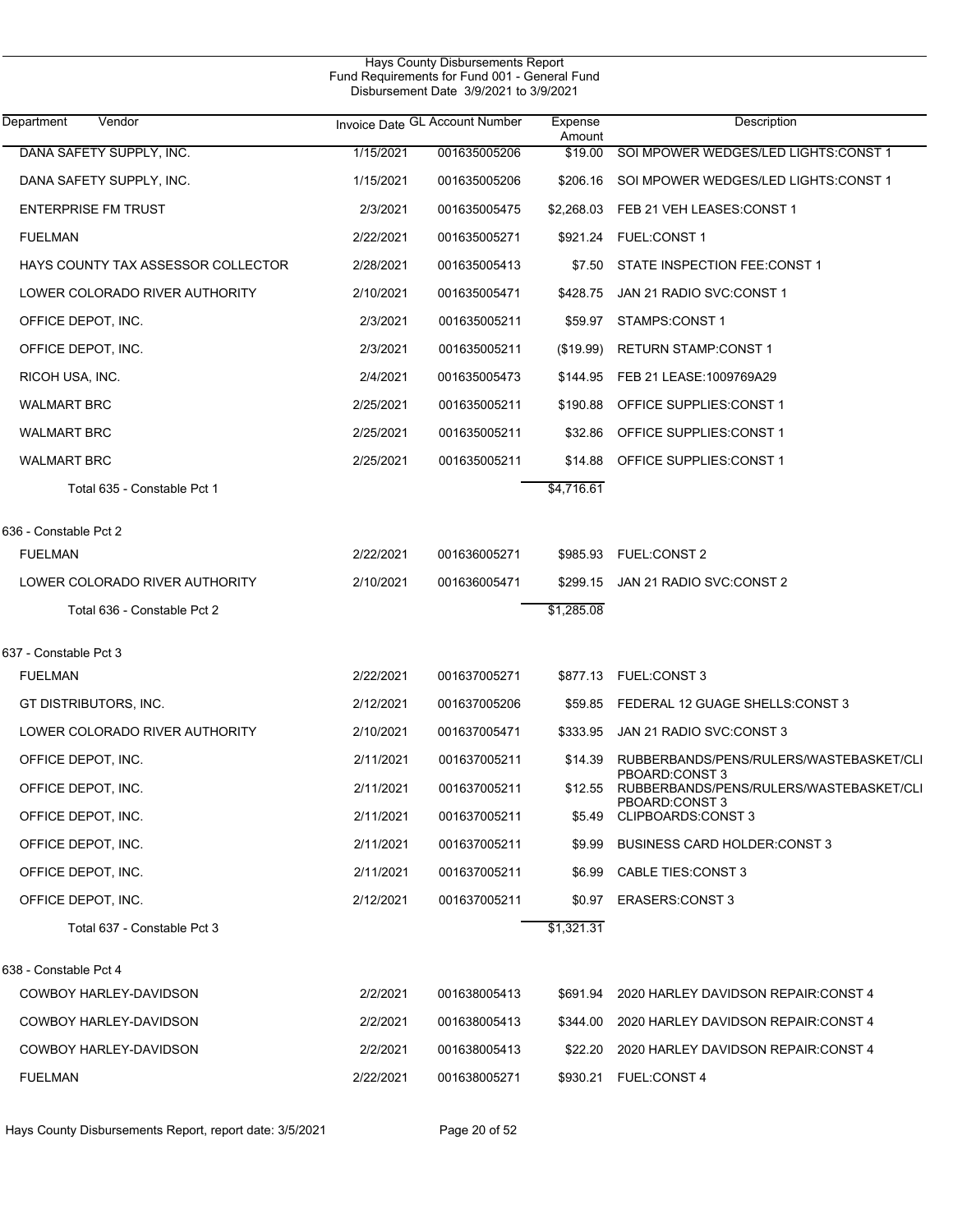| Vendor<br>Department                     |           | Invoice Date GL Account Number | Expense          | Description                                                      |
|------------------------------------------|-----------|--------------------------------|------------------|------------------------------------------------------------------|
| HAYS COUNTY TAX ASSESSOR COLLECTOR       | 3/31/2021 | 001638005413                   | Amount<br>\$7.50 | STATE INSPECTION FEE:CONST 4                                     |
| HAYS COUNTY TAX ASSESSOR COLLECTOR       | 3/31/2021 | 001638005413                   | \$7.50           | STATE INSPECTION FEE:CONST 4                                     |
| LOWER COLORADO RIVER AUTHORITY           |           | 2/24/2021 001638005715400      | \$2,658.71       | <b>HANDHELD RADIO:CONST 4</b>                                    |
| LOWER COLORADO RIVER AUTHORITY           | 2/10/2021 | 001638005471                   | \$244.30         | JAN 21 RADIO SVC:CONST 4                                         |
| LOWER COLORADO RIVER AUTHORITY           |           | 2/24/2021 001638005715400      | \$33.00          | IN CAR RADIO: CONST 4                                            |
| LOWER COLORADO RIVER AUTHORITY           |           | 2/24/2021 001638005715400      | \$3,068.24       | IN CAR RADIO:CONST 4                                             |
| LOWER COLORADO RIVER AUTHORITY           |           | 2/24/2021 001638005715400      | \$92.50          | IN CAR RADIO: CONST 4                                            |
| LOWER COLORADO RIVER AUTHORITY           |           | 2/24/2021 001638005715400      | \$250.00         | IN CAR RADIO:CONST 4                                             |
| LOWER COLORADO RIVER AUTHORITY           |           | 2/24/2021 001638005715400      | \$353.93         | IN CAR RADIO: CONST 4                                            |
| LOWER COLORADO RIVER AUTHORITY           |           | 2/24/2021 001638005715400      | \$45.60          | IN CAR RADIO:CONST 4                                             |
| LOWER COLORADO RIVER AUTHORITY           |           | 2/24/2021 001638005715400      | \$26.56          | IN CAR RADIO: CONST 4                                            |
| LOWER COLORADO RIVER AUTHORITY           |           | 2/24/2021 001638005715400      | \$12.42          | IN CAR RADIO:CONST 4                                             |
| LOWER COLORADO RIVER AUTHORITY           |           | 2/24/2021 001638005715400      | \$1.94           | IN CAR RADIO: CONST 4                                            |
| OFFICE DEPOT, INC.                       | 2/8/2021  | 001638005211                   | \$22.29          | DRAWER DESKTOP ORGANIZER: CONST 4                                |
| OFFICE DEPOT, INC.                       | 2/6/2021  | 001638005211                   | \$47.96          | DRAWER DESKTOP ORGANIZERS: CONST 4                               |
| OFFICE DEPOT, INC.                       | 2/8/2021  | 001638005211                   | \$32.99          | COPY PAPER/BINDERS/SHEET                                         |
| OFFICE DEPOT, INC.                       | 2/8/2021  | 001638005211                   | \$11.28          | PORTECTORS/WASTE BASKETS:CONST 4<br>COPY PAPER/BINDERS/SHEET     |
| OFFICE DEPOT, INC.                       | 2/8/2021  | 001638005211                   | \$15.50          | PORTECTORS/WASTE BASKETS:CONST 4<br>COPY PAPER/BINDERS/SHEET     |
| <b>TEXAS ASSOCIATION OF COUNTIES</b>     | 1/1/2021  | 001638005302                   | \$35.00          | PORTECTORS/WASTE BASKETS:CONST 4<br><b>MBR DUES: KEN NICOLAS</b> |
| <b>TEXAS ASSOCIATION OF COUNTIES</b>     | 1/1/2021  | 001638005302                   | \$35.00          | MBR DUES BLAINE E. HAMILTON                                      |
| <b>TEXAS ASSOCIATION OF COUNTIES</b>     | 1/1/2021  | 001638005302                   | \$35.00          | MBR DUES: JIMMY ZUEHLKE                                          |
| <b>TEXAS ASSOCIATION OF COUNTIES</b>     | 1/1/2021  | 001638005302                   | \$60.00          | MBR DUES: RON E. HOOD                                            |
| <b>TEXAS ASSOCIATION OF COUNTIES</b>     | 1/1/2021  | 001638005302                   | \$35.00          | MBR DUES: MODESTA G. ALCORN                                      |
| <b>TEXAS ASSOCIATION OF COUNTIES</b>     | 1/1/2021  | 001638005302                   | \$35.00          | MBR DUES: DAVID GRAHAM                                           |
| Total 638 - Constable Pct 4              |           |                                | \$9,155.57       |                                                                  |
| 639 - Constable Pct 5                    |           |                                |                  |                                                                  |
| CENTRAL TEXAS JP & CONSTABLE ASSOCIATION | 3/4/2021  | 001639005302                   | \$25.00          | <b>MBR DUES: JOHN ELLEN</b>                                      |
| ELLEN, JOHN                              | 2/11/2021 | 001639005302                   | \$30.00          | REIMB FOR MBR DUES: CONST 5                                      |
| <b>FUELMAN</b>                           | 2/22/2021 | 001639005271                   |                  | \$442.35 FUEL:CONST 5                                            |
| GT DISTRIBUTORS, INC.                    | 2/20/2021 | 001639005474                   | \$176.97         | UNIFORM CARGO PANTS: ALICE FLORES                                |
| LOWER COLORADO RIVER AUTHORITY           | 2/10/2021 | 001639005471                   | \$154.50         | JAN 21 RADIO SVC:CONST 5                                         |
| NATIONAL CONSTABLES & MARSHALS ASSN.     | 3/4/2021  | 001639005302                   | \$60.00          | MBR DUES: JOHN ELLEN                                             |
| Total 639 - Constable Pct 5              |           |                                | \$888.82         |                                                                  |
|                                          |           |                                |                  |                                                                  |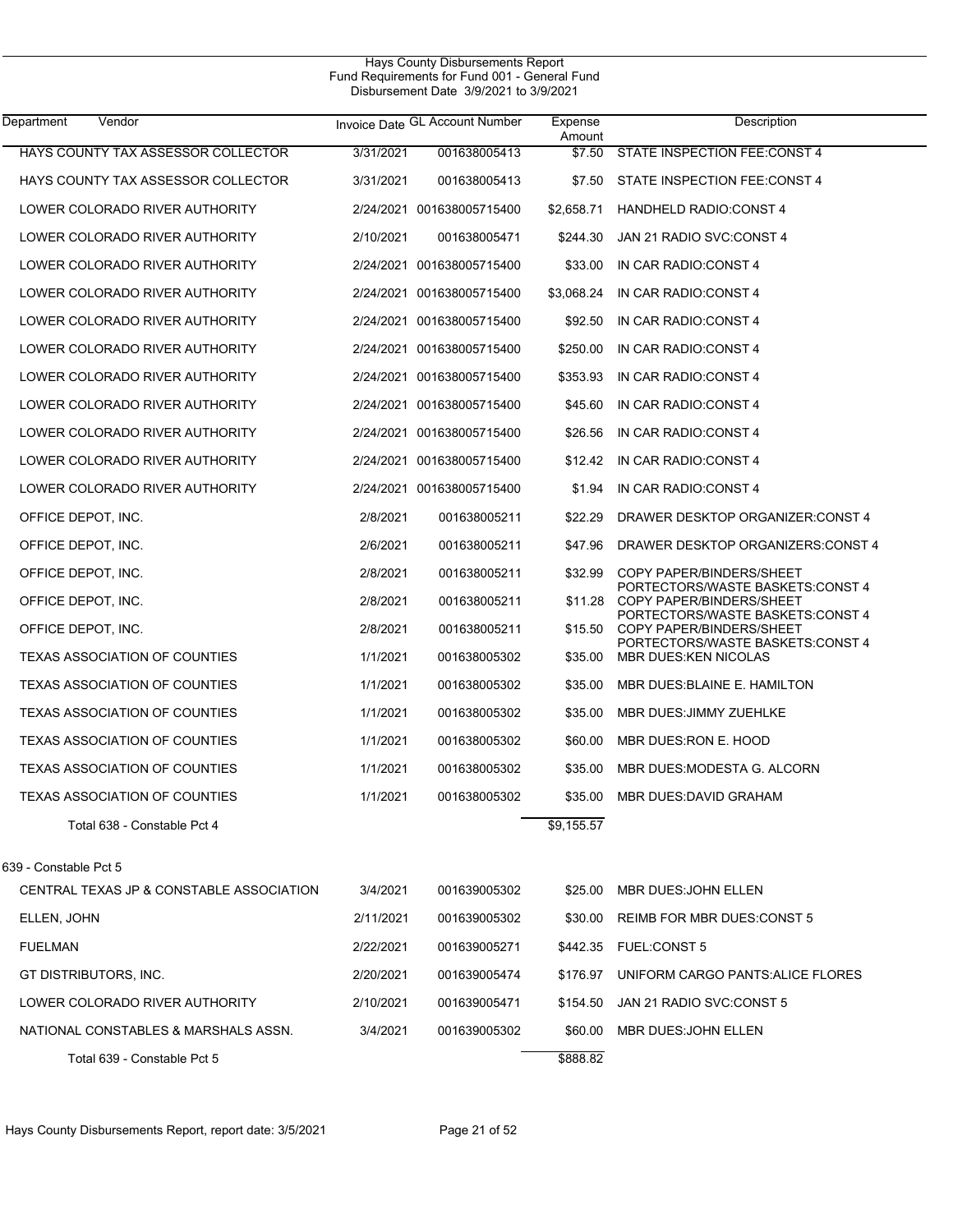| 645 - Countywide<br>HAYS CENTRAL APPRAISAL DISTRICT<br>3/1/2021<br>2021 2ND QTR<br>001645005402<br>\$175,678.64<br>3/1/2021<br>HAYS CENTRAL APPRAISAL DISTRICT<br>001645005402<br>\$12,854.06<br>2021 2ND QTR<br>\$188,532.70<br>Total 645 - Countywide<br>655 - Election Administration<br>AT&T MOBILITY<br>2/2/2021<br>WIRELESS SVC:287025248275X02102021<br>001655005489<br>\$53.28<br>OFFICE DEPOT, INC.<br>2/9/2021<br>001655005211<br>\$186.08<br>STORAGE BOXES/COPY PAPER/BUSINESS<br>CARDS/INK REFILLS ELEC<br>2/9/2021<br>001655005211<br>STORAGE BOXES/COPY PAPER/BUSINESS<br>OFFICE DEPOT, INC.<br>\$21.38<br>CARDS/INK REFILLS ELEC<br>2/9/2021<br><b>COLOR COPY PAPER:ELEC</b><br>OFFICE DEPOT, INC.<br>001655005211<br>\$29.08<br>OFFICE DEPOT, INC.<br>2/10/2021<br>PLASTIC BOOKLET ENVELOPES: ELEC<br>001655005211<br>\$89.97<br>\$379.79<br>Total 655 - Election Administration<br>656 - Office of Emergency Services<br>AMAZON CAPITAL SERVICES<br>2/6/2021<br>001656005211<br>BATTERIES/WALL CLOCK: EMER SVCS<br>\$4.95<br>2/6/2021<br>AMAZON CAPITAL SERVICES<br>001656005211<br>\$95.99<br>BATTERIES/WALL CLOCK: EMER SVCS<br>AMAZON CAPITAL SERVICES<br>2/6/2021<br>001656005211<br>BATTERIES/WALL CLOCK: EMER SVCS<br>\$12.47<br>AMAZON CAPITAL SERVICES<br>2/19/2021<br>INK CARTRIDGE EMER SVCS<br>001656005211<br>\$25.89<br>AMAZON CAPITAL SERVICES<br>001656005211<br>SHIPPING OF INK CARTRIDGE: EMER SVCS<br>2/19/2021<br>\$8.35<br>2/19/2021<br>AMAZON CAPITAL SERVICES<br>001656005211<br>(\$8.35)<br>AMAZON CAPITAL SERVICES<br>2/4/2021<br><b>GAFFERS TAPE: EMER SVCS</b><br>001656005201<br>\$113.20<br>2/4/2021<br>SHIPPING OF GAFFERS TAPE: EMER SVCS<br>AMAZON CAPITAL SERVICES<br>001656005201<br>\$14.62<br>AMAZON CAPITAL SERVICES<br>2/13/2021<br><b>RETURN GAFFER'S TAPE:EMER SVCS</b><br>001656005201<br>(\$113.20)<br>2/13/2021<br>AMAZON CAPITAL SERVICES<br>001656005201<br>(\$14.62)<br>AMAZON CAPITAL SERVICES<br>2/11/2021<br><b>CABLES EMER SVCS</b><br>001656005202<br>\$286.12<br>AMAZON CAPITAL SERVICES<br>2/11/2021<br>001656005202<br>\$19.95<br><b>CABLES:EMER SVCS</b><br>1/31/2021<br>BACKUP CAMERA FOR TRUCK: EMER SVCS<br>AMAZON CAPITAL SERVICES<br>001656005413<br>\$169.15<br>AT&T MOBILITY<br>1/19/2021<br>001656005489<br>\$132.28<br>WIRELESS SVC:287284529565X011921<br>AT&T MOBILITY<br>1/19/2021<br>001656005489<br>\$67.61<br>WIRELESS SVC:287284157667X012721<br><b>CARD SERVICE CENTER</b><br>2/7/2021<br>001656005429<br>\$269.89<br>SOFTWARE FOR COVID VACCINATION SIGN-<br>UP:EMER SVCS<br>JAN 21 GOOGLE CLOUD SUBSC: EMER SVCS<br><b>CARD SERVICE CENTER</b><br>2/7/2021<br>001656005429<br>\$24.00<br><b>WATER:LEPC LUNCHEON</b><br><b>CARD SERVICE CENTER</b><br>2/24/2021<br>001656005201<br>\$20.00<br><b>REG FEE:TJ BROWDER</b><br>FARRWEST ENVIRONMENTAL SUPPLY, INC.<br>1/7/2021 001656991195551<br>\$9,015.75 | Department<br>Vendor | Invoice Date GL Account Number | Expense<br>Amount | Description                                 |
|---------------------------------------------------------------------------------------------------------------------------------------------------------------------------------------------------------------------------------------------------------------------------------------------------------------------------------------------------------------------------------------------------------------------------------------------------------------------------------------------------------------------------------------------------------------------------------------------------------------------------------------------------------------------------------------------------------------------------------------------------------------------------------------------------------------------------------------------------------------------------------------------------------------------------------------------------------------------------------------------------------------------------------------------------------------------------------------------------------------------------------------------------------------------------------------------------------------------------------------------------------------------------------------------------------------------------------------------------------------------------------------------------------------------------------------------------------------------------------------------------------------------------------------------------------------------------------------------------------------------------------------------------------------------------------------------------------------------------------------------------------------------------------------------------------------------------------------------------------------------------------------------------------------------------------------------------------------------------------------------------------------------------------------------------------------------------------------------------------------------------------------------------------------------------------------------------------------------------------------------------------------------------------------------------------------------------------------------------------------------------------------------------------------------------------------------------------------------------------------------------------------------------------------------------------------------------------------------------------------------------------------------------------------------------------------------------------------------------------------------------------------------------------------------------------------------------------------------------------------------------------------------------|----------------------|--------------------------------|-------------------|---------------------------------------------|
|                                                                                                                                                                                                                                                                                                                                                                                                                                                                                                                                                                                                                                                                                                                                                                                                                                                                                                                                                                                                                                                                                                                                                                                                                                                                                                                                                                                                                                                                                                                                                                                                                                                                                                                                                                                                                                                                                                                                                                                                                                                                                                                                                                                                                                                                                                                                                                                                                                                                                                                                                                                                                                                                                                                                                                                                                                                                                                   |                      |                                |                   |                                             |
|                                                                                                                                                                                                                                                                                                                                                                                                                                                                                                                                                                                                                                                                                                                                                                                                                                                                                                                                                                                                                                                                                                                                                                                                                                                                                                                                                                                                                                                                                                                                                                                                                                                                                                                                                                                                                                                                                                                                                                                                                                                                                                                                                                                                                                                                                                                                                                                                                                                                                                                                                                                                                                                                                                                                                                                                                                                                                                   |                      |                                |                   |                                             |
|                                                                                                                                                                                                                                                                                                                                                                                                                                                                                                                                                                                                                                                                                                                                                                                                                                                                                                                                                                                                                                                                                                                                                                                                                                                                                                                                                                                                                                                                                                                                                                                                                                                                                                                                                                                                                                                                                                                                                                                                                                                                                                                                                                                                                                                                                                                                                                                                                                                                                                                                                                                                                                                                                                                                                                                                                                                                                                   |                      |                                |                   |                                             |
|                                                                                                                                                                                                                                                                                                                                                                                                                                                                                                                                                                                                                                                                                                                                                                                                                                                                                                                                                                                                                                                                                                                                                                                                                                                                                                                                                                                                                                                                                                                                                                                                                                                                                                                                                                                                                                                                                                                                                                                                                                                                                                                                                                                                                                                                                                                                                                                                                                                                                                                                                                                                                                                                                                                                                                                                                                                                                                   |                      |                                |                   |                                             |
|                                                                                                                                                                                                                                                                                                                                                                                                                                                                                                                                                                                                                                                                                                                                                                                                                                                                                                                                                                                                                                                                                                                                                                                                                                                                                                                                                                                                                                                                                                                                                                                                                                                                                                                                                                                                                                                                                                                                                                                                                                                                                                                                                                                                                                                                                                                                                                                                                                                                                                                                                                                                                                                                                                                                                                                                                                                                                                   |                      |                                |                   |                                             |
|                                                                                                                                                                                                                                                                                                                                                                                                                                                                                                                                                                                                                                                                                                                                                                                                                                                                                                                                                                                                                                                                                                                                                                                                                                                                                                                                                                                                                                                                                                                                                                                                                                                                                                                                                                                                                                                                                                                                                                                                                                                                                                                                                                                                                                                                                                                                                                                                                                                                                                                                                                                                                                                                                                                                                                                                                                                                                                   |                      |                                |                   |                                             |
|                                                                                                                                                                                                                                                                                                                                                                                                                                                                                                                                                                                                                                                                                                                                                                                                                                                                                                                                                                                                                                                                                                                                                                                                                                                                                                                                                                                                                                                                                                                                                                                                                                                                                                                                                                                                                                                                                                                                                                                                                                                                                                                                                                                                                                                                                                                                                                                                                                                                                                                                                                                                                                                                                                                                                                                                                                                                                                   |                      |                                |                   |                                             |
|                                                                                                                                                                                                                                                                                                                                                                                                                                                                                                                                                                                                                                                                                                                                                                                                                                                                                                                                                                                                                                                                                                                                                                                                                                                                                                                                                                                                                                                                                                                                                                                                                                                                                                                                                                                                                                                                                                                                                                                                                                                                                                                                                                                                                                                                                                                                                                                                                                                                                                                                                                                                                                                                                                                                                                                                                                                                                                   |                      |                                |                   |                                             |
|                                                                                                                                                                                                                                                                                                                                                                                                                                                                                                                                                                                                                                                                                                                                                                                                                                                                                                                                                                                                                                                                                                                                                                                                                                                                                                                                                                                                                                                                                                                                                                                                                                                                                                                                                                                                                                                                                                                                                                                                                                                                                                                                                                                                                                                                                                                                                                                                                                                                                                                                                                                                                                                                                                                                                                                                                                                                                                   |                      |                                |                   |                                             |
|                                                                                                                                                                                                                                                                                                                                                                                                                                                                                                                                                                                                                                                                                                                                                                                                                                                                                                                                                                                                                                                                                                                                                                                                                                                                                                                                                                                                                                                                                                                                                                                                                                                                                                                                                                                                                                                                                                                                                                                                                                                                                                                                                                                                                                                                                                                                                                                                                                                                                                                                                                                                                                                                                                                                                                                                                                                                                                   |                      |                                |                   |                                             |
|                                                                                                                                                                                                                                                                                                                                                                                                                                                                                                                                                                                                                                                                                                                                                                                                                                                                                                                                                                                                                                                                                                                                                                                                                                                                                                                                                                                                                                                                                                                                                                                                                                                                                                                                                                                                                                                                                                                                                                                                                                                                                                                                                                                                                                                                                                                                                                                                                                                                                                                                                                                                                                                                                                                                                                                                                                                                                                   |                      |                                |                   |                                             |
|                                                                                                                                                                                                                                                                                                                                                                                                                                                                                                                                                                                                                                                                                                                                                                                                                                                                                                                                                                                                                                                                                                                                                                                                                                                                                                                                                                                                                                                                                                                                                                                                                                                                                                                                                                                                                                                                                                                                                                                                                                                                                                                                                                                                                                                                                                                                                                                                                                                                                                                                                                                                                                                                                                                                                                                                                                                                                                   |                      |                                |                   |                                             |
|                                                                                                                                                                                                                                                                                                                                                                                                                                                                                                                                                                                                                                                                                                                                                                                                                                                                                                                                                                                                                                                                                                                                                                                                                                                                                                                                                                                                                                                                                                                                                                                                                                                                                                                                                                                                                                                                                                                                                                                                                                                                                                                                                                                                                                                                                                                                                                                                                                                                                                                                                                                                                                                                                                                                                                                                                                                                                                   |                      |                                |                   |                                             |
|                                                                                                                                                                                                                                                                                                                                                                                                                                                                                                                                                                                                                                                                                                                                                                                                                                                                                                                                                                                                                                                                                                                                                                                                                                                                                                                                                                                                                                                                                                                                                                                                                                                                                                                                                                                                                                                                                                                                                                                                                                                                                                                                                                                                                                                                                                                                                                                                                                                                                                                                                                                                                                                                                                                                                                                                                                                                                                   |                      |                                |                   |                                             |
|                                                                                                                                                                                                                                                                                                                                                                                                                                                                                                                                                                                                                                                                                                                                                                                                                                                                                                                                                                                                                                                                                                                                                                                                                                                                                                                                                                                                                                                                                                                                                                                                                                                                                                                                                                                                                                                                                                                                                                                                                                                                                                                                                                                                                                                                                                                                                                                                                                                                                                                                                                                                                                                                                                                                                                                                                                                                                                   |                      |                                |                   |                                             |
|                                                                                                                                                                                                                                                                                                                                                                                                                                                                                                                                                                                                                                                                                                                                                                                                                                                                                                                                                                                                                                                                                                                                                                                                                                                                                                                                                                                                                                                                                                                                                                                                                                                                                                                                                                                                                                                                                                                                                                                                                                                                                                                                                                                                                                                                                                                                                                                                                                                                                                                                                                                                                                                                                                                                                                                                                                                                                                   |                      |                                |                   |                                             |
|                                                                                                                                                                                                                                                                                                                                                                                                                                                                                                                                                                                                                                                                                                                                                                                                                                                                                                                                                                                                                                                                                                                                                                                                                                                                                                                                                                                                                                                                                                                                                                                                                                                                                                                                                                                                                                                                                                                                                                                                                                                                                                                                                                                                                                                                                                                                                                                                                                                                                                                                                                                                                                                                                                                                                                                                                                                                                                   |                      |                                |                   |                                             |
|                                                                                                                                                                                                                                                                                                                                                                                                                                                                                                                                                                                                                                                                                                                                                                                                                                                                                                                                                                                                                                                                                                                                                                                                                                                                                                                                                                                                                                                                                                                                                                                                                                                                                                                                                                                                                                                                                                                                                                                                                                                                                                                                                                                                                                                                                                                                                                                                                                                                                                                                                                                                                                                                                                                                                                                                                                                                                                   |                      |                                |                   | RETURN SHIPPING OF INK CARTRIDGE: EMER SVCS |
|                                                                                                                                                                                                                                                                                                                                                                                                                                                                                                                                                                                                                                                                                                                                                                                                                                                                                                                                                                                                                                                                                                                                                                                                                                                                                                                                                                                                                                                                                                                                                                                                                                                                                                                                                                                                                                                                                                                                                                                                                                                                                                                                                                                                                                                                                                                                                                                                                                                                                                                                                                                                                                                                                                                                                                                                                                                                                                   |                      |                                |                   |                                             |
|                                                                                                                                                                                                                                                                                                                                                                                                                                                                                                                                                                                                                                                                                                                                                                                                                                                                                                                                                                                                                                                                                                                                                                                                                                                                                                                                                                                                                                                                                                                                                                                                                                                                                                                                                                                                                                                                                                                                                                                                                                                                                                                                                                                                                                                                                                                                                                                                                                                                                                                                                                                                                                                                                                                                                                                                                                                                                                   |                      |                                |                   |                                             |
|                                                                                                                                                                                                                                                                                                                                                                                                                                                                                                                                                                                                                                                                                                                                                                                                                                                                                                                                                                                                                                                                                                                                                                                                                                                                                                                                                                                                                                                                                                                                                                                                                                                                                                                                                                                                                                                                                                                                                                                                                                                                                                                                                                                                                                                                                                                                                                                                                                                                                                                                                                                                                                                                                                                                                                                                                                                                                                   |                      |                                |                   |                                             |
|                                                                                                                                                                                                                                                                                                                                                                                                                                                                                                                                                                                                                                                                                                                                                                                                                                                                                                                                                                                                                                                                                                                                                                                                                                                                                                                                                                                                                                                                                                                                                                                                                                                                                                                                                                                                                                                                                                                                                                                                                                                                                                                                                                                                                                                                                                                                                                                                                                                                                                                                                                                                                                                                                                                                                                                                                                                                                                   |                      |                                |                   | RETURN SHIPPING OF GAFFER'S TAPE: EMER SVCS |
|                                                                                                                                                                                                                                                                                                                                                                                                                                                                                                                                                                                                                                                                                                                                                                                                                                                                                                                                                                                                                                                                                                                                                                                                                                                                                                                                                                                                                                                                                                                                                                                                                                                                                                                                                                                                                                                                                                                                                                                                                                                                                                                                                                                                                                                                                                                                                                                                                                                                                                                                                                                                                                                                                                                                                                                                                                                                                                   |                      |                                |                   |                                             |
|                                                                                                                                                                                                                                                                                                                                                                                                                                                                                                                                                                                                                                                                                                                                                                                                                                                                                                                                                                                                                                                                                                                                                                                                                                                                                                                                                                                                                                                                                                                                                                                                                                                                                                                                                                                                                                                                                                                                                                                                                                                                                                                                                                                                                                                                                                                                                                                                                                                                                                                                                                                                                                                                                                                                                                                                                                                                                                   |                      |                                |                   |                                             |
|                                                                                                                                                                                                                                                                                                                                                                                                                                                                                                                                                                                                                                                                                                                                                                                                                                                                                                                                                                                                                                                                                                                                                                                                                                                                                                                                                                                                                                                                                                                                                                                                                                                                                                                                                                                                                                                                                                                                                                                                                                                                                                                                                                                                                                                                                                                                                                                                                                                                                                                                                                                                                                                                                                                                                                                                                                                                                                   |                      |                                |                   |                                             |
|                                                                                                                                                                                                                                                                                                                                                                                                                                                                                                                                                                                                                                                                                                                                                                                                                                                                                                                                                                                                                                                                                                                                                                                                                                                                                                                                                                                                                                                                                                                                                                                                                                                                                                                                                                                                                                                                                                                                                                                                                                                                                                                                                                                                                                                                                                                                                                                                                                                                                                                                                                                                                                                                                                                                                                                                                                                                                                   |                      |                                |                   |                                             |
|                                                                                                                                                                                                                                                                                                                                                                                                                                                                                                                                                                                                                                                                                                                                                                                                                                                                                                                                                                                                                                                                                                                                                                                                                                                                                                                                                                                                                                                                                                                                                                                                                                                                                                                                                                                                                                                                                                                                                                                                                                                                                                                                                                                                                                                                                                                                                                                                                                                                                                                                                                                                                                                                                                                                                                                                                                                                                                   |                      |                                |                   |                                             |
|                                                                                                                                                                                                                                                                                                                                                                                                                                                                                                                                                                                                                                                                                                                                                                                                                                                                                                                                                                                                                                                                                                                                                                                                                                                                                                                                                                                                                                                                                                                                                                                                                                                                                                                                                                                                                                                                                                                                                                                                                                                                                                                                                                                                                                                                                                                                                                                                                                                                                                                                                                                                                                                                                                                                                                                                                                                                                                   |                      |                                |                   |                                             |
|                                                                                                                                                                                                                                                                                                                                                                                                                                                                                                                                                                                                                                                                                                                                                                                                                                                                                                                                                                                                                                                                                                                                                                                                                                                                                                                                                                                                                                                                                                                                                                                                                                                                                                                                                                                                                                                                                                                                                                                                                                                                                                                                                                                                                                                                                                                                                                                                                                                                                                                                                                                                                                                                                                                                                                                                                                                                                                   |                      |                                |                   |                                             |
|                                                                                                                                                                                                                                                                                                                                                                                                                                                                                                                                                                                                                                                                                                                                                                                                                                                                                                                                                                                                                                                                                                                                                                                                                                                                                                                                                                                                                                                                                                                                                                                                                                                                                                                                                                                                                                                                                                                                                                                                                                                                                                                                                                                                                                                                                                                                                                                                                                                                                                                                                                                                                                                                                                                                                                                                                                                                                                   |                      |                                |                   |                                             |
|                                                                                                                                                                                                                                                                                                                                                                                                                                                                                                                                                                                                                                                                                                                                                                                                                                                                                                                                                                                                                                                                                                                                                                                                                                                                                                                                                                                                                                                                                                                                                                                                                                                                                                                                                                                                                                                                                                                                                                                                                                                                                                                                                                                                                                                                                                                                                                                                                                                                                                                                                                                                                                                                                                                                                                                                                                                                                                   |                      |                                |                   |                                             |
| <b>FUELMAN</b><br>2/22/2021<br>001656005271<br>\$641.48<br><b>FUEL:EMER SVCS</b>                                                                                                                                                                                                                                                                                                                                                                                                                                                                                                                                                                                                                                                                                                                                                                                                                                                                                                                                                                                                                                                                                                                                                                                                                                                                                                                                                                                                                                                                                                                                                                                                                                                                                                                                                                                                                                                                                                                                                                                                                                                                                                                                                                                                                                                                                                                                                                                                                                                                                                                                                                                                                                                                                                                                                                                                                  |                      |                                |                   |                                             |
| <b>GRANDE COMMUNICATIONS</b><br>1/17/2021<br>001656005489<br>INTERNET SVC/LONG DIST<br>\$344.85                                                                                                                                                                                                                                                                                                                                                                                                                                                                                                                                                                                                                                                                                                                                                                                                                                                                                                                                                                                                                                                                                                                                                                                                                                                                                                                                                                                                                                                                                                                                                                                                                                                                                                                                                                                                                                                                                                                                                                                                                                                                                                                                                                                                                                                                                                                                                                                                                                                                                                                                                                                                                                                                                                                                                                                                   |                      |                                |                   |                                             |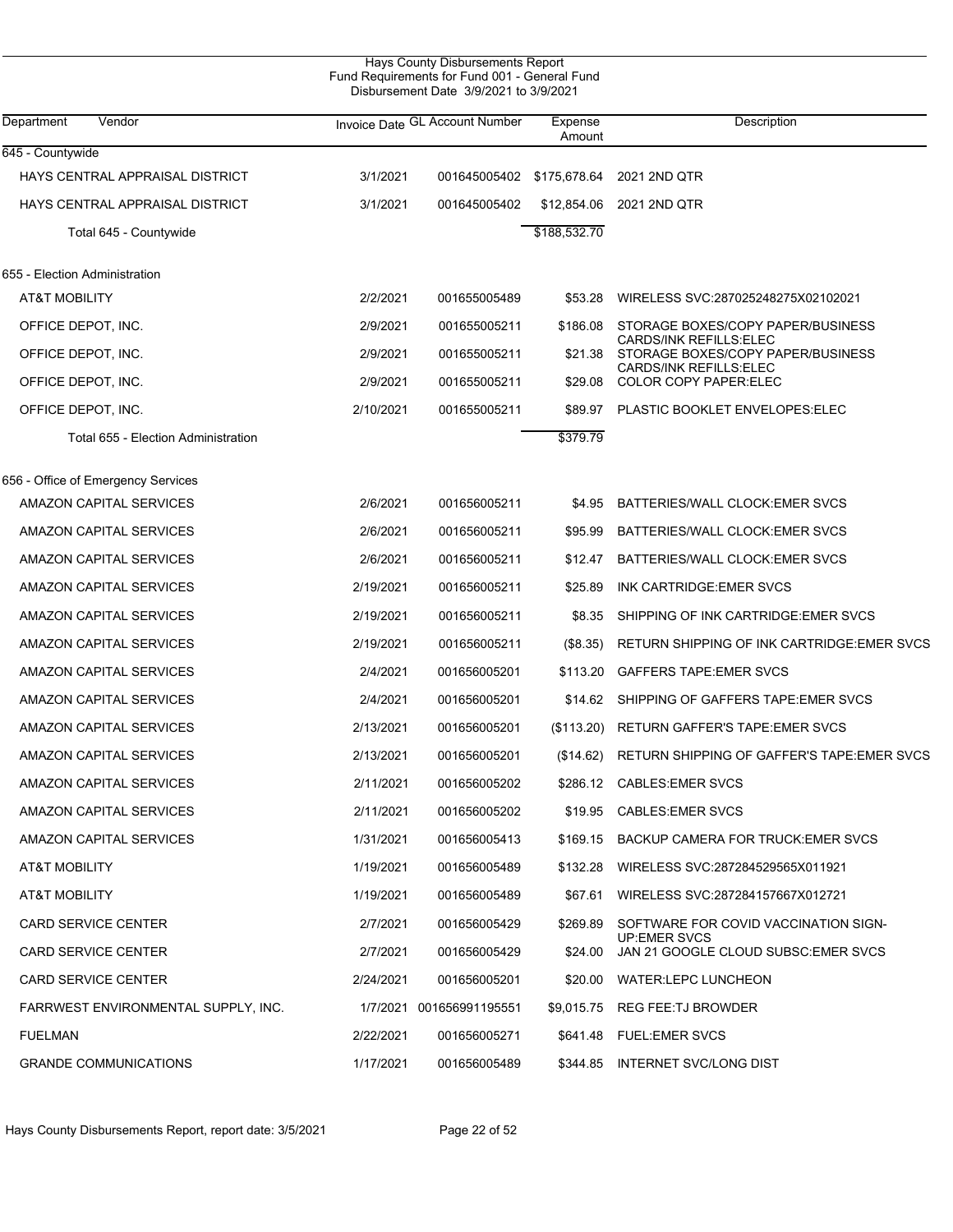| Department<br>Vendor                     |           | Invoice Date GL Account Number | Expense<br>Amount | Description                                   |
|------------------------------------------|-----------|--------------------------------|-------------------|-----------------------------------------------|
| HENRY, RACHEL                            |           | 2/1/2021 001656983135201       | \$30.83           | <b>REIMB FOR WATER/ICE:CERT</b>               |
| LOWER COLORADO RIVER AUTHORITY           | 2/10/2021 | 001656005471                   | \$379.10          | JAN 21 RADIO SVC: EMER SVCS                   |
| LOWER COLORADO RIVER AUTHORITY           | 2/10/2021 | 001656005471                   | \$174.55          | JAN 21 RADIO SVC: EMER SVCS                   |
| OFFICE DEPOT, INC.                       | 2/2/2021  | 001656005211                   | \$31.67           | OFFICE SUPPLIES: EMER SVCS                    |
| OFFICE DEPOT, INC.                       | 2/2/2021  | 001656005211                   | \$57.69           | OFFICE SUPPLIES: EMER SVCS                    |
| OFFICE DEPOT, INC.                       | 2/2/2021  | 001656005211                   | \$26.30           | OFFICE SUPPLIES: EMER SVCS                    |
| PEDERNALES ELECTRIC COOPERATIVE, INC.    |           | 2/24/20210016569831354800      | \$38.25           | <b>ELEC SVC:571533</b>                        |
| RICOH USA, INC.                          | 2/4/2021  | 15<br>001656005473             |                   | \$177.67 FEB 21 LEASE/ADD'L IMAGES:1009769A32 |
| RICOH USA, INC.                          | 2/4/2021  | 001656005473                   | \$508.25          | FEB 21 LEASE/ADD'L IMAGES: 1009769A32         |
| STALVEY, TJ                              |           | 2/2/2021 001656983135301       | \$16.02           | REIMB FOR LEPC LUNCHEON SUPPLIES:CERT         |
| <b>WALMART BRC</b>                       |           | 2/11/2021 001656983135211      | \$13.74           | MISC SUPPLIES:CERT                            |
| <b>WALMART BRC</b>                       |           | 2/11/2021 001656983135211      | \$5.92            | MISC SUPPLIES:CERT                            |
| <b>WALMART BRC</b>                       |           | 2/11/2021 001656983135201      | \$34.37           | MISC SUPPLIES:CERT                            |
| WATER & EARTH TECHNOLOGIES, INC.         | 2/8/2021  | 001656005411                   | \$8,162.00        | PROF SVCS:LOW WATER CROSSING FLOOD            |
| Total 656 - Office of Emergency Services |           |                                | \$20,786.74       | DETECTION MAINTENANCE                         |
| 675 - Personal Health                    |           |                                |                   |                                               |
| CENTRAL TEXAS AUTOPSY, PLLC              | 7/27/2020 | 001675185432                   | \$2,100.00        | M.S.-07-26-19                                 |
| CENTRAL TEXAS AUTOPSY, PLLC              | 8/7/2020  | 001675185432                   | \$2,100.00        | C.A.H.-01-21-20                               |
| CENTRAL TEXAS AUTOPSY, PLLC              | 7/9/2020  | 001675185432                   |                   | \$2,100.00 B.H.G.-09-20-19                    |
| CENTRAL TEXAS AUTOPSY, PLLC              | 8/5/2020  | 001675185432                   | \$2,100.00        | J.D.M.-09-09-19                               |
| LEGENDS TRI-COUNTY FUNERAL SERVICES      | 1/31/2021 | 001675185432                   |                   | \$395.00 A.M.-01-20-21                        |
| LEGENDS TRI-COUNTY FUNERAL SERVICES      | 1/31/2021 | 001675185432                   | \$440.00          | UNIDENTIFIED FEMALE-01-23-21                  |
| LEGENDS TRI-COUNTY FUNERAL SERVICES      | 1/31/2021 | 001675185432                   |                   | \$440.00 L.P.-01-06-21                        |
| LEGENDS TRI-COUNTY FUNERAL SERVICES      | 1/31/2021 | 001675185432                   |                   | \$490.00 A.M.-01-19-21                        |
| PENNINGTON FUNERAL HOME                  | 1/8/2021  | 001675185432                   |                   | \$495.00 S.E.-01-07-21                        |
| TRAVIS COUNTY MEDICAL EXAMINER           | 1/31/2021 | 001675185432                   |                   | \$5,800.00 C.J.T.-09-24-20/N.R.W.-10-22-20    |
| Total 675 - Personal Health              |           |                                | \$16,460.00       |                                               |
|                                          |           |                                |                   |                                               |
| 677 - Human Resources                    |           |                                |                   |                                               |
| AMERICAN WATCH CO.                       | 2/22/2021 | 001677005334                   |                   | \$16.00 RETIREMENT WATCH:HR                   |
| AMERICAN WATCH CO.                       | 2/22/2021 | 001677005334                   |                   | \$30.00 RETIREMENT WATCH:HR                   |
| AMERICAN WATCH CO.                       | 2/22/2021 | 001677005334                   |                   | \$175.00 RETIREMENT WATCH:HR                  |
| AT&T MOBILITY                            | 2/2/2021  | 001677005489                   |                   | \$50.54 WIRELESS SVC:287025248275X02102021    |
| BARTON PUBLICATIONS, INC.                | 11/5/2020 | 001677005213                   |                   | \$42.00 1 YR SUBSC:HR                         |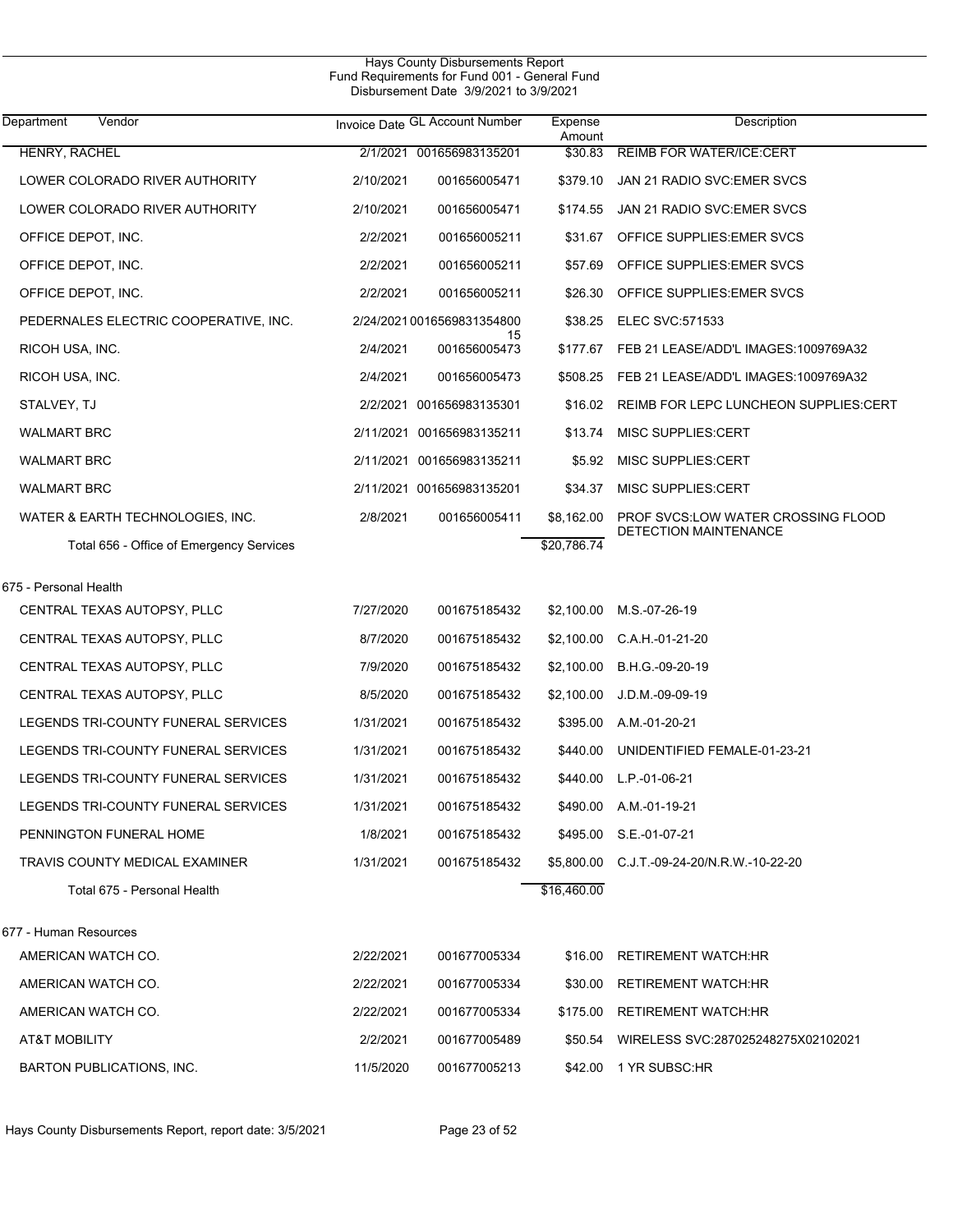| Hays County Disbursements Report<br>Fund Requirements for Fund 001 - General Fund<br>Disbursement Date 3/9/2021 to 3/9/2021 |           |                                |                   |                                            |  |  |
|-----------------------------------------------------------------------------------------------------------------------------|-----------|--------------------------------|-------------------|--------------------------------------------|--|--|
| Department<br>Vendor                                                                                                        |           | Invoice Date GL Account Number | Expense<br>Amount | Description                                |  |  |
| <b>HILL COUNTRY TROPHY, LLC</b>                                                                                             | 2/24/2021 | 001677005334                   | \$190.50          | RETIREMENT KNIVES/ENGRAVING:HR             |  |  |
| HILL COUNTRY TROPHY, LLC                                                                                                    | 2/10/2021 | 001677005334                   | \$95.25           | RETIREMENT KNIFE/ENGRAVING:HR              |  |  |
| <b>HOBBY LOBBY CREATIVE CENTERS</b>                                                                                         | 2/25/2021 | 001677005334                   | \$74.97           | <b>FRAMES:HR</b>                           |  |  |
| Total 677 - Human Resources                                                                                                 |           |                                | \$674.26          |                                            |  |  |
| 680 - Information Technology                                                                                                |           |                                |                   |                                            |  |  |
| AMAZON CAPITAL SERVICES                                                                                                     | 2/4/2021  | 001680005202                   | \$153.46          | CABLES/RESOLUTION CONVERTER: INFO TECH     |  |  |
| DELL MARKETING, L.P.                                                                                                        | 2/9/2021  | 001680005202                   | \$169.64          | DOCK: INFO TECH                            |  |  |
| TIME WARNER CABLE                                                                                                           | 2/10/2021 | 001680005489                   | \$553.32          | <b>WIRELESS SVC: INFO TECH</b>             |  |  |
| Total 680 - Information Technology                                                                                          |           |                                | \$876.42          |                                            |  |  |
| 686 - Juvenile Probation                                                                                                    |           |                                |                   |                                            |  |  |
| AT&T MOBILITY                                                                                                               | 2/2/2021  | 001686005489                   | \$103.82          | CPCBPG WIRELESS SVC:287025248275X02102021  |  |  |
| EDUCATIONAL TESTING SERVICE                                                                                                 |           | 2/22/2021 001686990275448      | \$136.00          | CPCBPG GED EXAMS: JUV PROB                 |  |  |
| EDUCATIONAL TESTING SERVICE                                                                                                 | 2/22/2021 | 001686005360                   | \$83.75           | <b>YS GED EXAMS: JUV PROB</b>              |  |  |
| NATIONAL ONLINE TRAINING                                                                                                    |           | 2/1/2021 001686990275448       | \$29.95           | <b>CPCBPG REG FEE:LISA DAY</b>             |  |  |
| OFFICE DEPOT, INC.                                                                                                          | 2/5/2021  | 001686005211                   | \$91.28           | INK CARTRIDGE/FOLDERS/PAPER CLIPS:JUV PROB |  |  |
| OFFICE DEPOT, INC.                                                                                                          | 2/5/2021  | 001686005211                   | \$9.30            | INK CARTRIDGE/FOLDERS/PAPER CLIPS:JUV PROB |  |  |
| OFFICE DEPOT, INC.                                                                                                          | 2/5/2021  | 001686005211                   | \$3.22            | INK CARTRIDGE/FOLDERS/PAPER CLIPS:JUV PROB |  |  |
| RSC COMMUNICATIONS INC                                                                                                      | 3/30/2021 | 001686005391                   | \$100.00          | CBPG GPS DATA PLAN: JUV PROB               |  |  |
| SUNDHOLM, CHRISTOPHER                                                                                                       | 2/12/2021 | 001686005551                   | \$16.00           | CI N/T MEALS/MILEAGE: JUV PROB             |  |  |
| SUNDHOLM, CHRISTOPHER                                                                                                       | 2/12/2021 | 001686005551                   | \$198.95          | CI N/T MEALS/MILEAGE: JUV PROB             |  |  |
| Total 686 - Juvenile Probation                                                                                              |           |                                | \$772.27          |                                            |  |  |
| 695 - Building Maintenance                                                                                                  |           |                                |                   |                                            |  |  |
| AMAZON CAPITAL SERVICES                                                                                                     | 2/15/2021 | 001695005201                   | \$19.50           | MICROALLERGEN BAGS: MTC                    |  |  |
| AMAZON CAPITAL SERVICES                                                                                                     | 2/15/2021 | 001695005201                   | \$5.99            | SHIPPING OF MICROALLERGEN BAGS MTC         |  |  |
| AT&T MOBILITY                                                                                                               | 2/2/2021  | 001695005489                   | \$83.21           | WIRELESS SVC:287025248275X02102021         |  |  |
| CENTERPOINT ENERGY RESOURCES CORP.                                                                                          |           | 3/1/2021 001695005480110       | \$410.98          | GAS SVC CTHS                               |  |  |
| CENTERPOINT ENERGY RESOURCES CORP.                                                                                          |           | 3/1/2021 001695005480260       | \$263.76          | GAS SVC: GOVT CTR                          |  |  |
| <b>CENTURYLINK</b>                                                                                                          |           | 2/25/2021 001695005480190      |                   | \$34.64 ALARM LINES: DEV SVC               |  |  |
| <b>CENTURYLINK</b>                                                                                                          |           | 2/25/2021 001695005480260      | \$356.88          | ALARM LINES: GOVT CTR                      |  |  |
| <b>CENTURYLINK</b>                                                                                                          |           | 2/25/2021 001695005480110      | \$86.58           | <b>ALARM LINES:CTHS</b>                    |  |  |
| CHUCK NASH CHEVROLET                                                                                                        | 1/29/2021 | 001695005413                   | \$387.50          | 2009 CHEVROLET PICKUP REPAIRS:MTC          |  |  |
| CITY OF BUDA                                                                                                                |           | 2/19/2021 001695005480100      | \$46.71           | UTILITIES: PCT 5                           |  |  |
| CITY OF BUDA                                                                                                                |           | 2/19/2021 001695005480100      |                   | \$222.45 UTILITIES:PCT 5                   |  |  |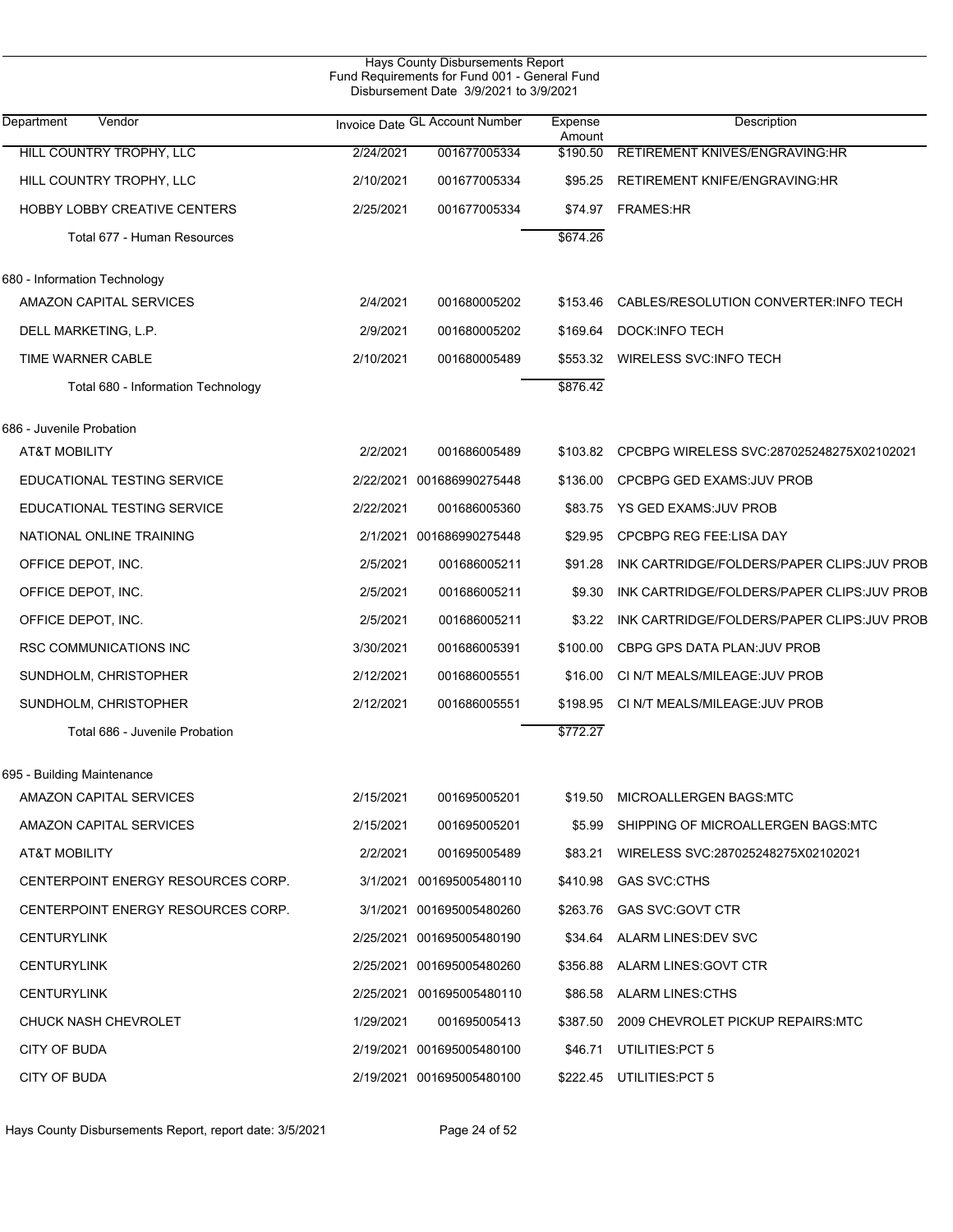| Department                | Vendor                            |            | Invoice Date GL Account Number | Expense<br>Amount | Description                                               |
|---------------------------|-----------------------------------|------------|--------------------------------|-------------------|-----------------------------------------------------------|
| <b>CITY OF BUDA</b>       |                                   |            | 2/19/2021 001695005480100      | \$37.57           | UTILITIES: PCT 5                                          |
| CITY OF SAN MARCOS        |                                   |            | 2/16/2021 001695005480110      | \$7.71            | UTILITIES:0056083804                                      |
| <b>CITY OF SAN MARCOS</b> |                                   |            | 2/16/2021 001695005480110      | \$127.74          | UTILITIES:0056083804                                      |
| <b>CITY OF SAN MARCOS</b> |                                   |            | 2/16/2021 001695005480110      | \$60.07           | UTILITIES:0056083804                                      |
| CITY OF SAN MARCOS        |                                   |            | 2/16/2021 001695005480260      | \$762.28          | UTILITIES:0088568252                                      |
| CITY OF SAN MARCOS        |                                   |            | 2/16/2021 001695005480260      | \$618.10          | UTILITIES:0088568252                                      |
| CITY OF SAN MARCOS        |                                   |            | 2/16/2021 001695005480110      | \$10.92           | UTILITIES:0000215918/0001537736                           |
| CITY OF SAN MARCOS        |                                   |            | 2/16/2021 001695005480260      | \$204.28          | WATER SVC:0089531958                                      |
| CITY OF SAN MARCOS        |                                   |            | 2/24/2021 001695005480290      | \$241.91          | ELEC SVC:0000160603                                       |
| CITY OF SAN MARCOS        |                                   |            | 2/16/2021 001695005480110      | \$1,123.73        | ELEC SVC:0000900517                                       |
| CITY OF SAN MARCOS        |                                   |            | 2/16/2021 001695005480260      | \$18,074.80       | ELEC SVC:0000900335                                       |
| CITY OF SAN MARCOS        |                                   | 2/16/2021  | 001695005480110                | \$208.91          | UTILITIES:0000215918/0001537736                           |
| CITY OF SAN MARCOS        |                                   |            | 2/16/2021 001695005480110      | \$172.95          | UTILITIES:0000215918/0001537736                           |
| <b>CITY OF SAN MARCOS</b> |                                   |            | 2/16/2021 001695005480110      | \$18.10           | UTILITIES:0000215918/0001537736                           |
| <b>CT ELECTRIC</b>        |                                   | 2/12/2021  | 001695005451                   | \$399.30          | INSTALL NEW PLUGS/SWITCHES/NEW                            |
| CORPORATION               | DRIPPING SPRINGS WATER SUPPLY     |            | 2/26/2021 001695005480160      | \$95.86           | WALL/RUNNING CONDUIT & WIRE:PCT 5<br>WATER SVC:PCT 4      |
|                           | <b>FRONTIER COMMUNICATIONS</b>    |            | 2/25/2021 001695005480160      | \$190.85          | ALARM LINES: PCT 4                                        |
| <b>FUELMAN</b>            |                                   | 2/22/2021  | 001695005271                   | \$86.60           | <b>FUEL:FLEET MGMT</b>                                    |
| <b>FUELMAN</b>            |                                   | 2/22/2021  | 001695005271                   | \$567.66          | <b>FUEL:MTC</b>                                           |
| HILL COUNTRY SPRINGS      |                                   |            | 2/25/2021 001695005480170      | \$116.25          | WATER:PCT 3                                               |
| HILL COUNTRY SPRINGS      |                                   |            | 2/25/2021 001695005480170      | \$30.00           | BOTTLE DEPOSITS: PCT 3                                    |
| HILL COUNTRY SPRINGS      |                                   |            | 2/25/2021 001695005480170      | \$2.99            | <b>ENVIRO EMISSIONS PCT 3</b>                             |
|                           | <b>HOME DEPOT CREDIT SERVICES</b> | 2/8/2021   | 001695005207                   | \$5.94            | WEATHER SEAL TAPE MTC                                     |
| KONE, INC.                |                                   | 12/10/2020 | 001695005451                   | \$538.95          | TROUBLESHOOT AND REPAIR SERVICE                           |
| KONE, INC.                |                                   | 2/10/2021  | 001695005451                   | \$293.20          | ELEVATOR: GOVT CTR<br><b>REPAIR #5 ELEVATOR: GOVT CTR</b> |
| LOWE'S, INC.              |                                   | 2/5/2021   | 001695005207                   | \$23.08           | ELECTRICAL BOX COVER:MTC                                  |
| LOWE'S, INC.              |                                   | 2/4/2021   | 001695005207                   | \$35.84           | <b>PAINTING SUPPLIES MTC</b>                              |
| LOWE'S, INC.              |                                   | 2/9/2021   | 001695005207                   | \$62.33           | SHELF BRACKETS/SHELF BOARD/SHELF                          |
| LOWE'S, INC.              |                                   | 2/11/2021  | 001695005201                   | \$15.66           | <b>TRACKS:MTC</b><br>AA BATTERIES:MTC                     |
|                           | MAXWELL SPECIAL UTILITY DISTRICT  |            | 3/1/2021 001695005480050       |                   | \$40.52 WATER SVC:DPS-L&W                                 |
|                           | MAXWELL SPECIAL UTILITY DISTRICT  |            | 1/27/2021 001695005480050      | \$32.59           | WATER SVC:DPS-L&W                                         |
|                           | MCCOY'S BUILDING SUPPLY           | 2/9/2021   | 001695005207                   | \$7.99            | JOINT COMPOUND: PCT 3                                     |
| PBS OF TEXAS              |                                   | 2/1/2021   | 001695005456                   | \$15,624.80       | FEB 21 JANITORIAL SVCS:MTC                                |
| PBS OF TEXAS              |                                   | 3/1/2021   | 001695005456                   | \$15,624.80       | MAR 21 JANITORIAL SVCS:MTC                                |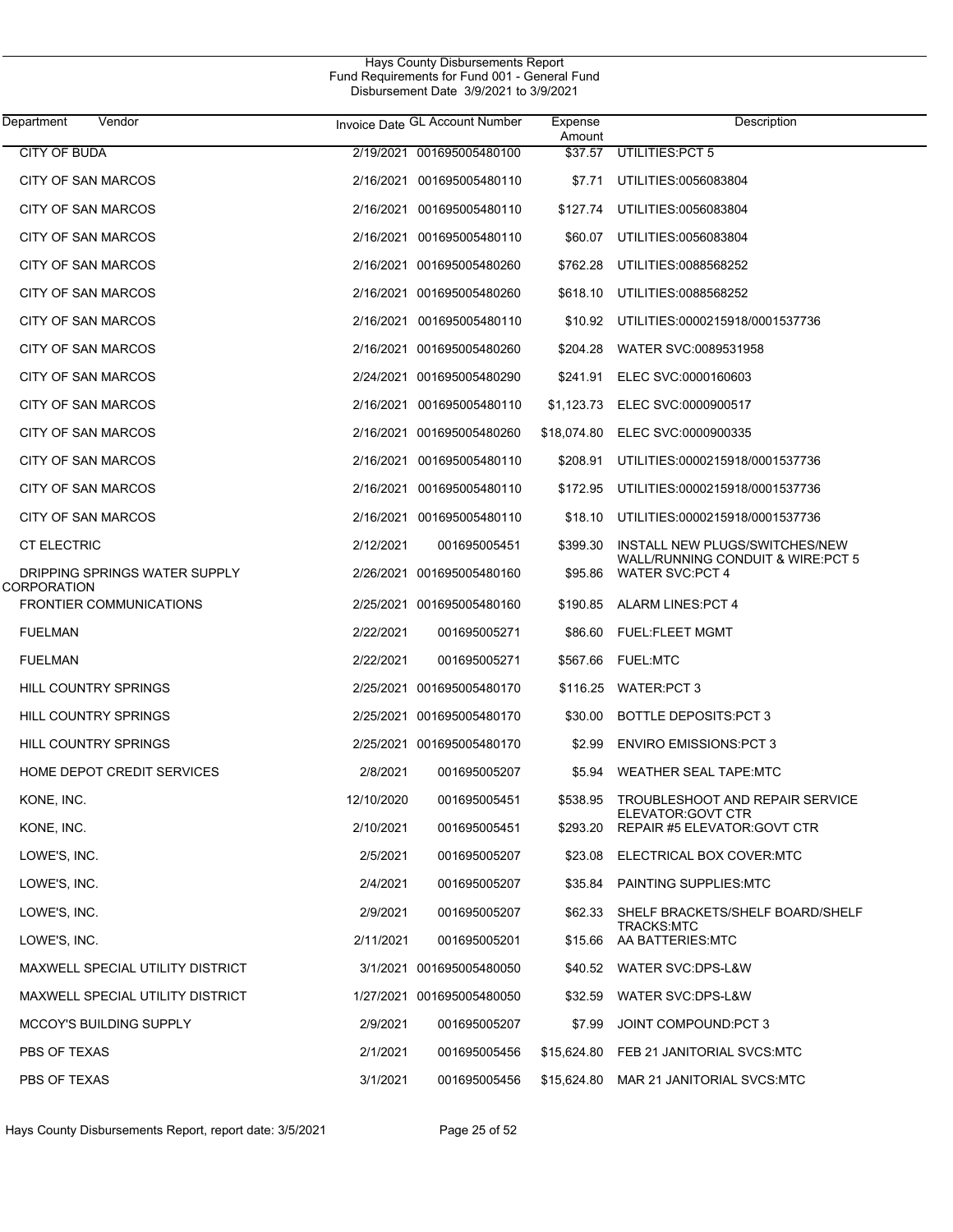| Department<br>Vendor                  |           | Invoice Date GL Account Number | Expense<br>Amount | Description                            |
|---------------------------------------|-----------|--------------------------------|-------------------|----------------------------------------|
| PEDERNALES ELECTRIC COOPERATIVE, INC. |           | 2/24/2021 001695005480160      | \$852.39          | <b>ELEC SVC: 374411</b>                |
| PEDERNALES ELECTRIC COOPERATIVE, INC. |           | 2/20/2021 001695005480170      |                   | \$901.22 ELEC SVC:491658               |
| PEDERNALES ELECTRIC COOPERATIVE, INC. |           | 2/24/2021 001695005480180      |                   | \$74.43 ELEC SVC:96363                 |
| PEDERNALES ELECTRIC COOPERATIVE, INC. |           | 2/24/2021 001695005480180      | \$41.46           | ELEC SVC:363834                        |
| PEDERNALES ELECTRIC COOPERATIVE, INC. |           | 2/20/2021 001695005480170      | \$38.25           | <b>ELEC SVC:442742</b>                 |
| PEDERNALES ELECTRIC COOPERATIVE, INC. |           | 2/24/2021 001695005480100      | \$707.80          | <b>ELEC SVC:534398</b>                 |
| PEDERNALES ELECTRIC COOPERATIVE, INC. |           | 2/24/2021 001695005480180      | \$46.99           | ELEC SVC:534393                        |
| PEDERNALES ELECTRIC COOPERATIVE, INC. |           | 2/24/2021 001695005480180      | \$102.34          | ELEC SVC:318160                        |
| PEDERNALES ELECTRIC COOPERATIVE, INC. |           | 2/25/2021 001695005480120      | \$1,236.20        | ELEC SVC:420171                        |
| PEDERNALES ELECTRIC COOPERATIVE, INC. |           | 2/25/2021 001695005480240      | \$301.59          | ELEC SVC:363648                        |
| RICK'S LOCK & KEY SERVICE, INC.       | 2/8/2021  | 001695005207                   | \$35.00           | CYLINDER REKEY TO MASTER SYSTEM: PCT 5 |
| RICK'S LOCK & KEY SERVICE, INC.       | 2/11/2021 | 001695005207                   | \$18.00           | DUPLICATE KEYS MTC                     |
| SI MECHANICAL, LLC                    | 2/3/2021  | 001695005451                   | \$5.09            | FILTERS/INSTALLATION:PCT 2             |
| SI MECHANICAL, LLC                    | 2/3/2021  | 001695005451                   | \$17.40           | FILTERS/INSTALLATION:PCT 2             |
| SI MECHANICAL, LLC                    | 2/3/2021  | 001695005451                   | \$5.88            | FILTERS/INSTALLATION:PCT 2             |
| SI MECHANICAL, LLC                    | 2/3/2021  | 001695005451                   | \$41.93           | FILTERS/INSTALLATION:PCT 2             |
| SI MECHANICAL, LLC                    | 2/3/2021  | 001695005451                   | \$93.75           | FILTERS/INSTALLATION:PCT 2             |
| SI MECHANICAL, LLC                    | 2/3/2021  | 001695005451                   | \$284.00          | FILTERS/INSTALLATION:PCT 2             |
| SI MECHANICAL, LLC                    | 2/3/2021  | 001695005451                   | \$750.00          | FILTERS/INSTALLATION:PCT 2             |
| SI MECHANICAL, LLC                    | 2/3/2021  | 001695005451                   | \$75.00           | FILTERS/INSTALLATION:PCT 2             |
| SI MECHANICAL, LLC                    | 2/9/2021  | 001695005451                   | \$340.00          | WATER SOFTENER REPAIRS: GOVT CTR       |
| SI MECHANICAL, LLC                    | 2/9/2021  | 001695005451                   | \$309.65          | WATER SOFTENER REPAIRS: GOVT CTR       |
| SPARKLETTS & SIERRA SPRINGS           |           | 2/14/2021 001695005480190      | \$5.88            | <b>ENERGY SURCHARGE:DEV SVCS</b>       |
| SPARKLETTS & SIERRA SPRINGS           |           | 2/13/2021 001695005480190      | \$136.37          | <b>WATER: EMER SVCS</b>                |
| SPARKLETTS & SIERRA SPRINGS           |           | 2/13/2021 001695005480190      |                   | \$78.00 BOTTLE DEPOSITS: EMER SVCS     |
| SPARKLETTS & SIERRA SPRINGS           |           | 2/13/2021 001695005480190      | $(\$36.00)$       | <b>BOTTLE RETURNS EMER SVCS</b>        |
| SPARKLETTS & SIERRA SPRINGS           |           | 2/13/2021 001695005480190      | \$6.00            | <b>COOLER RENTALS: EMER SVCS</b>       |
| SPARKLETTS & SIERRA SPRINGS           |           | 2/13/2021 001695005480190      | \$5.88            | <b>ENERGY SURCHARGE: EMER SVCS</b>     |
| SPARKLETTS & SIERRA SPRINGS           |           | 2/14/2021 001695005480260      | (\$996.00)        | <b>BOTTLE RETURNS: GOVT CTR</b>        |
| SPARKLETTS & SIERRA SPRINGS           |           | 2/14/2021 001695005480260      | \$5.88            | <b>ENERGY SURCHARGE GOVT CTR</b>       |
| SPARKLETTS & SIERRA SPRINGS           |           | 2/14/2021 001695005480190      | \$62.94           | <b>WATER DEV SVCS</b>                  |
| SPARKLETTS & SIERRA SPRINGS           |           | 2/14/2021 001695005480190      | \$36.00           | BOTTLE DEPOSIT:DEV SVCS                |
| SPARKLETTS & SIERRA SPRINGS           |           | 2/14/2021 001695005480190      | $(\$30.00)$       | BOTTLE RETURNS: DEV SVCS               |
| SPARKLETTS & SIERRA SPRINGS           |           | 2/14/2021 001695005480190      | \$14.00           | <b>COOLER RENTALS: DEV SVCS</b>        |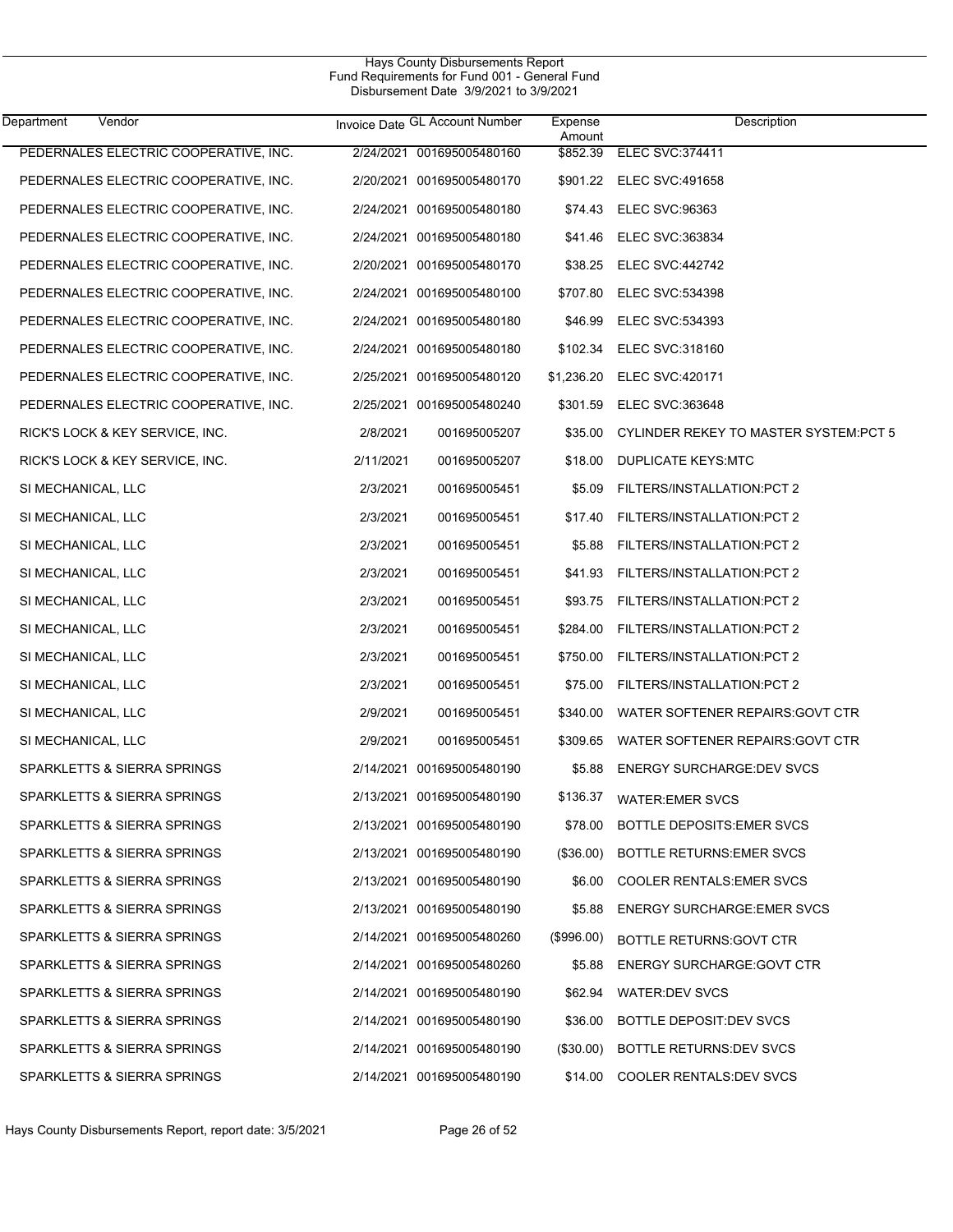| Department<br>Vendor                                  |           | Invoice Date GL Account Number | Expense<br>Amount | Description                                                  |
|-------------------------------------------------------|-----------|--------------------------------|-------------------|--------------------------------------------------------------|
| <b>SPARKLETTS &amp; SIERRA SPRINGS</b>                | 2/14/2021 | 001695005480260                | \$304.00          | <b>COOLER RENTALS: GOVT CTR</b>                              |
| SPARKLETTS & SIERRA SPRINGS                           |           | 2/14/2021 001695005480260      | \$1,762.32        | WATER: GOVT CTR                                              |
| SPARKLETTS & SIERRA SPRINGS                           | 2/14/2021 | 001695005480260                | \$1,008.00        | <b>BOTTLE DEPOSIT: GOVT CTR</b>                              |
| UNIFIRST CORPORATION                                  | 2/12/2021 | 001695005207                   | \$117.61          | CARPETS:MTC                                                  |
| UNIFIRST CORPORATION                                  | 2/5/2021  | 001695005451                   | \$117.61          | CARPETS:MTC                                                  |
| <b>WALMART BRC</b>                                    | 2/8/2021  | 001695005208                   | \$40.61           | SWIFFER MOP/RAG REPLACEMENTS/GLADE                           |
| <b>WALMART BRC</b>                                    | 2/8/2021  | 001695005208                   | \$5.82            | AERSOL:MTC<br>SWIFFER MOP/RAG REPLACEMENTS/GLADE             |
| WASTE CONNECTIONS LONE STAR, INC.                     | 3/1/2021  | 001695005452                   | \$78.62           | AERSOL:MTC<br><b>TRASH SVC:PCT 4</b>                         |
| WIMBERLEY ACE HARDWARE                                | 2/9/2021  | 001695005207                   | \$51.65           | MISC SUPPLIES MTC                                            |
| WIMBERLEY WATER SUPPLY                                | 2/25/2021 | 001695005480170                | \$78.05           | <b>WATER SVC:PCT 3</b>                                       |
| WIMBERLEY WATER SUPPLY                                |           | 2/25/2021 001695005480180      | \$44.64           | <b>WATER SVC TRANS STA</b>                                   |
| Total 695 - Building Maintenance                      |           |                                | \$66,558.73       |                                                              |
|                                                       |           |                                |                   |                                                              |
| 700 - Parks Administration<br>AMAZON CAPITAL SERVICES | 1/15/2021 | 001700005474                   | (\$5.88)          | <b>RETURN SHIPPING:PARKS</b>                                 |
| <b>AMAZON CAPITAL SERVICES</b>                        | 1/15/2021 | 001700005201                   | \$77.18           | <b>BULLHORNS:PARKS</b>                                       |
| AMAZON CAPITAL SERVICES                               | 1/15/2021 | 001700005201                   | (\$5.88)          | <b>RETURN SHIPPING:PARKS</b>                                 |
| AMAZON CAPITAL SERVICES                               | 1/15/2021 | 001700005474                   | \$199.96          | <b>CARGO WORK PANTS PARKS</b>                                |
| AMAZON CAPITAL SERVICES                               | 1/15/2021 | 001700005474                   | \$9.36            | SHIPPING:PARKS                                               |
| AMAZON CAPITAL SERVICES                               | 1/15/2021 | 001700005474                   | \$9.35            | SHIPPING:PARKS                                               |
| AT&T MOBILITY                                         | 2/2/2021  | 001700005489                   | \$103.82          | WIRELESS SVC:287025248275X02102021                           |
| <b>FUELMAN</b>                                        | 2/22/2021 | 001700005271                   | \$379.96          | <b>FUEL:PARKS</b>                                            |
| LOWER COLORADO RIVER AUTHORITY                        | 2/10/2021 | 001700005471                   | \$294.30          | JAN 21 RADIO SVC PARKS                                       |
| TEXAS DISPOSAL SYSTEMS, INC.                          | 1/31/2021 | 001700005448                   | \$152.00          | JAN 21 PORTA POT/HANDWASH STAND                              |
| TEXAS DISPOSAL SYSTEMS, INC.                          | 1/31/2021 | 001700005448                   | \$282.00          | <b>SVC:DAHLSTROM PARK</b><br>JAN 21 PORTA POT/HANDWASH STAND |
| TEXAS DISPOSAL SYSTEMS, INC.                          | 1/31/2021 | 001700005448                   | \$342.00          | <b>SVC:DAHLSTROM PARK</b><br>JAN 21 PORTA POT/HANDWASH STAND |
| TEXAS DISPOSAL SYSTEMS, INC.                          | 1/31/2021 | 001700005448                   | \$158.00          | SVCS: JWNA<br>JAN 21 PORTA POT/HANDWASH STAND SVC:5 MILE     |
| TEXAS DISPOSAL SYSTEMS, INC.                          | 1/31/2021 | 001700005448                   | \$206.00          | DAM<br>JAN 21 PORTA POT/HANDWASH STAND SVC:5 MILE            |
| TEXAS DISPOSAL SYSTEMS, INC.                          | 1/31/2021 | 001700005448                   | \$678.00          | DAM<br>JAN 21 PORTA POT/HANDWASH STAND SVC:5 MILE            |
| TEXAS DISPOSAL SYSTEMS, INC.                          | 1/31/2021 | 001700005448                   | \$162.00          | DAM<br>JAN 21 PORTA POT/HANDWASH STAND                       |
| TEXAS DISPOSAL SYSTEMS, INC.                          | 1/31/2021 | 001700005448                   | \$136.00          | SVCS:JWNA<br>JAN 21 PORTA POT/HANDWASH STAND                 |
| WIMBERLEY ACE HARDWARE                                | 2/3/1971  | 001700005201                   | \$104.06          | SVCS: JWNA<br><b>MISC SUPPLIES: PARKS</b>                    |
| WIMBERLEY ACE HARDWARE                                | 2/4/2021  | 001700005201                   | \$44.98           | DRILL/AUGER BITS:PARKS                                       |
| Total 700 - Parks Administration                      |           |                                | \$3,327.21        |                                                              |
|                                                       |           |                                |                   |                                                              |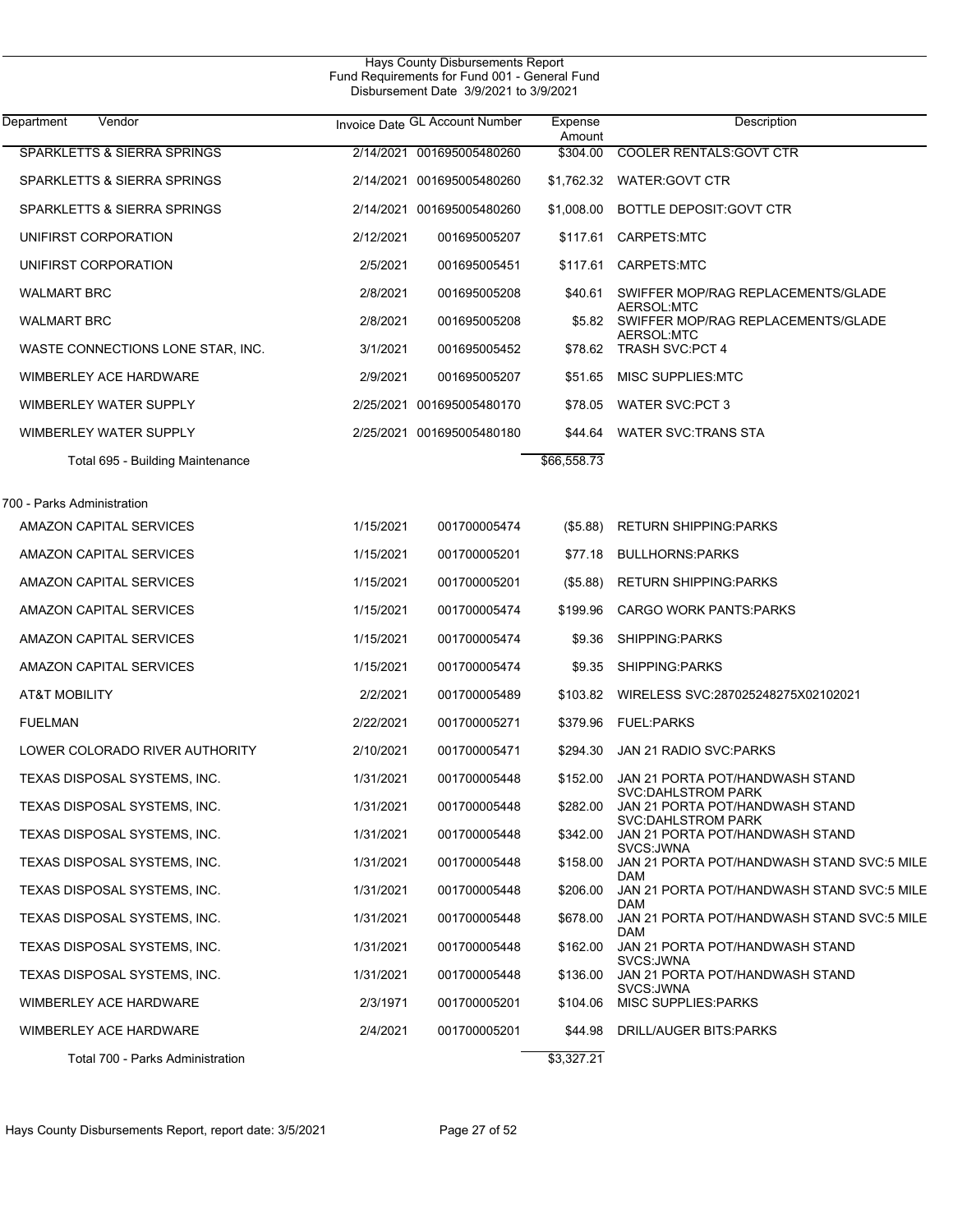| <b>Hays County Disbursements Report</b><br>Fund Requirements for Fund 001 - General Fund<br>Disbursement Date 3/9/2021 to 3/9/2021 |           |                                |                   |                                                                   |  |  |
|------------------------------------------------------------------------------------------------------------------------------------|-----------|--------------------------------|-------------------|-------------------------------------------------------------------|--|--|
| Vendor<br>Department                                                                                                               |           | Invoice Date GL Account Number | Expense<br>Amount | Description                                                       |  |  |
| 716 - Transfer Stations                                                                                                            |           |                                |                   |                                                                   |  |  |
| AT&T MOBILITY                                                                                                                      | 2/2/2021  | 001716005489                   | \$106.56          | WIRELESS SVC:287025248275X02102021                                |  |  |
| <b>CENTRAL WASTE &amp; RECYCLING</b>                                                                                               | 2/26/2021 | 001716005452                   | \$425.00          | <b>GLASS RECYCLING: TRANS STA</b>                                 |  |  |
| <b>FUELMAN</b>                                                                                                                     | 2/22/2021 | 001716005271                   | \$82.55           | <b>FUEL:TRANS STA</b>                                             |  |  |
| HOME DEPOT CREDIT SERVICES                                                                                                         | 2/10/2021 | 001716005201                   | \$36.45           | ELECTRICAL TAPE/FAUCET COVERS/FOAM<br><b>INSULATION:TRANS STA</b> |  |  |
| Total 716 - Transfer Stations                                                                                                      |           |                                | \$650.56          |                                                                   |  |  |
| 720 - Veteran's Administration                                                                                                     |           |                                |                   |                                                                   |  |  |
| AT&T MOBILITY                                                                                                                      | 2/2/2021  | 001720005489                   | \$103.82          | WIRELESS SVC:287025248275X02102021                                |  |  |
| <b>FUELMAN</b>                                                                                                                     | 2/22/2021 | 001720005271                   | \$31.56           | <b>FUEL:VA</b>                                                    |  |  |
| Total 720 - Veteran's Administration                                                                                               |           |                                | \$135.38          |                                                                   |  |  |
| 895 - Community Services                                                                                                           |           |                                |                   |                                                                   |  |  |
| HAYS CO. CHILD WELFARE BOARD                                                                                                       |           | 1/21/2021 001895983545600      | \$5,000.00        | PASS THROUGH CONTRIBUTION FROM CITY OF                            |  |  |
| HAYS CO. CHILD WELFARE BOARD                                                                                                       |           | 1/14/2021 001895983545600      | \$500.00          | <b>SAN MARCOS</b><br>PASS THROUGH CONTRIBUTION FOR BOB & MARY     |  |  |
| Total 895 - Community Services                                                                                                     |           |                                | \$5,500.00        | <b>FULTON</b>                                                     |  |  |
| 899 - Misc/Countywide Grants/Projects                                                                                              |           |                                |                   |                                                                   |  |  |
| CHRISTINE FERRATO-ATTORNEY AT LAW                                                                                                  |           | 2/25/2021 001899991305448      | \$1,537.50        | <b>MAGISTRATION:DIST CT</b>                                       |  |  |
| <b>GRANDE COMMUNICATIONS</b>                                                                                                       |           | 1/17/2021 001899991255489      | \$17.97           | INTERNET SVC/LONG DIST                                            |  |  |
| JG LAW, PLLC                                                                                                                       |           | 3/1/2021 001899991305448       | \$1,593.75        | <b>MAGISTRATION:DIST CT</b>                                       |  |  |
| <b>JONES, RICHARD</b>                                                                                                              |           | 2/24/2021 001899991305448      | \$1,162.50        | <b>MAGISTRATION:DIST CT</b>                                       |  |  |
| KIMBROUGH LEGAL, PLLC                                                                                                              |           | 2/15/2021 001899991305448      | \$337.50          | MAGISTRATION: DIST CT                                             |  |  |
| KIMBROUGH LEGAL, PLLC                                                                                                              |           | 2/15/2021 001899991305448      | \$337.50          | <b>MAGISTRATION:DIST CT</b>                                       |  |  |
| KIMBROUGH LEGAL, PLLC                                                                                                              |           | 2/15/2021 001899991305448      | \$525.00          | MAGISTRATION: DIST CT                                             |  |  |
| KIMBROUGH LEGAL, PLLC                                                                                                              |           | 2/15/2021 001899991305448      | \$150.00          | MAGISTRATION: DIST CT                                             |  |  |
| KIMBROUGH LEGAL, PLLC                                                                                                              |           | 2/15/2021 001899991305448      | \$600.00          | MAGISTRATION: DIST CT                                             |  |  |
| LEE, MICHAEL                                                                                                                       |           | 2/28/2021 001899991305448      | \$2,532.75        | MAGISTRATION: DIST CT                                             |  |  |
| MCCORMACK, CLIFF                                                                                                                   |           | 2/26/2021 001899991305448      | \$967.50          | MAGISTRATION: DIST CT                                             |  |  |
| Total 899 - Misc/Countywide Grants/Projects                                                                                        |           |                                | \$9,761.97        |                                                                   |  |  |
|                                                                                                                                    |           |                                |                   |                                                                   |  |  |

Cash Required 001 - General Fund \$1,329,183.46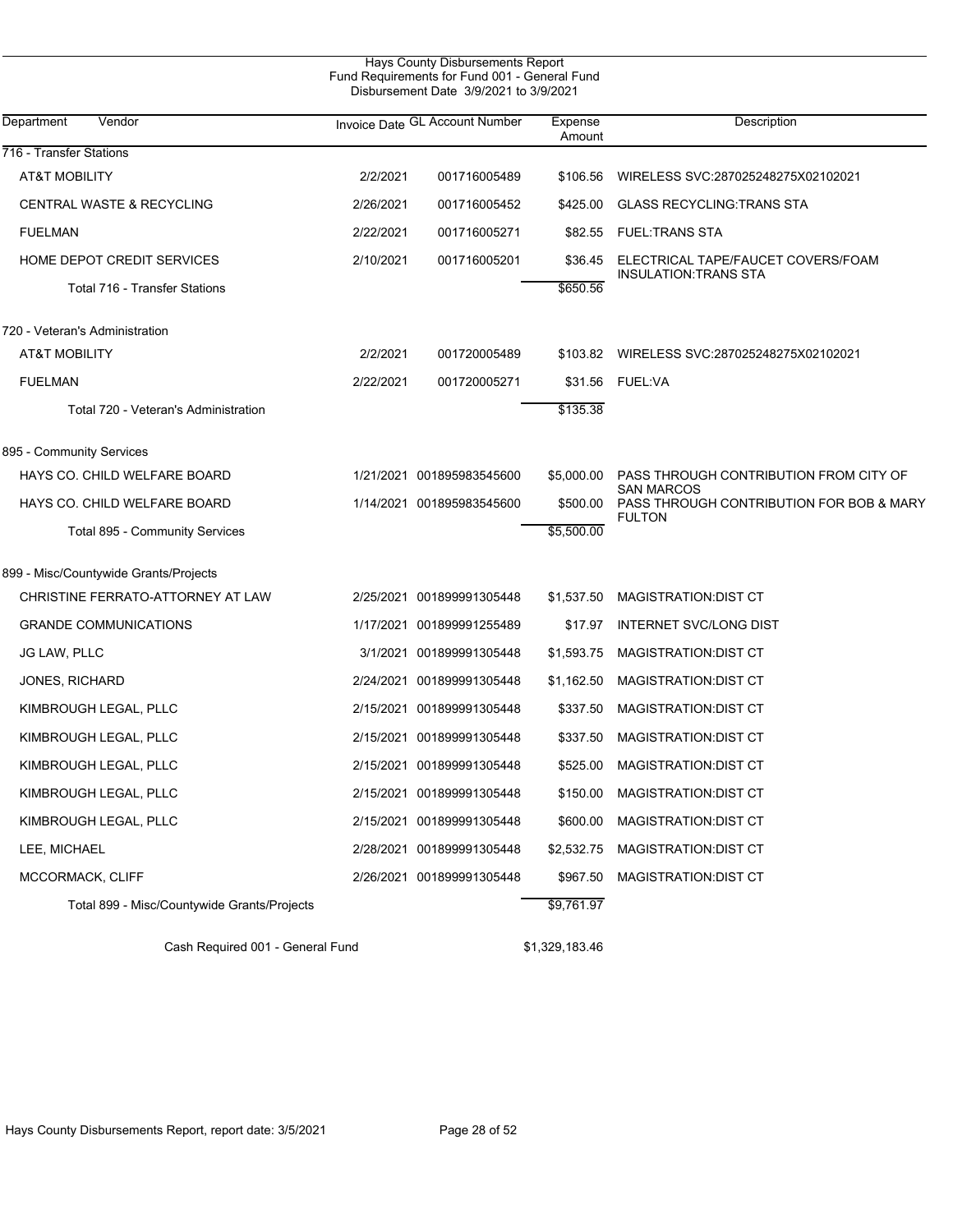# Hays County Disbursements Report Fund Requirements for Fund 003 - Medical & Dental Insurance Fund Disbursement Date 3/9/2021 to 3/9/2021

| Department<br>Vendor                                | Invoice Date GL Account Number |              | Expense<br>Amount | Description                          |
|-----------------------------------------------------|--------------------------------|--------------|-------------------|--------------------------------------|
| 730 - Medical and Dental Insurance                  |                                |              |                   |                                      |
| DR. TANIA GLENN & ASSOCIATES, PA                    | 2/28/2021                      | 003730005391 | \$140.00          | FEB 21 PROF SVCS: TO BE REIMB BY UHC |
| OFFICE DEPOT, INC.                                  | 2/4/2021                       | 003730005391 | \$37.90           | FOOT RESTS: TO BE REIMB BY UHC       |
| UNITED HEALTHCARE                                   | 1/28/2021                      | 003730005303 | \$490.00          | COBRA ADMINISTRATIVE FEES OTR IV     |
| Total 730 - Medical and Dental Insurance            |                                |              | \$667.90          |                                      |
| Cash Required 003 - Medical & Dental Insurance Fund |                                |              | \$667.90          |                                      |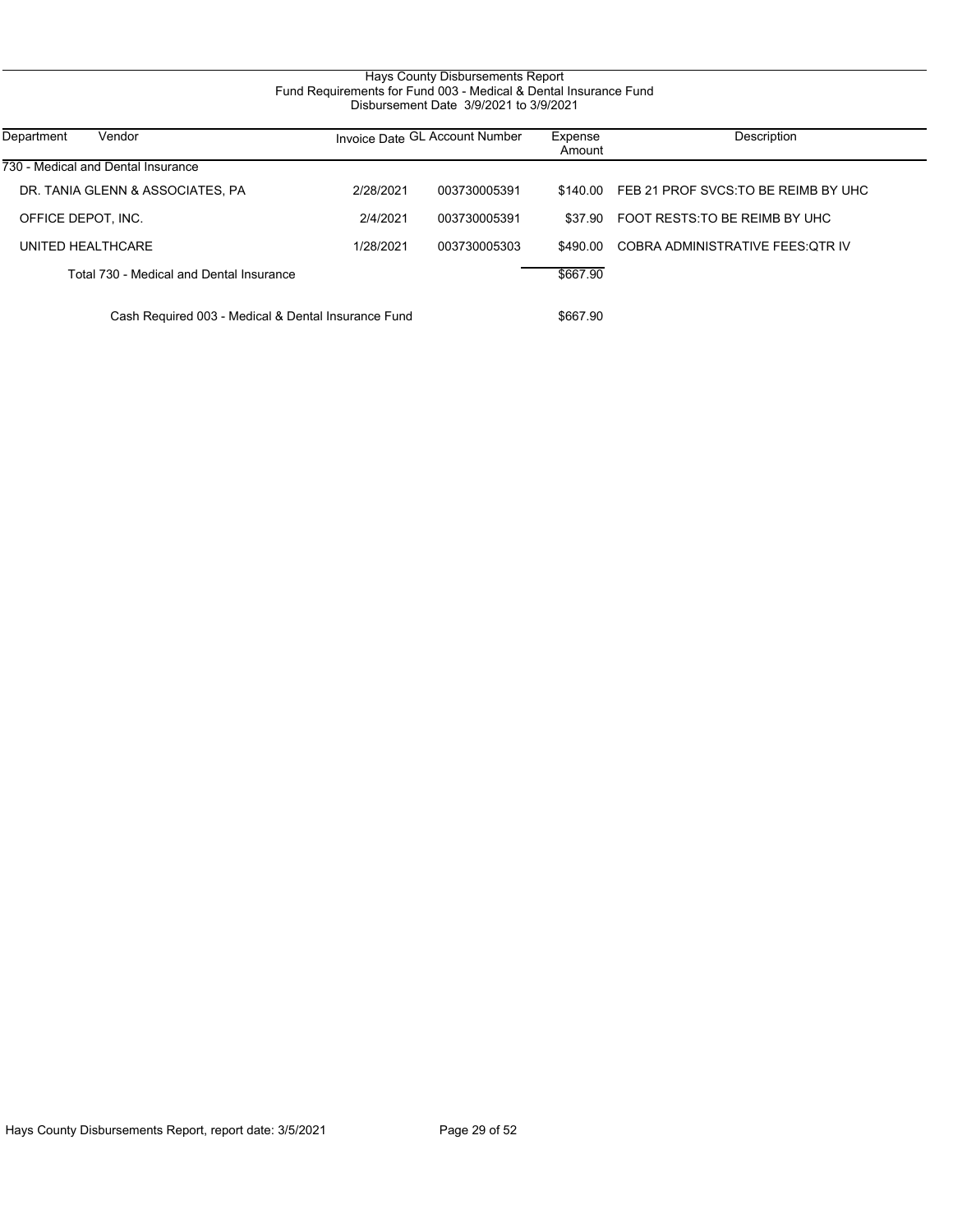## Hays County Disbursements Report Fund Requirements for Fund 006 - Public Safety Bond 2017 Fund Disbursement Date 3/9/2021 to 3/9/2021

| Department<br>Vendor                        | Invoice Date GL Account Number              | Expense<br>Amount | Description                                             |
|---------------------------------------------|---------------------------------------------|-------------------|---------------------------------------------------------|
| 852 - Jail-Public Safety Construction       |                                             |                   |                                                         |
| LACKEY DE CARVAJAL CX                       | 1/28/2021 0068529420056117<br>00            | \$69,440.77       | PROF SVCS: JAIL EXPANSION AND TRAINING<br><b>CENTER</b> |
| LOWE'S, INC.                                | 1/7/2021 006852942015201                    | \$647.10          | MICROWAVES: PUBLIC SAFETY BLDG                          |
| LOWE'S, INC.                                | 1/7/2021 006852942015201                    | \$390.86          | REFRIGERATORS/ACCESSORIES: PUBLIC SAFETY<br><b>BLDG</b> |
| LOWE'S, INC.                                | 1/7/2021 0068529420157194<br>00             | \$849.01          | REFRIGERATOR: PUBLIC SAFETY BLDG                        |
| LOWE'S, INC.                                | 1/7/2021 006852942015201                    | \$17.99           | REFRIGERATORS/ACCESSORIES.PUBLIC SAFETY<br><b>BLDG</b>  |
| LOWE'S, INC.                                | 1/7/2021 0068529420157194<br>00             | \$20.38           | REFRIGERATORS/ACCESSORIES: PUBLIC SAFETY<br><b>BLDG</b> |
| LOWE'S, INC.                                | 1/7/2021 0068529420157194<br>00             | \$80.74           | REFRIGERATORS/ACCESSORIES: PUBLIC SAFETY<br><b>BLDG</b> |
| LOWE'S, INC.                                | 1/7/2021 0068529420157194<br>00             | \$940.00          | REFRIGERATORS/ACCESSORIES: PUBLIC SAFETY<br><b>BLDG</b> |
| LOWER COLORADO RIVER AUTHORITY              | 2/24/20210068529420157157<br>00             | \$9.82            | INSTALL LEC TOWER ANTENNAS: PUB SAFETY BLDG             |
| LOWER COLORADO RIVER AUTHORITY              | 2/24/20210068529420157157<br>00             | \$259.72          | INSTALL LEC TOWER ANTENNAS PUB SAFETY BLDG              |
| LOWER COLORADO RIVER AUTHORITY              | 2/24/2021 0068529420157157<br>00            | \$22.40           | INSTALL LEC TOWER ANTENNAS: PUB SAFETY BLDG             |
| LOWER COLORADO RIVER AUTHORITY              | 2/24/2021 0068529420157157<br>00            | \$8.58            | INSTALL LEC TOWER ANTENNAS: PUB SAFETY BLDG             |
| LOWER COLORADO RIVER AUTHORITY              | 2/24/20210068529420157157<br>00             | \$2,775.00        | INSTALL LEC TOWER ANTENNAS: PUB SAFETY BLDG             |
| LOWER COLORADO RIVER AUTHORITY              | 2/24/2021 0068529420157157<br>00            | \$165.30          | INSTALL LEC TOWER ANTENNAS. PUB SAFETY BLDG             |
| LOWER COLORADO RIVER AUTHORITY              | 2/24/20210068529420157157<br>0 <sub>0</sub> | \$250.00          | INSTALL LEC TOWER ANTENNAS. PUB SAFETY BLDG             |
| Total 852 - Jail-Public Safety Construction |                                             | \$75,877.67       |                                                         |
|                                             |                                             |                   |                                                         |

Cash Required 006 - Public Safety Bond 2017 Fund \$75,877.67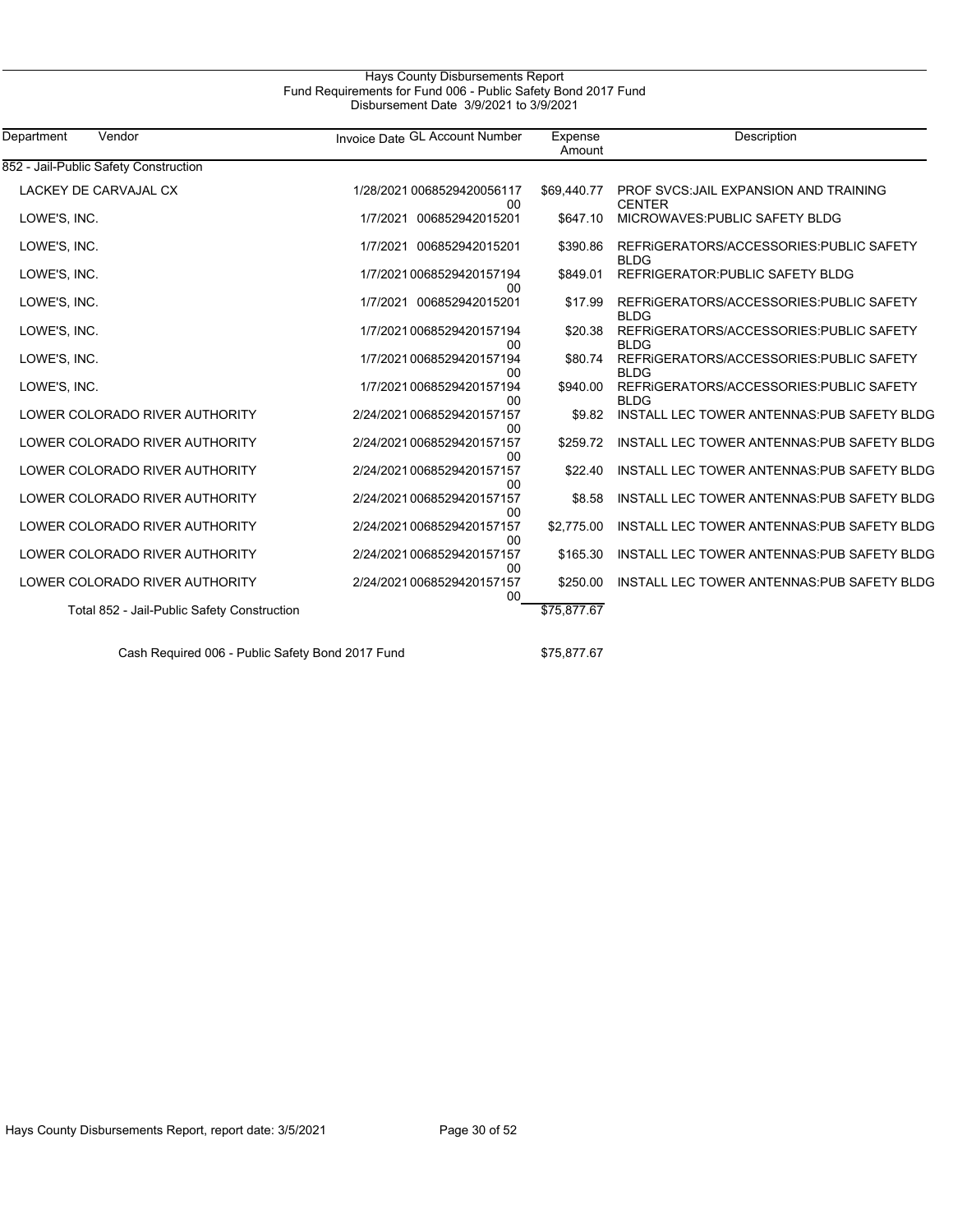| Department<br>Vendor  | Invoice Date GL Account Number    | Expense<br>Amount | Description                                 |
|-----------------------|-----------------------------------|-------------------|---------------------------------------------|
| 763 - CARES Act       |                                   |                   |                                             |
| NEMO-Q, L.P.          | 12/14/2020 0097639913157124<br>00 |                   | \$13,110.77 CUSTOMER QUEING SYSTEM:COVID-19 |
| NEMO-Q, L.P.          | 12/14/2020 0097639913157187<br>00 |                   | \$57.709.23 CUSTOMER QUEING SYSTEM:COVID-19 |
| Total 763 - CARES Act |                                   | \$70.820.00       |                                             |
|                       |                                   |                   |                                             |

Cash Required 009 - Coronavirus Relief Fund \$70,820.00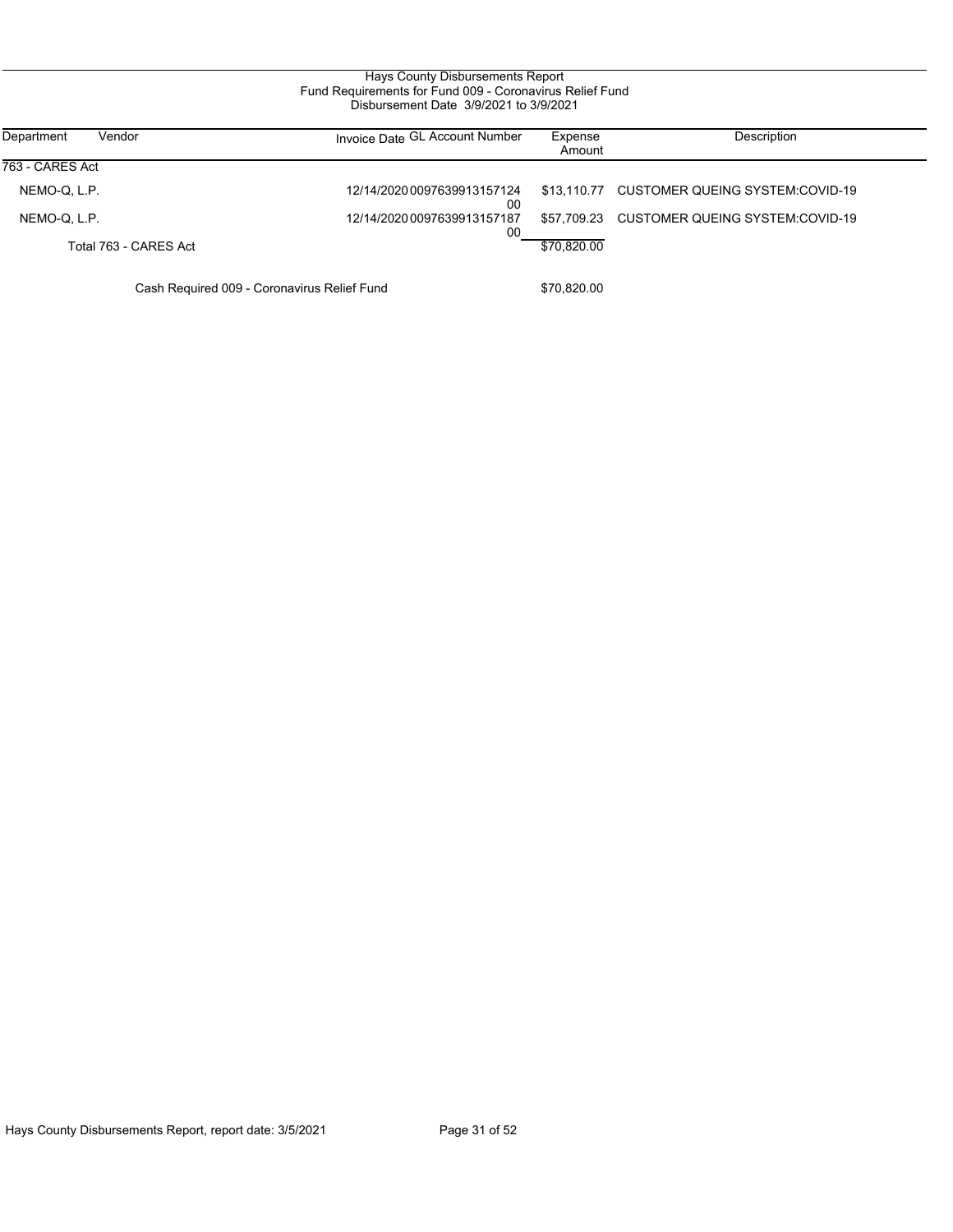| Department<br>Vendor          | Invoice Date GL Account Number        | Expense<br>Amount | Description                                              |
|-------------------------------|---------------------------------------|-------------------|----------------------------------------------------------|
| 710 - RPTP                    |                                       |                   |                                                          |
| A-LINE AUTO PARTS             | 2/11/2021<br>020710005413             | \$24.57           | DE-ICERS: VEH MTC                                        |
| ACE CONTRACTORS SUPPLY        | 2/23/2021<br>020710005231             | \$35.85           | <b>HAT VISERS:RD</b>                                     |
| ACE CONTRACTORS SUPPLY        | 2/23/2021 020710005201005             | \$148.50          | PADLOCKS/TARP STRAPS W/HOOKS/SCOOP:RD                    |
| ACE CONTRACTORS SUPPLY        | 2/23/2021 020710005201002             | \$210.45          | PADLOCKS/TARP STRAPS W/HOOKS/SCOOP:RD                    |
| ADVANCE AUTO PARTS            | 2/24/2021<br>020710005413             | \$8.50            | BRAKE HOSE BOLT/WASHER: VEH MTC                          |
| ADVANCE AUTO PARTS            | 2/23/2021<br>020710005413             | \$60.84           | AIR FILTERS: VEH MTC                                     |
| AT&T MOBILITY                 | 2/2/2021<br>020710005489              | \$1,516.59        | WIRELESS SVC:287025248275X02102021                       |
| <b>AUTO ZONE</b>              | 2/23/2021<br>020710005413             | \$15.98           | <b>JB PLASTIC WELD VEH MTC</b>                           |
| <b>AUTO ZONE</b>              | 2/23/2021<br>020710005413             |                   | \$19.47 FUSES VEH MTC                                    |
| <b>AUTO ZONE</b>              | 2/24/2021<br>020710005413             | \$26.87           | TOWING ADAPTER/ELECTRICAL TAPE/HITCH:VEH<br>MTC          |
| BGE, INC.                     | 1/31/2021 0207100064856217            | \$68,880.50       | <b>ENG SVCS:HILLSIDE TERRACE</b>                         |
| BINKLEY & BARFIELD, INC.      | 00<br>2/18/20210207100064956217<br>00 | \$1,909.89        | WINDY HILL ROAD FINAL DESIGN:RD                          |
| BINKLEY & BARFIELD, INC.      | 2/8/2021 0207100064956237<br>00       | \$16,686.00       | PROF SVCS: WINDY HILL UTILITY COORDINATION               |
| <b>BOSSTX</b>                 | 2/12/2021<br>020710005413             | \$110.84          | SEAL KITS:VEH MTC                                        |
| BOWMAN CONSULTING GROUP, LTD. | 1/31/2021 020710005448008             | \$1,985.00        | PROF SVCS:RM 150 CENTER TURN LANE GAP -<br>NO. 1 (MIXED) |
| BOWMAN CONSULTING GROUP, LTD. | 1/31/2021 020710005448008             | \$7,850.00        | PROF SVCS: COTTON GIN RD - WA #1                         |
| BOWMAN CONSULTING GROUP, LTD. | 1/31/2021 020710005448008             | \$7,394.90        | PROF SVCS:COTTON GIN RD SCHEMATIC                        |
| CAVENDER'S BOOT CITY          | 2/11/2021<br>020710005231             | \$129.59          | SAFETY BOOTS: LUPE LERMA                                 |
| CAVENDER'S BOOT CITY          | 2/11/2021<br>020710005231             | \$97.19           | SAFETY BOOTS: MARIO GARCIA                               |
| CAVENDER'S BOOT CITY          | 2/11/2021<br>020710005231             | \$130.00          | SAFETY BOOTS: JUAN CORDOVA                               |
| CAVENDER'S BOOT CITY          | 2/11/2021<br>020710005231             | \$130.00          | SAFETY BOOTS: MAURICIO GARCIA                            |
| CAVENDER'S BOOT CITY          | 2/11/2021<br>020710005231             | \$109.34          | SAFETY BOOTS: GREG MURPHY                                |
| CAVENDER'S BOOT CITY          | 2/11/2021<br>020710005231             | \$130.00          | SAFETY BOOTS:SEVERO CASAREZ                              |
| CENTURY ASPHALT, LTD.         | 2/10/2021<br>020710005351             |                   | \$6,651.48 HOT MIX TYPE D:RD                             |
| CENTURY ASPHALT, LTD.         | 1/28/2021<br>020710005351             |                   | \$1,683.05 REF PO 2021-321 HOT MIX TYPE B:RD             |
| CENTURY ASPHALT, LTD.         | 2/9/2021<br>020710005351              |                   | \$612.95 HOT MIX TYPE B:RD                               |
| CENTURY ASPHALT, LTD.         | 2/1/2021<br>020710005351              |                   | \$1,152.10 HOT MIX TYPE B:RD                             |
| CENTURY ASPHALT, LTD.         | 2/8/2021<br>020710005351              |                   | \$2,069.32 HOT MIX TYPE D:RD                             |
| CENTURY ASPHALT, LTD.         | 2/9/2021<br>020710005351              |                   | \$1,323.08 HOT MIX TYPE D:RD                             |
| CENTURY ASPHALT, LTD.         | 2/8/2021<br>020710005351              |                   | \$615.00 HOT MIX TYPE B:RD                               |
| CENTURY ASPHALT, LTD.         | 2/3/2021<br>020710005351              |                   | \$1,805.32 HOT MIX TYPE D:RD                             |
| CENTURY ASPHALT, LTD.         | 2/2/2021<br>020710005351              |                   | \$2,112.88 HOT MIX TYPE D:RD                             |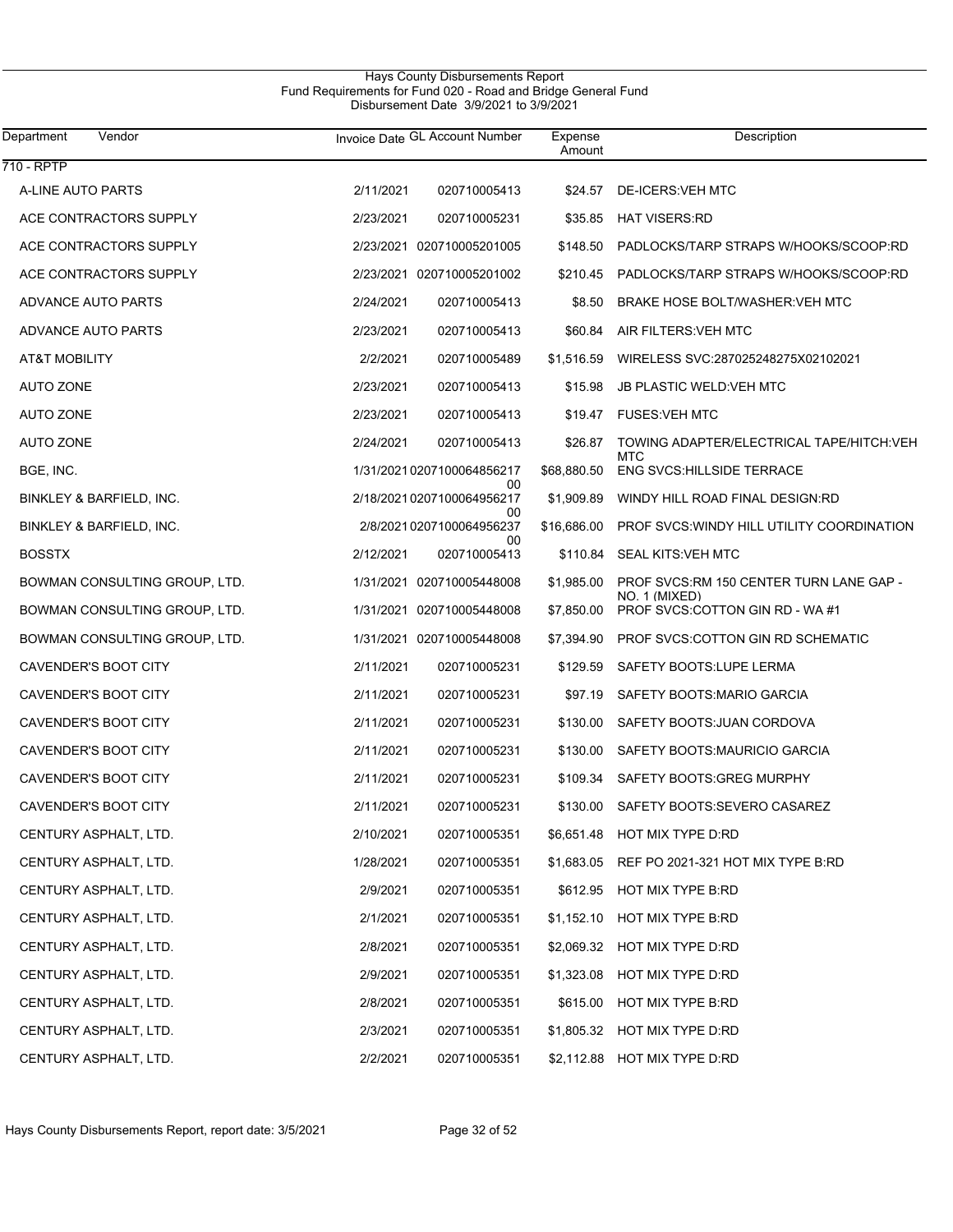| Hays County Disbursements Report                              |  |  |  |  |  |
|---------------------------------------------------------------|--|--|--|--|--|
| Fund Requirements for Fund 020 - Road and Bridge General Fund |  |  |  |  |  |
| Disbursement Date 3/9/2021 to 3/9/2021                        |  |  |  |  |  |

| Department<br>Vendor               |            | Invoice Date GL Account Number        | Expense<br>Amount | Description                                                                    |
|------------------------------------|------------|---------------------------------------|-------------------|--------------------------------------------------------------------------------|
| CENTURY ASPHALT, LTD.              | 2/4/2021   | 020710005351                          | \$1,373.68        | HOT MIX TYPE D:RD                                                              |
| CHUCK NASH CHEVROLET               | 2/23/2021  | 020710005413                          | (\$19.00)         | <b>RETURN HOSE:VEH MTC</b>                                                     |
| CHUCK NASH CHEVROLET               | 2/23/2021  | 020710005413                          | \$19.00           | <b>HOSE:VEH MTC</b>                                                            |
| CHUCK NASH CHEVROLET               | 2/23/2021  | 020710005413                          | \$36.76           | SENSOR: VEH MTC                                                                |
| <b>CHUCK NASH CHEVROLET</b>        | 2/24/2021  | 020710005413                          | \$128.34          | LAMP:VEH MTC                                                                   |
| CHUCK NASH CHEVROLET               | 2/23/2021  | 020710005413                          | \$19.00           | <b>HOSE:VEH MTC</b>                                                            |
| CHUCK NASH CHEVROLET               | 2/24/2021  | 020710005413                          | \$46.48           | FILTER: VEH MTC                                                                |
| CHUCK NASH CHEVROLET               | 2/11/2021  | 020710005413                          | \$202.87          | LAMP/CORE EXCHANGE: VEH MTC                                                    |
| <b>CHUCK NASH CHEVROLET</b>        | 2/11/2021  | 020710005413                          | \$50.00           | LAMP/CORE EXCHANGE: VEH MTC                                                    |
| CHUCK NASH CHEVROLET               | 2/11/2021  | 020710005413                          | $(\$50.00)$       | LAMP/CORE EXCHANGE: VEH MTC                                                    |
| COBB, FENDLEY & ASSOCIATES         |            | 2/17/20210207100064956327             | \$20,289.96       | ROW SVCS: WINDY HILL ROW ACQUISITION                                           |
| COLORADO MATERIALS, LTD.           | 2/20/2021  | 00<br>020710005351                    | \$128.24          | <b>FLEX BASE:RD</b>                                                            |
| COLORADO MATERIALS, LTD.           | 2/20/2021  | 020710005351                          | \$50.48           | <b>FLEX BASE:RD</b>                                                            |
| COLORADO MATERIALS, LTD.           | 2/20/2021  | 020710005351                          | \$1,459.80        | #5 ROCK:RD                                                                     |
| COOPER EQUIPMENT CO.               | 2/24/2021  | 020710005413                          | \$142.14          | MISC AUTO PARTS: VEH MTC                                                       |
| COOPER EQUIPMENT CO.               | 2/24/2021  | 020710005413                          | \$25.61           | MISC AUTO PARTS: VEH MTC                                                       |
| DIXIE TOOL AND LUBRICANTS, LLC     | 2/12/2021  | 020710005271                          | \$493.85          | FUEL TREATMENT VEH MTC                                                         |
| ERGON ASPHALT & EMULSIONS, INC.    | 2/8/2021   | 020710005351                          | \$4,230.23        | AE-P EMULSION:RD                                                               |
| ERGON ASPHALT & EMULSIONS, INC.    | 2/8/2021   | 020710005351                          | \$2.31            | AE-P EMULSION:RD                                                               |
| FREIGHTLINER OF AUSTIN             | 2/24/2021  | 020710005413                          | \$423.23          | <b>INJECTOR: VEH MTC</b>                                                       |
| <b>FRONTIER COMMUNICATIONS</b>     | 2/22/2021  | 020710005489                          | \$109.05          | TELEPHONE/LONG DISTANCE:RD                                                     |
| <b>FRONTIER COMMUNICATIONS</b>     | 2/10/2021  | 020710005489                          |                   | \$104.52 TELEPHONE/LONG DISTANCE:RD                                            |
| <b>GORDON'S EQUIPMENT</b>          | 2/22/2021  | 020710005413                          | \$90.00           | PRESSURE SWITCH: VEH MTC                                                       |
| <b>GORDON'S EQUIPMENT</b>          | 2/12/2021  | 020710005413                          | \$66.85           | MICRO SWITCH: VEH MTC                                                          |
| HAYS COUNTY TAX ASSESSOR COLLECTOR | 2/28/2021  | 020710005413                          |                   | \$7.50 STATE INSPECTION FEE:RD                                                 |
| <b>HESSELBEIN TIRE SOUTHWEST</b>   | 2/10/2021  | 020710005413                          |                   | \$259.52 TIRES VEH MTC                                                         |
| <b>HESSELBEIN TIRE SOUTHWEST</b>   | 2/22/2021  | 020710005413                          | \$266.00          | TIRES: VEH MTC                                                                 |
| <b>HESSELBEIN TIRE SOUTHWEST</b>   | 2/23/2021  | 020710005413                          | \$133.00          | <b>TIRE: VEH MTC</b>                                                           |
| <b>HESSELBEIN TIRE SOUTHWEST</b>   | 2/23/2021  | 020710005413                          |                   | \$259.52 TIRES: VEH MTC                                                        |
| HNTB CORPORATION                   |            | 2/5/2021 0207100052156104             | \$2,790.60        | PROJ MGMT FM 621 SAFETY IMPROVEMENTS - WA<br>#8                                |
| HNTB CORPORATION                   |            | 00<br>2/5/2021 0207100087256104       | \$7,926.91        | PROJ MGMT:US 290 WEST SAFETY                                                   |
| HNTB CORPORATION                   |            | 00<br>2/5/2021 0207100087356104<br>00 | \$8,211.37        | <b>IMPROVEMENTS - WA#8</b><br>PROJ MGMT:RM 150 @ RM 12 INTERSECTION - WA<br>#8 |
| HNTB CORPORATION                   |            | 2/5/2021 0207100064856107<br>00       | \$1,198.18        | PROJ MGMT: HILLSIDE TERRACE SAFETY<br>IMPROVEMENTS/ROW - WA #8                 |
| <b>HOFMANN'S SUPPLY</b>            | 10/26/2020 | 020710005210                          |                   | \$11.60 FLAT METAL/CUTTING CHARGE: VEH MTC                                     |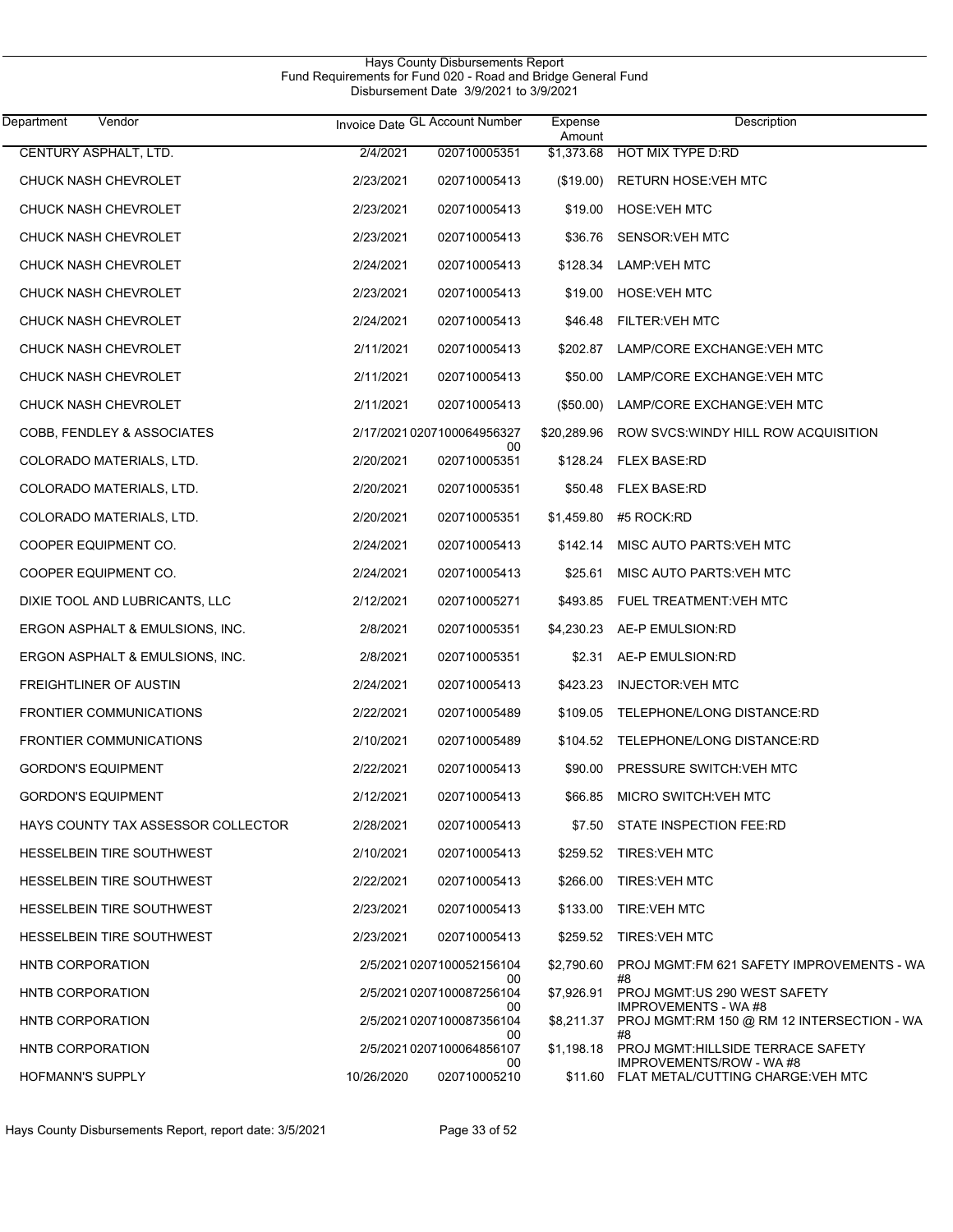| Hays County Disbursements Report                              |  |
|---------------------------------------------------------------|--|
| Fund Requirements for Fund 020 - Road and Bridge General Fund |  |
| Disbursement Date 3/9/2021 to 3/9/2021                        |  |

| Department<br>Vendor              |           | Invoice Date GL Account Number | Expense<br>Amount | Description                                                                     |
|-----------------------------------|-----------|--------------------------------|-------------------|---------------------------------------------------------------------------------|
| <b>HOME DEPOT CREDIT SERVICES</b> |           | 2/13/2021 020710005201002      | \$102.04          | <b>QUICK LINKS/RUBBER STRAP RD</b>                                              |
| HOME DEPOT CREDIT SERVICES        |           | 2/11/2021 020710005201002      | \$11.99           | DOUBLE POLE SINGLE OUTLET: VEH MTC                                              |
| <b>INTERSTATE BILLING SERVICE</b> | 1/5/2021  | 020710005413                   | $($ \$61.35)      | <b>RETURN MIRROR COVER/MARKER</b><br>LIGHT/RESTOCK FEE: VEH MTC                 |
| <b>INTERSTATE BILLING SERVICE</b> | 1/5/2021  | 020710005413                   | \$12.27           | <b>RETURN MIRROR COVER/MARKER</b><br>LIGHT/RESTOCK FEE: VEH MTC                 |
| <b>INTERSTATE BILLING SERVICE</b> | 2/10/2021 | 020710005413                   | \$131.33          | <b>FILTERS: VEH MTC</b>                                                         |
| <b>INTERSTATE BILLING SERVICE</b> | 2/11/2021 | 020710005413                   |                   | \$88.65 BATTERY: VEH MTC                                                        |
| <b>INTERSTATE BILLING SERVICE</b> | 2/11/2021 | 020710005413                   | \$25.00           | CORE DEPOSIT: VEH MTC                                                           |
| <b>INTERSTATE BILLING SERVICE</b> | 2/11/2021 | 020710005413                   | \$3.00            | ENVIRONMENTAL CHARGE: VEH MTC                                                   |
| <b>INTERSTATE BILLING SERVICE</b> | 2/12/2021 | 020710005413                   | \$80.47           | <b>FILTERS: VEH MTC</b>                                                         |
| JAGUAR FUELING SERVICES, LLC      | 2/12/2021 | 020710005271                   |                   | \$5,250.00 FUEL:VEH MTC                                                         |
| JAGUAR FUELING SERVICES, LLC      | 2/12/2021 | 020710005271                   | \$5.35            | FUEL:VEH MTC                                                                    |
| JAGUAR FUELING SERVICES, LLC      | 2/12/2021 | 020710005271                   |                   | \$2.50 FUEL:VEH MTC                                                             |
| JAGUAR FUELING SERVICES, LLC      | 2/12/2021 | 020710005271                   |                   | \$3.45 FUEL: VEH MTC                                                            |
| JAGUAR FUELING SERVICES, LLC      | 2/12/2021 | 020710005271                   |                   | \$15.00 FUEL: VEH MTC                                                           |
| JAGUAR FUELING SERVICES, LLC      | 2/4/2021  | 020710005271                   |                   | \$4,305.00 FUEL: VEH MTC                                                        |
| JAGUAR FUELING SERVICES, LLC      | 2/4/2021  | 020710005271                   |                   | \$3.45 FUEL VEH MTC                                                             |
| JAGUAR FUELING SERVICES, LLC      | 2/4/2021  | 020710005271                   |                   | \$15.00 FUEL: VEH MTC                                                           |
| JAGUAR FUELING SERVICES, LLC      | 2/4/2021  | 020710005271                   |                   | \$1,920.00 FUEL:VEH MTC                                                         |
| JAGUAR FUELING SERVICES, LLC      | 2/4/2021  | 020710005271                   |                   | \$4.49 FUEL: VEH MTC                                                            |
| JAGUAR FUELING SERVICES, LLC      | 2/4/2021  | 020710005271                   |                   | \$184.00 FUEL: VEH MTC                                                          |
| JAGUAR FUELING SERVICES, LLC      | 2/4/2021  | 020710005271                   |                   | \$200.00 FUEL: VEH MTC                                                          |
| JAGUAR FUELING SERVICES, LLC      | 2/4/2021  | 020710005271                   |                   | \$1.93 FUEL:VEH MTC                                                             |
| JAGUAR FUELING SERVICES, LLC      | 2/4/2021  | 020710005271                   |                   | \$2.10 FUEL:VEH MTC                                                             |
| K FRIESE & ASSOCIATES, INC.       |           | 2/5/2021 020710005448008       | \$10,240.00       | <b>PROF SVCS.LONG RANGE TRANSPORTATION</b>                                      |
| K FRIESE & ASSOCIATES, INC.       |           | 2/10/20210207100086856217      |                   | <b>PLAN</b><br>\$1,092.84 PROF SVCS:LIME KILN RD                                |
| <b>KIMBALL MIDWEST</b>            | 2/22/2021 | 00<br>020710005413             |                   | \$236.03 LINKS/CABLE STOPS/NIPPLES/SILICONE: VEH MTC                            |
| KIMBALL MIDWEST                   |           | 12/21/2020 020710005201002     |                   | \$212.42 CABLE TIES/DRILL BITS/SCREWS/HEX<br>NUTS/FUSES/ANTI-SEIZE: VEH MTC     |
| KIMBALL MIDWEST                   |           | 2/10/2021 020710005201002      | \$211.52 VEH      |                                                                                 |
| LEO'S AUTOMOTIVE AND BODY SHOP    | 2/28/2021 | 020710005413                   |                   | NIPPLES/NUTS/WASHERS/FUSES/TERMINALS:VEH<br>\$7.00 STATE INSPECTION FEE:VEH MTC |
| LEO'S AUTOMOTIVE AND BODY SHOP    | 2/28/2021 | 020710005413                   |                   | \$7.00 STATE INSPECTION FEE:VEH MTC                                             |
| LEO'S AUTOMOTIVE AND BODY SHOP    | 2/28/2021 | 020710005413                   | \$7.00            | STATE INSPECTION FEE:VEH MTC                                                    |
| LEO'S AUTOMOTIVE AND BODY SHOP    | 2/28/2021 | 020710005413                   | \$7.00            | STATE INSPECTION FEE: VEH MTC                                                   |
| LEO'S AUTOMOTIVE AND BODY SHOP    | 2/28/2021 | 020710005413                   | \$7.00            | STATE INSPECTION FEE:VEH MTC                                                    |
| LEO'S AUTOMOTIVE AND BODY SHOP    | 2/28/2021 | 020710005413                   |                   | \$7.00 STATE INSPECTION FEE:VEH MTC                                             |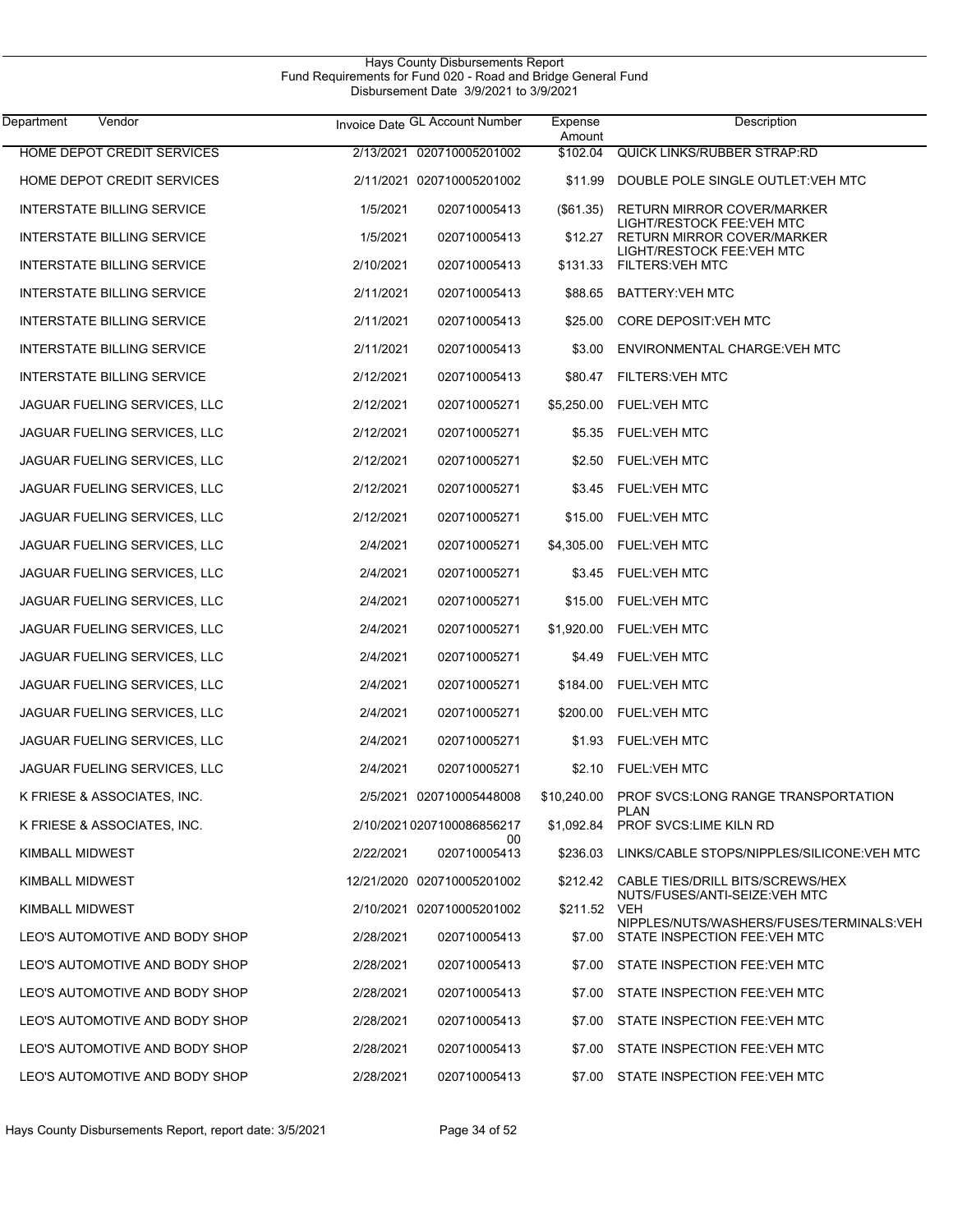| Vendor<br>Department                  |           | Invoice Date GL Account Number | Expense<br>Amount | Description                                |
|---------------------------------------|-----------|--------------------------------|-------------------|--------------------------------------------|
| LEO'S AUTOMOTIVE AND BODY SHOP        | 2/28/2021 | 020710005413                   | \$7.00            | STATE INSPECTION FEE: VEH MTC              |
| LEO'S AUTOMOTIVE AND BODY SHOP        | 2/28/2021 | 020710005413                   | \$7.00            | STATE INSPECTION FEE: VEH MTC              |
| LJA ENGINEERING, INC.                 |           | 2/12/2021 020710005448008      | \$4,135.00        | PROF SVCS:DACY LANE-SHARED USE PATH        |
| LOWE'S, INC.                          |           | 2/13/2021 020710005201002      | \$18.76           | <b>QUICK LINKS/TARP STRAPS RD</b>          |
| LOWER COLORADO RIVER AUTHORITY        | 2/10/2021 | 020710005471                   | \$209.50          | JAN 21 RADIO SVC:RD                        |
| NUECES POWER EQUIPMENT                | 2/23/2021 | 020710005413                   | \$58.53           | <b>FILTER: VEH MTC</b>                     |
| NUECES POWER EQUIPMENT                | 2/23/2021 | 020710005413                   | \$22.12           | <b>FILTER: VEH MTC</b>                     |
| O'DELL, EDDIE                         | 2/13/2021 | 020710005413                   | \$43.98           | <b>REIMB FOR WIPER BLADES:RD</b>           |
| PAPE-DAWSON ENGINEERS                 |           | 2/3/2021 020710005448008       | \$3,523.00        | ENG SVCS:FM 150 CENTER TURN LANE - WA#2    |
| PEDERNALES ELECTRIC COOPERATIVE, INC. |           | 2/20/2021 020710005480230      | \$1,827.65        | ELEC SVC:540623                            |
| PEDERNALES ELECTRIC COOPERATIVE, INC. |           | 2/20/2021 020710005480230      | \$150.49          | <b>ELEC SVC:705456</b>                     |
| POWER HAUS EQUIPMENT                  |           | 2/22/2021 020710005201002      | \$40.99           | MISC SUPPLIES VEH MTC                      |
| POWER HAUS EQUIPMENT                  |           | 2/22/2021 020710005201002      | \$183.07          | MISC SUPPLIES VEH MTC                      |
| POWER HAUS EQUIPMENT                  |           | 2/24/2021 020710005201002      | \$231.40          | CARBURETORS/PRIMER BULB/CHISEL CHAIN/BAR   |
| POWER HAUS EQUIPMENT                  | 2/22/2021 | 020710005271                   | \$110.63          | & CHAIN COMBO: VEH MTC<br>PROPANE: VEH MTC |
| POWERPLAN OIB                         | 2/23/2021 | 020710005413                   | \$194.61          | <b>TANK:VEH MTC</b>                        |
| RDO EQUIPMENT CO.                     |           | 2/22/2021 020710005714700      | \$187,727.00      | 2021 JOHN DEERE 410L BACKHOE VEH MTC       |
| RDO EQUIPMENT CO.                     |           | 2/22/2021 020710005714700      | \$600.00          | 2021 JOHN DEERE 410L BACKHOE VEH MTC       |
| RDO EQUIPMENT CO.                     |           | 2/22/2021 020710005714700      | \$1,750.00        | 2021 JOHN DEERE 410L BACKHOE: VEH MTC      |
| RDO EQUIPMENT CO.                     |           | 2/22/2021 020710005714700      | \$2,600.00        | 2021 JOHN DEERE 410L BACKHOE: VEH MTC      |
| RDO EQUIPMENT CO.                     |           | 2/22/2021 020710005714700      | (\$82,599.88)     | 2021 JOHN DEERE 410L BACKHOE: VEH MTC      |
| RDO EQUIPMENT CO.                     |           | 2/22/2021 020710005714700      | \$1,800.00        | 2021 JOHN DEERE 410L BACKHOE: VEH MTC      |
| RDO EQUIPMENT CO.                     |           | 2/22/2021 020710005714700      | $(\$202.60)$      | 2021 JOHN DEERE 410L BACKHOE: VEH MTC      |
| RDO EQUIPMENT CO.                     |           | 2/22/2021 020710005714700      | \$3,916.00        | 2021 JOHN DEERE 410L BACKHOE: VEH MTC      |
| RDO EQUIPMENT CO.                     |           | 2/22/2021 020710005714700      | \$4,642.00        | 2021 JOHN DEERE 410L BACKHOE: VEH MTC      |
| RDO EQUIPMENT CO.                     |           | 2/22/2021 020710005714700      | \$310.00          | 2021 JOHN DEERE 410L BACKHOE: VEH MTC      |
| RDO EQUIPMENT CO.                     |           | 2/22/2021 020710005714700      | $(\$464.20)$      | 2021 JOHN DEERE 410L BACKHOE: VEH MTC      |
| RDO EQUIPMENT CO.                     |           | 2/22/2021 020710005714700      | \$2,026.00        | 2021 JOHN DEERE 410L BACKHOE: VEH MTC      |
| RDO EQUIPMENT CO.                     |           | 2/22/2021 020710005714700      | \$220.00          | 2021 JOHN DEERE 410L BACKHOE: VEH MTC      |
| RED WING BUSINESS ADVANTAGE ACCOUNT   | 2/4/2021  | 020710005231                   | \$130.00          | SAFETY BOOTS: CRAIG GONZALEZ               |
| REDHEAD AUTO PARTS, INC.              | 2/12/2021 | 020710005413                   | \$130.93          | <b>BELTS:VEH MTC</b>                       |
| REDHEAD AUTO PARTS, INC.              | 2/11/2021 | 020710005413                   | \$77.92           | AIR FILTERS: VEH MTC                       |
| REDHEAD AUTO PARTS, INC.              | 2/24/2021 | 020710005413                   | \$25.98           | <b>FUSE HOLDERS: VEH MTC</b>               |
| RMA TOLL PROCESSING                   | 2/5/2021  | 020710005391                   | \$1.52            | <b>TOLL CHGS:RD</b>                        |

Hays County Disbursements Report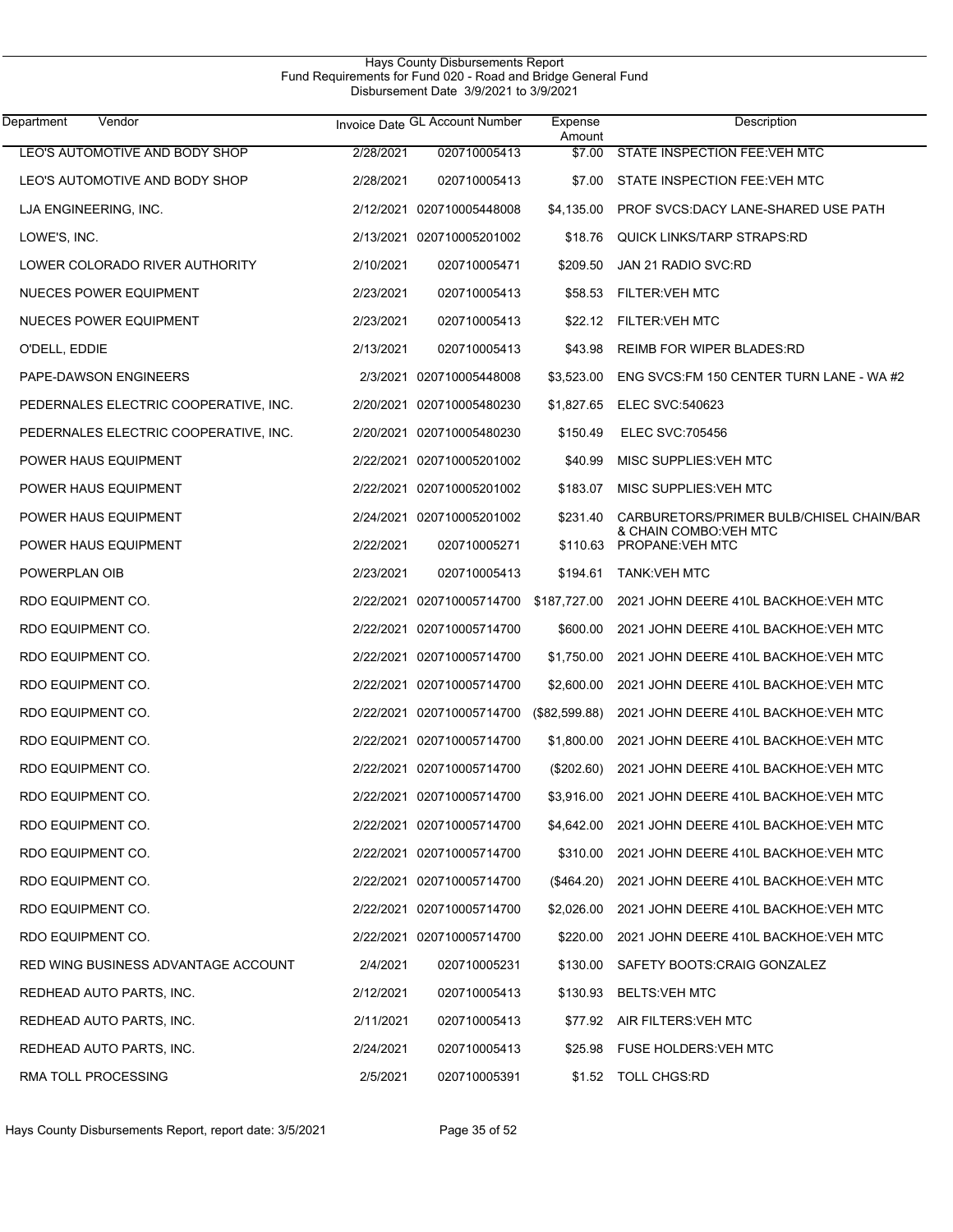| Hays County Disbursements Report                              |  |
|---------------------------------------------------------------|--|
| Fund Requirements for Fund 020 - Road and Bridge General Fund |  |
| Disbursement Date 3/9/2021 to 3/9/2021                        |  |

| Department<br>Vendor            | Invoice Date GL Account Number          | Expense<br>Amount | Description                                                   |
|---------------------------------|-----------------------------------------|-------------------|---------------------------------------------------------------|
| RMA TOLL PROCESSING             | 2/5/2021<br>020710005391                | \$1.00            | MAILING FEE FOR TOLL CHGS:RD                                  |
| <b>RPS</b>                      | 2/5/20210207100076856214<br>00          | \$9.721.25        | PROF SVCS:RM 12 @ RM 3237 INTERSECTION<br><b>IMPROVEMENTS</b> |
| <b>RPS</b>                      | 2/5/2021 0207100076856214               | \$7,156.50        | PROF SVCS:RM 12 @ RM 3237 INTERSECTION                        |
| <b>RPS</b>                      | 00<br>2/9/2021 0207100052156214<br>00   | \$26,925.00       | <b>IMPROVEMENTS</b><br>PROF SVCS: FM 621 SAFETY IMPROVEMENTS  |
| SI MECHANICAL, LLC              | 2/9/2021<br>020710005451                | \$170.00          | CHECK SULFUR SMELL:RD-DRIFTWOOD                               |
| SOUTHERN TIRE MART              | 2/24/2021<br>020710005413               |                   | \$674.00 TIRES VEH MTC                                        |
| SOUTHERN TIRE MART              | 2/24/2021<br>020710005413               |                   | \$0.00 TIRES: VEH MTC                                         |
| SPARKLETTS & SIERRA SPRINGS     | 2/14/2021 020710005480230               |                   | \$293.72 WATER:RD                                             |
| SPARKLETTS & SIERRA SPRINGS     | 2/14/2021 020710005480230               | \$168.00          | <b>BOTTLE DEPOSIT:RD</b>                                      |
| SPARKLETTS & SIERRA SPRINGS     | 2/14/2021 020710005480230               | (\$168.00)        | <b>BOTTLE RETURN:RD</b>                                       |
| SPARKLETTS & SIERRA SPRINGS     | 2/14/2021 020710005480230               | \$5.88            | <b>ENERGY SURCHARGE:RD</b>                                    |
| SPARKLETTS & SIERRA SPRINGS     | 2/14/2021 020710005480230               | \$12.00           | <b>COOLER RENTALS:RD</b>                                      |
| TELLUS EQUIPMENT SOLUTIONS, LLC | 2/10/2021<br>020710005413               | \$231.78          | FILTERS:VEH MTC                                               |
| TELLUS EQUIPMENT SOLUTIONS, LLC | 2/24/2021<br>020710005413               | \$148.74          | <b>FILTERS: VEH MTC</b>                                       |
| TELLUS EQUIPMENT SOLUTIONS, LLC | 2/24/2021<br>020710005413               | \$231.78          | FILTER ELEMENTS: VEH MTC                                      |
| TEXAS DISPOSAL SYSTEMS, INC.    | 1/31/2021<br>020710005452               | \$477.00          | JAN 21 TRASH SVC:RD                                           |
| TEXAS DISPOSAL SYSTEMS, INC.    | 1/31/2021<br>020710005452               | \$90.00           | JAN 21 TRASH SVC:RD                                           |
| TEXAS DISPOSAL SYSTEMS, INC.    | 2/23/2021<br>020710005452               | \$110.00          | ANIMAL DISPOSALS:RD                                           |
| TEXAS DISPOSAL SYSTEMS, INC.    | 1/31/2021<br>020710005452               | \$509.00          | JAN 21 TRASH SVC:RD                                           |
| UNIFIRST CORPORATION            | 2/9/2021<br>020710005474                | \$41.53           | UNIFORMS:RD-WIMB                                              |
| UNIFIRST CORPORATION            | 2/10/2021<br>020710005474               | \$352.80          | UNIFORMS:RD-KYLE                                              |
| UNIFIRST CORPORATION            | 2/3/2021<br>020710005474                | \$110.17          | UNIFORMS:RD-SM                                                |
| UNIFIRST CORPORATION            | 2/9/2021<br>020710005474                | \$62.38           | UNIFORMS:RD-DRIFTWOOD                                         |
| UNIFIRST CORPORATION            | 2/10/2021<br>020710005474               | \$61.77           | UNIFORMS:RD-SM                                                |
| UNIFIRST CORPORATION            | 2/3/2021<br>020710005474                | \$274.33          | UNIFORMS:RD-KYLE                                              |
| WSB & ASSOCIATES, INC.          | 1/30/2021 0207100087256214              | \$4,673.00        | PROF SVCS:US 290 AND TRAUTWEIN RD                             |
| WSB & ASSOCIATES, INC.          | 00<br>12/29/2020 0207100087256214<br>00 | \$5,490.00        | PROF SVCS: US 290 AND TRAUTWEIN RD                            |
| Total 710 - RPTP                |                                         | \$391,742.16      |                                                               |

Cash Required 020 - Road and Bridge General Fund \$391,742.16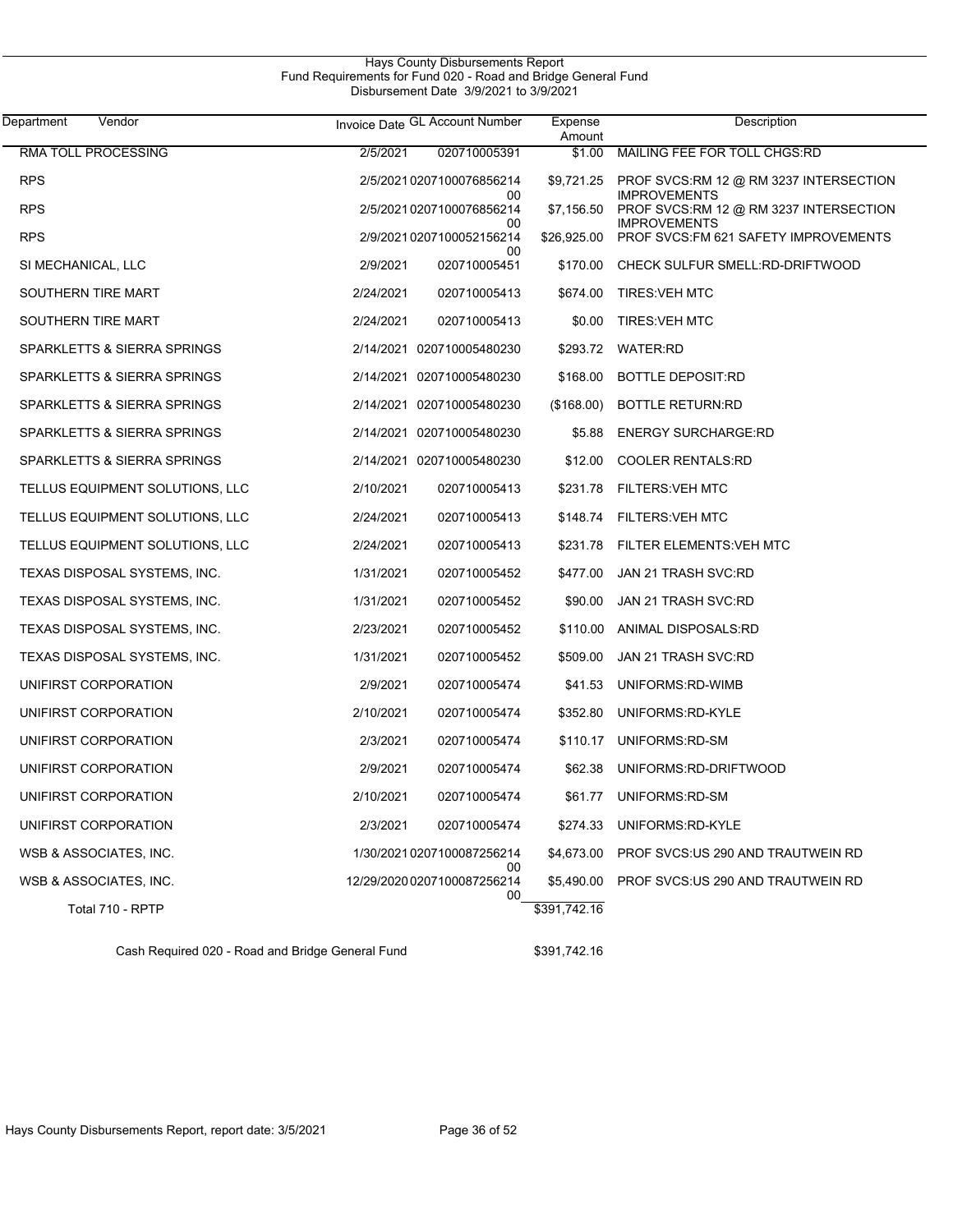# Hays County Disbursements Report Fund Requirements for Fund 033 - Pass Thru Road Bond 2016 Fund Disbursement Date 3/9/2021 to 3/9/2021

| Department               | Vendor                                            | Invoice Date GL Account Number       | Expense<br>Amount | Description                                                               |  |
|--------------------------|---------------------------------------------------|--------------------------------------|-------------------|---------------------------------------------------------------------------|--|
| 801 - Precinct 1 - Roads |                                                   |                                      |                   |                                                                           |  |
| <b>LLC</b>               | DANNENBAUM ENGINEERING COMPANY - AUSTIN,          | 2/4/20210338019651756214<br>00       | \$8,325.00        | ENG SVCS: IH 35 POSEY ROAD OVERPASS - WA #3 -<br><b>TXDOT PARTNERSHIP</b> |  |
|                          | LOCKWOOD ANDREWS & NEWNAM, INC.                   | 2/11/20210338019651356324<br>00      | \$1,587.50        | ROW SVCS: FM 110 - NORTH - WA #2 - TXDOT<br><b>PARTNERSHIP</b>            |  |
|                          | TEXAS DEPT OF TRANSPORTATION TRUST FUND           | 11/17/20200338019651356234<br>$00\,$ | \$717,116.55      | ADVANCED FUNDINGS: FM 110 NORTH - SH 80 TO<br>SH 21 - WA #0               |  |
|                          | Total 801 - Precinct 1 - Roads                    |                                      | \$727,029.05      |                                                                           |  |
| 802 - Precinct 2 - Roads |                                                   |                                      |                   |                                                                           |  |
| <b>AT&amp;T MOBILITY</b> |                                                   | 2/2/2021 0338029662956114<br>00      | \$66.18           | DATA LINES: FM 1626B - WA #0 -<br>287259995496X02102021                   |  |
|                          | Total 802 - Precinct 2 - Roads                    |                                      | \$66.18           |                                                                           |  |
| 804 - Precinct 4 - Roads |                                                   |                                      |                   |                                                                           |  |
|                          | K FRIESE & ASSOCIATES, INC.                       | 2/8/2021 0338049687456214<br>$00\,$  | \$17,756.75       | ENG SVCS:RM 150 EXPANSION - WA #2 - TXDOT<br><b>PARTNERSHIP</b>           |  |
|                          | Total 804 - Precinct 4 - Roads                    |                                      | \$17,756.75       |                                                                           |  |
|                          | Cash Required 033 - Pass Thru Road Bond 2016 Fund |                                      | \$744,851.98      |                                                                           |  |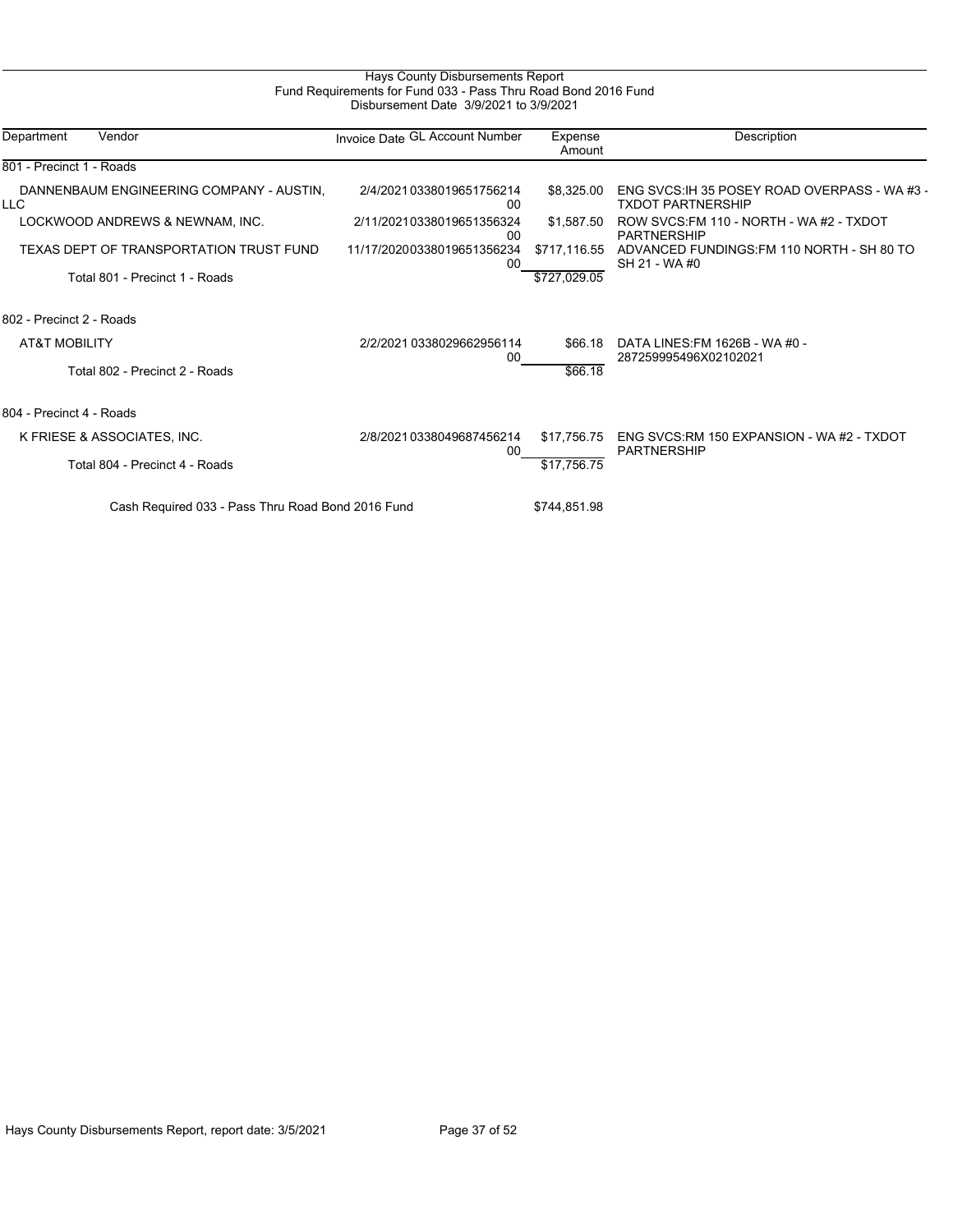## Hays County Disbursements Report Fund Requirements for Fund 035 - Road Bond 2019 Fund Disbursement Date 3/9/2021 to 3/9/2021

| Department<br>Vendor            | Invoice Date GL Account Number         | Expense<br>Amount | Description                                                                  |
|---------------------------------|----------------------------------------|-------------------|------------------------------------------------------------------------------|
| 801 - Precinct 1 - Roads        |                                        |                   |                                                                              |
| BINKLEY & BARFIELD, INC.        | 2/4/2021 0358019652256237              |                   | \$14,848.50 UTL SVCS:CR 266 - OLD BASTROP ROAD - WA#1                        |
| BINKLEY & BARFIELD, INC.        | 00<br>2/4/2021 0358019652156234<br>00  | \$5,529.00        | UTL SVCS: FM 621 - WA #1                                                     |
| COBB, FENDLEY & ASSOCIATES      | 2/19/20210358019652456237<br>00        | \$1,072.50        | UTL SVCS:LOW WATER CROSSINGS - COTTON GIN<br><b>RD - WA#2</b>                |
| COBB, FENDLEY & ASSOCIATES      | 2/19/20210358019652456237<br>00        | \$1,481.25        | UTL SVCS:LOW WATER CROSSINGS - BUNTON LN -<br><b>WA#2</b>                    |
| COBB, FENDLEY & ASSOCIATES      | 2/19/20210358019652456237<br>00        | \$150.00          | UTL SVCS:LOW WATER CROSSINGS - GRIST MILL<br><b>RD - WA#2</b>                |
| CORRIDOR TITLE, LLC             | 3/4/2021 0358019652256327<br>00        | \$4,118.79        | ROW SVCS.CR 266/OLD BASTROP HWY - PARCEL<br>19 - WA #1                       |
| CORRIDOR TITLE, LLC             | 2/2/2021 0358019652256327<br>00        | \$5,458.75        | ROW SVCS:CR 266/OLD BASTROP HWY - PARCEL 7<br>- WA #1                        |
| INDEPENDENCE TITLE COMPANY      | 3/2/2021 0358019652456327              | \$15,946.80       | ROW SVCS: GRIST MILL ROAD - LOW WATER                                        |
| INDEPENDENCE TITLE COMPANY      | 00<br>3/2/2021 0358019652456327        | \$13,489.80       | CROSSING - WA #0<br>ROW SVCS: GRIST MILL ROAD - LOW WATER<br>CROSSING - WA#0 |
| LJA ENGINEERING, INC.           | 00<br>8/17/2020 0358019663456217       | \$900.00          | ENG SVCS: DACY LANE - WA #1                                                  |
| LJA ENGINEERING, INC.           | 00<br>2/12/20210358019663456217        | \$1,350.00        | ENG SVCS:DACY LANE - WA #1                                                   |
| LJA ENGINEERING, INC.           | 00<br>2/12/20210358019652256327        | \$31,082.70       | ROW SVCS:CR 266/OLD BASTROP HIGHWAY - WA                                     |
| LOCKWOOD ANDREWS & NEWNAM, INC. | 00<br>2/18/20210358019663456327        | \$4,887.60        | #1<br>ROW SVCS: DACY LANE - WA #1                                            |
| Total 801 - Precinct 1 - Roads  | 00                                     | \$100,315.69      |                                                                              |
| 802 - Precinct 2 - Roads        |                                        |                   |                                                                              |
| COBB, FENDLEY & ASSOCIATES      | 2/19/20210358029664656324              | \$2,707.50        | ROW SVCS: RM 967 SAFETY IMPROVEMENTS - WA                                    |
| COBB, FENDLEY & ASSOCIATES      | 00<br>2/19/20210358029664656214        | \$2,971.25        | #1<br>ENG SVCS: RM 967 SAFETY IMPROVEMENTS - WA                              |
| <b>HNTB CORPORATION</b>         | 00<br>2/12/20210358029665056214        | \$7,581.00        | #1<br>ENG SVCS: KYLE UNION PACIFIC RAILROAD SIDING                           |
| HNTB CORPORATION                | 00<br>2/12/20210358029664356214        | \$8,488.50        | - WA #1<br>PROJ MGMT:FM 2001 W - SUNBRIGHT BLVD - WA #1                      |
| Total 802 - Precinct 2 - Roads  | 00                                     | \$21,748.25       |                                                                              |
| 803 - Precinct 3 - Roads        |                                        |                   |                                                                              |
| BGE, INC.                       | 1/31/2021 0358039677756214             | \$1,131.25        | ENG SVCS: RM 12 SAFETY IMPROVEMENT - MTN                                     |
| BINKLEY & BARFIELD, INC.        | 00<br>2/4/2021 0358039676856234        | \$3,657.00        | <b>CREST &amp; SKYLINE DR-WA#1</b><br>UTL SVCS:RM 12 @ RM 3237 - WA #1       |
| JONES & CARTER, INC.            | 00<br>2/8/2021 0358039677456214        | \$3,642.50        | ENG SVCS: MCCARTY LANE - WA #1                                               |
| JONES & CARTER, INC.            | 00<br>2/8/2021 0358039677356214        | \$4.733.75        | ENG SVCS:CENTERPOINT RD - WA #1                                              |
| Total 803 - Precinct 3 - Roads  | 00                                     | \$13,164.50       |                                                                              |
| 804 - Precinct 4 - Roads        |                                        |                   |                                                                              |
| AMERICAN STRUCTUREPOINT         | 1/25/20210358049687356214              | \$41,134.05       | ENG SVCS:RM 150 @ RM 12 ROUNDABOUT - WA #1                                   |
| BINKLEY & BARFIELD, INC.        | 00<br>2/4/2021 0358049686756237        | \$1,908.00        | UTL SVCS: DARDEN HILL @ SAWYER RANCH                                         |
| BINKLEY & BARFIELD, INC.        | 00<br>2/9/2021 0358049687256234        | \$6,574.00        | ROUNDABOUT - WA #1<br>UTL SVCS:US 290 @ TRAUTWEIN RD - WA #1                 |
| FSC, INC.                       | 00<br>11/16/20200358049686556214<br>00 | \$6,750.00        | ENG SVCS:US 290 WEST - WA #1                                                 |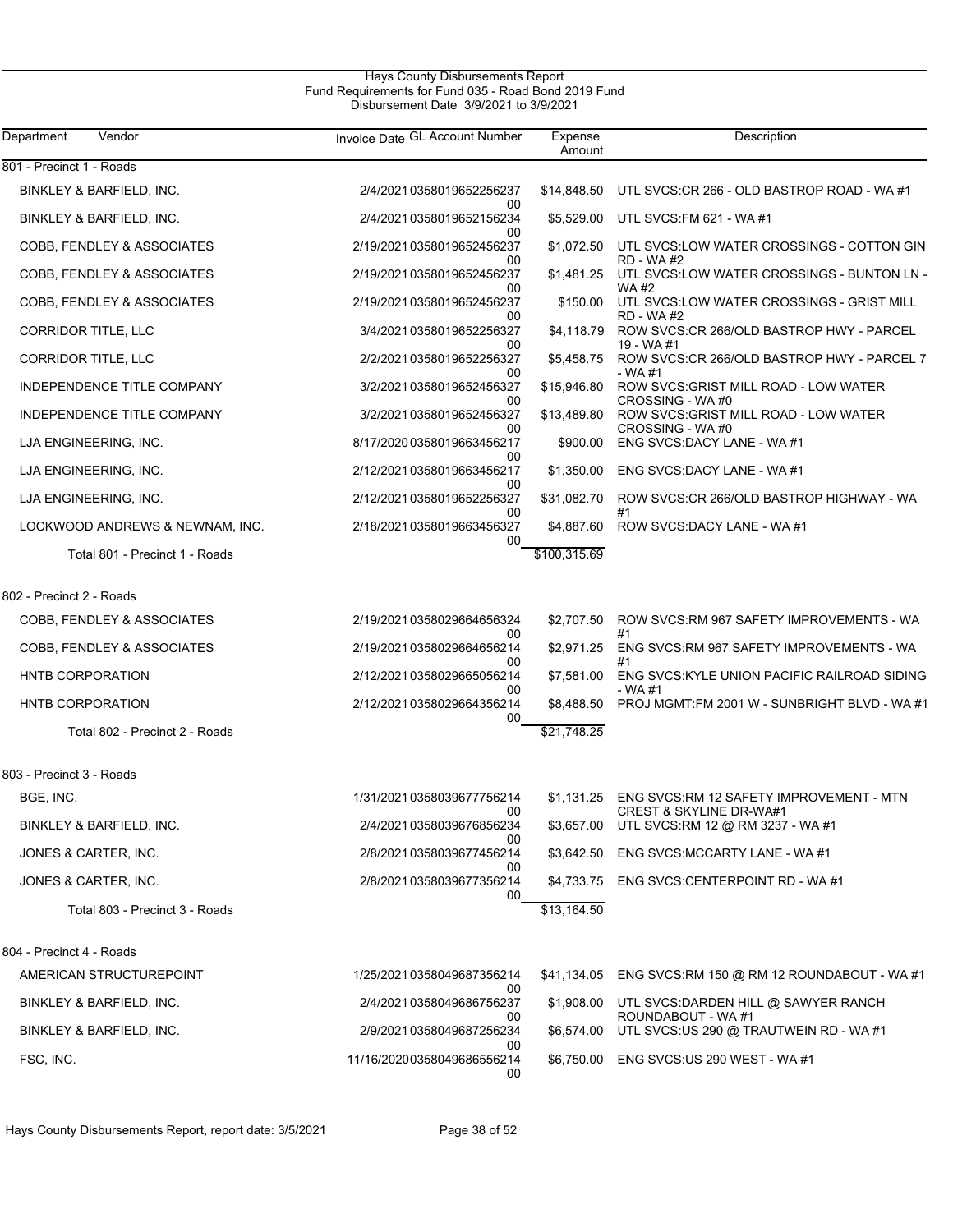| Hays County Disbursements Report                     |  |
|------------------------------------------------------|--|
| Fund Requirements for Fund 035 - Road Bond 2019 Fund |  |
| Disbursement Date 3/9/2021 to 3/9/2021               |  |

| Department<br>Vendor                    | Invoice Date GL Account Number      | Expense<br>Amount | Description                                                            |
|-----------------------------------------|-------------------------------------|-------------------|------------------------------------------------------------------------|
| <b>HNTB CORPORATION</b>                 | 2/5/2021 0358049686856107<br>00     | \$740.26          | PROJ MGMT:LIME KILN RD SAFETY & DRAINAGE<br><b>IMPROVEMENTS - WA#7</b> |
| <b>HNTB CORPORATION</b>                 | 2/5/20210358049687156104<br>00      | \$1,288.10        | PROJ MGMT:FM 150 W ALIGNMENT FROM<br>YARRINGTON TO ARROYO RD -WA #7    |
| <b>HNTB CORPORATION</b>                 | 2/5/2021 0358049687256104<br>00     | \$7,583.54        | PROJ MGMT:US 290 W - TRAUTWEIN RD/HOLDER<br>$LN - WA #$                |
| <b>HNTB CORPORATION</b>                 | 2/5/2021 0358049686956107<br>00     | \$132.20          | PROJ MGMT:PEDESTRIAN WALKWAY & BICYCLE<br>TRANSPORT - WA #7            |
| <b>HNTB CORPORATION</b>                 | 2/5/2021 0358049686756107<br>00     | \$5,106.75        | PROJ MGMT:DARDEN HILL RD/SAWYER RANCH TO<br>RM 1826 - WA #7            |
| <b>HNTB CORPORATION</b>                 | 2/5/2021 0358049687056107<br>00     | \$4,109.55        | PROJ MGMT:LWC @ BEAR CREEK & SYCAMORE<br>CREEK - WA#7                  |
| <b>HNTB CORPORATION</b>                 | 2/5/2021 0358049686456104<br>00     | \$198.28          | PROJ MGMT: RM 150 W SP - RM 12 TO US 290 - WA                          |
| K FRIESE & ASSOCIATES, INC.             | 2/9/2021 0358049687156214<br>00     | \$26,573.25       | ENG SVCS:RM 150 - WA #1                                                |
| K FRIESE & ASSOCIATES, INC.             | 2/10/20210358049687156214<br>00     | \$27,236.25       | ENG SVCS: RM 150 - WA #1                                               |
| K FRIESE & ASSOCIATES, INC.             | 2/9/2021 0358049686456214<br>$00\,$ | \$9,469.25        | ENG SVCS:RM 150 WEST EXTENSION - WA#1                                  |
| LJA ENGINEERING, INC.                   | 2/12/20210358049686756327<br>00     | \$3,599.57        | ROW SVCS: DARDEN HILL @ SAWYER RANCH - WA                              |
| TEXAS DEPT OF TRANSPORTATION TRUST FUND | 3/1/2021 0358049687356114<br>00     | \$26,045.00       | ADVANCED FUNDING: RM 12 AND RM 150                                     |
| W.F. SMITH CO                           | 2/2/2021 0358049686556324<br>00     | \$4.500.00        | APPRAISAL REPORTS:CO-1-21/CO-2-21/CO-3-21                              |
| WSB & ASSOCIATES, INC.                  | 1/30/2021 0358049687256214<br>00    | \$15,172.50       | PROF SVCS:US 290 AND TRAUTWEIN RD - WA #2                              |
| Total 804 - Precinct 4 - Roads          |                                     | \$188,120.55      |                                                                        |
|                                         |                                     |                   |                                                                        |

Cash Required 035 - Road Bond 2019 Fund \$323,348.99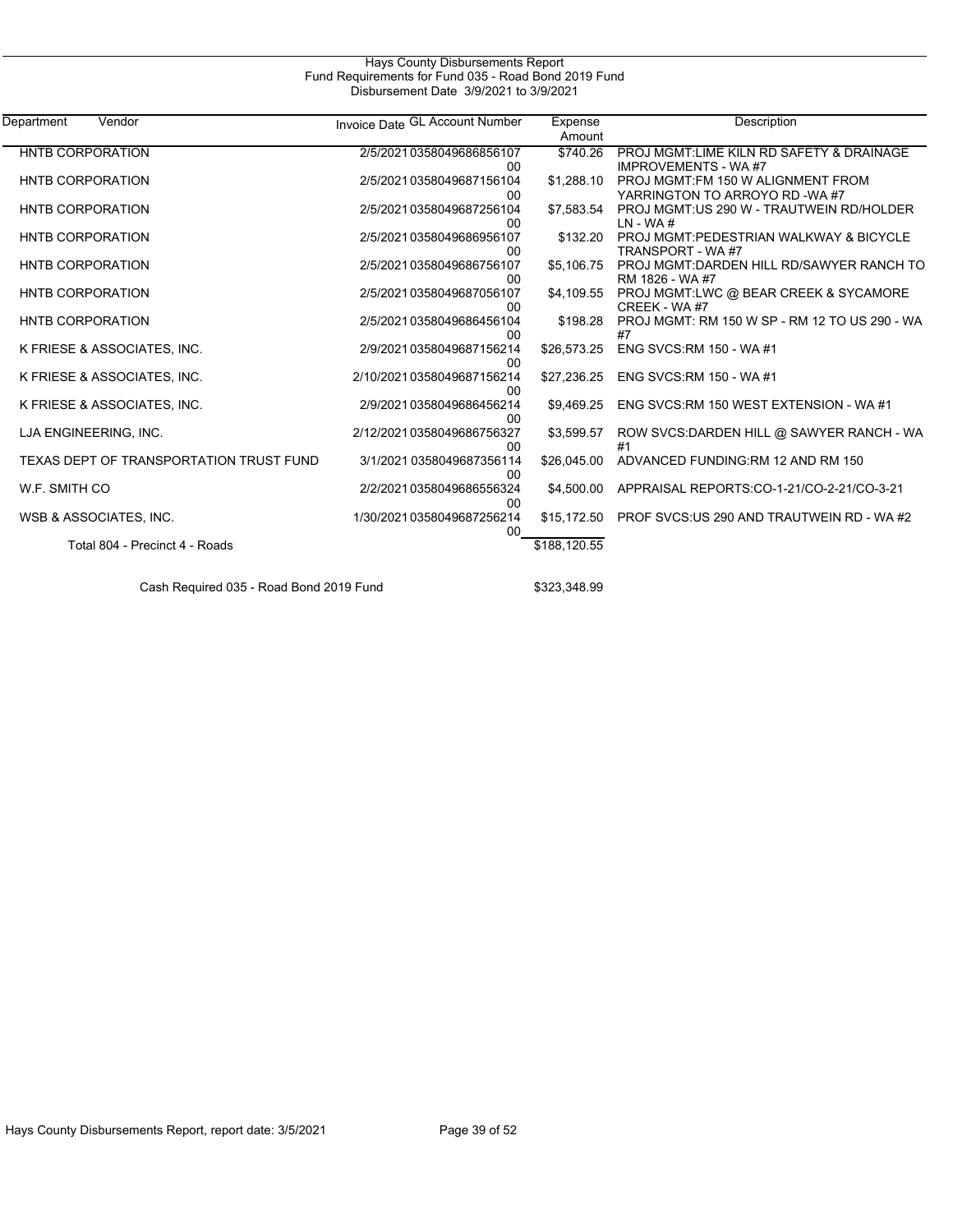| Hays County Disbursements Report<br>Fund Requirements for Fund 051 - Sheriff Bail Bond Fund<br>Disbursement Date 3/9/2021 to 3/9/2021 |                                |            |                   |                                |  |
|---------------------------------------------------------------------------------------------------------------------------------------|--------------------------------|------------|-------------------|--------------------------------|--|
| Vendor<br>Department                                                                                                                  | Invoice Date GL Account Number |            | Expense<br>Amount | Description                    |  |
| FIRST COMMUNITY INSURANCE COMPANY<br>Total -                                                                                          | 2/23/2021                      | 0512010131 | \$157.53          | \$157.53 INT ON CD 20529 TREAS |  |
| Cash Required 051 - Sheriff Bail Bond Fund                                                                                            |                                |            | \$157.53          |                                |  |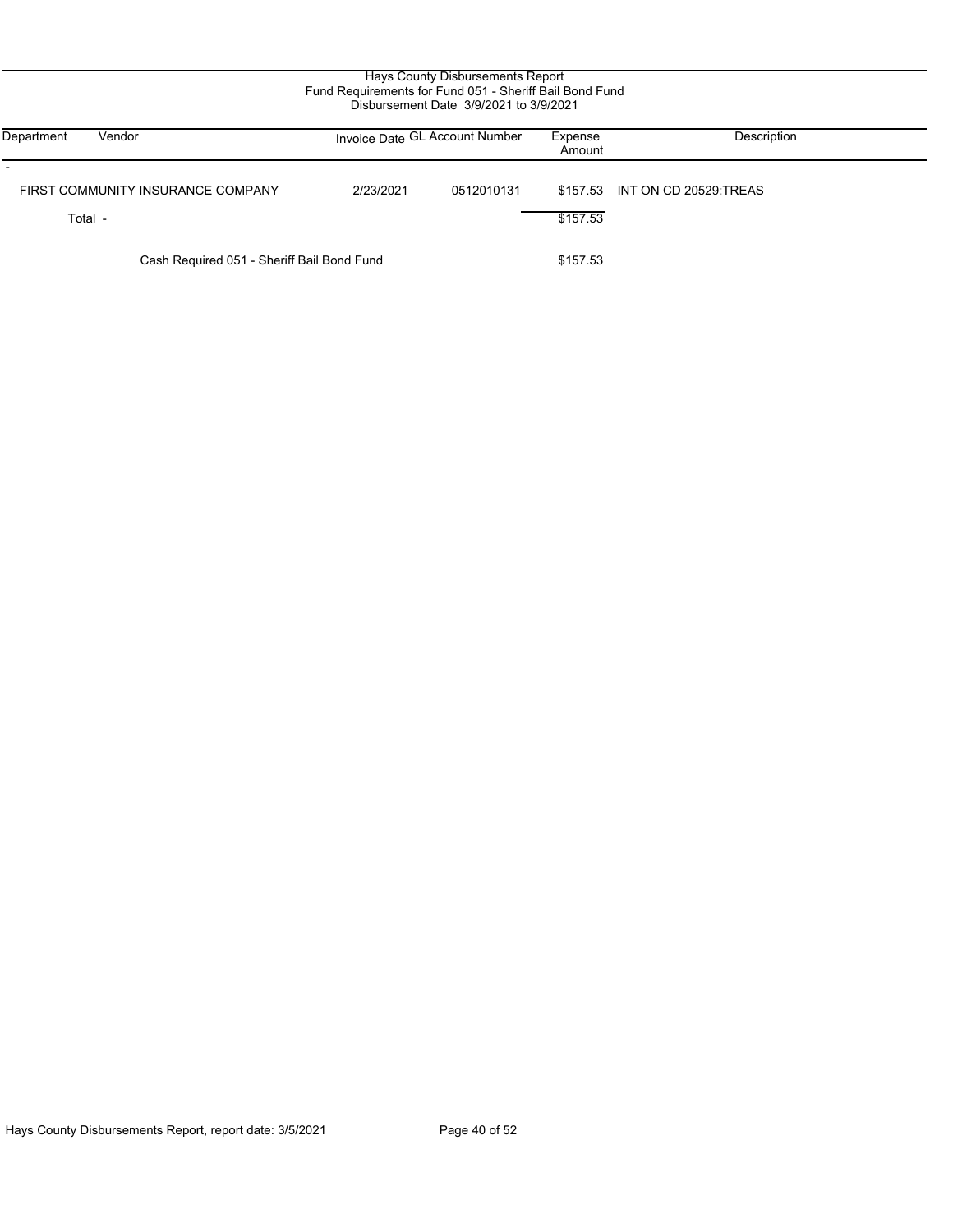# Hays County Disbursements Report Fund Requirements for Fund 053 - Sheriff Drug Forfeiture Fund Disbursement Date 3/9/2021 to 3/9/2021

| Department<br>Vendor                             |            | Invoice Date GL Account Number | Expense<br>Amount | Description                        |
|--------------------------------------------------|------------|--------------------------------|-------------------|------------------------------------|
| 618 - Sheriff                                    |            |                                |                   |                                    |
| <b>TEXAS HATTERS</b>                             | 11/12/2020 | 053618005206                   | \$412.50          | HAT FOR HONOR GUARD:DAVID MADDOCKS |
| Total 618 - Sheriff                              |            |                                | \$412.50          |                                    |
| Cash Required 053 - Sheriff Drug Forfeiture Fund |            |                                | \$412.50          |                                    |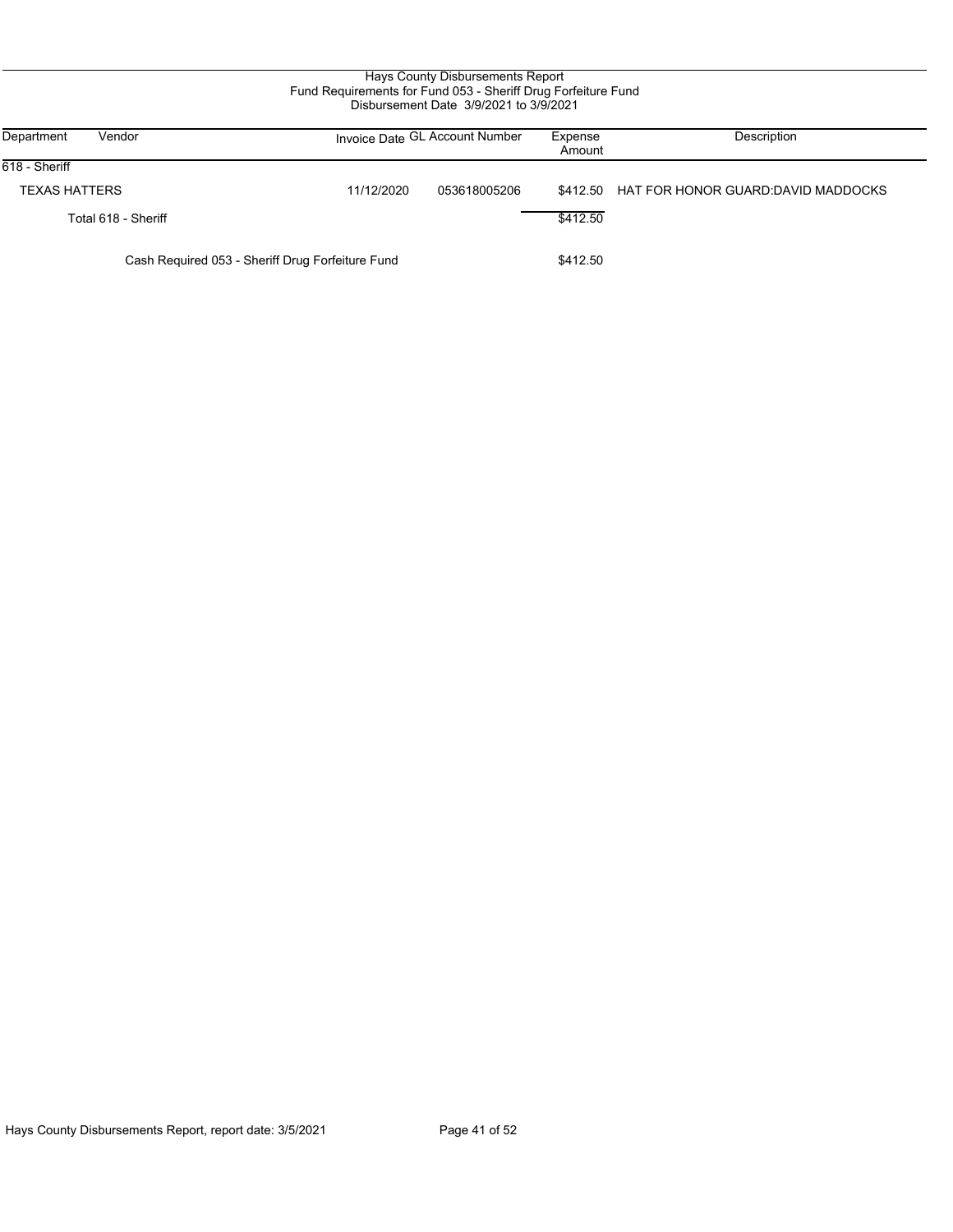# Hays County Disbursements Report Fund Requirements for Fund 070 - Juvenile Detention Center Fund Disbursement Date 3/9/2021 to 3/9/2021

| Department<br>Vendor               | Invoice Date GL Account Number |                           | Expense<br>Amount | Description                                 |
|------------------------------------|--------------------------------|---------------------------|-------------------|---------------------------------------------|
| 685 - Juvenile Detention Center    |                                |                           |                   |                                             |
| AT&T MOBILITY                      | 2/2/2021                       | 070685005489              | \$159.84          | WIRELESS SVC:287025248275X02102021          |
| <b>BOB BARKER COMPANY, INC.</b>    | 2/8/2021                       | 070685005205              |                   | \$31.10 T-SHIRTS FOR DETAINEES: JUV CTR     |
| BOB BARKER COMPANY, INC.           | 2/8/2021                       | 070685005205              | \$62.20           | T-SHIRTS FOR DETAINEES:JUV CTR              |
| BOB BARKER COMPANY, INC.           | 2/8/2021                       | 070685005205              |                   | \$31.10 T-SHIRTS FOR DETAINEES JUV CTR      |
| <b>BOB BARKER COMPANY, INC.</b>    | 2/8/2021                       | 070685005205              |                   | \$46.65 T-SHIRTS FOR DETAINEES JUV CTR      |
| BOB BARKER COMPANY, INC.           | 2/8/2021                       | 070685005205              | \$56.58           | DETAINEE SUPPLIES: JUV CTR                  |
| BOB BARKER COMPANY, INC.           | 2/8/2021                       | 070685005205              | \$75.44           | DETAINEE SUPPLIES: JUV CTR                  |
| BOB BARKER COMPANY, INC.           | 2/8/2021                       | 070685005205              |                   | \$67.32 LAUNDRY BAGS FOR DETAINEES: JUV CTR |
| BOB BARKER COMPANY, INC.           | 2/8/2021                       | 070685005205              | \$89.90           | DETAINEE SUPPLIES: JUV CTR                  |
| BOB BARKER COMPANY, INC.           | 2/8/2021                       | 070685005205              | \$163.26          | DETAINEE SUPPLIES: JUV CTR                  |
| BOB BARKER COMPANY, INC.           | 2/8/2021                       | 070685005205              | \$65.00           | DETAINEE SUPPLIES: JUV CTR                  |
| BOB BARKER COMPANY, INC.           | 2/8/2021                       | 070685005205              | \$160.95          | DETAINEE SUPPLIES: JUV CTR                  |
| BOB BARKER COMPANY, INC.           | 2/8/2021                       | 070685005205              | \$79.40           | DETAINEE SUPPLIES: JUV CTR                  |
| BOB BARKER COMPANY, INC.           | 2/8/2021                       | 070685005205              | \$124.90          | DETAINEE SUPPLIES: JUV CTR                  |
| BOB BARKER COMPANY, INC.           | 2/8/2021                       | 070685005205              | \$56.58           | DETAINEE SUPPLIES: JUV CTR                  |
| BOB BARKER COMPANY, INC.           | 2/8/2021                       | 070685005205              | \$149.80          | DETAINEE SUPPLIES: JUV CTR                  |
| BOB BARKER COMPANY, INC.           | 2/8/2021                       | 070685005205              | \$149.80          | DETAINEE SUPPLIES: JUV CTR                  |
| BOB BARKER COMPANY, INC.           | 2/8/2021                       | 070685005205              | \$64.44           | DETAINEE SUPPLIES: JUV CTR                  |
| BOB BARKER COMPANY, INC.           | 2/8/2021                       | 070685005205              |                   | \$99.72 DETAINEE SUPPLIES: JUV CTR          |
| BOB BARKER COMPANY, INC.           | 2/8/2021                       | 070685005205              | \$100.98          | DETAINEE SUPPLIES: JUV CTR                  |
| <b>BORDEN DAIRY</b>                |                                | 2/10/2021 070685990175232 |                   | \$183.12 MILK: JUV CTR                      |
| <b>BORDEN DAIRY</b>                |                                | 2/19/2021 070685990175232 |                   | \$193.24 MILK: JUV CTR                      |
| CENTERPOINT ENERGY RESOURCES CORP. |                                | 3/1/2021 070685005480220  |                   | \$1,803.72 GAS SVC:JUV CTR                  |
| <b>CENTURYLINK</b>                 | 2/25/2021                      | 070685005489              |                   | \$181.02 FAX/DSL LINES: JUV CTR             |
| CITY OF SAN MARCOS                 |                                | 2/16/2021 070685005480220 |                   | \$932.43 UTILITIES:0088737904               |
| CITY OF SAN MARCOS                 |                                | 2/16/2021 070685005480220 |                   | \$784.34 UTILITIES.0088737904               |
| CITY OF SAN MARCOS                 |                                | 2/16/2021 070685005480220 |                   | \$566.23 UTILITIES:0088737904               |
| CLIFFORD POWER SYSTEMS, INC.       | 2/25/2021                      | 070685005473              |                   | \$4,094.40 FEB 21 GENERATOR LEASE: JUV CTR  |
| HAYS COUNTY GENERAL FUND           | 12/31/2020                     | 070685005413              |                   | \$39.56 DEC 20 VEH MTC JUV CTR              |
| HAYS COUNTY GENERAL FUND           | 1/31/2021                      | 070685005413              | \$175.00          | REIMB FOR JAN 21 VEH MTC: JUV CTR           |
| LOWE'S, INC.                       | 10/27/2020                     | 070685005201              |                   | \$458.97 FREEZER FOR KITCHEN: JUV CTR       |
| LOWE'S, INC.                       | 2/25/2021                      | 070685005207              |                   | \$14.98 CAULK GUN: JUV CTR                  |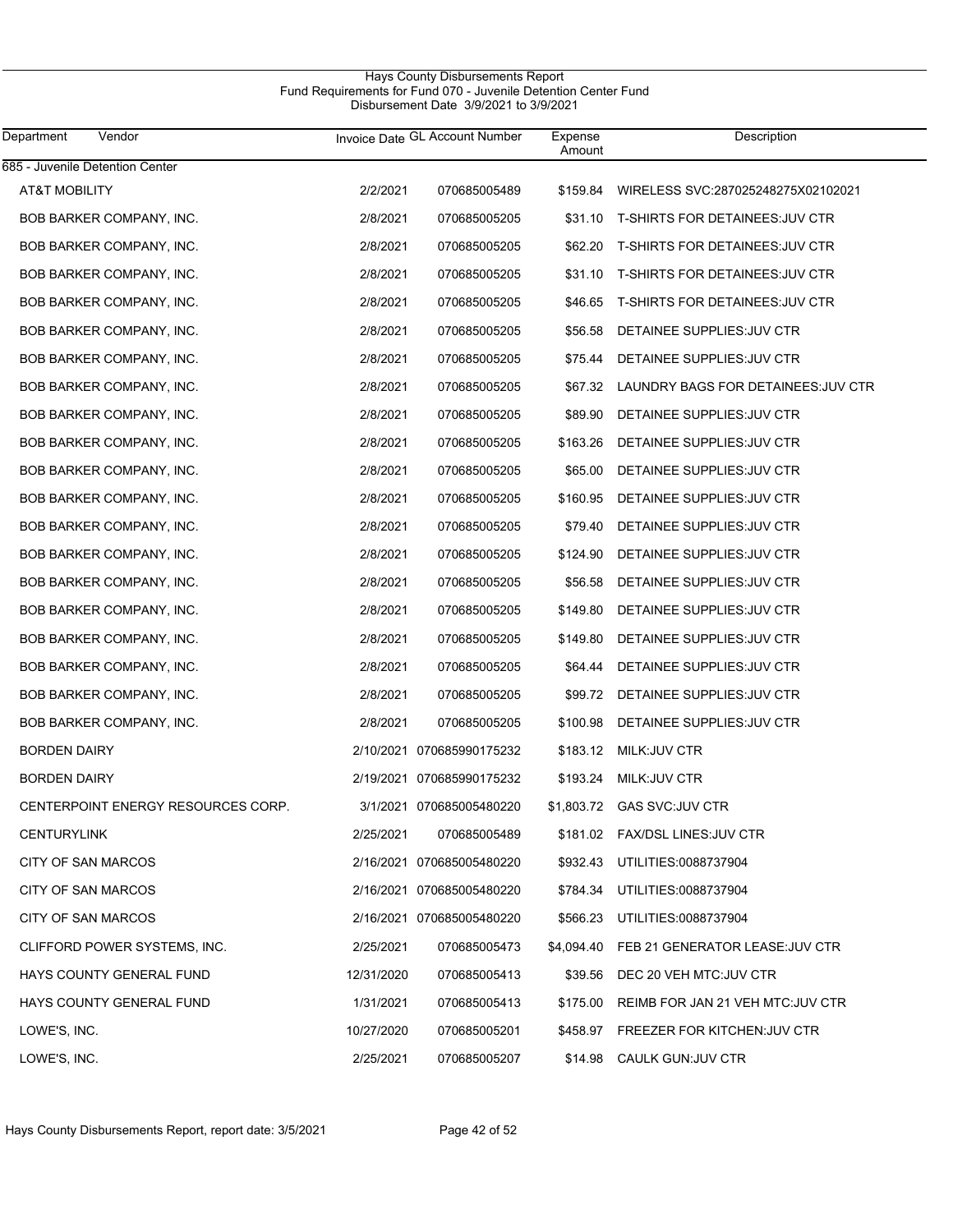| Vendor<br>Department                  |           | Invoice Date GL Account Number | Expense<br>Amount | <b>Description</b>                                                      |
|---------------------------------------|-----------|--------------------------------|-------------------|-------------------------------------------------------------------------|
| <b>MOORE SUPPLY COMPANY</b>           | 2/22/2021 | 070685005207                   | \$10.23           | <b>PVC CEMENT: JUV CTR</b>                                              |
| MOORE SUPPLY COMPANY                  | 2/22/2021 | 070685005207                   | (\$0.20)          | dISCOUNT ON PVC CEMENT: JUV CTR                                         |
| MOORE SUPPLY COMPANY                  | 2/22/2021 | 070685005207                   | \$16.14           | PLUMBING SUPPLIES: JUV CTR                                              |
| MOORE SUPPLY COMPANY                  | 2/22/2021 | 070685005207                   | (\$0.32)          | DISCOUNT ON PLUMBING SUPPLIES JUV CTR                                   |
| OFFICE DEPOT, INC.                    | 2/9/2021  | 070685005211                   | \$37.31           | ERASER CAPS/INK CARTRIDGE/COMPOSITION<br><b>BOOK/COPY PAPER:JUV CTR</b> |
| OFFICE DEPOT, INC.                    | 2/9/2021  | 070685005211                   | \$239.92          | ERASER CAPS/INK CARTRIDGE/COMPOSITION<br><b>BOOK/COPY PAPER:JUV CTR</b> |
| OFFICE DEPOT, INC.                    | 2/9/2021  | 070685005211                   | \$12.75           | ERASER CAPS/INK CARTRIDGE/COMPOSITION<br><b>BOOK/COPY PAPER:JUV CTR</b> |
| ROBERT MADDEN INDUSTRIES, INC.        | 2/24/2021 | 070685005207                   | \$266.00          | THERMOSTATS: JUV CTR                                                    |
| <b>TEXAN LANDSCAPE</b>                | 2/28/2021 | 070685005451                   | \$612.50          | LANDSCAPING SERVICES: JUV CTR                                           |
| THE BRANDT COMPANIES, LLC             | 1/11/2021 | 070685005451                   | \$75.00           | REPAIR LOBBY A/C UNITS: JUV CTR                                         |
| THE BRANDT COMPANIES, LLC             | 1/11/2021 | 070685005451                   | \$380.00          | REPAIR LOBBY A/C UNITS: JUV CTR                                         |
| THE BRANDT COMPANIES, LLC             | 1/11/2021 | 070685005451                   | \$380.00          | REPAIR LOBBY A/C UNITS: JUV CTR                                         |
| THE BRANDT COMPANIES, LLC             | 2/12/2021 | 070685005451                   | \$2,149.00        | REPAIR INNER EDUCATION UNIT HEAT<br><b>EXCHANGER: JUC CTR</b>           |
| THE BRANDT COMPANIES, LLC             | 2/8/2021  | 070685005451                   | \$2,852.00        | REPAIR KITCHEN A/C UNIT: JUV CTR                                        |
| UNITED LABORATORIES, INC.             | 2/19/2021 | 070685005207                   | \$337.50          | ICE MELTING GRANULES: JUV CTR                                           |
| UNITED LABORATORIES, INC.             | 2/19/2021 | 070685005207                   | \$159.55          | ICE MELTING GRANULES: JUV CTR                                           |
| <b>WALMART BRC</b>                    | 2/25/2021 | 070685005391                   | \$9.98            | MISC SUPPLIES: JUV CTR                                                  |
| <b>WALMART BRC</b>                    |           | 2/25/2021 070685990175232      | \$4.96            | MISC SUPPLIES: JUV CTR                                                  |
| <b>WALMART BRC</b>                    |           | 2/25/2021 070685990175201      | \$3.88            | MISC SUPPLIES: JUV CTR                                                  |
| <b>WALMART BRC</b>                    | 2/25/2021 | 070685005205                   | \$17.88           | MISC SUPPLIES: JUV CTR                                                  |
| <b>WALMART BRC</b>                    | 2/25/2021 | 070685005205                   | \$28.37           | MISC SUPPLIES: JUV CTR                                                  |
| Total 685 - Juvenile Detention Center |           |                                | \$18,854.42       |                                                                         |

Hays County Disbursements Report

Cash Required 070 - Juvenile Detention Center Fund \$18,854.42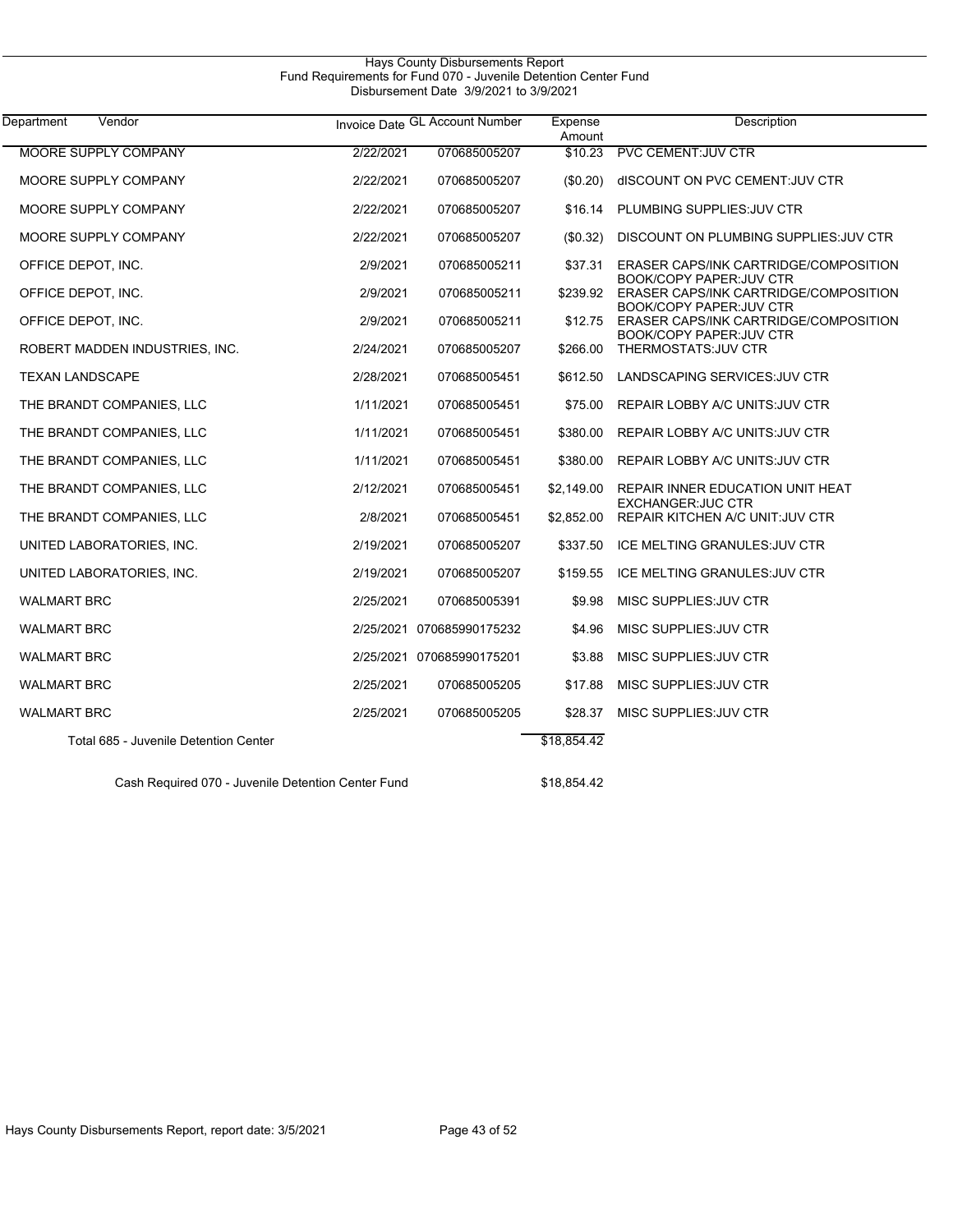| Hays County Disbursements Report<br>Fund Requirements for Fund 084 - Law Library Fund<br>Disbursement Date 3/9/2021 to 3/9/2021 |           |                                |                   |                                            |  |  |
|---------------------------------------------------------------------------------------------------------------------------------|-----------|--------------------------------|-------------------|--------------------------------------------|--|--|
| Department<br>Vendor                                                                                                            |           | Invoice Date GL Account Number | Expense<br>Amount | Description                                |  |  |
| 690 - Law Library                                                                                                               |           |                                |                   |                                            |  |  |
| OFFICE DEPOT, INC.                                                                                                              | 2/10/2021 | 084690005201                   | \$30.00           | FILE TOTES/BINDER CLIPS/COPY PAPER:LAW LIB |  |  |
| OFFICE DEPOT, INC.                                                                                                              | 2/10/2021 | 084690005201                   | \$29.99           | FILE TOTES/BINDER CLIPS/COPY PAPER:LAW LIB |  |  |
| OFFICE DEPOT, INC.                                                                                                              | 2/10/2021 | 084690005201                   | \$20.29           | FILE FOLDERS: LAW LIB                      |  |  |
| <b>WEST PUBLISHING</b>                                                                                                          | 2/1/2021  | 084690005448                   | \$1,354.01        | JAN 21 INFO CHGS: LAW LIB                  |  |  |
| <b>WEST PUBLISHING</b>                                                                                                          | 2/4/2021  | 084690005213                   | \$1.724.57        | FEB 21 LIBRARY PLAN CHGS:LAW LIB           |  |  |
| <b>WEST PUBLISHING</b>                                                                                                          | 2/4/2021  | 084690005213                   | \$258.43          | FEB 21 LIBRARY PLAN CHGS:LAW LIB           |  |  |
| <b>WEST PUBLISHING</b>                                                                                                          | 2/1/2021  | 084690005448                   | \$4,511.84        | JAN 21 INFO CHGS:LAW LIB                   |  |  |
| Total 690 - Law Library                                                                                                         |           |                                | \$7,929.13        |                                            |  |  |
|                                                                                                                                 |           |                                |                   |                                            |  |  |

Cash Required 084 - Law Library Fund \$7,929.13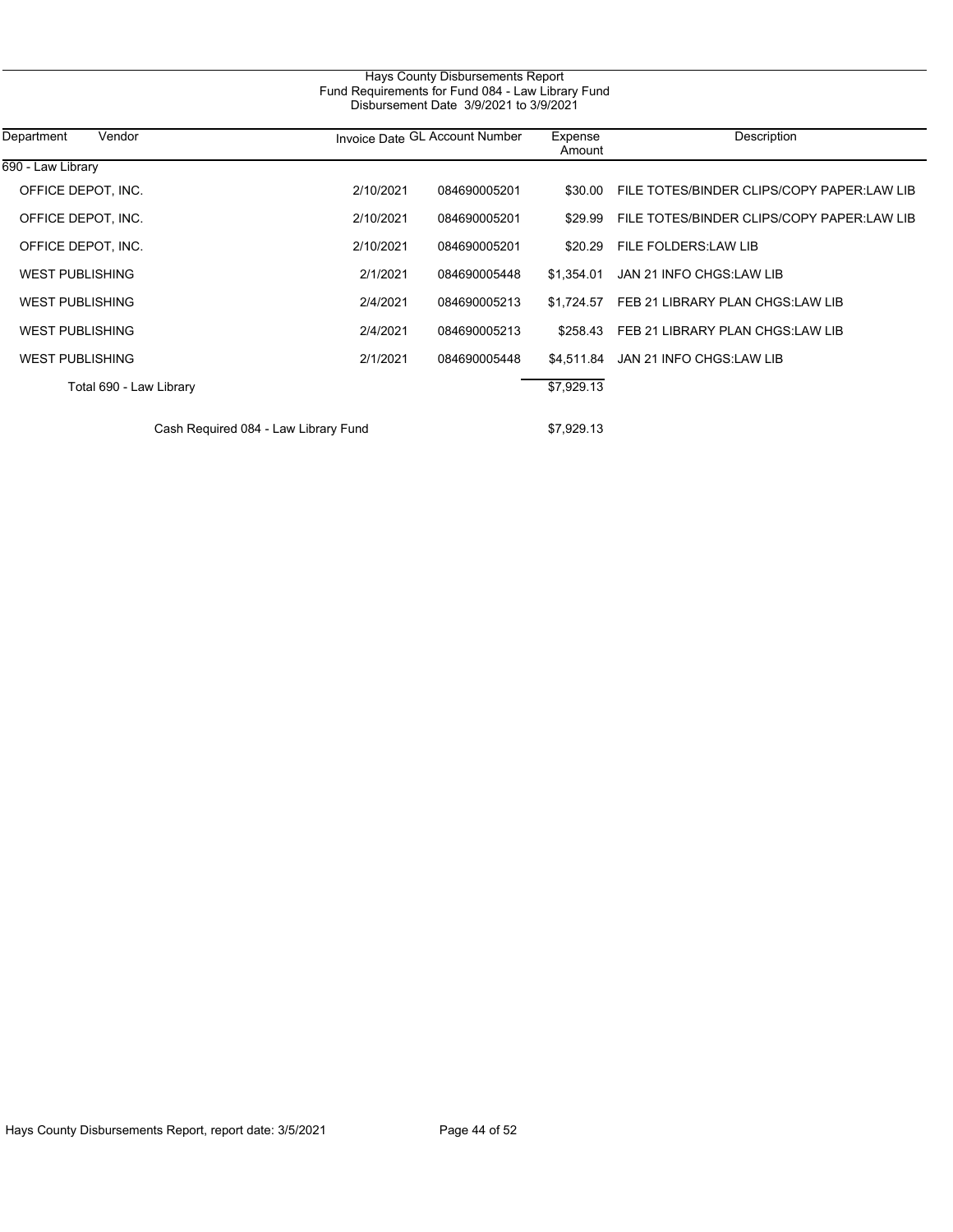# Hays County Disbursements Report Fund Requirements for Fund 106 - County Records Preservation Fund Disbursement Date 3/9/2021 to 3/9/2021

| Department<br>Vendor                                 | Invoice Date GL Account Number |              | Expense<br>Amount | Description               |
|------------------------------------------------------|--------------------------------|--------------|-------------------|---------------------------|
| 1610 - Records Preservation                          |                                |              |                   |                           |
| AMAZON CAPITAL SERVICES                              | 2/12/2021                      | 106610005211 | \$65.97           | PUSH CART DOLLY:REC PRESV |
| Total 610 - Records Preservation                     |                                |              | \$65.97           |                           |
| Cash Required 106 - County Records Preservation Fund |                                |              | \$65.97           |                           |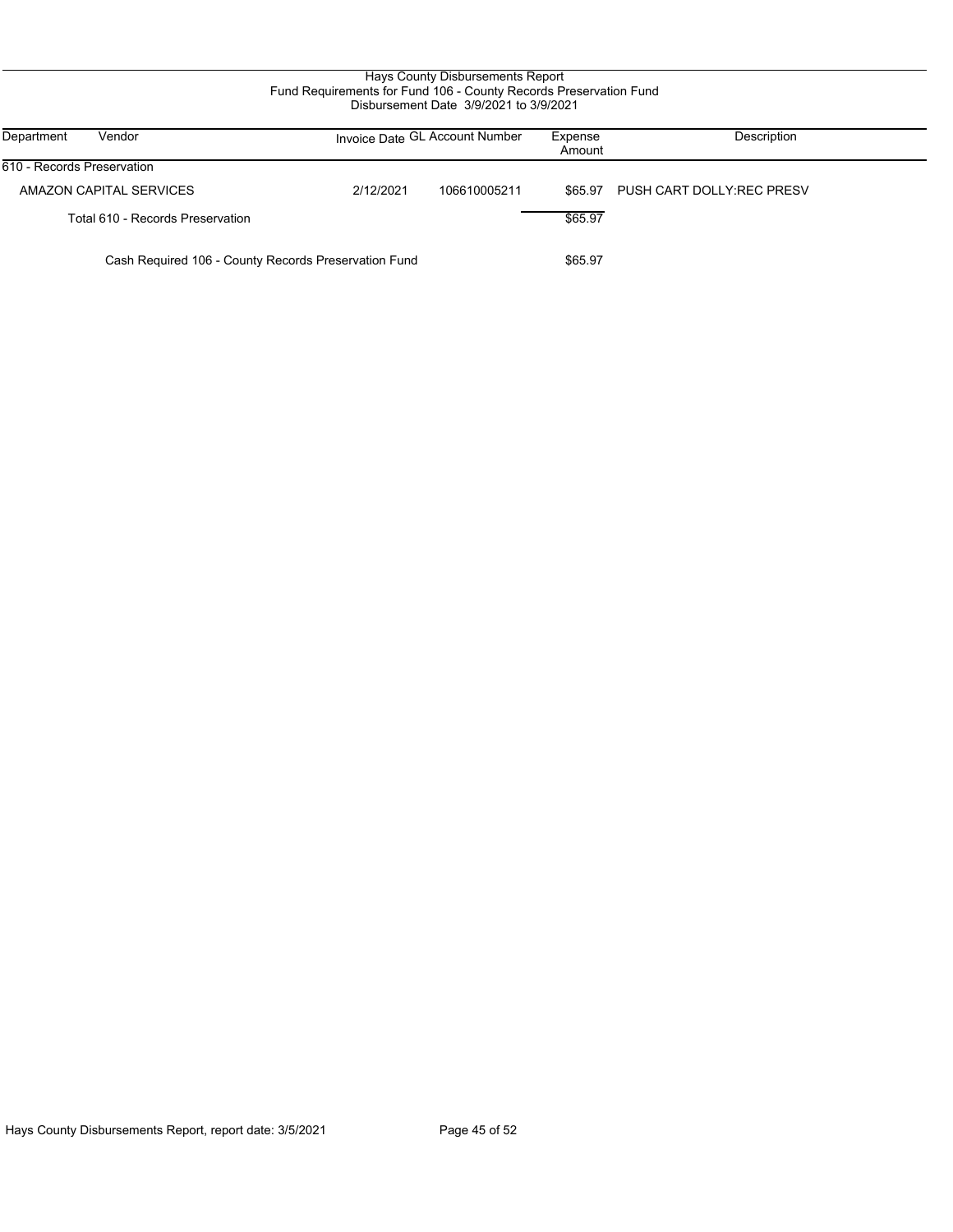# Hays County Disbursements Report Fund Requirements for Fund 110 - Justice Court Bldg Security Fund Disbursement Date 3/9/2021 to 3/9/2021

| Department<br>Vendor                                 | Invoice Date GL Account Number | Expense<br>Amount | Description                                    |
|------------------------------------------------------|--------------------------------|-------------------|------------------------------------------------|
| 628 - Justice of the Peace Pct 3                     |                                |                   |                                                |
| SULLIVAN CONTRACTING SERVICES                        | 110628005741400<br>1/22/2021   | \$3.790.37        | COURTROOM SECURITY DOOR ACCESS<br>BUTTON: JP 3 |
| Total 628 - Justice of the Peace Pct 3               |                                | \$3.790.37        |                                                |
| Cash Required 110 - Justice Court Bldg Security Fund |                                | \$3,790.37        |                                                |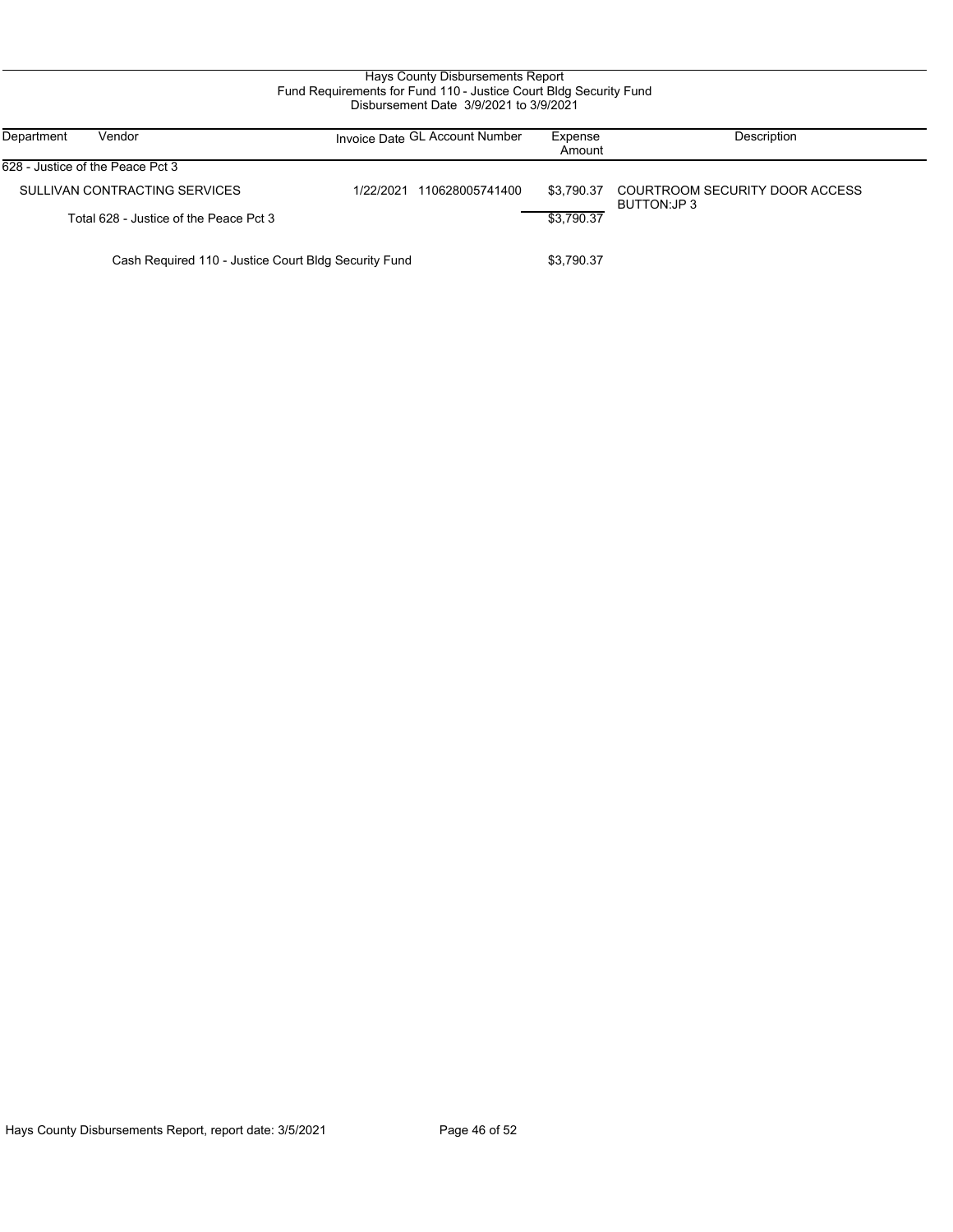## Hays County Disbursements Report Fund Requirements for Fund 111 - Court Reporters Service Fund Disbursement Date 3/9/2021 to 3/9/2021

| Department<br>Vendor                             |          | Invoice Date GL Account Number | Expense<br>Amount | Description                       |
|--------------------------------------------------|----------|--------------------------------|-------------------|-----------------------------------|
| 608 - District Court                             |          |                                |                   |                                   |
| <b>FERGUESON, LAINEY</b>                         | 2/3/2021 | 111608005445                   |                   | \$1,126.25 REPORTER'S RECORD:5440 |
| Total 608 - District Court                       |          |                                | \$1,126.25        |                                   |
| Cash Required 111 - Court Reporters Service Fund |          |                                | \$1,126.25        |                                   |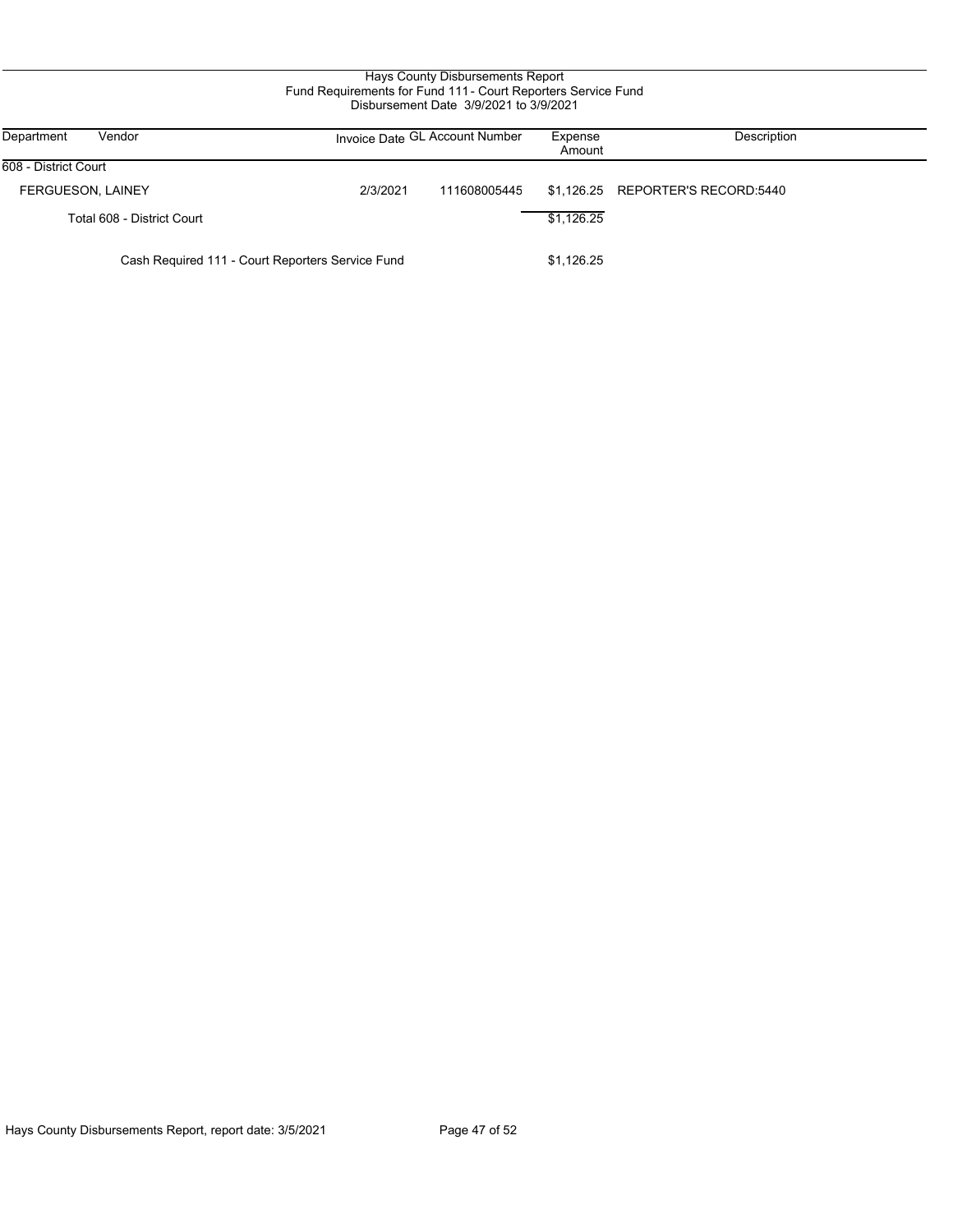# Hays County Disbursements Report Fund Requirements for Fund 120 - Family Health Services Fund Disbursement Date 3/9/2021 to 3/9/2021

| Department<br>Vendor              |           | Invoice Date GL Account Number | Expense<br>Amount | Description                                          |
|-----------------------------------|-----------|--------------------------------|-------------------|------------------------------------------------------|
| 675 - Personal Health             |           |                                |                   |                                                      |
| AMAZON CAPITAL SERVICES           | 1/12/2021 | 120675005202                   | \$5.99            | SHIPPING OF SCREEN PROTECTOR: PHLTH                  |
| AMAZON CAPITAL SERVICES           | 1/12/2021 | 120675005202                   | \$10.49           | <b>SCREEN PROTECTOR PHLTH</b>                        |
| <b>AT&amp;T MOBILITY</b>          |           | 2/2/2021 120675990585489       | \$260.92          | WIRELESS SVC:287025248275X02102021                   |
| <b>CENTURYLINK</b>                |           | 2/25/2021 120675005480200      | \$87.46           | <b>ALARM LINES: PHLTH</b>                            |
| <b>CENTURYLINK</b>                | 2/25/2021 | 120675005489                   | \$84.18           | <b>FAX LINES: PHLTH</b>                              |
| <b>CENTURYLINK</b>                |           | 2/25/2021 120675005480200      | \$106.11          | <b>ALARM LINES: PHLTH</b>                            |
| <b>CHALK LINE</b>                 |           | 2/11/2021 120675990585461      | \$150.00          | COVID-19 VACCINE CONSENT FORMS: PHLTH                |
| <b>CHALK LINE</b>                 |           | 2/11/2021 120675990585461      | \$150.00          | COVID-19 VACCINE CONSENT FORMS: PHLTH                |
| <b>CHALK LINE</b>                 |           | 1/22/2021 120675990585461      | \$330.00          | COVID-19 VACCINE FLYERS/SIGNS: PHLTH                 |
| <b>CHALK LINE</b>                 |           | 1/22/2021 120675990585461      | \$75.00           | COVID-19 VACCINE FLYERS/SIGNS: PHLTH                 |
| <b>CHALK LINE</b>                 |           | 2/22/2021 120675990585461      | \$150.00          | COVID-19 FIRST DOSE/SECOND DOSE                      |
| <b>CHALK LINE</b>                 |           | 2/22/2021 120675990585461      | \$150.00          | FLYERS:PHLTH<br>COVID-19 FIRST DOSE/SECOND DOSE      |
| <b>CHALK LINE</b>                 |           | 2/8/2021 120675990585461       | \$225.00          | FLYERS:PHLTH<br><b>COVID-19 VACCINE FLYERS PHLTH</b> |
| <b>CHALK LINE</b>                 |           | 2/9/2021 120675990585461       | \$75.00           | COVID-19 VACCINE CONSENT FORMS: PHLTH                |
| <b>CHALK LINE</b>                 |           | 2/23/2021 120675990585461      | \$300.00          | COVID-19 SECOND DOSE CONSENT FORMS:PHLTH             |
| CITY OF SAN MARCOS                |           | 2/16/2021 120675005480200      | \$58.40           | ELEC SVC:0000226963                                  |
| CITY OF SAN MARCOS                |           | 2/16/2021 120675005480200      | \$57.65           | UTILITIES:0000220144/0067951135                      |
| CITY OF SAN MARCOS                |           | 2/16/2021 120675005480200      | \$96.79           | UTILITIES:0000220144/0067951135                      |
| CITY OF SAN MARCOS                |           | 2/16/2021 120675005480200      | \$220.81          | UTILITIES:0000220144/0067951135                      |
| CITY OF SAN MARCOS                |           | 2/16/2021 120675005480200      | \$1,297.36        | ELEC SVC:0000900300                                  |
| CITY OF SAN MARCOS                |           | 2/16/2021 120675005480200      | \$95.48           | UTILITIES:0000220144/0067951135                      |
| CITY OF SAN MARCOS                |           | 2/16/2021 120675005480200      | \$239.49          | UTILITIES:0000220144/0067951135                      |
| DIGITAL COMPLIANCE                | 2/4/2021  | 120675005551                   | \$22.99           | <b>REG FEE:MATTHEW GONZALES</b>                      |
| <b>GRANDE COMMUNICATIONS</b>      | 2/20/2021 | 120675005489                   |                   | \$63.42 INTERNET SVC/LONG DIST                       |
| HAYS COUNTY GENERAL FUND          | 1/31/2021 | 120675005212                   | \$100.49          | JAN 21 POSTAGE: PHLTH                                |
| MCKESSON MEDICAL - SURGICAL, INC. |           | 1/29/2021 120675991325231      |                   | \$361.67 BANDAGES/MASKS/FUEL SURCHARGE:PHLTH         |
| OFFICE DEPOT, INC.                | 2/12/2021 | 120675005211                   | \$71.50           | FILE FOLDERS: PHLTH                                  |
| SPARKLETTS & SIERRA SPRINGS       |           | 2/27/2021 120675005480200      | \$10.49           | WATER: PHLTH                                         |
| SPARKLETTS & SIERRA SPRINGS       |           | 2/27/2021 120675005480200      | \$6.00            | <b>COOLER RENTAL: PHLTH</b>                          |
| SPARKLETTS & SIERRA SPRINGS       |           | 2/27/2021 120675005480200      | \$5.00            | BOTTLE DEPOSIT: PHLTH                                |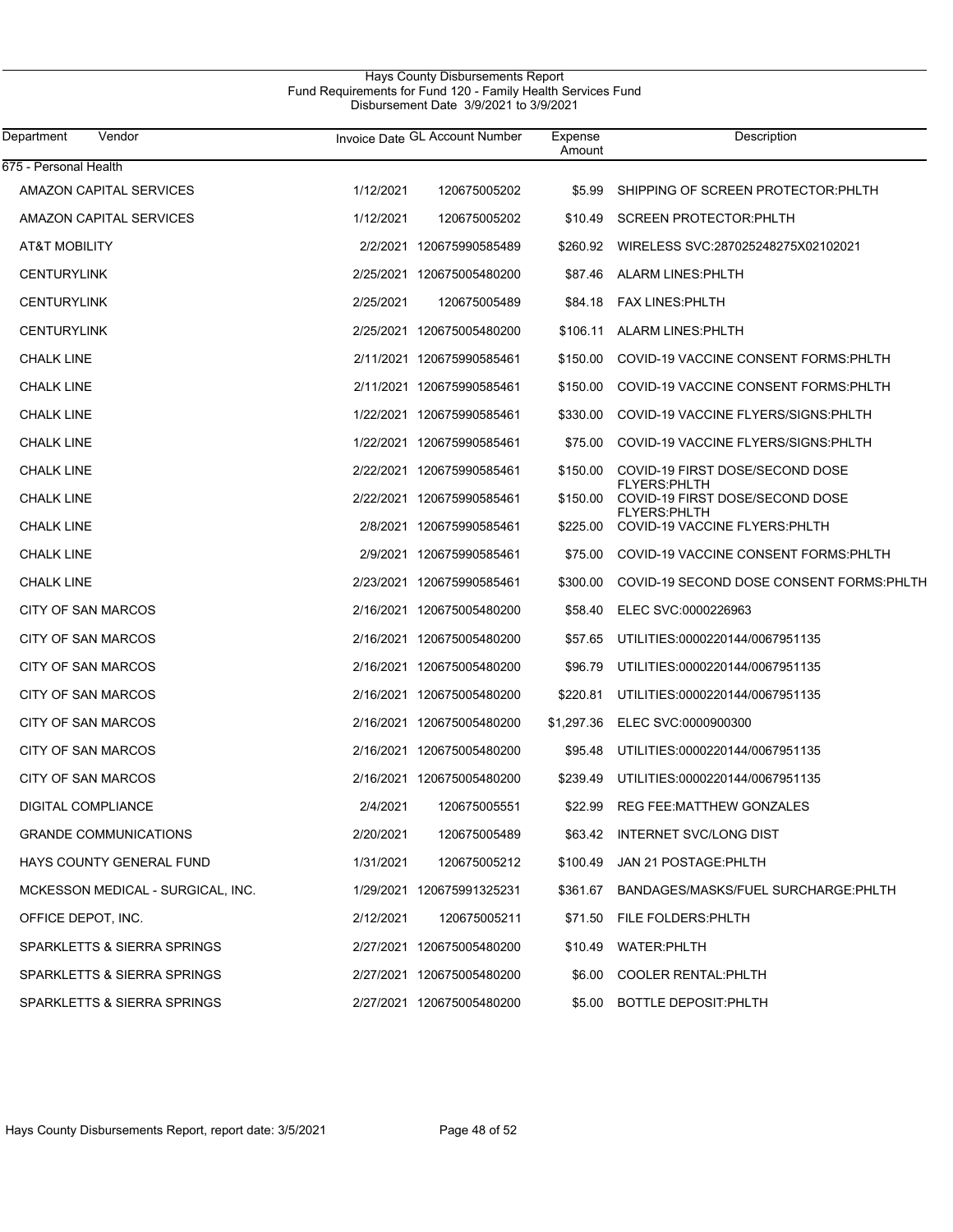| Hays County Disbursements Report<br>Fund Requirements for Fund 120 - Family Health Services Fund<br>Disbursement Date 3/9/2021 to 3/9/2021 |                                |                   |                            |  |  |  |
|--------------------------------------------------------------------------------------------------------------------------------------------|--------------------------------|-------------------|----------------------------|--|--|--|
| Department<br>Vendor                                                                                                                       | Invoice Date GL Account Number | Expense<br>Amount | Description                |  |  |  |
| SPARKLETTS & SIERRA SPRINGS                                                                                                                | 2/27/2021<br>120675005480200   |                   | \$5.95 ENVIRO CHARGE PHLTH |  |  |  |
| Total 675 - Personal Health                                                                                                                |                                | \$4,873.64        |                            |  |  |  |
| Cash Required 120 - Family Health Services Fund                                                                                            |                                |                   |                            |  |  |  |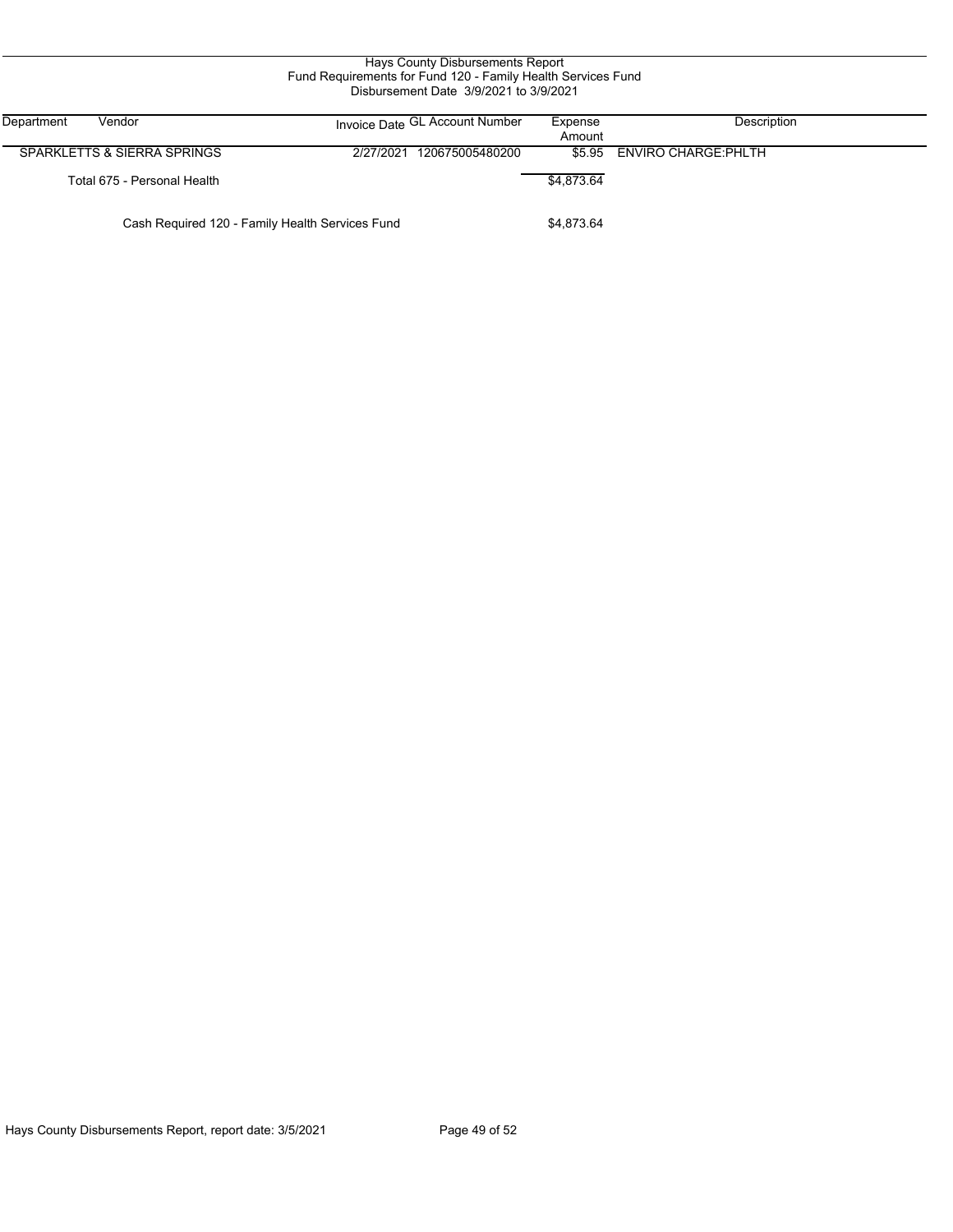# Hays County Disbursements Report Fund Requirements for Fund 121 - Tobacco Settlement Fund Disbursement Date 3/9/2021 to 3/9/2021

| Department<br>Vendor                        | Invoice Date GL Account Number | Expense<br>Amount | Description                          |
|---------------------------------------------|--------------------------------|-------------------|--------------------------------------|
| 752 - Tobacco Settlement                    |                                |                   |                                      |
| CANON SOLUTIONS AMERICA, INC.               | 121752005712700<br>2/18/2021   | \$4.484.00        | <b>PRINTER/PLOTTER EMER SVCS</b>     |
| CANON SOLUTIONS AMERICA, INC.               | 2/18/2021<br>121752005712700   | \$654.00          | SHIPING OF PRINTER/PLOTTER EMER SVCS |
| Total 752 - Tobacco Settlement              |                                | \$5.138.00        |                                      |
| Cash Required 121 - Tobacco Settlement Fund |                                | \$5.138.00        |                                      |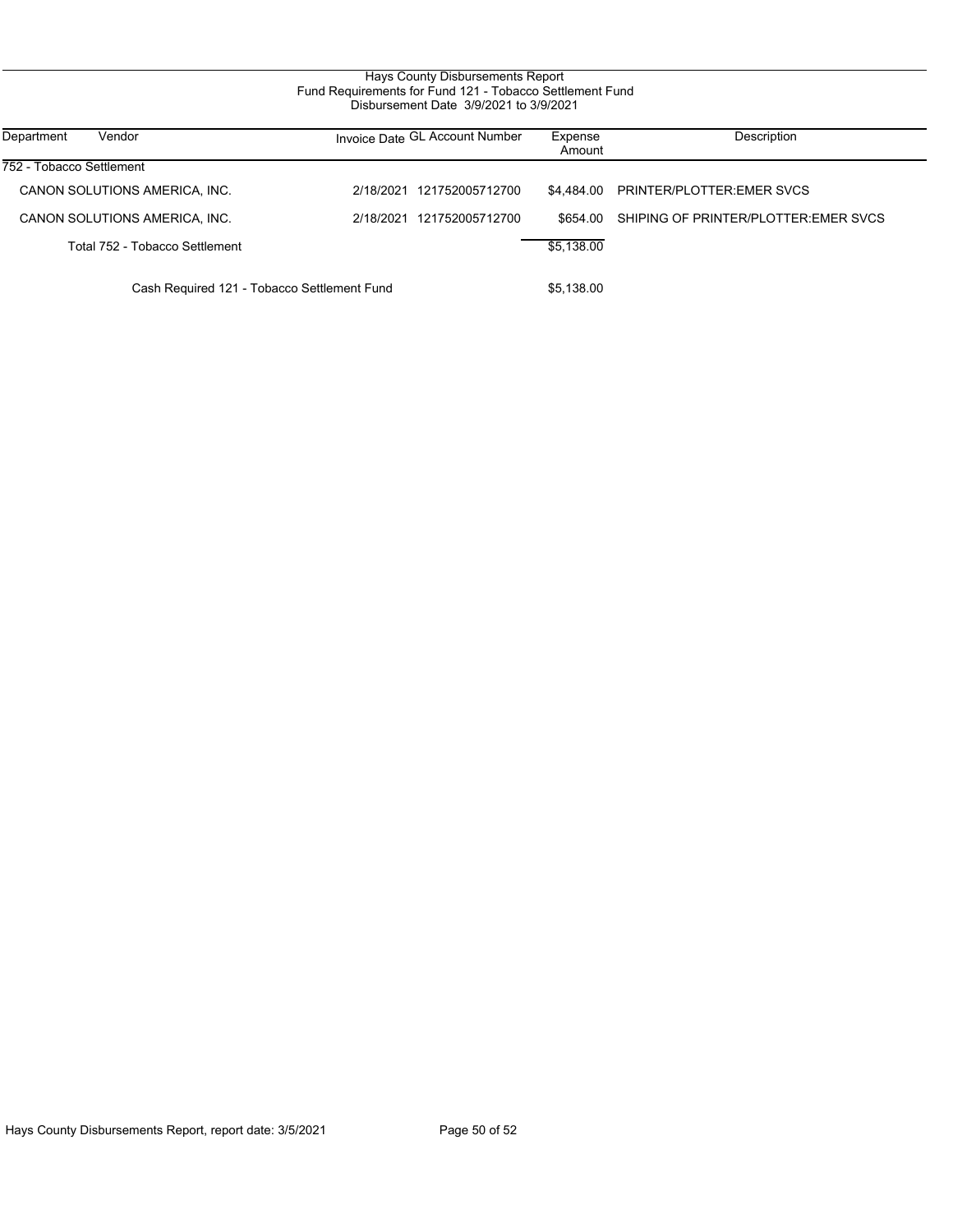## Hays County Disbursements Report Fund Requirements for Fund 153 - CDBG Disaster Recovery Prgm Fund Disbursement Date 3/9/2021 to 3/9/2021

| Department<br>Vendor                                 | Invoice Date GL Account Number | Expense<br>Amount | Description                              |
|------------------------------------------------------|--------------------------------|-------------------|------------------------------------------|
| 762 - CDBG-DR Program                                |                                |                   |                                          |
| LANGFORD COMMUNITY MANAGEMENT                        | 153762991265303<br>2/4/2021    | \$19.298.97       | <b>PROF SVCS:CDBG-DR HOUSING PROJECT</b> |
| Total 762 - CDBG-DR Program                          |                                | \$19,298.97       |                                          |
| Cash Required 153 - CDBG Disaster Recovery Prgm Fund |                                |                   |                                          |